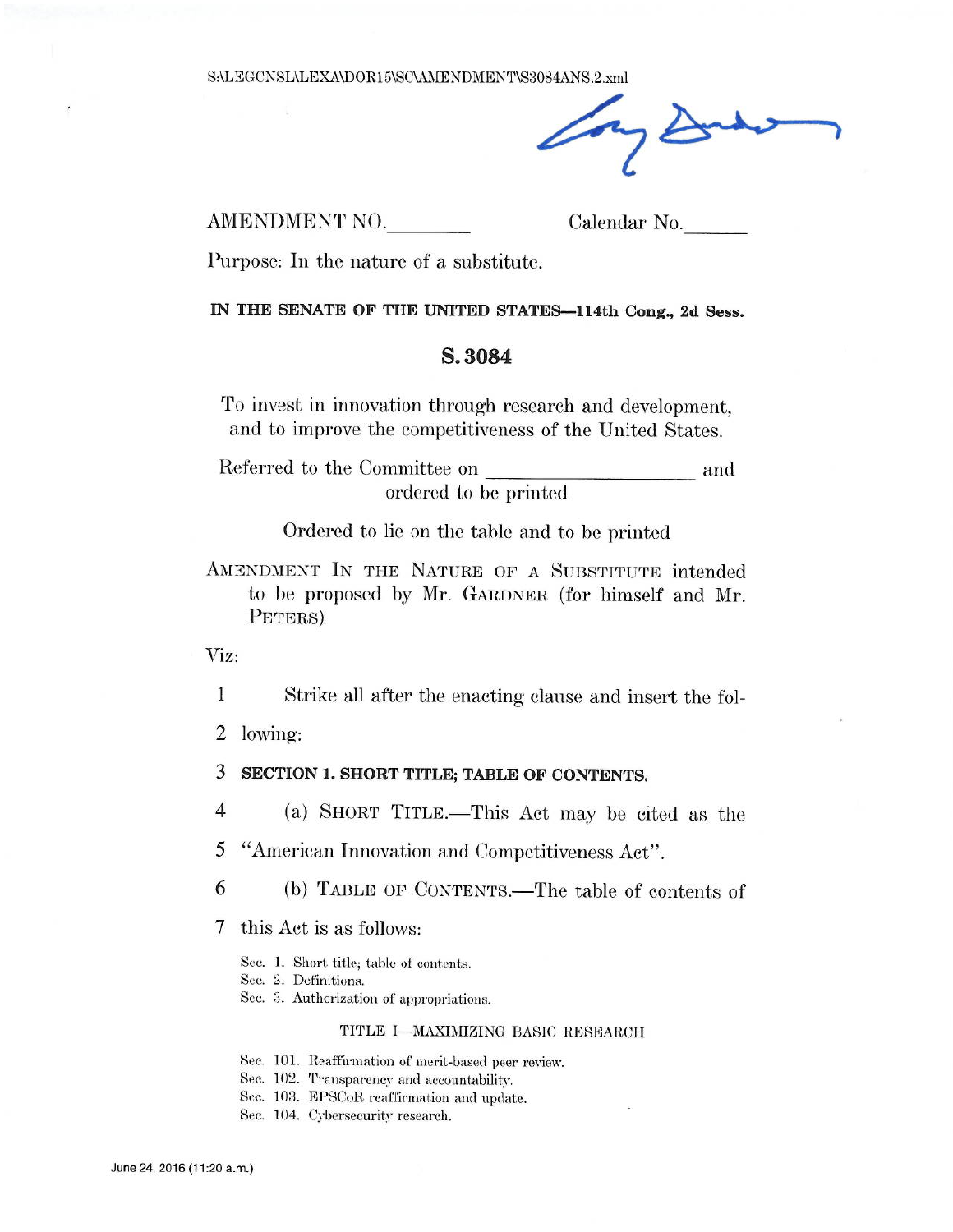- Sec. 105. Networking and information technology research and development update.
- Sec. 106. High-energy physics coordination.
- Sec. 107. Laboratory program improvements.
- Sec. 108. International activities.
- Sec. 109. Standard Reference Data Act update.
- Sec. 110. NSF mid-scale project investments.
- Sec. 111. Oversight of NSF large-scale research facility projects.
- Sec. 112. Conflicts of interest.
- Sec. 113. Management of the NSF Antarctic Program.
- Sec. 114. NIST campus security.

### TITLE II—ADMINISTRATIVE AND REGULATORY BURDEN REDUCTION

- Sec. 201. Interagency working group on research regulation.
- Sec. 202. Scientific and technical collaboration.
- Sec. 203. NIST grants and cooperative agreements update.
- Sec. 204. Repeal of certain obsolete reports.
- Sec. 205. Repeal of certain provisions.

### TITLE III—SCIENCE, TECHNOLOGY, ENGINEERING, AND MATH EDUCATION

- Sec. 301. Robert Noyce Teacher Scholarship Program update.
- Sec. 302. Space grants.
- Sec. 303. STEM Education Advisory Panel.
- Sec. 304. Committee on STEM Education.
- Sec. 305. Grant programs to expand STEM opportunities.
- Sec. 306. Centers of excellence for inclusion in STEM.
- Sec. 307. NIST education and outreach.
- Sec. 308. Presidential awards for excellence in STEM mentoring.
- Sec. 309. Working group on inclusion in STEM fields.
- Sec. 310. Improving undergraduate STEM experiences.
- Sec. 311. Computer science education research.

## TITLE IV—LEVERAGING THE PRIVATE SECTOR

- Sec. 401. Prize competition authority update.
- Sec. 402. Crowdsourcing and citizen science.
- Sec. 403. NIST other transaction authority update.
- Sec. 404. NIST Visiting Committee on Advanced Technology update.

#### TITLE V—MANUFACTURING

- Sec. 501. Hollings manufacturing extension partnership improvements.
- Sec. 502. Federal loan guarantees for innovative technologies in manufacturing.

### TITLE VI—INNOVATION, COMMERCIALIZATION, AND TECHNOLOGY TRANSFER

- Sec. 601. Innovation corps.
- Sec. 602. Translational research grants.
- Sec. 603. Optics and photonics technology innovations.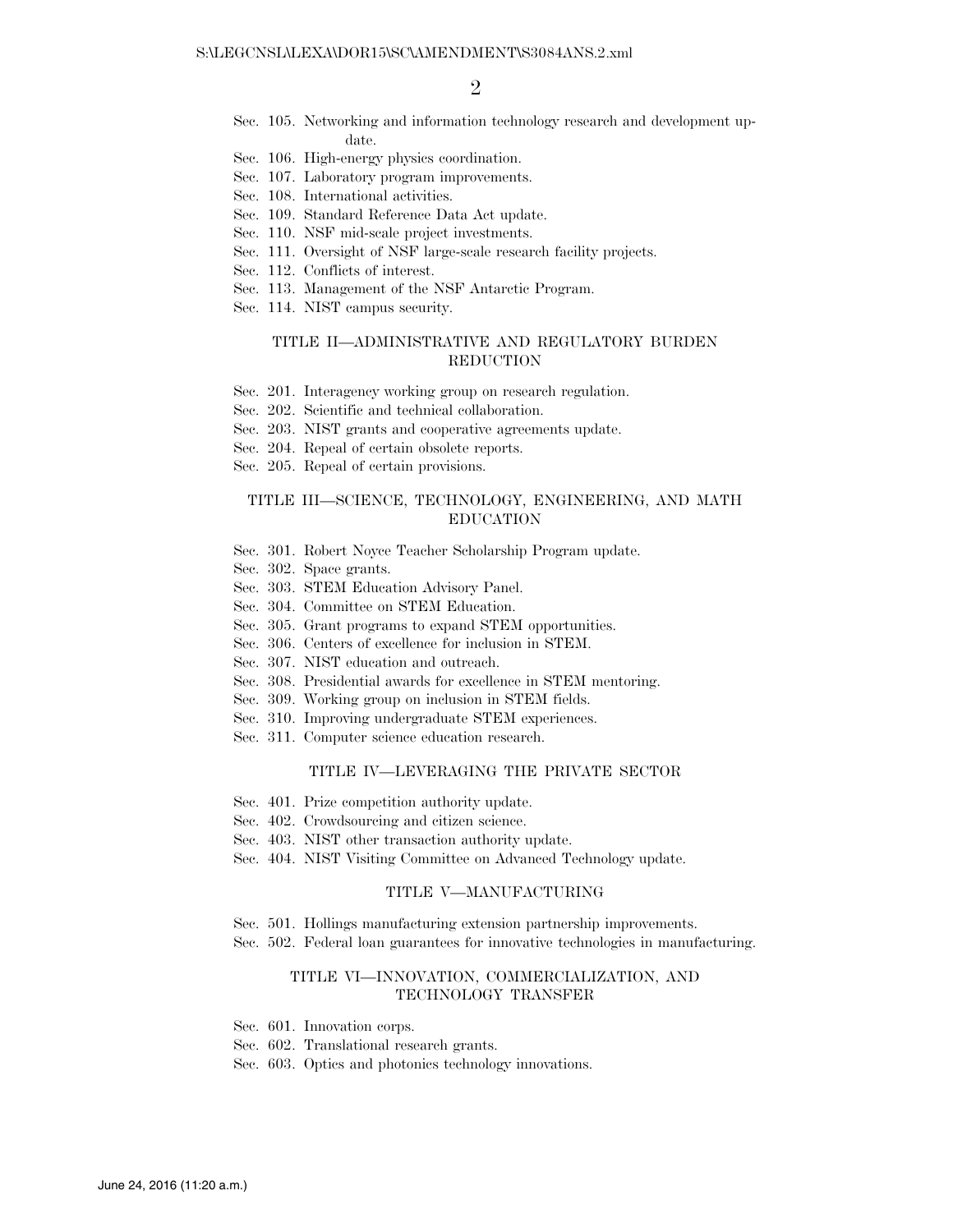# **SEC. 2. DEFINITIONS.**

In this Act, unless expressly provided otherwise:

 (1) APPROPRIATE COMMITTEES OF CON- GRESS.—The term ''appropriate committees of Con- gress'' means the Committee on Commerce, Science, and Transportation of the Senate and the Com- mittee on Science, Space, and Technology of the House of Representatives.

 (2) FEDERAL SCIENCE AGENCY.—The term ''Federal science agency'' has the meaning given the term in section 103 of the America COMPETES Reauthorization Act of 2010 (42 U.S.C. 6623).

 (3) FOUNDATION.—The term ''Foundation'' means the National Science Foundation.

 (4) INSTITUTION OF HIGHER EDUCATION.—The term ''institution of higher education'' has the meaning given the term in section 101(a) of the Higher Education Act of 1965 920 U.S.C. 1001(a)).

 (5) NIST.—The term ''NIST'' means the Na-tional Institute of Standards and Technology.

 (6) STEM.—The term ''STEM'' has the mean- ing given the term in section 2 of the American COMPETES Reauthorization Act of 2010 (42 U.S.C. 6621 note).

 (7) STEM EDUCATION.—The term ''STEM education'' has the meaning given the term in sec-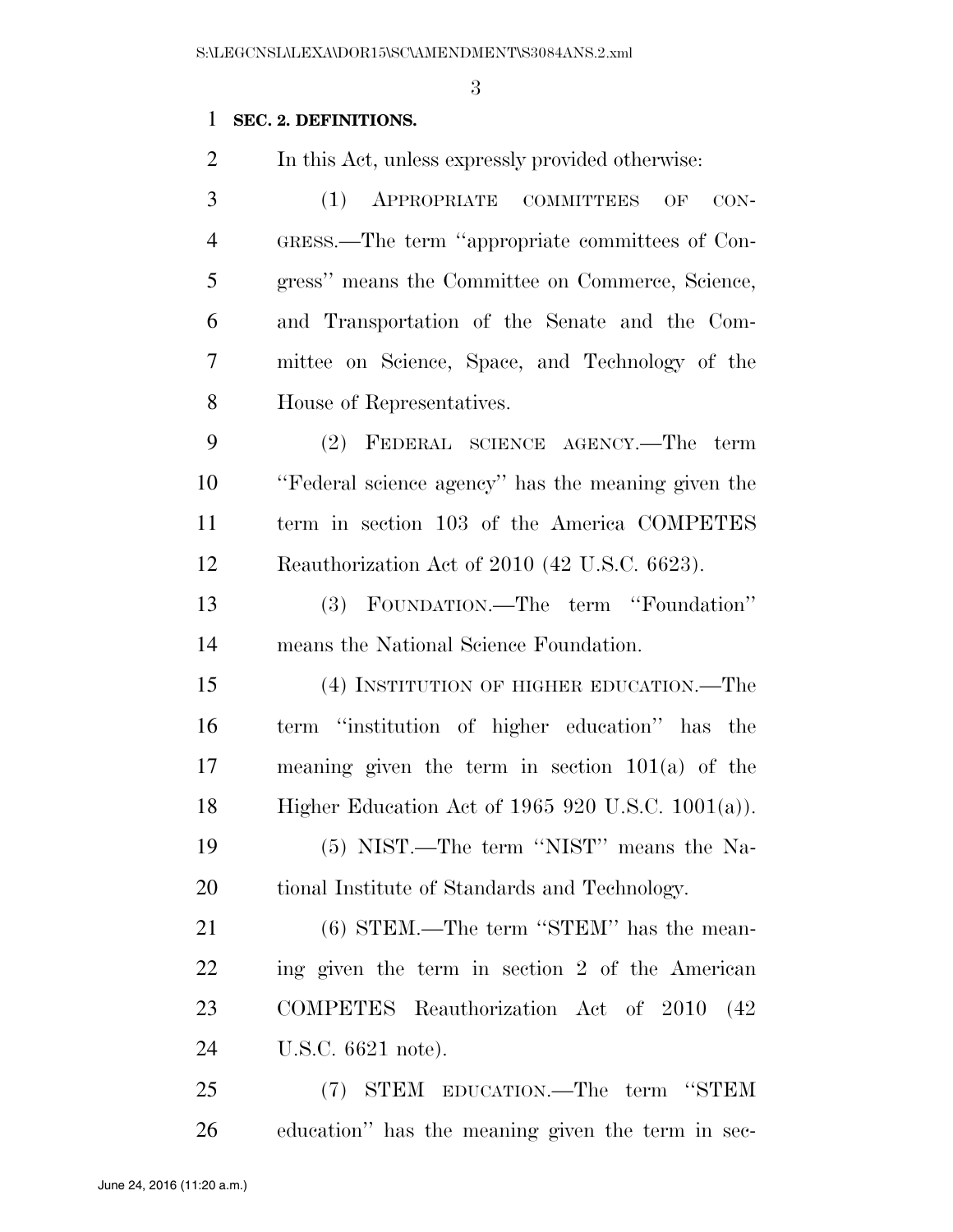tion 2 of the STEM Education Act of 2015 (42 U.S.C. 6621 note). **SEC. 3. AUTHORIZATION OF APPROPRIATIONS.**  (a) FISCAL YEAR 2017.— (1) NATIONAL INSTITUTE OF STANDARDS AND TECHNOLOGY.—There is authorized to be appro- priated to the Secretary of Commerce \$974,000,000 for NIST for fiscal year 2017. (2) NATIONAL SCIENCE FOUNDATION.—There is authorized to be appropriated to the Foundation \$7,510,000,000 for fiscal year 2017. (b) FISCAL YEAR 2018.— (1) NATIONAL INSTITUTE OF STANDARDS AND TECHNOLOGY.—There is authorized to be appro- priated to the Secretary of Commerce \$1,013,000,000 for NIST for fiscal year 2018. (2) NATIONAL SCIENCE FOUNDATION.—There is authorized to be appropriated to the Foundation \$7,810,000,000 for fiscal year 2018. **TITLE I—MAXIMIZING BASIC RESEARCH SEC. 101. REAFFIRMATION OF MERIT-BASED PEER REVIEW.**  (a) SENSE OF CONGRESS.—It is the sense of Con-

gress that—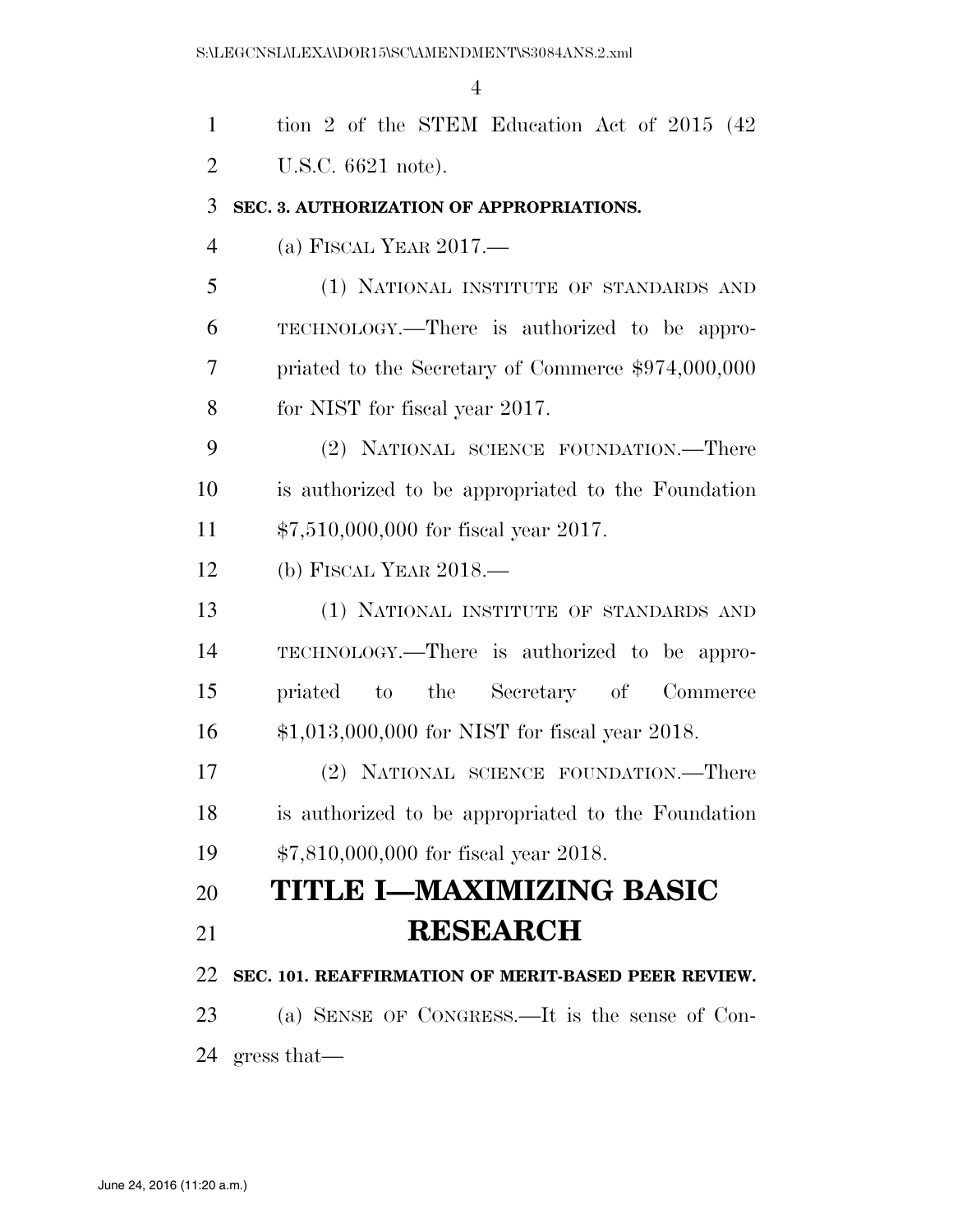(1) the Foundation's intellectual merit and broader impacts criteria remain appropriate for eval- uating grant proposals, as concluded by the 2011 National Science Board Task Force on Merit Re- view; (2) evaluating proposals on the basis of the Foundation's intellectual merit and broader impacts criteria assures that— (A) proposals funded by the Foundation are of high quality and advance scientific knowledge; and (B) the Foundation's overall funding port- folio addresses societal needs through research findings or through related activities; and (3) as evidenced by the Foundation's contribu- tions to scientific advancement, economic develop- ment, human health, and national security, its peer review and merit review processes have successfully identified and funded scientifically and societally rel- evant research and should be preserved. (b) MERIT REVIEW CRITERIA.—The Foundation shall maintain the intellectual merit and broader impacts criteria, among other specific criteria as appropriate, as the basis for evaluating grant proposals in the merit re-view process.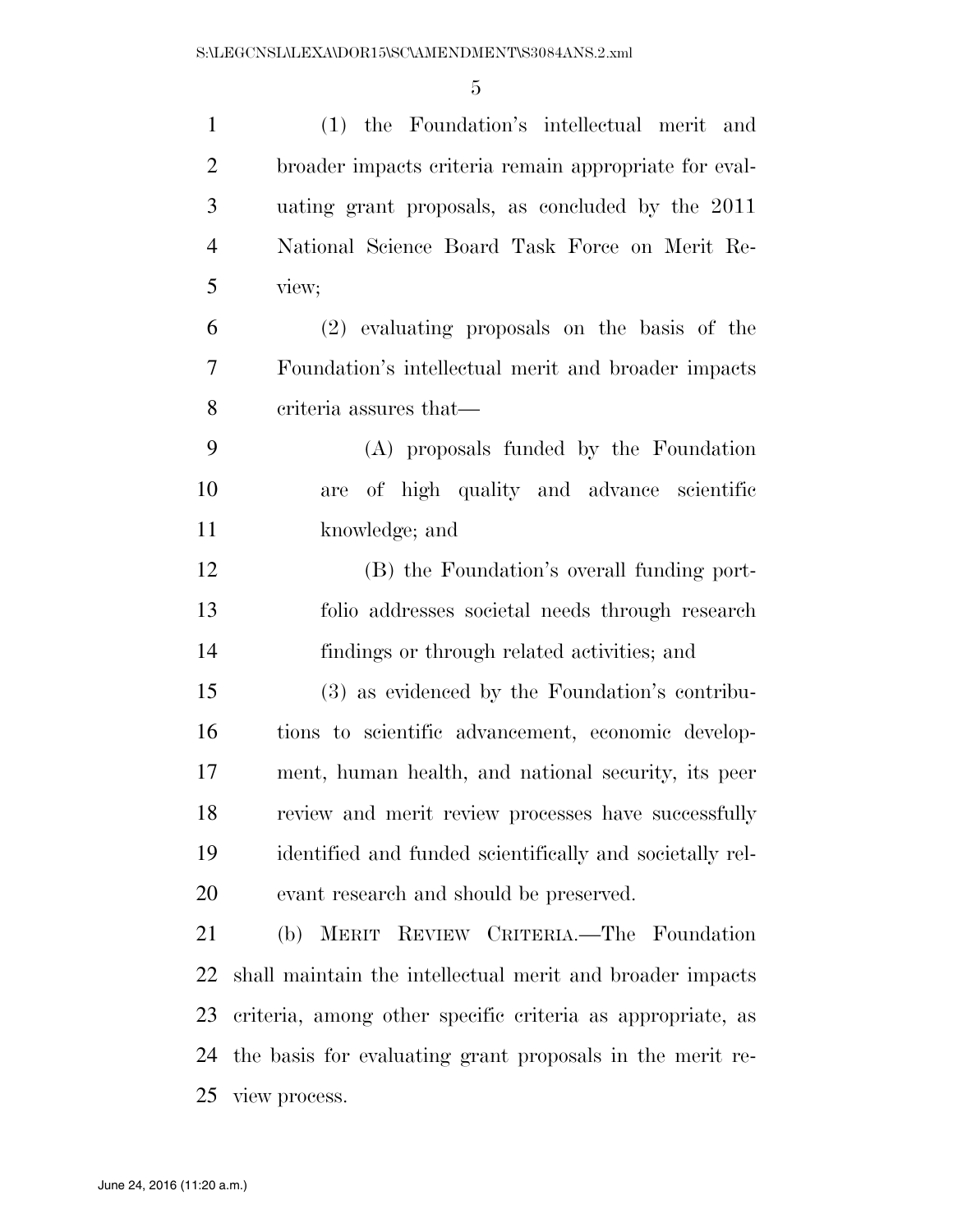(c) UPDATES.—If after the date of enactment of this Act a change is made to the merit-review process, the Di- rector shall submit a report to the appropriate committees of Congress not later than 30 days after the date of the change.

## **SEC. 102. TRANSPARENCY AND ACCOUNTABILITY.**

 (a) FINDINGS.—Congress finds that the Foundation has improved transparency and accountability of the out-comes made through the merit review process.

(b) GUIDANCE.—

 (1) IN GENERAL.—The Director of the Founda- tion shall issue and periodically update, as appro- priate, policy guidance for both Foundation staff and other Foundation merit review process partici- pants, clarifying the importance of transparency and accountability of the outcomes made through the merit review process.

 (2) REQUIREMENTS.—The guidance under paragraph (1) shall require that each abstract for a Foundation-funded research project—

 (A) provide a clear justification for any Federal funds that will be expended, including by—

24 (i) describing how the project—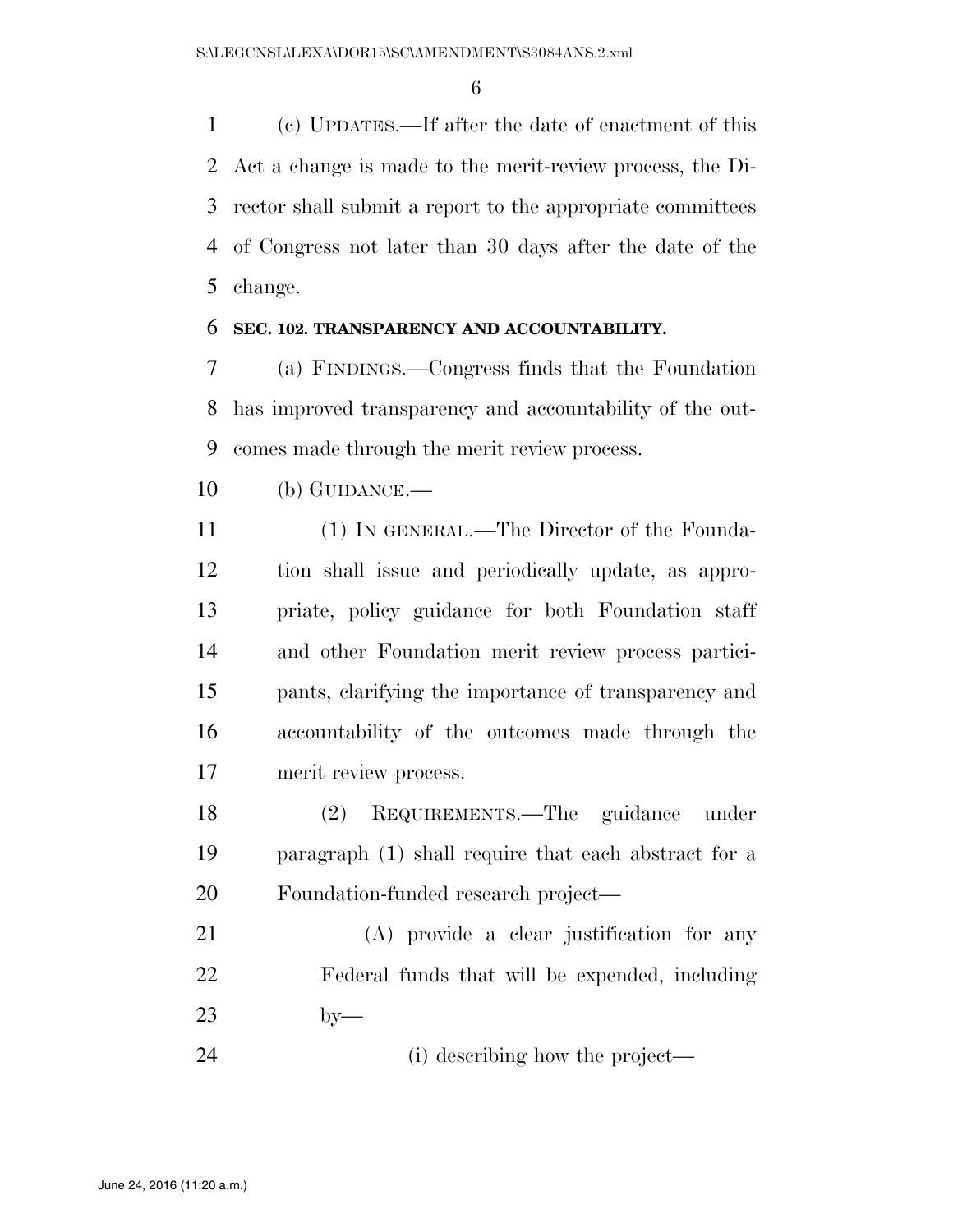| $\mathbf{1}$   | (I) reflects the mission statement                      |
|----------------|---------------------------------------------------------|
| $\overline{2}$ | of the Foundation; and                                  |
| 3              | (II) addresses both of the Na-                          |
| $\overline{4}$ | tional Science Board-approved merit                     |
| 5              | review criteria; and                                    |
| 6              | (ii) clearly identifying the research                   |
| 7              | priorities of the project in a manner that              |
| 8              | can be easily understood by both technical              |
| 9              | and non-technical audiences; and                        |
| 10             | (B) be publicly available at the time of                |
| 11             | award.                                                  |
| 12             | (c) EXAMINATION.—Not later than 180 days after          |
| 13             | the date of enactment of this Act, the National Science |
| 14             | Board shall—                                            |
| 15             | (1) examine the efforts by the Foundation to            |
| 16             | improve transparency and accountability in the          |
| 17             | merit-review process; and                               |
| 18             | (2) submit to the appropriate committees of             |
| 19             | Congress a report on the examination, including any     |
| 20             | recommendations for how to further improve trans-       |
| 21             | parency and accountability of the outcomes made         |
| 22             | through the merit-review process.                       |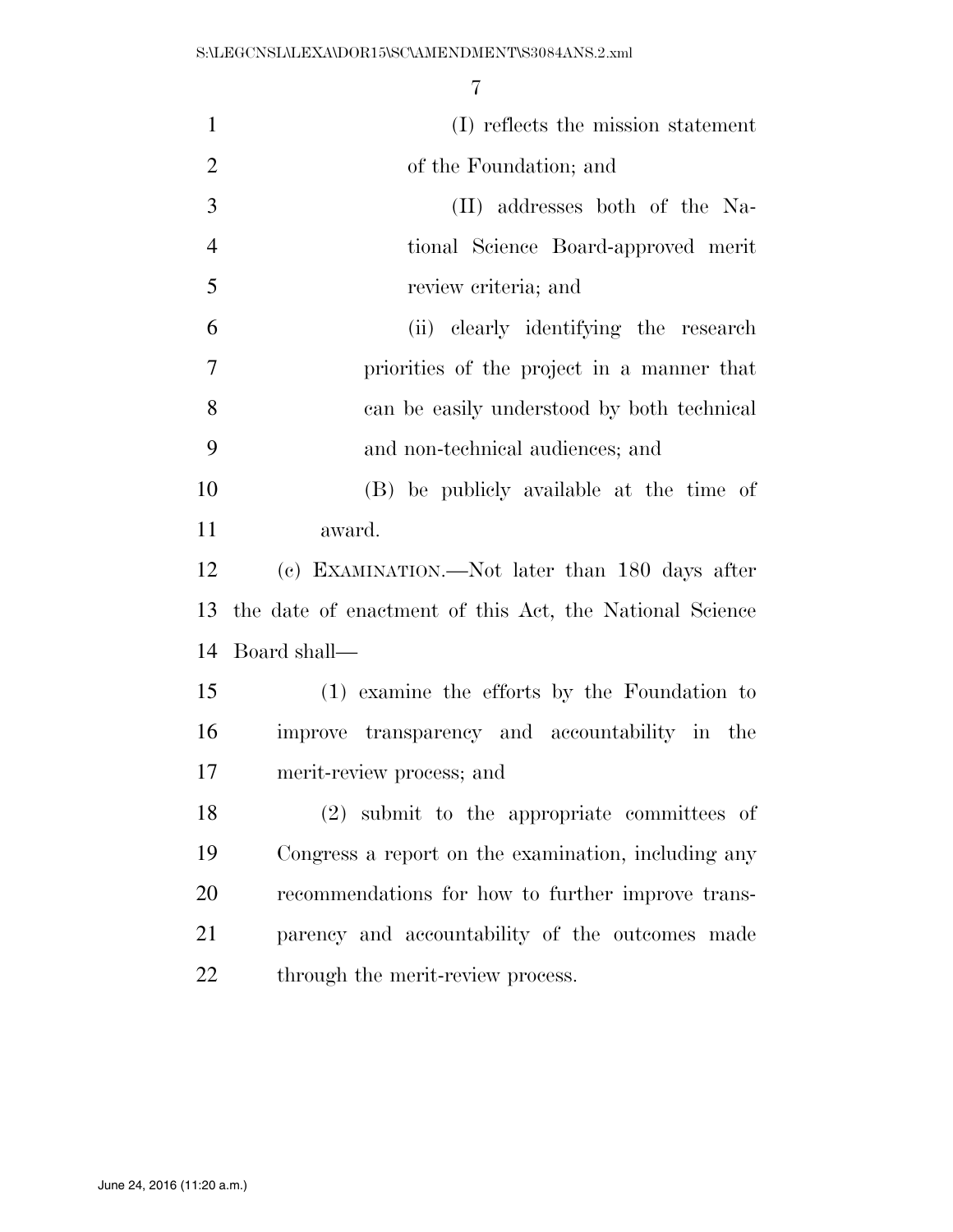|                | 8                                                      |
|----------------|--------------------------------------------------------|
| 1              | SEC. 103. EPSCOR REAFFIRMATION AND UPDATE.             |
| $\overline{2}$ | (a) FINDINGS.—Section $517(a)$ of the America COM-     |
| 3              | PETES Reauthorization Act of 2010 (42 U.S.C. 1862p-    |
| 4              | $9(a)$ ) is amended—                                   |
| 5              | $(1)$ in paragraph $(1)$ —                             |
| 6              | (A) by striking "The National" and insert-             |
| 7              | ing "the National"; and                                |
| 8              | (B) by striking "education," and inserting             |
| 9              | "education";                                           |
| 10             | $(2)$ in paragraph $(2)$ , by striking "with 27        |
| 11             | States" and all that follows through the semicolon at  |
| 12             | the end and inserting "with 28 States and jurisdic-    |
| 13             | tions, taken together, receiving only about 12 per-    |
| 14             | cent of all National Science Foundation research       |
| 15             | funding;";                                             |
| 16             | $(3)$ by striking paragraph $(3)$ and inserting the    |
| 17             | following:                                             |
| 18             | $\cdot$ (3) each of the States described in paragraph  |
| 19             | (2) receives only a fraction of 1 percent of the Foun- |
| <b>20</b>      | dation's research dollars each year;"; and             |
| 21             | (4) by adding at the end the following:                |
| <u>22</u>      | "(4) first established at the National Science         |
| 23             | Foundation in 1979, the Experimental Program to        |
| 24             | Stimulate Competitive Research (referred to in this    |
| 25             | section as 'EPSCoR') assists States and jurisdic-      |
| 26             | tions historically underserved by Federal research     |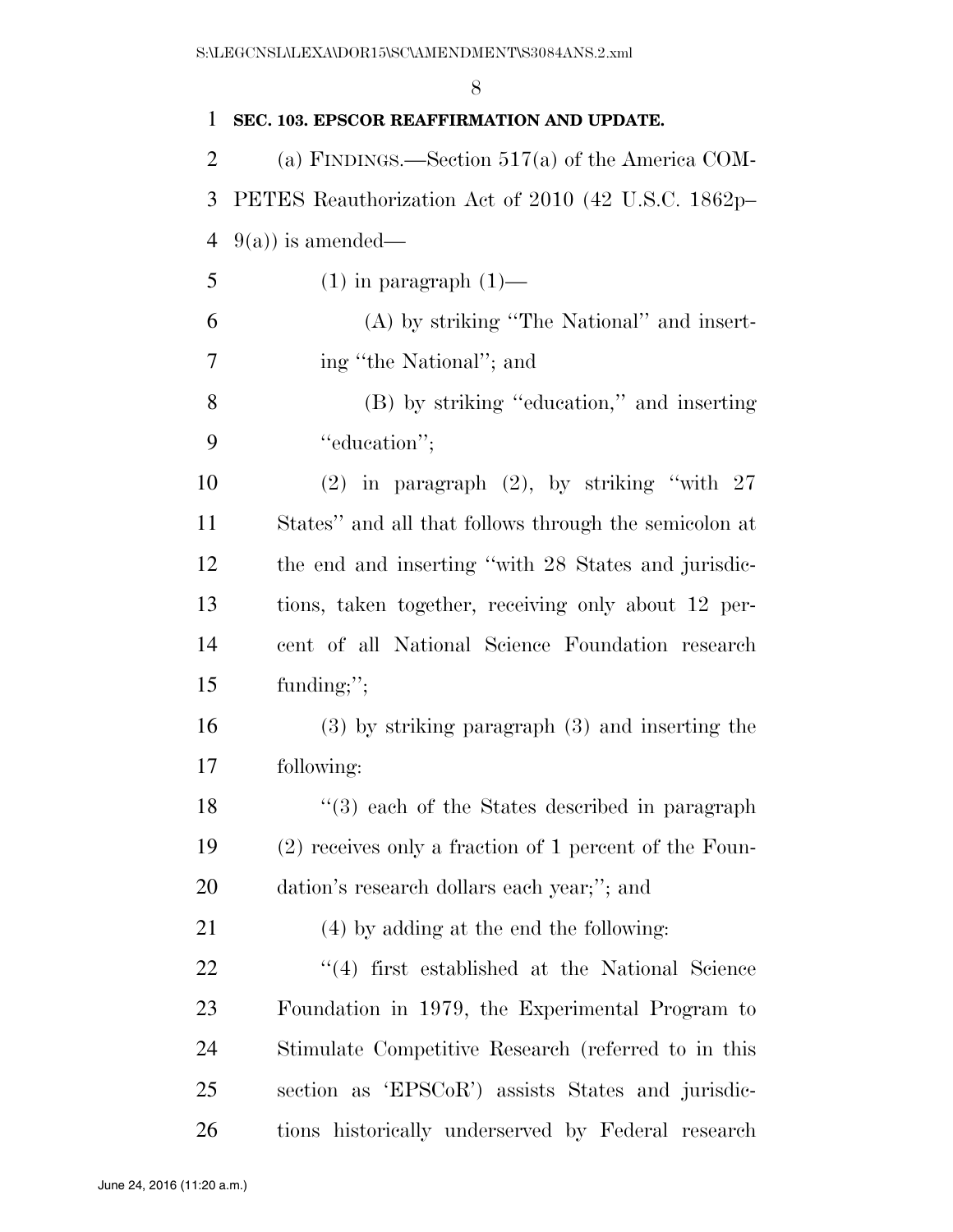| and development funding in strengthening their re-    |
|-------------------------------------------------------|
| search and innovation capabilities;                   |
| "(5) the EPSCoR structure requires each par-          |
| ticipating State to develop a science and technology  |
| plan suited to State and local research, education,   |
| and economic interests and objectives;                |
| $``(6)$ EPSCoR has been credited with advancing       |
| the research competitiveness of participating States, |
| improving awareness of science, promoting policies    |
| that link scientific investment and economic growth,  |
| and encouraging partnerships between government,      |
| industry, and academia;                               |
| "(7) EPSCoR proposals are evaluated through           |
| a rigorous and competitive merit-review process to    |
| ensure that awarded research and development ef-      |
| forts meet high scientific standards; and             |
| $\cdot$ (8) according to the National Academy of      |
| Sciences, EPSCoR has strengthened the national re-    |
| search infrastructure and enhanced the educational    |
| opportunities needed to develop the science and engi- |
| neering workforce.".                                  |
| (b) SENSE OF CONGRESS.—                               |
| (1) IN GENERAL.—It is the sense of Congress           |
| that—                                                 |
|                                                       |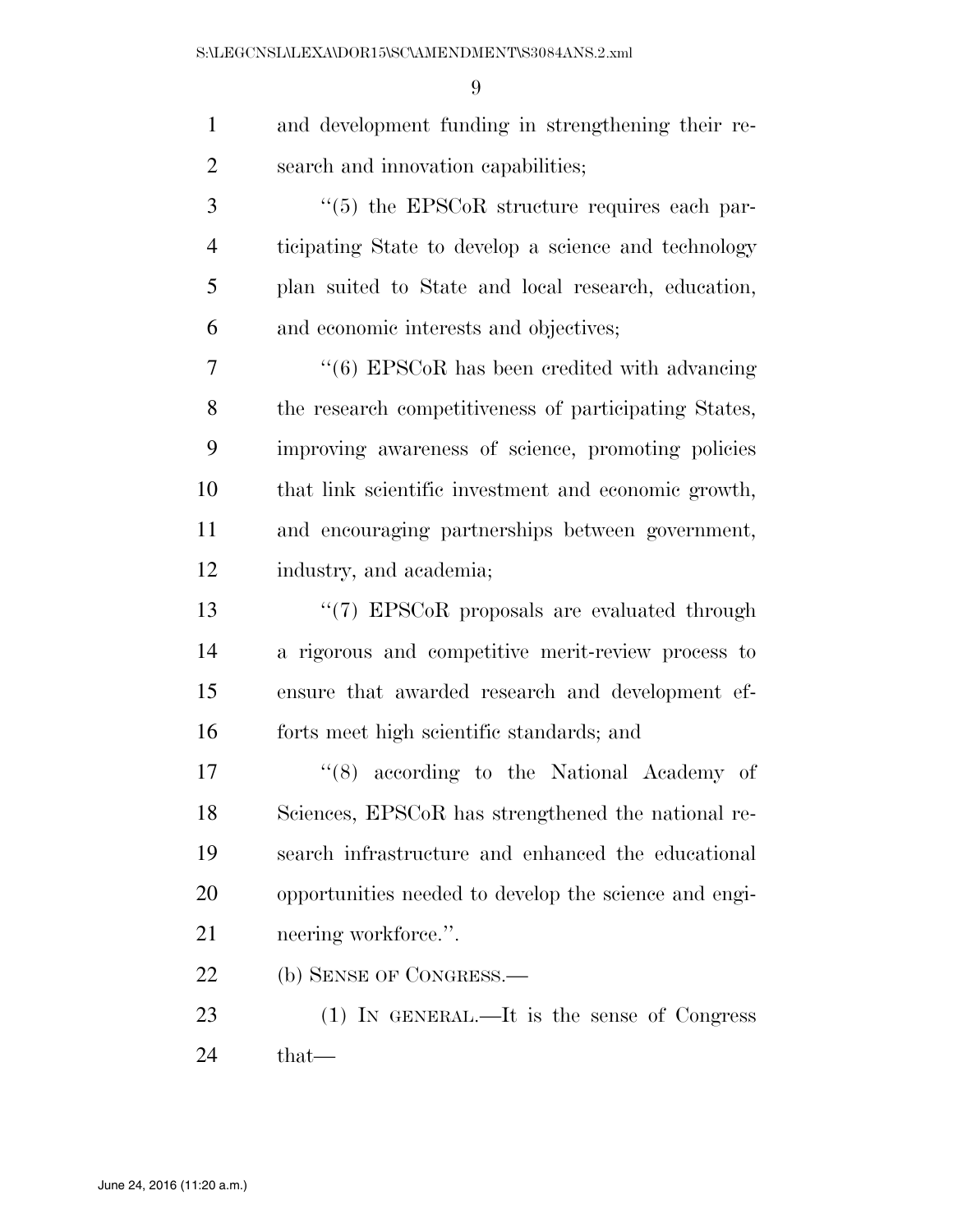(A) since maintaining the Nation's sci- entific and economic leadership requires the participation of talented individuals nationwide, EPSCoR investments into State research and education capacities are in the Federal interest and should be sustained; and (B) EPSCoR should maintain its experi- mental component by supporting innovative methods for improving research capacity and competitiveness. (2) DEFINITION OF EPSCOR.—In this sub- section, the term ''EPSCoR'' has the meaning given 13 the term in section 502 of the America COMPETES Reauthorization Act of 2010 (42 U.S.C. 1862p note). (c) AWARD STRUCTURE UPDATES.—Section 517 of the America COMPETES Reauthorization Act of 2010 (42 U.S.C. 1862p–9) is amended by adding at the end the following:

 ''(g) AWARD STRUCTURE UPDATES.—In imple- menting the mandate to maximize the impact of Federal EPSCoR support on building competitive research infra- structure, and based on the inputs and recommendations of previous EPSCoR reviews, the head of each Federal agency administering an EPSCoR program shall—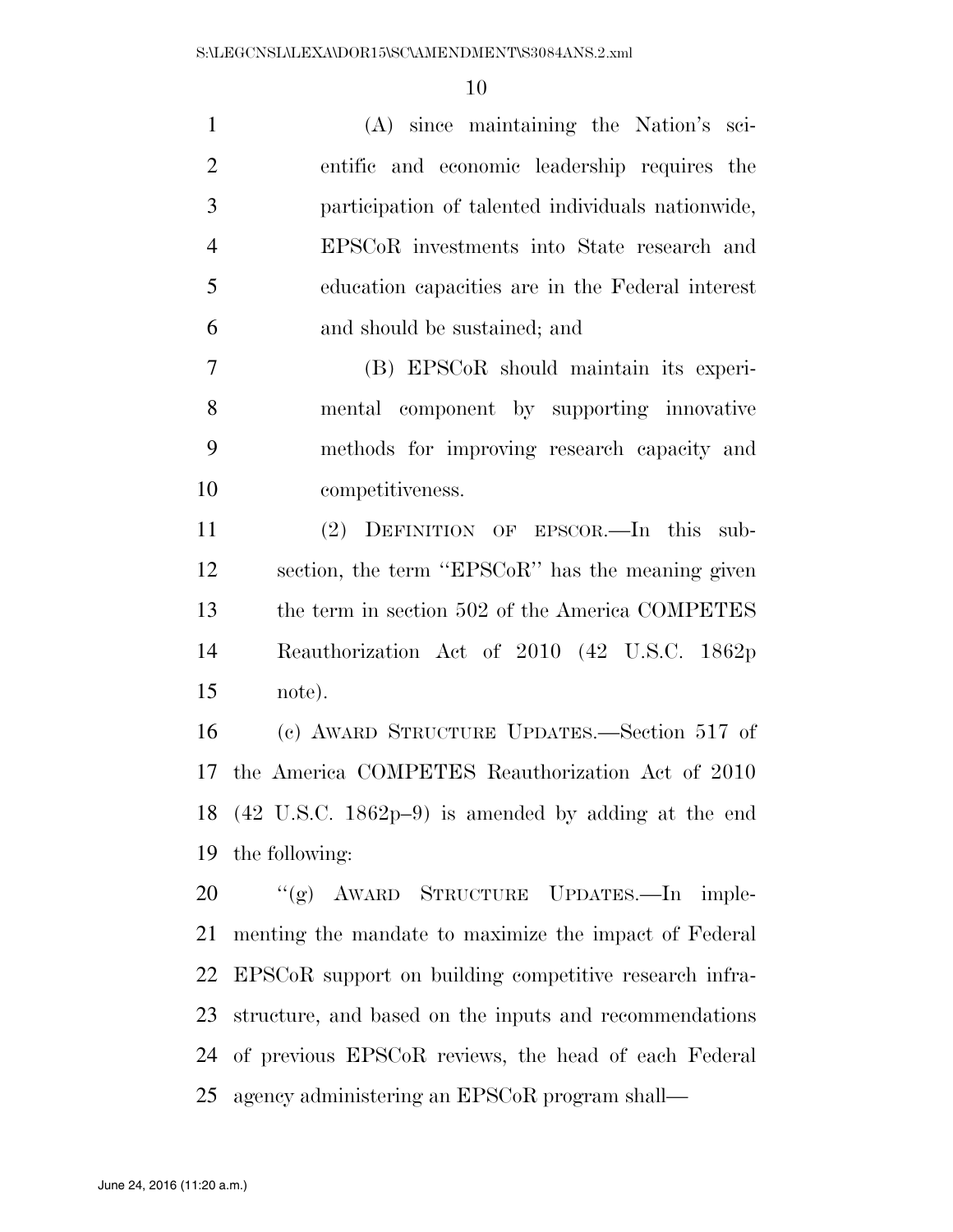| $\mathbf{1}$   | $\lq(1)$ consider modifications to EPSCoR pro-                 |
|----------------|----------------------------------------------------------------|
| $\overline{2}$ | posal solicitation, award type, and project evalua-            |
| 3              | $tion-$                                                        |
| $\overline{4}$ | $\lq\lq$ to more closely align with current                    |
| 5              | agency priorities and initiatives;                             |
| 6              | $\cdot$ (B) to focus EPSCoR funding on achiev-                 |
| 7              | ing critical scientific, infrastructure, and edu-              |
| 8              | cational needs of that agency;                                 |
| 9              | "(C) to encourage collaboration between                        |
| 10             | EPSCoR-eligible institutions and researchers,                  |
| 11             | including with institutions and researchers in                 |
| 12             | other States and jurisdictions;                                |
| 13             | $\lq\lq$ to improve communication between                      |
| 14             | State and Federal agency proposal reviewers;                   |
| 15             | and                                                            |
| 16             | $\lq\lq(E)$ to continue to reduce administrative               |
| 17             | burdens associated with EPSCoR;                                |
| 18             | $(2)$ consider modifications to EPSCoR award                   |
| 19             | structures—                                                    |
| 20             | $\lq\lq$ to emphasize long-term investments                    |
| 21             | building research capacity, potentially<br>$\operatorname{in}$ |
| 22             | through the use of larger, renewable funding                   |
| 23             | opportunities; and                                             |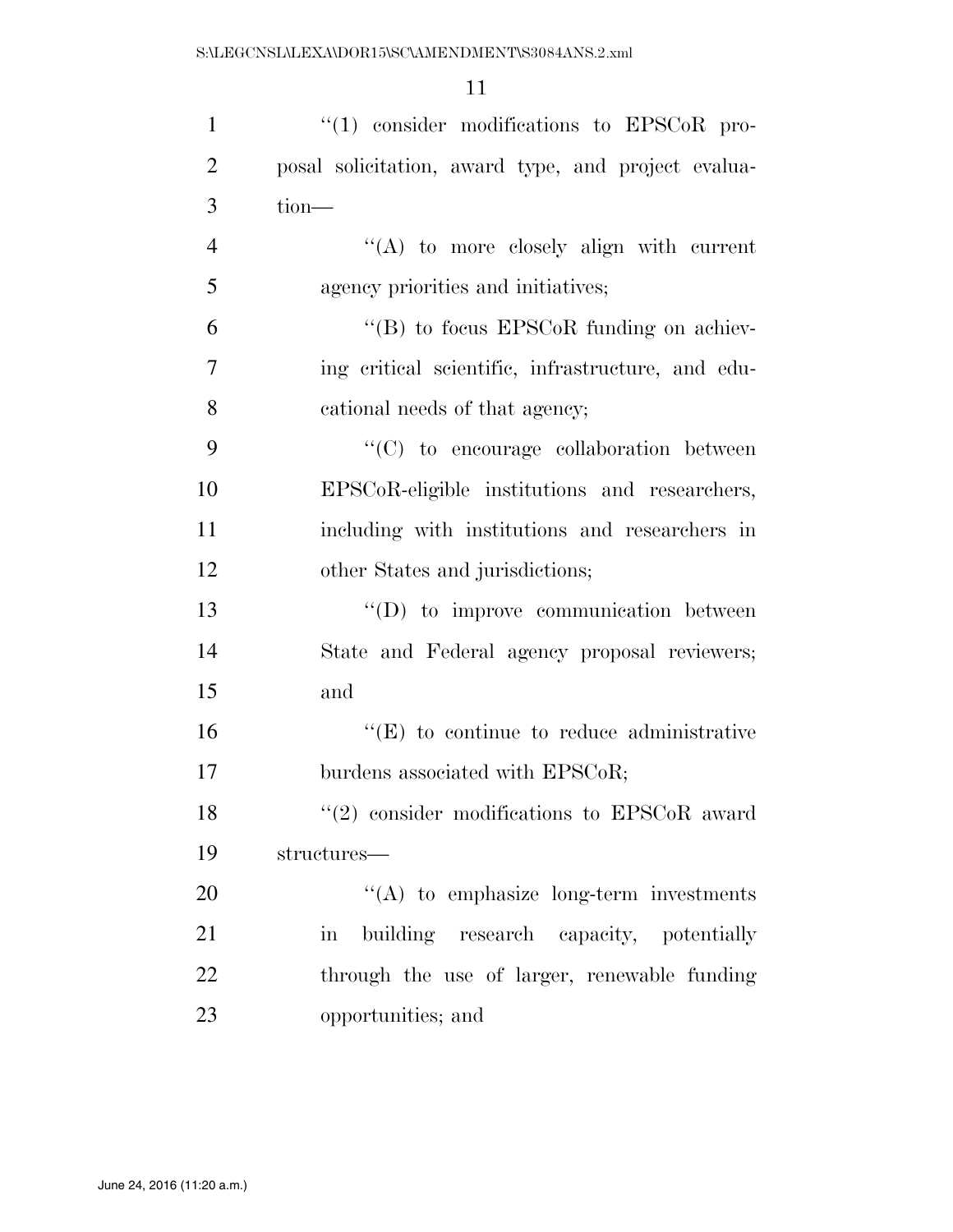| $\mathbf{1}$   | $\lq\lq (B)$ to allow the agency, States, and juris-   |
|----------------|--------------------------------------------------------|
| $\overline{2}$ | dictions to experiment with new research and           |
| 3              | development funding models; and                        |
| $\overline{4}$ | $(3)$ consider modifications to the mechanisms         |
| 5              | used to monitor and evaluate EPSCoR awards—            |
| 6              | $\lq\lq$ to increase collaboration between             |
| 7              | EPSCoR-funded researchers and agency staff,            |
| 8              | including by providing opportunities for men-          |
| 9              | toring young researchers and for the use of            |
| 10             | Federal facilities;                                    |
| 11             | $\lq\lq (B)$ to identify and disseminate best prac-    |
| 12             | tices; and                                             |
| 13             | "(C) to harmonize metrics across partici-              |
| 14             | pating Federal agencies, as appropriate.".             |
| 15             | (d) REPORTS.-                                          |
| 16             | (1) CONGRESSIONAL REPORTS.—Section 517 of              |
| 17             | the America COMPETES Reauthorization Act of            |
| 18             | $2010$ (42 U.S.C. 1862p-9), as amended, is further     |
| 19             | amended—                                               |
| 20             | $(A)$ by striking subsection $(e)$ ;                   |
| 21             | (B) by redesignating subsections<br>(d)                |
| 22             | through $(g)$ as subsections $(e)$ through $(f)$ , re- |
| 23             | spectively;                                            |
| 24             | $(C)$ in subsection $(c)$ , as redesignated—           |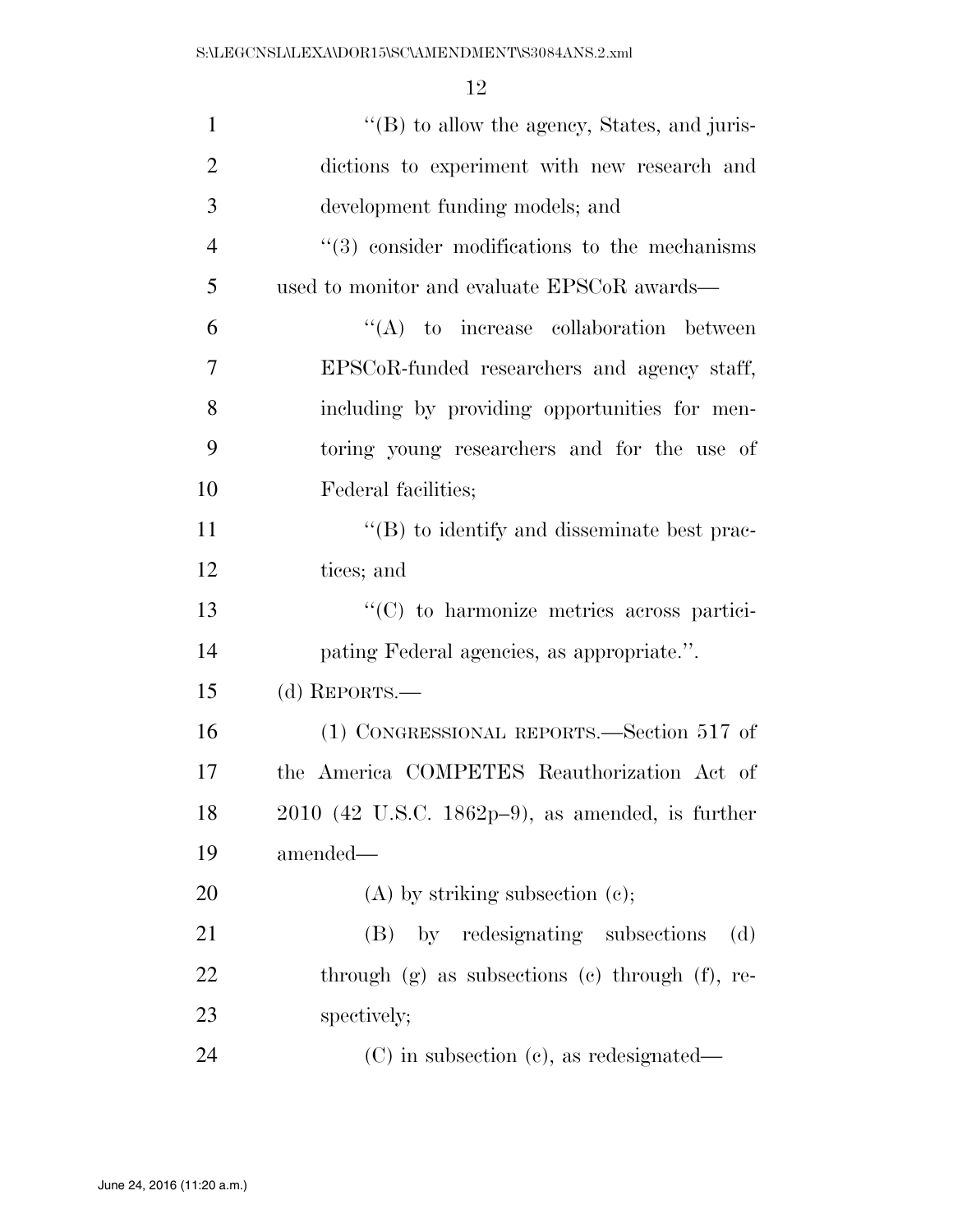| $\mathbf{1}$   | (i) in paragraph $(1)$ , by striking "Ex-              |
|----------------|--------------------------------------------------------|
| $\overline{2}$ | perimental Programs to Stimulate Com-                  |
| 3              | Research" and inserting<br>petitive                    |
| $\overline{4}$ | "EPSCoR"; and                                          |
| 5              | (ii) in paragraph $(2)$ —                              |
| 6              | (I) in subparagraphs $(A)$ , $(D)$ ,                   |
| $\overline{7}$ | and (E), by striking "EPSCoR and                       |
| 8              | Federal EPSCoR-like programs" and                      |
| 9              | inserting "each EPSCoR";                               |
| 10             | $(II)$ in subparagraph $(E)$ , by                      |
| 11             | striking "EPSCoR or Federal                            |
| 12             | EPSCoR-like programs" and inserting                    |
| 13             | "each EPSCoR"; and                                     |
| 14             | (III) in subparagraph $(G)$ , by                       |
| 15             | striking "EPSCoR programs" and in-                     |
| 16             | serting "each EPSCoR"; and                             |
| 17             | (D) by amending subsection (d), as redes-              |
| 18             | ignated, to read as follows:                           |
| 19             | "(d) FEDERAL AGENCY REPORTS.-Each Federal              |
| 20             | agency that administers an EPSCoR shall submit to Con- |
| 21             | gress, as part of its Federal budget submission—       |
| 22             | $\lq(1)$ a description of the program strategy and     |
| 23             | objectives;                                            |
| 24             | $\lq(2)$ a description of the awards made in the       |
| 25             | previous fiscal year, including—                       |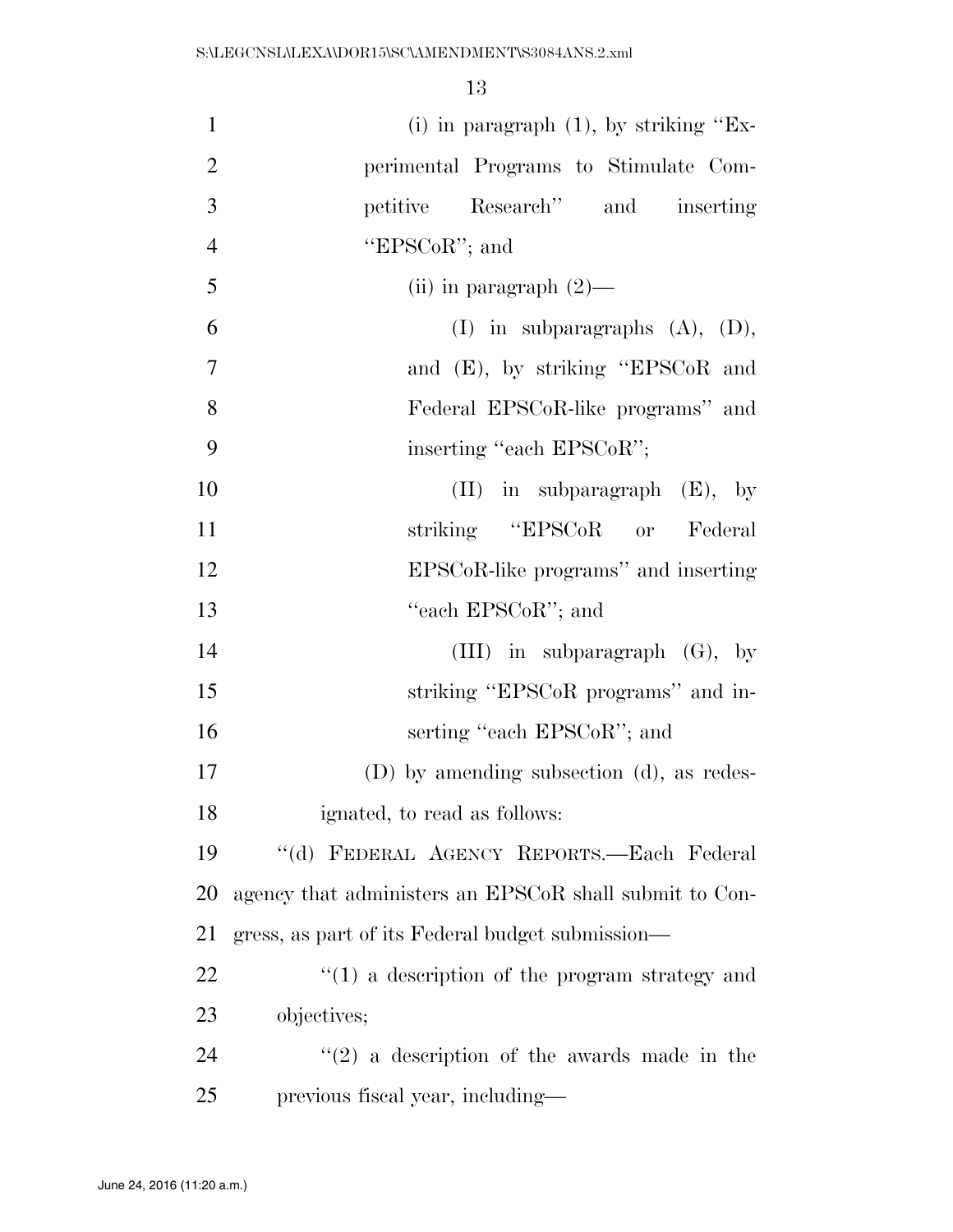| $\mathbf{1}$   | "(A) the total amount made available, by           |
|----------------|----------------------------------------------------|
| $\overline{2}$ | State, under EPSCoR;                               |
| 3              | "(B) the total amount of agency funding            |
| $\overline{4}$ | made available to all institutions and entities    |
| 5              | within each EPSCoR State;                          |
| 6              | $\cdot$ (C) the efforts and accomplishments to     |
| 7              | more fully integrate the EPSCoR States in          |
| 8              | major agency activities and initiatives;           |
| 9              | $\lq\lq$ the percentage of EPSCoR reviewers        |
| 10             | from EPSCoR States; and                            |
| 11             | $\lq\lq(E)$ the number of programs or large col-   |
| 12             | laborator awards involving a partnership of or-    |
| 13             | ganizations and institutions from EPSCoR and       |
| 14             | non-EPSCoR States; and                             |
| 15             | "(3) an analysis of the gains in academic re-      |
| 16             | search quality and competitiveness, and in science |
| 17             | technology human resource development,<br>and      |
| 18             | achieved by the program over the last 5 fiscal     |
| 19             | years."; and                                       |
| 20             | $(E)$ in subsection $(e)(1)$ , as redesignated,    |
| 21             | by striking "Experimental Program to Stimu-        |
| 22             | late Competitive Research or a program similar     |
| 23             | to the Experimental Program to Stimulate           |
| 24             | Competitive Research" and inserting                |
| 25             | "EPSCoR".                                          |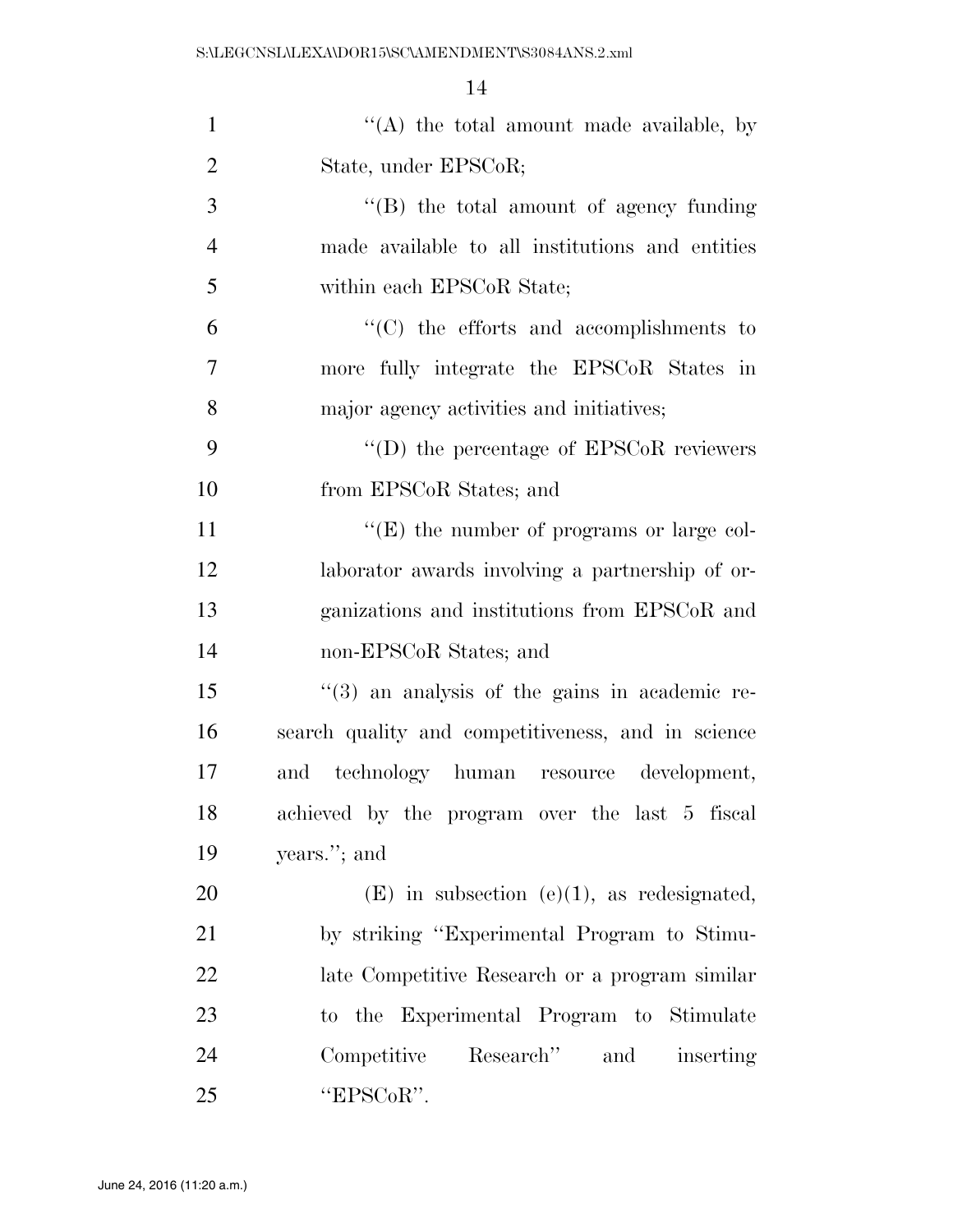| $\mathbf{1}$   | (2) RESULTS OF AWARD STRUCTURE PLAN.                |
|----------------|-----------------------------------------------------|
| $\overline{2}$ | Not later than 1 year after the date of enactment   |
| 3              | of this Act, the EPSCoR Interagency Coordinating    |
| $\overline{4}$ | Committee shall brief the appropriate committees of |
| 5              | Congress on the updates made to the award struc-    |
| 6              | ture under $517(f)$ of the America COMPETES Re-     |
| 7              | authorization Act of 2010 (42 U.S.C. 1862p-9(f)),   |
| 8              | as amended by this subsection.                      |
| 9              | (e) DEFINITION OF EPSCOR.—                          |
| 10             | $(1)$ IN GENERAL.—Section 502 of the America        |
| 11             | COMPETES Reauthorization Act of 2010 (42)           |
| 12             | U.S.C. 1862p note) is amended by amending para-     |
| 13             | graph $(2)$ to read as follows:                     |
| 14             | "(2) EPSCoR.—The term 'EPSCoR' means—               |
| 15             | "(A) the Established Program to Stimulate           |
| 16             | Competitive Research established by the Foun-       |
| 17             | dation; or                                          |
| 18             | "(B) a program similar to the Established           |
| 19             | Program to Stimulate Competitive Research at        |
| 20             | another Federal agency.".                           |
| 21             | TECHNICAL AND CONFORMING<br>(2)<br>AMEND-           |
| 22             | MENTS.—Section 113 of the National Science Foun-    |
| 23             | dation Authorization Act of 1988 (42 U.S.C. 1862g)  |
| 24             | is amended—                                         |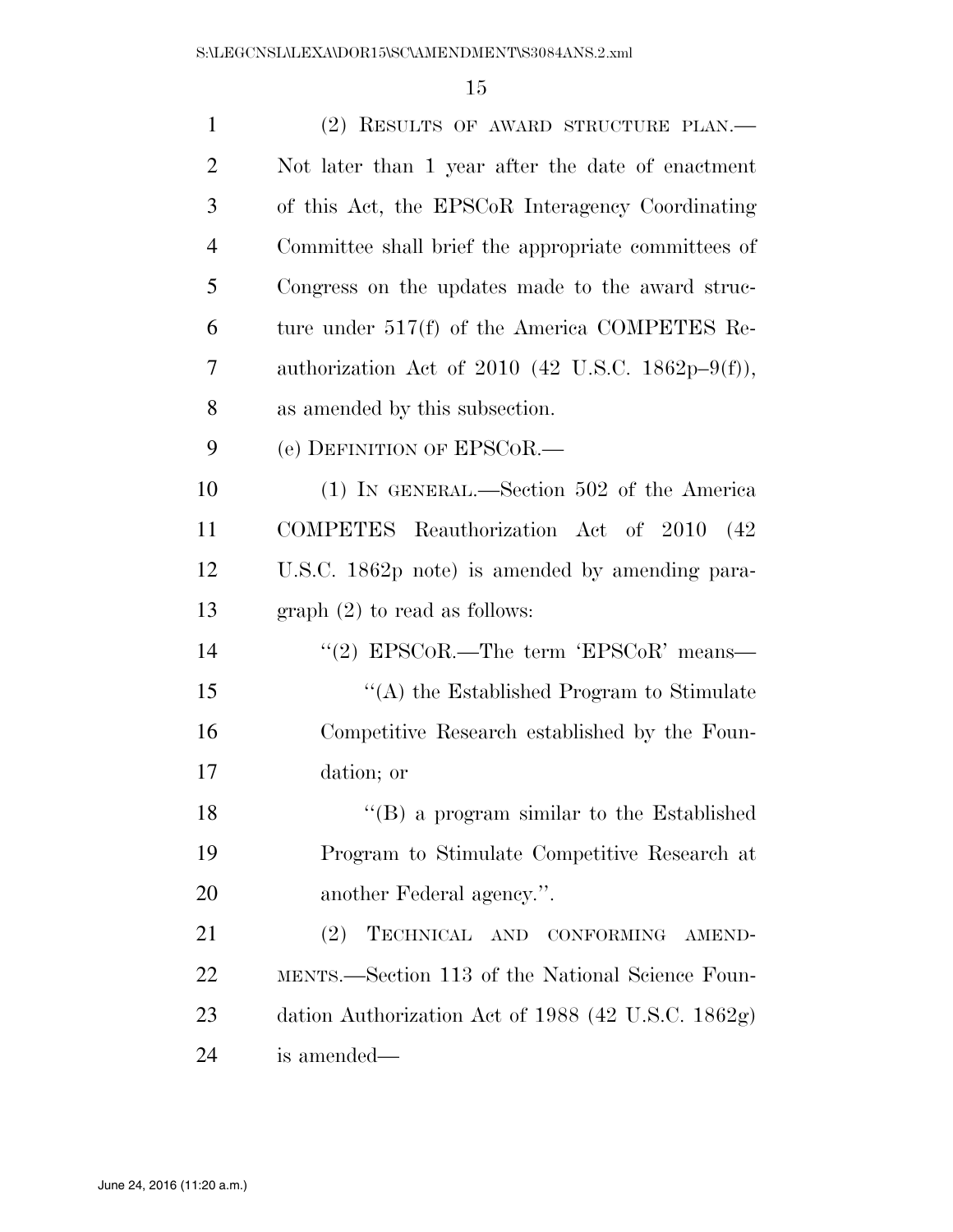| $\mathbf{1}$   | $(A)$ in the heading, by striking " <b>EXPERI-</b>               |
|----------------|------------------------------------------------------------------|
| $\overline{2}$ | <b>MENTAL</b> " and inserting " <b>ESTABLISHED</b> ";            |
| 3              | $(B)$ in subsection (a), by striking "an Ex-                     |
| $\overline{4}$ | perimental Program to Stimulate Competitive                      |
| 5              | Research" and inserting "a program to stimu-                     |
| 6              | late competitive research (known as the 'Estab-                  |
| 7              | lished Program to Stimulate Competitive Re-                      |
| 8              | search')''; and                                                  |
| 9              | (C) in subsection (b), by striking "the pro-                     |
| 10             | gram" and inserting "the Program".                               |
| 11             | SEC. 104. CYBERSECURITY RESEARCH.                                |
| 12             | (a) FOUNDATION CYBERSECURITY RESEARCH.-Sec-                      |
| 13             | tion $4(a)(1)$ of the Cyber Security Research and Develop-       |
| 14             | ment Act, as amended $(15 \text{ U.S.C. } 7403(a)(1))$ is amend- |
| 15             | $ed$ —                                                           |
| 16             | $(1)$ in subparagraph $(0)$ , by striking "and" at               |
| 17             | the end;                                                         |
| 18             | $(2)$ in subparagraph $(P)$ , by striking the period             |
| 19             | at the end and inserting a semicolon; and                        |
| 20             | $(3)$ by adding at the end the following:                        |
| 21             | $\lq\lq Q$ security of election-dedicated voting                 |
| 22             | system software and hardware; and                                |
| 23             | $\mathrm{``(R)}$<br>role of the human<br>factor<br>in            |
| 24             | cybersecurity and the interplay of computers                     |
| 25             | and humans and the physical world.".                             |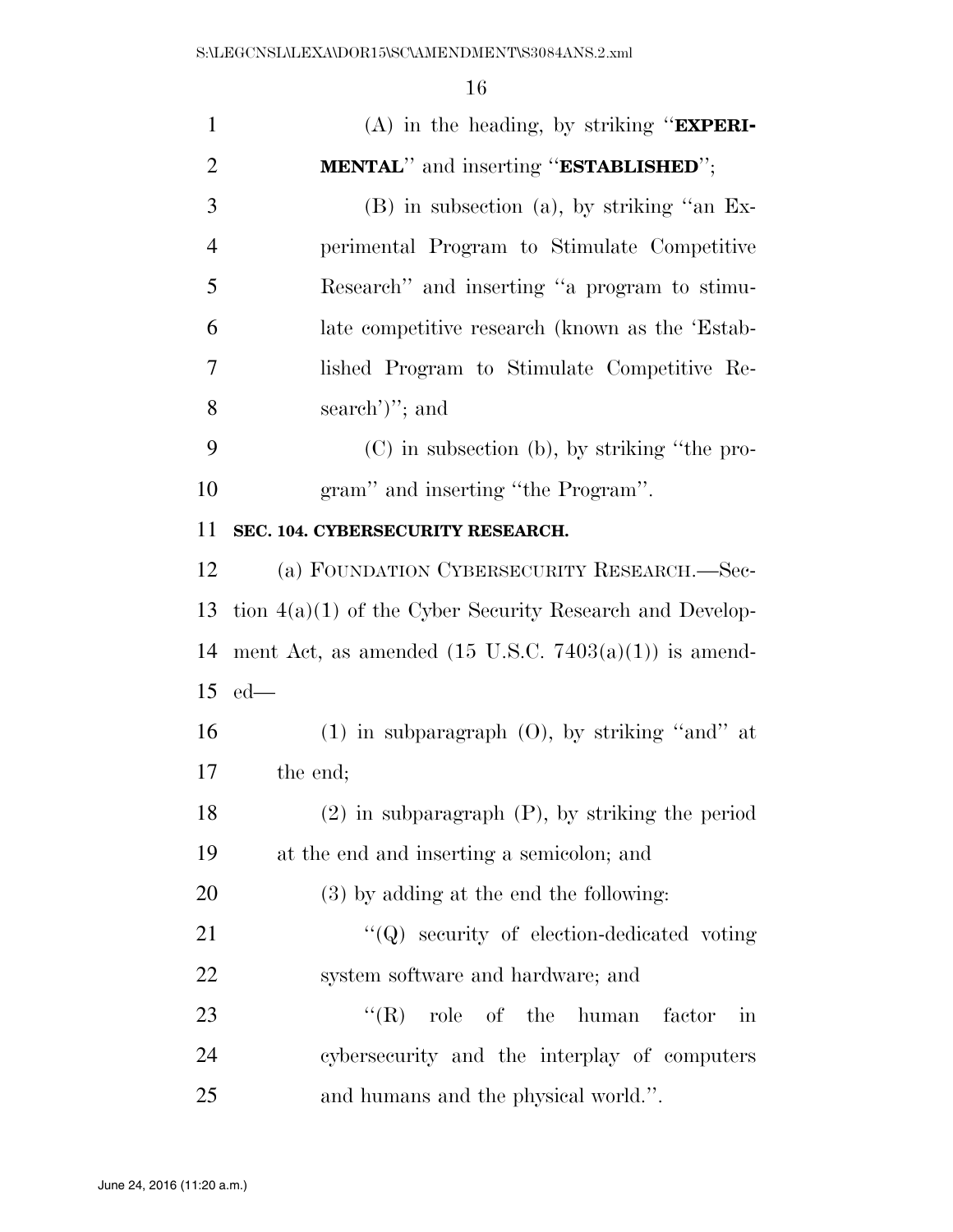| $\mathbf{1}$   | (b) NIST CYBERSECURITY PRIORITIES.—                           |
|----------------|---------------------------------------------------------------|
| $\overline{c}$ | (1) CRITICAL INFRASTRUCTURE AWARENESS.—                       |
| 3              | The Director of NIST, in coordination with the Sec-           |
| $\overline{4}$ | retary of Homeland Security, shall continue to raise          |
| 5              | public awareness of the voluntary, industry-led               |
| 6              | cybersecurity standards and best practices for crit-          |
| 7              | ical infrastructure developed under section $2(c)(15)$        |
| 8              | of the National Institute of Standards and Tech-              |
| 9              | nology Act $(15 \text{ U.S.C. } 272(e)(15)).$                 |
| 10             | $(2)$ QUANTUM COMPUTING.—Under section $2(b)$                 |
| 11             | of the National Institute of Standards and Tech-              |
| 12             | nology Act $(15 \text{ U.S.C. } 272(b))$ and section 20 of    |
| 13             | that Act $(15 \text{ U.S.C. } 278g-3)$ , the Director of NIST |
| 14             | shall—                                                        |
| 15             | (A) research information systems for fu-                      |
| 16             | ture cybersecurity needs; and                                 |
| 17             | (B) coordinate with relevant stakeholders                     |
| 18             | to develop a process—                                         |
| 19             | (i) to research and identify or, if nec-                      |
| 20             | essary, develop cryptography standards                        |
| 21             | and guidelines for future cybersecurity                       |
| 22             | needs, including quantum-resistant cryp-                      |
| 23             | tography standards; and                                       |
| 24             | (ii) to provide recommendations to                            |
| 25             | Congress, Federal agencies, and industry                      |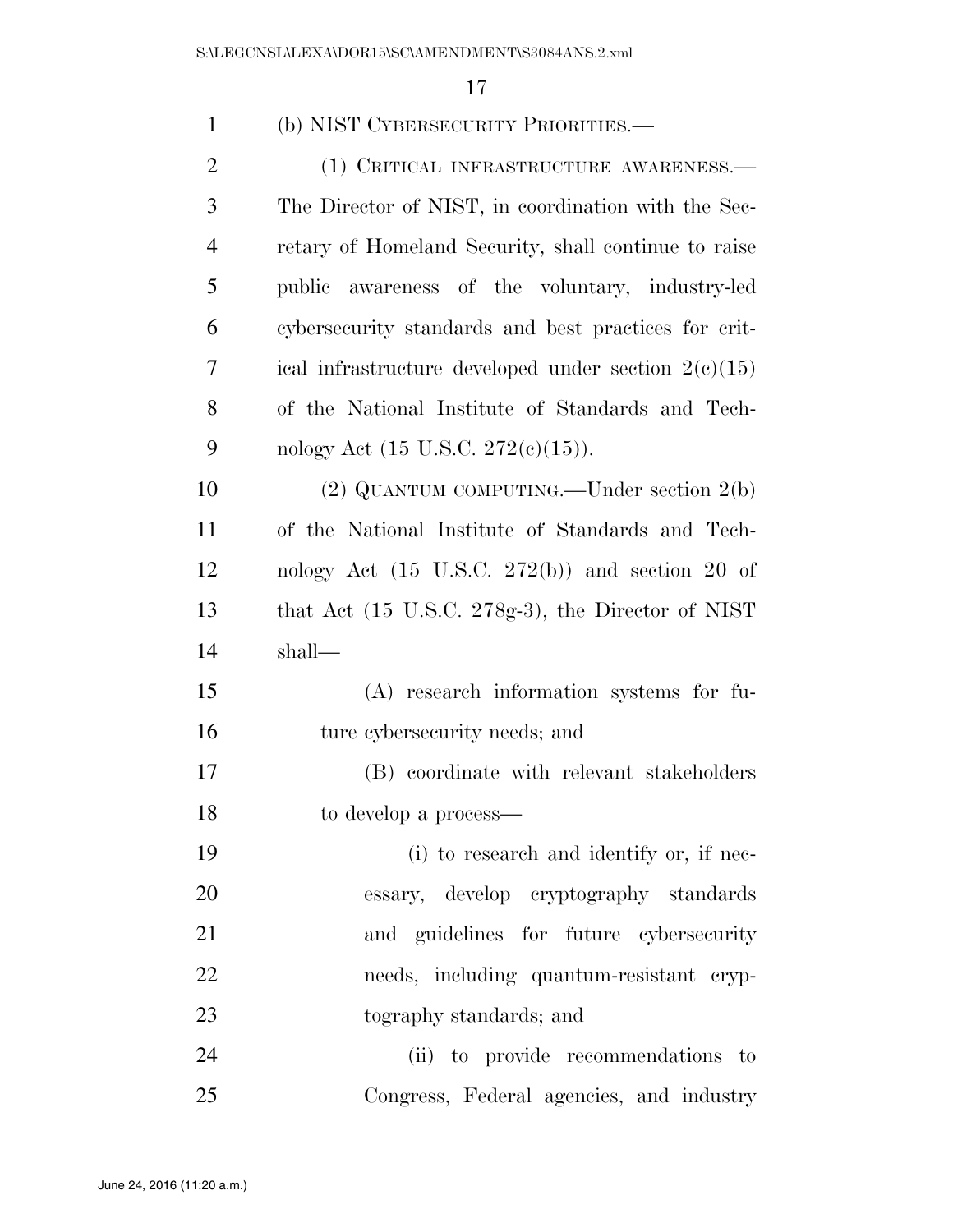| $\mathbf{1}$   | for a secure and smooth transition to the             |
|----------------|-------------------------------------------------------|
| $\overline{2}$ | standards under clause (i).                           |
| 3              | (3) VOTING.—Section $2(e)$ of the National In-        |
| $\overline{4}$ | stitute of Standards and Technology Act (15 U.S.C.    |
| 5              | $272(c)$ is amended—                                  |
| 6              | (A) by redesignating paragraphs<br>(16)               |
| 7              | through $(23)$ as paragraphs $(17)$ through $(24)$ ,  |
| 8              | respectively; and                                     |
| 9              | $(B)$ by inserting after paragraph $(15)$ the         |
| 10             | following:                                            |
| 11             | $\cdot$ (16) perform research to support the develop- |
| 12             | ment of voluntary, consensus-based, industry-led      |
| 13             | standards and recommendations on the security of      |
| 14             | computers, computer networks, and computer data       |
| 15             | storage used in voting systems to ensure voters can   |
| 16             | vote securely and privately.".                        |
| 17             | SEC. 105. NETWORKING AND INFORMATION TECHNOLOGY       |
| 18             | RESEARCH AND DEVELOPMENT UPDATE.                      |
| 19             | (a) NETWORKING AND INFORMATION TECHNOLOGY             |
| 20             | RESEARCH AND DEVELOPMENT.—Section $101(a)(1)$ of      |
| 21             | the High-Performance Computing Act of 1991 (15 U.S.C. |
| 22             | $5511(a)(1)$ is amended—                              |
| 23             | $(1)$ in the matter preceding subparagraph $(A)$ ,    |
| 24             | by inserting "IN GENERAL.—" before "The Presi-        |
| 25             | $d$ ent";                                             |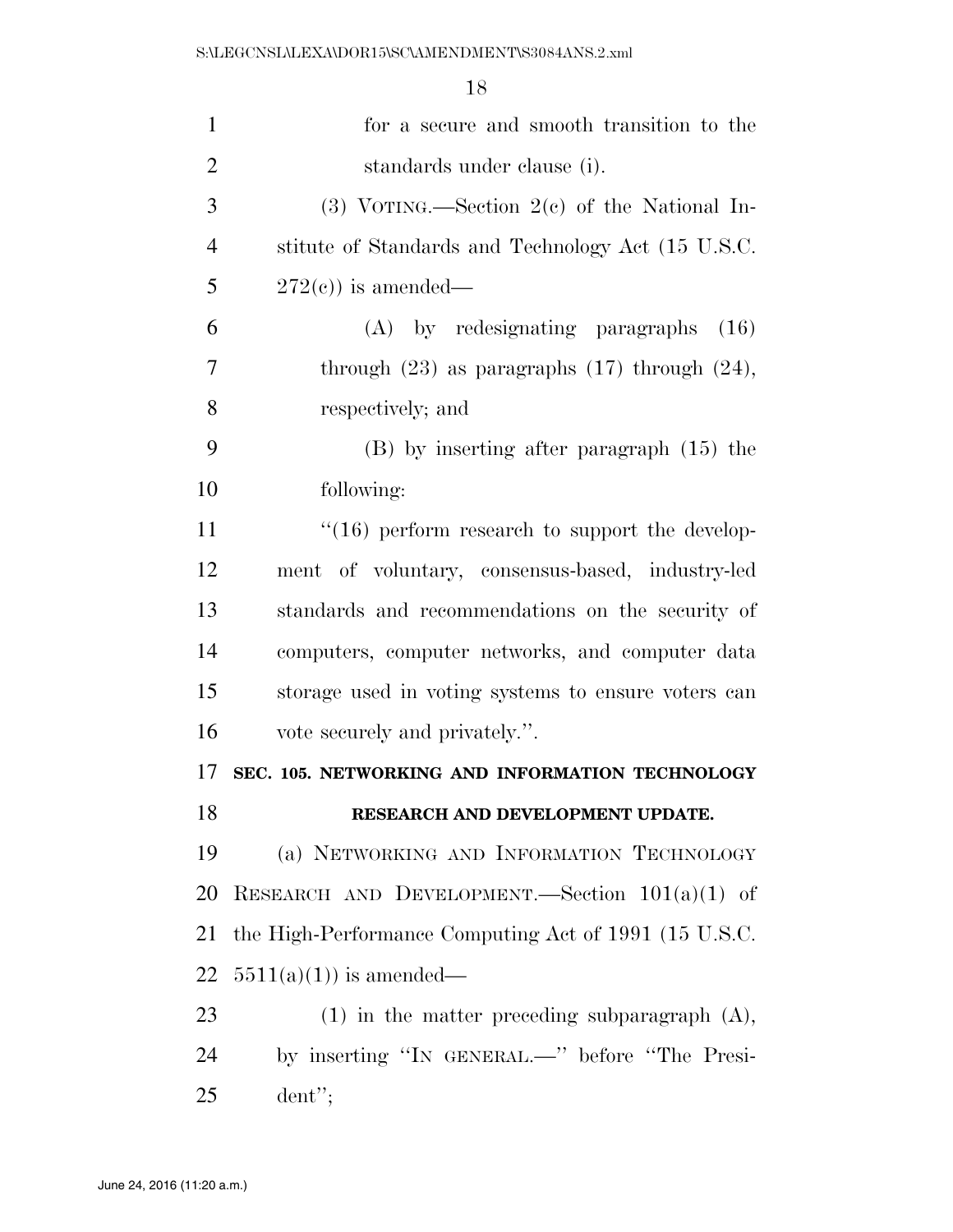| $\mathbf{1}$   | $(2)$ in subparagraph $(H)$ , by striking "and" at    |
|----------------|-------------------------------------------------------|
| $\overline{2}$ | the end;                                              |
| 3              | $(3)$ in subparagraph $(I)$ , by striking the period  |
| $\overline{4}$ | at the end and inserting a semicolon; and             |
| 5              | $(4)$ by adding at the end the following:             |
| 6              | "(J) provide for research on the interplay            |
| 7              | of computing and people, including social com-        |
| 8              | puting and human-robot interaction;                   |
| 9              | "(K) provide for research on cyber-physical           |
| 10             | systems and improving the methods available           |
| 11             | for the design, development, and operation of         |
| 12             | those systems that are characterized by high re-      |
| 13             | liability, safety, and security;                      |
| 14             | $\lq\lq$ . (L) provide for the understanding of the   |
| 15             | science, engineering, policy, and privacy protec-     |
| 16             | tion related to networking and information            |
| 17             | technology;                                           |
| 18             | $\mathcal{C}(M)$ provide for the understanding of the |
| 19             | human facets of cyber threats and secure cyber        |
| 20             | systems;                                              |
| 21             | "(N) provide for the transition of high-per-          |
| 22             | formance computing in hardware, system soft-          |
| 23             | ware, development tools, and applications into        |
| 24             | development and operations; and                       |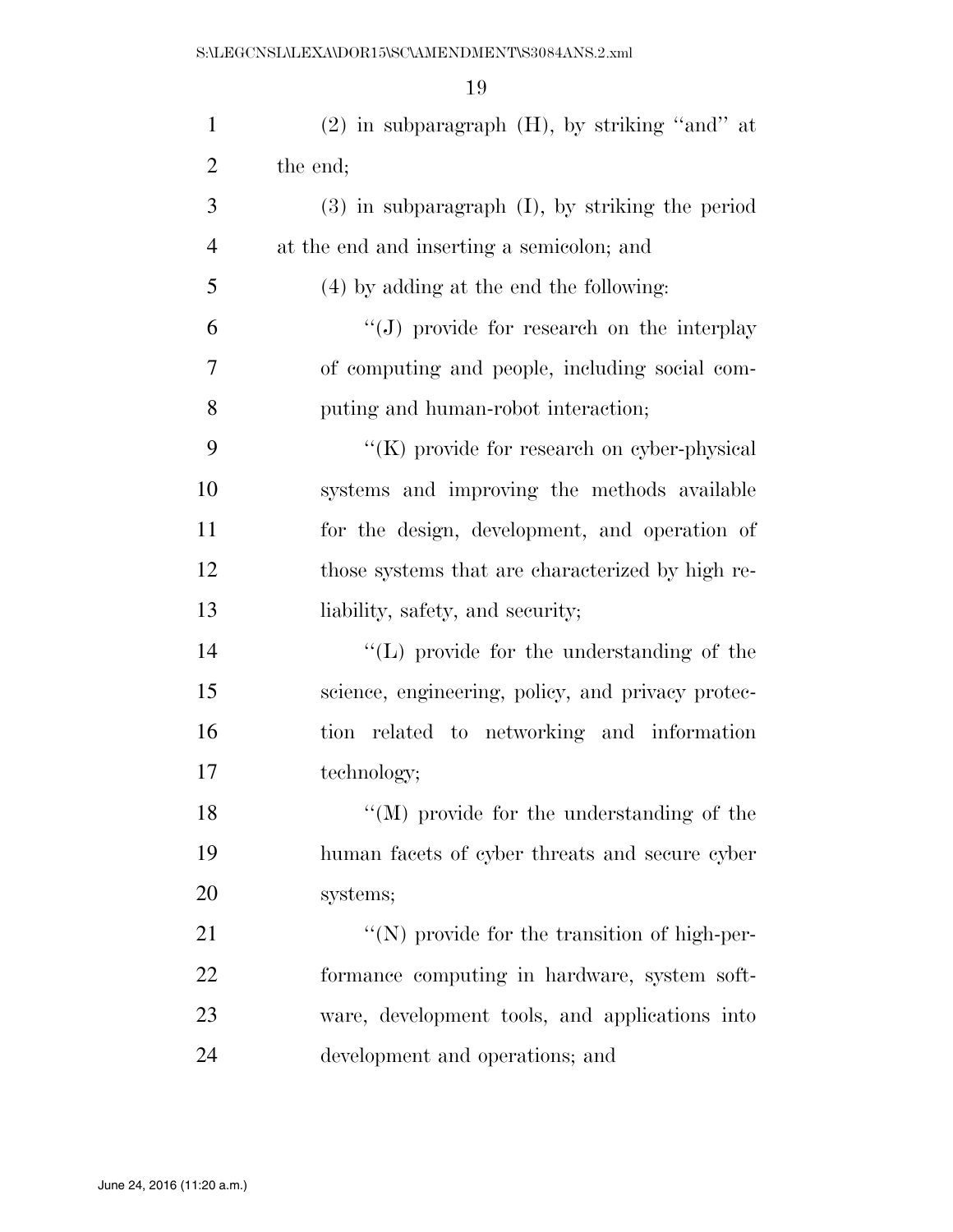$\cdot$  (O) foster public-private collaboration with government, industry research labora- tories, academia, and nonprofit organizations to maximize research and development efforts and the benefits of networking and information technology, including high-performance com-puting.''.

 (b) REVIEW AND PLAN.—Section 101 of the High- Performance Computing Act of 1991 (15 U.S.C. 5511) is amended by adding at the end the following:

 ''(d) PERIODIC REVIEWS.—The heads of the applica- ble agencies and departments working through the Na- tional Science and Technology Council and the Net- working and Information Technology Research and Devel-opment Program shall—

 $\frac{1}{2}$  (1) not later than 1 year after the date the ad- visory committee submits a report under subsection (b)(2), assess the structure of the Program, includ- ing the Program Component Areas and associated contents and funding levels, taking into consider- ation any relevant recommendations of the advisory committee; and

23  $(2)$  ensure that the Program includes foundational and interdisciplinary information tech-nology research and development activities.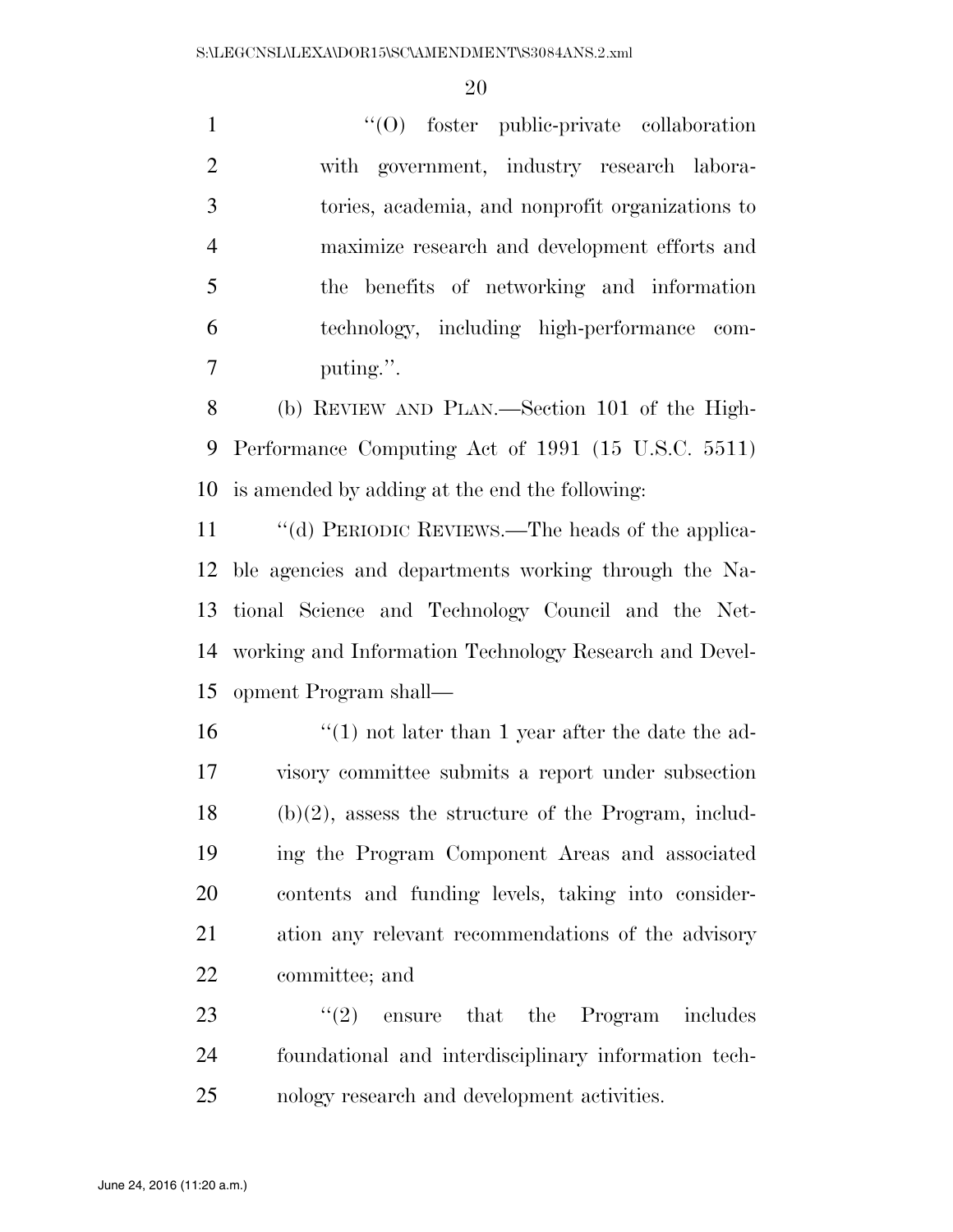1 "(e) STRATEGIC PLANS.—

 $\frac{1}{2}$  (1) In GENERAL.—The heads of the applicable agencies and departments, working through the Na- tional Science and Technology Council and the Net- working and Information Technology Research and Development Program shall develop and implement strategic plans to guide emerging activities in spe- cific Program Component Areas, as the advisory committee determines relevant under subsection (b), of Federal networking and information technology research and development, and to guide the activities described in subsection (a)(1).

 ''(2) UPDATES.—The heads of the applicable agencies and departments shall update the strategic plans as appropriate.

''(3) CONTENTS.—Each strategic plan shall—

17 "(A) specify near-term and long-term ob- jectives for the Program, the anticipated sched- ule for achieving the near-term and long-term objectives, and the metrics to be used for as- sessing progress toward the near-term and 22 long-term objectives;

23 "'(B) specify how the near-term and long-term objectives complement research and devel-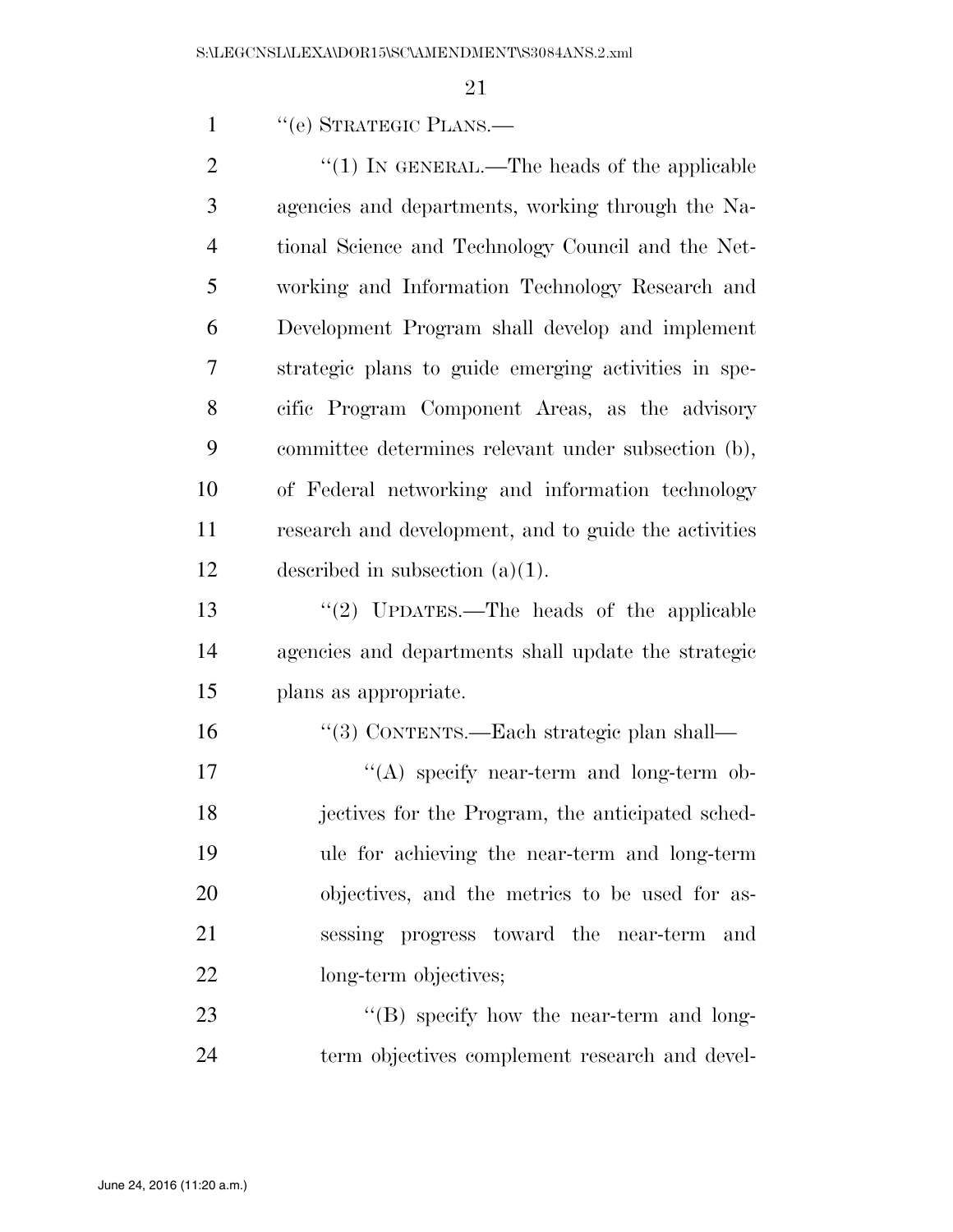| $\mathbf{1}$   | opment areas in which academia and the pri-         |
|----------------|-----------------------------------------------------|
| $\overline{2}$ | vate sector is actively engaged;                    |
| 3              | "(C) describe how the heads of the applica-         |
| $\overline{4}$ | ble agencies and departments will support           |
| 5              | mechanisms for foundational and interdiscipli-      |
| 6              | nary research and development in networking         |
| 7              | and information technology, including through       |
| 8              | collaborations—                                     |
| 9              | "(i) across Federal agencies and de-                |
| 10             | partments;                                          |
| 11             | "(ii) across Program Component                      |
| 12             | Areas; and                                          |
| 13             | "(iii) with industry, Federal and pri-              |
| 14             | vate research laboratories, research enti-          |
| 15             | ties, universities, institutions of higher          |
| 16             | education, relevant nonprofit organizations,        |
| 17             | and international partners of the United            |
| 18             | States;                                             |
| 19             | $\lq\lq$ . (D) describe how the heads of the appli- |
| 20             | cable agencies and departments will foster the      |
| 21             | rapid transfer of research and development re-      |
| 22             | sults into new technologies and applications;       |
| 23             | "(E) describe how the Program will ad-              |
| 24             | dress long-term challenges for which solutions      |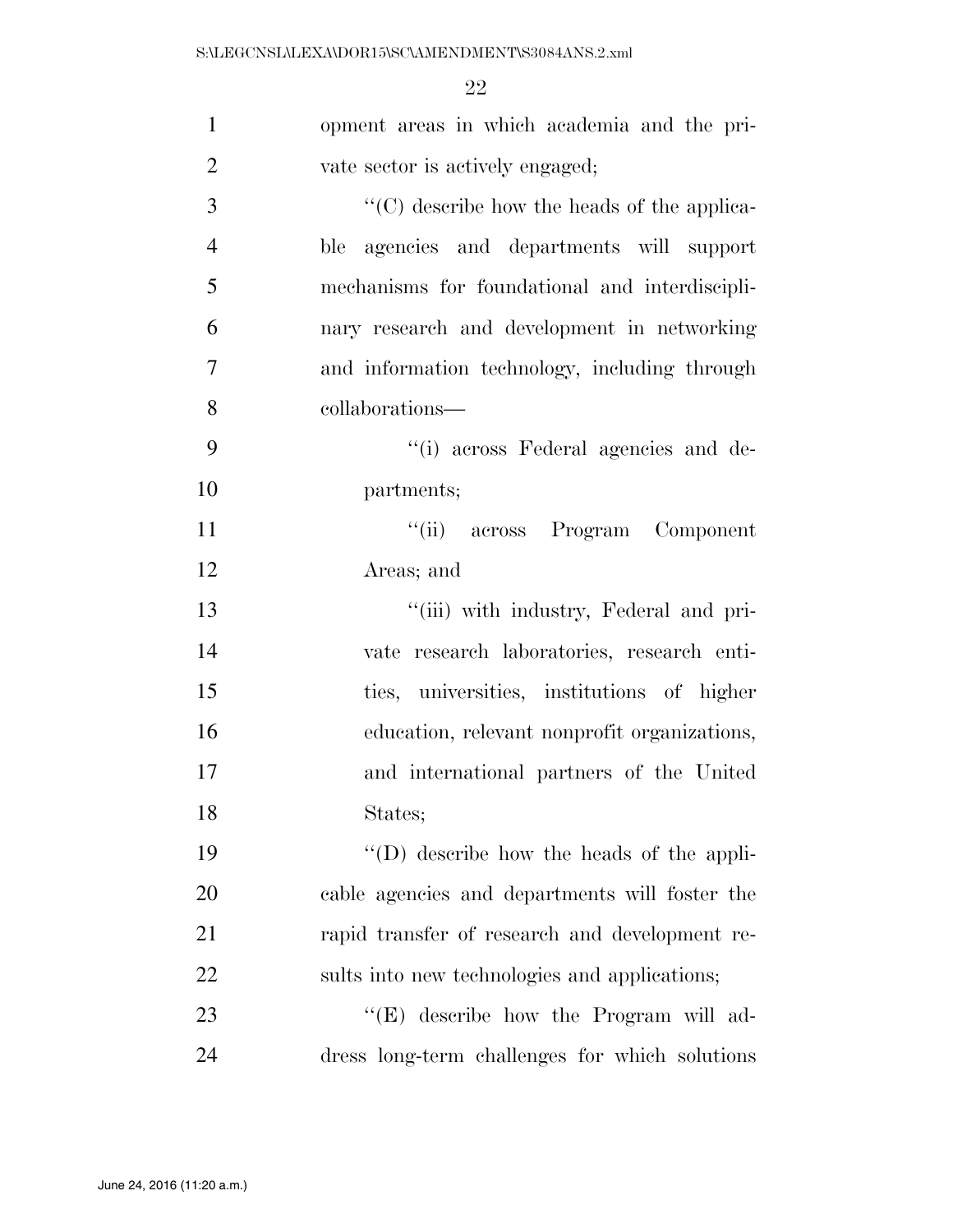require large-scale, long-term, foundational and interdisciplinary research and development; and ''(F) place emphasis on innovative and high-risk projects having the potential for sub- stantial societal returns on the research invest- ment. 7 "(4) PRIVATE SECTOR EFFORTS.—In devel- oping, implementing, and updating strategic plans, the heads of the applicable agencies and depart- ments, working through the National Science and Technology Council and Networking and Informa- tion Technology Research and Development Pro- gram, shall coordinate with industry, academia, and other interested stakeholders to ensure, to the extent practicable, that the Federal networking and infor- mation technology research and development activi- ties carried out under this section do not duplicate 18 the efforts of the private sector. ''(5) RECOMMENDATIONS.—In developing and updating strategic plans, the heads of the applicable agencies and departments shall solicit recommenda-

tions and advice from—

23  $\cdot$  ''(A) the advisory committee under sub-section (b); and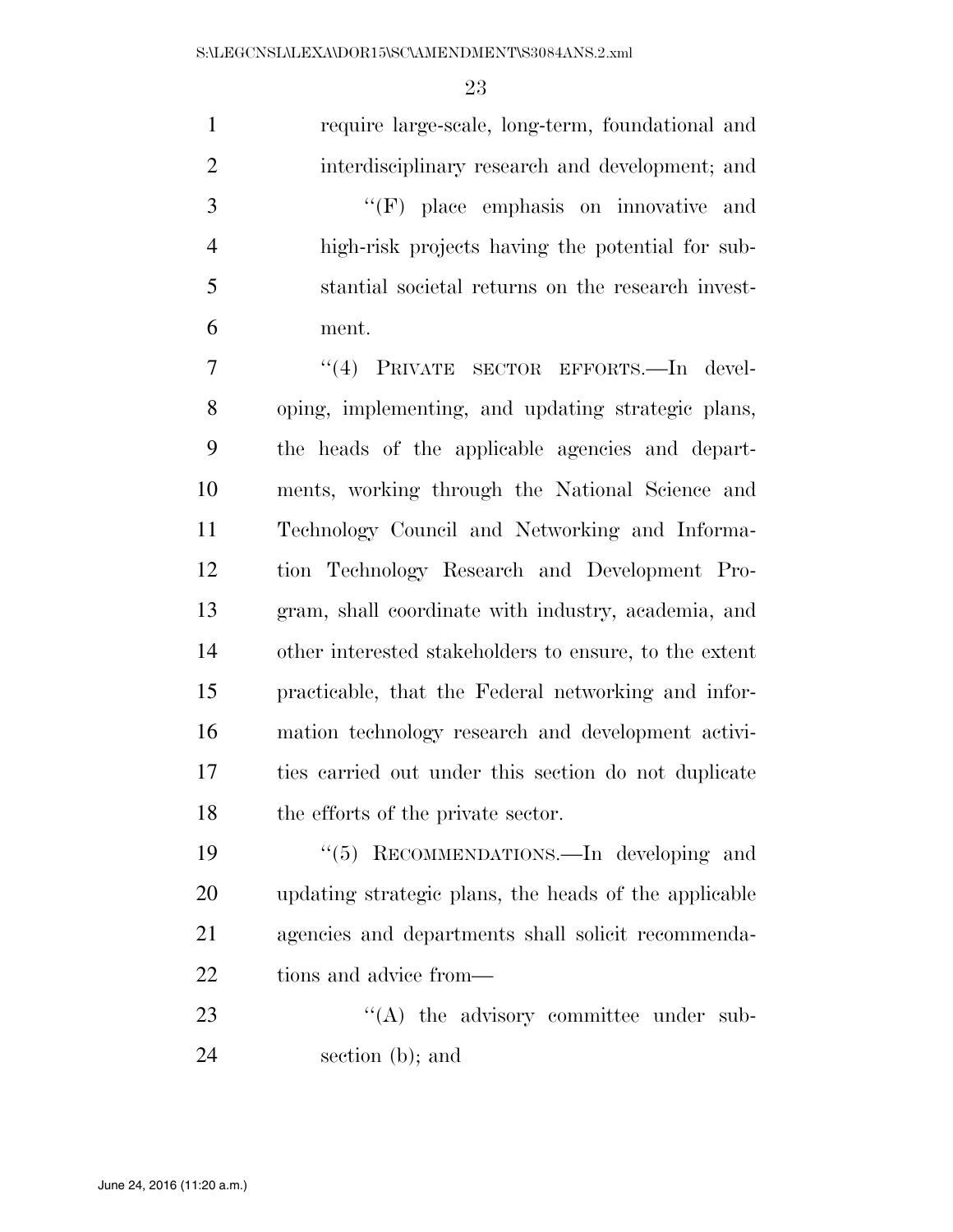1 ''(B) a wide range of stakeholders, includ-2 ing industry, academia, including representa- tives of minority serving institutions and com- munity colleges, National Laboratories, and other relevant organizations and institutions. ''(f) REPORTS.—The heads of the applicable agencies

 and departments, working through the National Science and Technology Council and the Networking and Informa- tion Technology Research and Development Program, shall submit to the advisory committee, the Committee on Commerce, Science, and Transportation of the Senate, and the Committee on Science, Space, and Technology of the House of Representatives—

14  $\frac{1}{2}$  (1) the strategic plans developed under sub-15 section (e)(1); and

16  $\qquad$  ''(2) each update under subsection (e)(2).

 ''(g) DEFINITION OF APPLICABLE AGENCIES AND DEPARTMENTS.—In this section, the term 'applicable agencies and departments' means the Federal agencies and departments identified in subsection (a)(3)(B) or des-ignated under clause (xii) of that subsection.''.

 (c) RESEARCH COORDINATION.—Section 101(a)(2) of the High-Performance Computing Act of 1991 (15 24 U.S.C.  $5511(a)(2)$  is amended—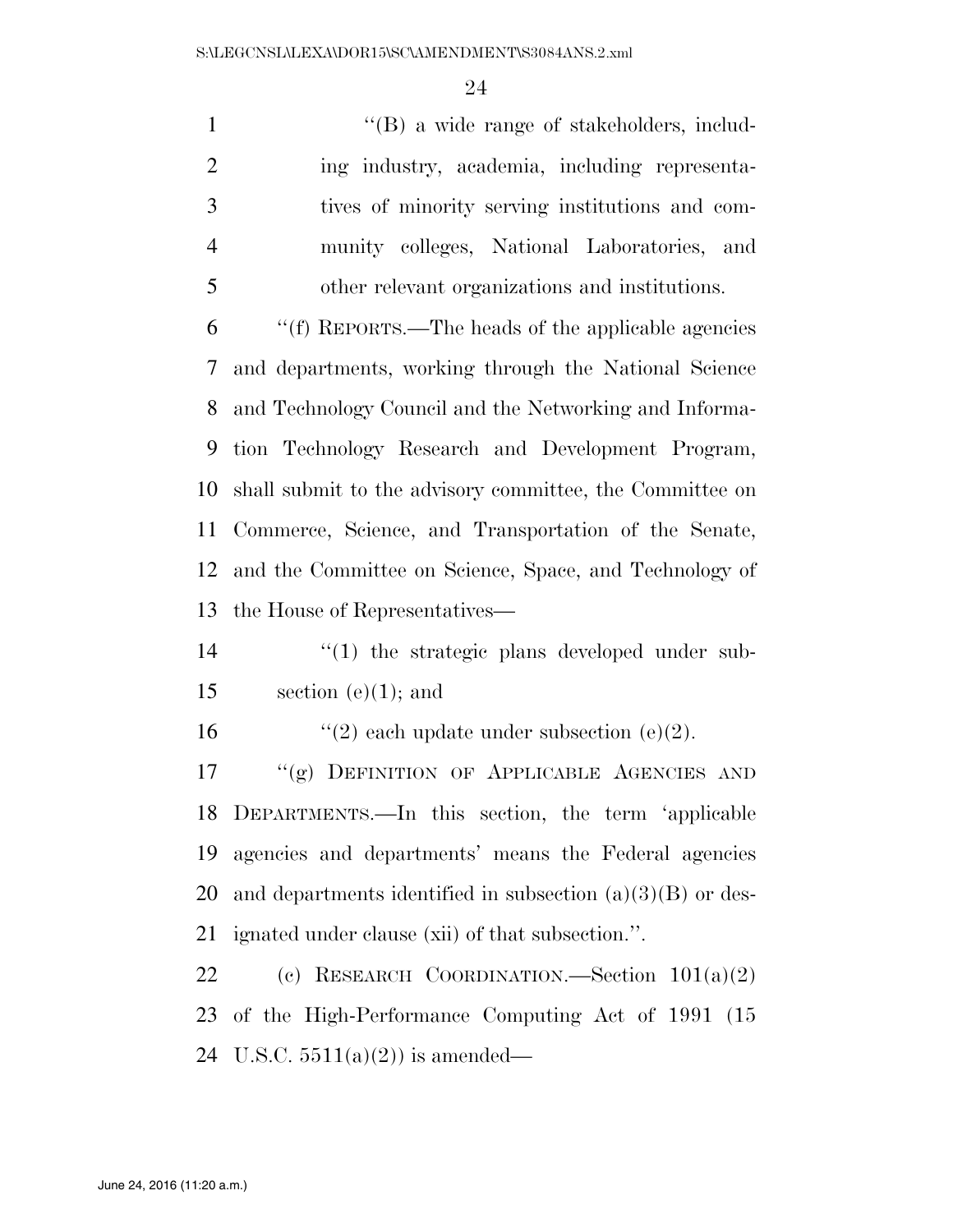| $\mathbf{1}$   | $(1)$ in the matter preceding subparagraph $(A)$ ,       |
|----------------|----------------------------------------------------------|
| $\overline{2}$ | by inserting "REQUIREMENTS.—" before "The Di-            |
| 3              | rector'; and                                             |
| $\overline{4}$ | $(2)$ by amending subparagraph $(C)$ to read as          |
| 5              | follows:                                                 |
| 6              | "(C) provide for the coordination of Fed-                |
| 7              | eral networking and information technology re-           |
| 8              | search, development, networking, and other ac-           |
| 9              | tivities—                                                |
| 10             | "(i) among the applicable agencies                       |
| 11             | and departments under the Program; and                   |
| 12             | "(ii) to the extent practicable, with                    |
| 13             | other Federal agencies not identified in                 |
| 14             | subsection $(a)(3)(B)$ , other Federal and               |
| 15             | private research laboratories, industry, re-             |
| 16             | search entities, universities, institutions of           |
| 17             | higher education, relevant nonprofit orga-               |
| 18             | nizations, and international partners of the             |
| 19             | United States;".                                         |
| 20             | (d) BUDGET.—Section $101(a)(3)$ of the High-Per-         |
| 21             | formance Computing Act of 1991 (15 U.S.C. $5511(a)(3)$ ) |
| 22             | is amended—                                              |
| 23             | $(1)$ in the matter preceding subparagraph $(A)$ ,       |
| 24             | by inserting "CONTENTS OF ANNUAL REPORTS.-";             |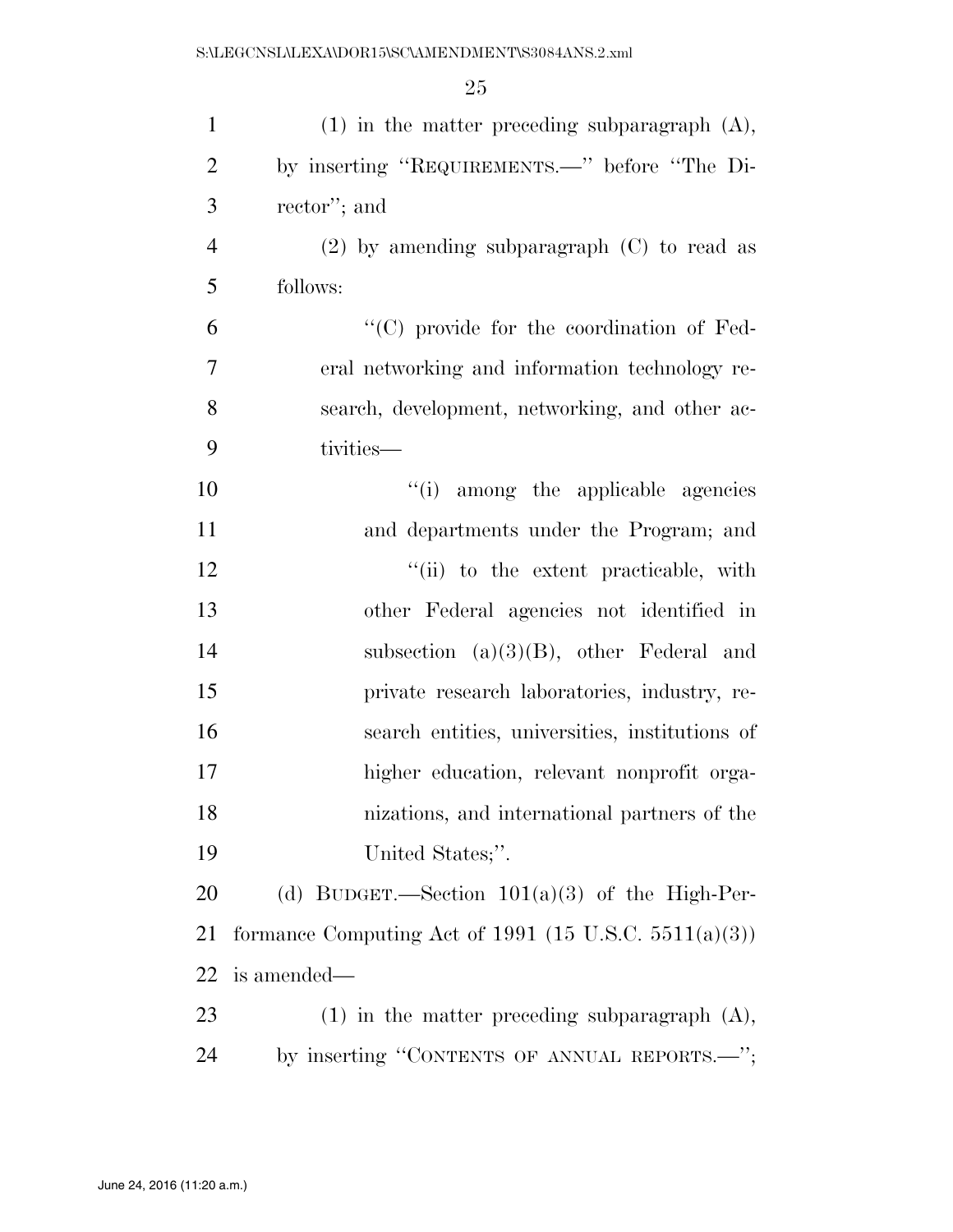| $\mathbf{1}$   | $(2)$ in subparagraph $(B)$ , by striking clauses $(i)$ |
|----------------|---------------------------------------------------------|
| $\overline{2}$ | through (xi) and inserting the following—               |
| 3              | "(i) the Department of Commerce;                        |
| $\overline{4}$ | "(ii) the Department of Defense;                        |
| 5              | "(iii) the Department of Education;                     |
| 6              | "(iv) the Department of Energy;                         |
| 7              | $f'(v)$ the Department of Health and                    |
| 8              | Human Services;                                         |
| 9              | "(vi) the Department of Homeland                        |
| 10             | Security;                                               |
| 11             | "(vii) the Department of Justice;                       |
| 12             | "(viii) the Environmental Protection                    |
| 13             | Agency;                                                 |
| 14             | "(ix) the National Aeronautics and                      |
| 15             | Space Administration;                                   |
| 16             | $f(x)$ the National Archives<br>and                     |
| 17             | Records Administration;                                 |
| 18             | "(xi) the National Science Founda-                      |
| 19             | tion; and                                               |
| 20             | "(xii) such other agencies and depart-                  |
| 21             | ments as the President or the Director                  |
| 22             | considers appropriate;";                                |
| 23             | $(3)$ in subparagraph $(C)$ , by striking "is sub-      |
| 24             | mitted," and inserting "is submitted, the levels for    |
| 25             | the previous fiscal year,";                             |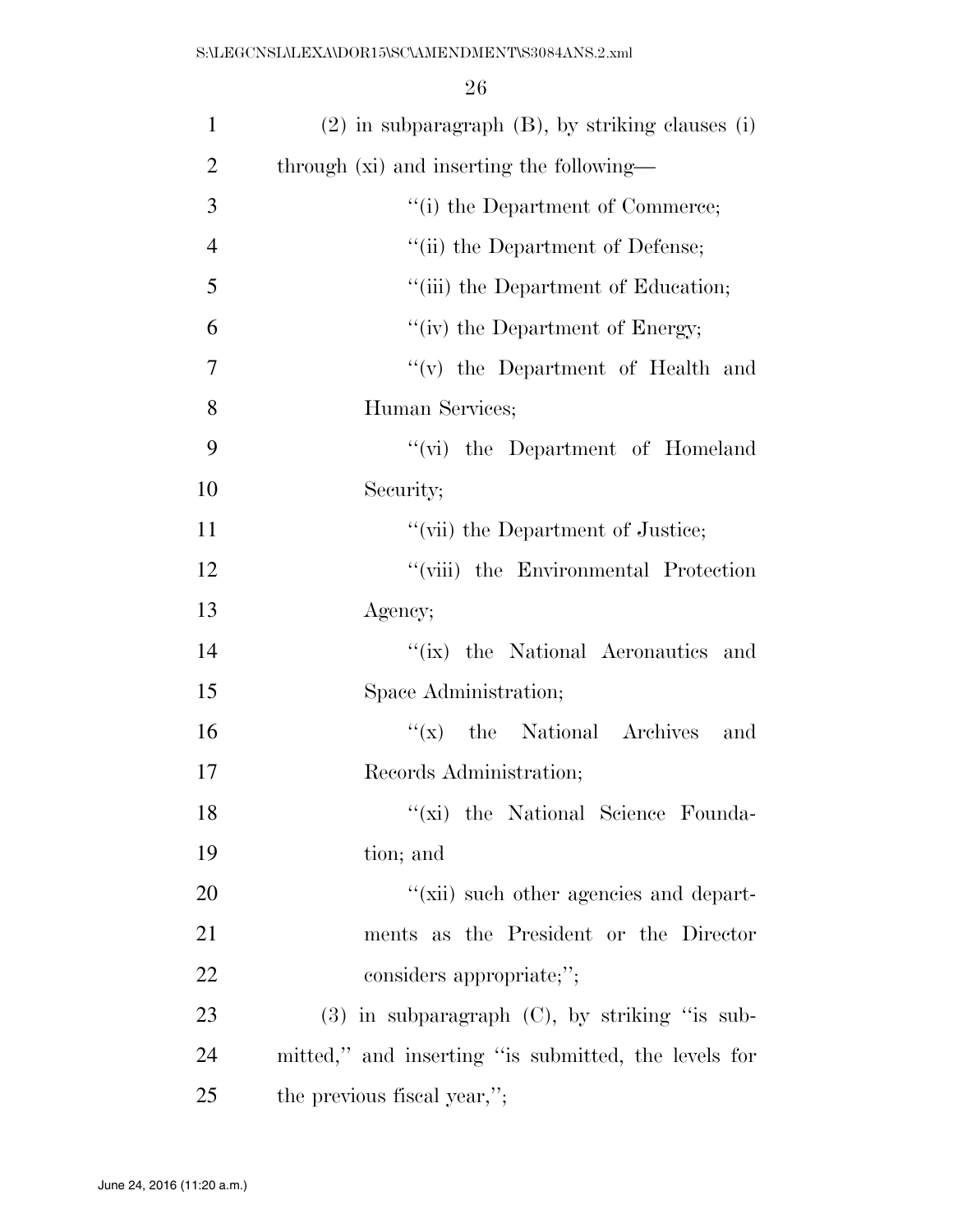| $\mathbf{1}$   | $(4)$ in subparagraph $(D)$ —                        |
|----------------|------------------------------------------------------|
| $\overline{2}$ | $(A)$ by striking "is submitted," and insert-        |
| 3              | ing "is submitted, the levels for the previous       |
| $\overline{4}$ | fiscal year,"; and                                   |
| 5              | (B) by striking "and" after the semicolon;           |
| 6              | $(5)$ by redesignating subparagraph $(E)$ as sub-    |
| 7              | paragraph $(F)$ ; and                                |
| 8              | $(6)$ by inserting after subparagraph $(D)$ the fol- |
| 9              | lowing:                                              |
| 10             | " $(E)$ include a description of how the ob-         |
| 11             | jectives for each Program Component Area, and        |
| 12             | the objectives for activities that involve multiple  |
| 13             | Program Component Areas, relate to the objec-        |
| 14             | tives of the Program identified in the strategic     |
| 15             | plan under subsection (e);".                         |
| 16             | (e) CONFORMING AMENDMENTS TO HIGH-PERFORM-           |
| 17             | ANCE COMPUTING ACT OF 1991.—The High-Performance     |
| 18             | Computing Act of 1991 (15 U.S.C. 5501 et seq.) is    |
| 19             | amended—                                             |
| 20             | $(1)$ in section 2 (15 U.S.C. 5501)—                 |
| 21             | $(A)$ in paragraphs $(2)$ and $(5)$ , by striking    |
| 22             | "high-performance computing" and inserting           |
| 23             | "networking and information technology, in-          |
| 24             | cluding high-performance computing,"; and            |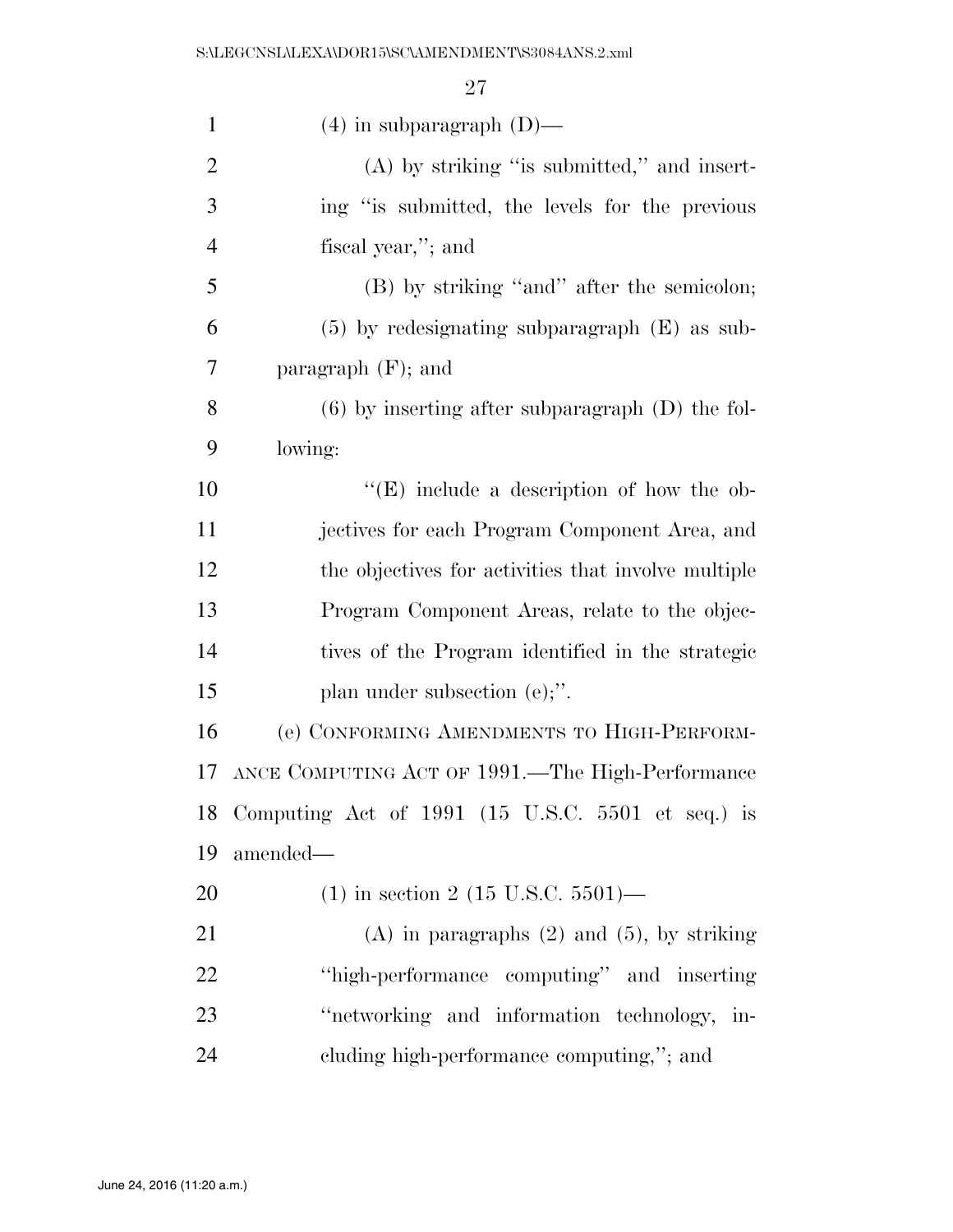| $\mathbf{1}$   | $(B)$ in paragraph $(3)$ , by striking "high-     |
|----------------|---------------------------------------------------|
| $\mathfrak{2}$ | performance computing" and inserting "net-        |
| 3              | working and information technology, including     |
| $\overline{4}$ | high-performance computing";                      |
| 5              | $(2)$ in section 3 (15 U.S.C. 5502)—              |
| 6              | $(A)$ in the matter preceding paragraph $(1)$     |
| 7              | and paragraph (1), by striking "high-perform-     |
| 8              | ance computing" and inserting "networking and     |
| 9              | information technology" each place it appears;    |
| 10             | and                                               |
| 11             | $(B)$ in paragraph $(2)$ —                        |
| 12             | (i) by striking "high-performance                 |
| 13             | computing and" and inserting "networking"         |
| 14             | and information technology and"; and              |
| 15             | (ii) by striking "high-performance                |
| 16             | computing network" and inserting "net-            |
| 17             | working and information technology";              |
| 18             | $(3)$ in section 4 (15 U.S.C. 5503)—              |
| 19             | $(A)$ in paragraphs $(2)$ and $(3)$ , by striking |
| 20             | "high-performance computing" and inserting        |
| 21             | "networking and information technology";          |
| 22             | $(B)$ by striking paragraph $(5)$ ;               |
| 23             | (C) in paragraph (6), by striking "Na-            |
| 24             | tional High-Performance Computing" and in-        |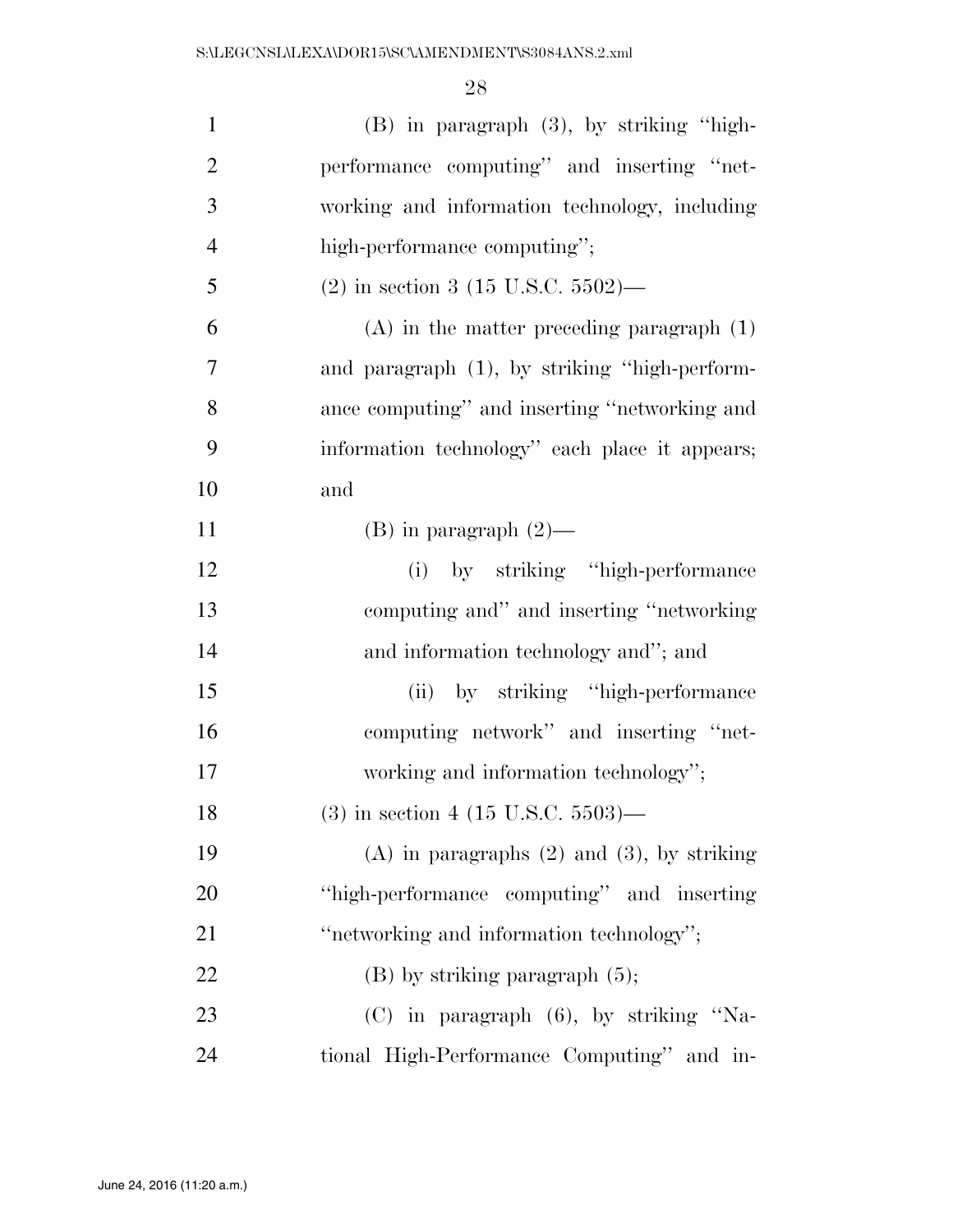| $\mathbf{1}$   | serting "Networking and Information Tech-                   |
|----------------|-------------------------------------------------------------|
| $\overline{2}$ | nology Research and Development"; and                       |
| 3              | (D) by redesignating paragraphs $(3)$ , $(4)$ ,             |
| $\overline{4}$ | $(6)$ , and $(7)$ as paragraphs $(4)$ , $(3)$ , $(5)$ , and |
| 5              | $(6)$ , respectively;                                       |
| 6              | $(4)$ in section 101 (15 U.S.C. 5511)—                      |
| 7              | $(A)$ in the heading, by striking "NA-                      |
| 8              | <b>HIGH-PERFORMANCE</b><br><b>TIONAL</b><br>COM-            |
| 9              | PUTING" and inserting "NETWORKING AND                       |
| 10             | INFORMATION TECHNOLOGY RESEARCH                             |
| 11             | AND DEVELOPMENT";                                           |
| 12             | $(B)$ in subsection $(a)$ —                                 |
| 13             | (i) in the heading, by striking "NA-                        |
| 14             | HIGH-PERFORMANCE<br>$COM-$<br><b>TIONAL</b>                 |
| 15             | PUTING" and inserting "NETWORKING                           |
| 16             | AND INFORMATION TECHNOLOGY RE-                              |
| 17             | SEARCH AND DEVELOPMENT";                                    |
| 18             | (ii) in paragraph $(1)$ —                                   |
| 19             | (I) in the matter preceding sub-                            |
| 20             | paragraph (A), by striking "National                        |
| 21             | High-Performance Computing"<br>and                          |
| 22             | inserting "Networking and Informa-                          |
| 23             | tion Technology Research and Devel-                         |
| 24             | opment";                                                    |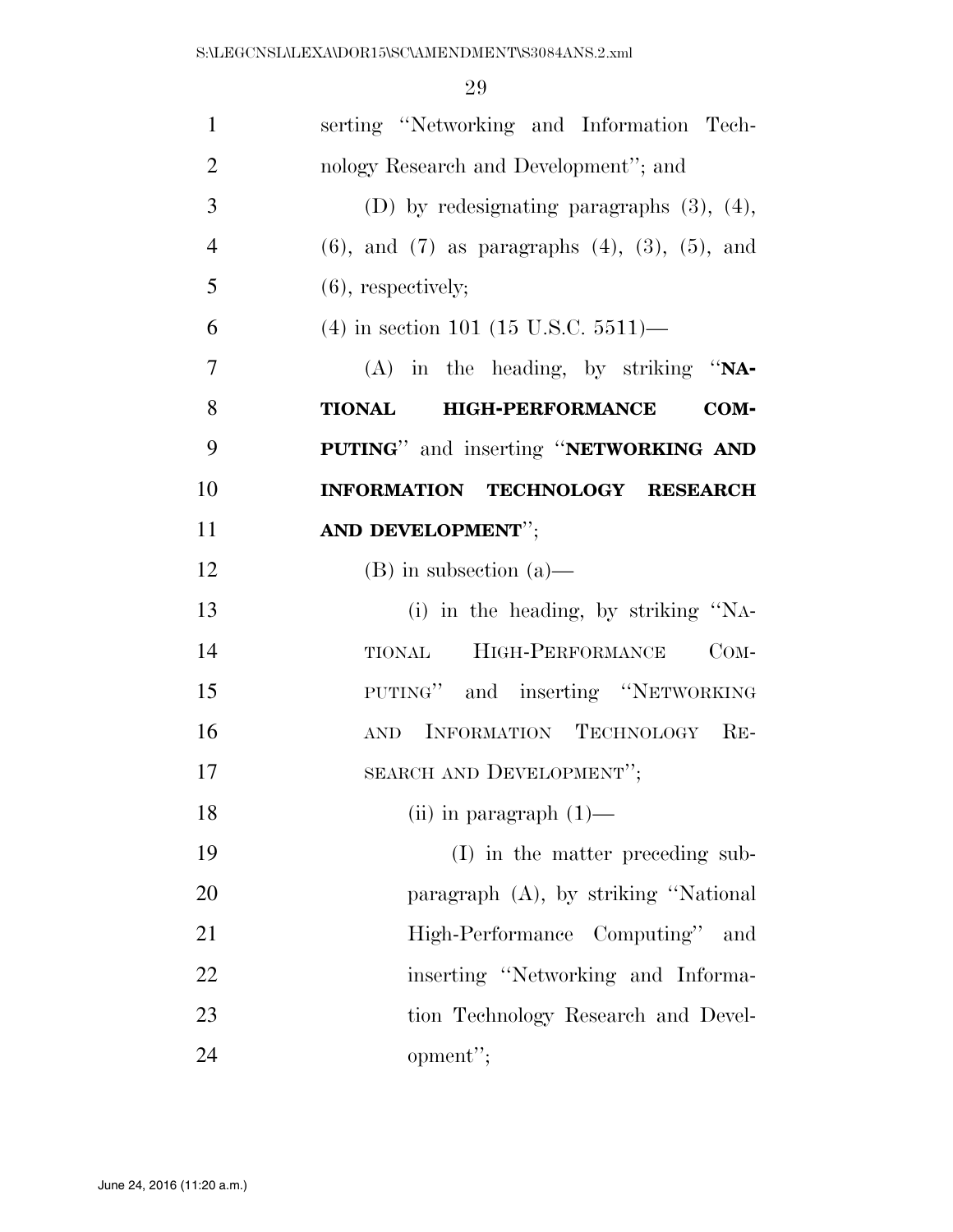| $\mathbf{1}$   | $(II)$ in subparagraph $(A)$ , by       |
|----------------|-----------------------------------------|
| $\overline{2}$ | striking "high-performance com-         |
| 3              | puting, including networking" and in-   |
| $\overline{4}$ | serting "networking and information     |
| 5              | technology";                            |
| 6              | (III) in subparagraphs (B) and          |
| $\overline{7}$ | (C), by striking "high-performance"     |
| 8              | computing" and inserting "high-end"     |
| 9              | computing, including high-perform-      |
| 10             | ance computing,"; and                   |
| 11             | $(IV)$ in subparagraph $(G)$ , by       |
| 12             | striking "high-performance com-         |
| 13             | puting" and inserting "networking       |
| 14             | and information technology, including   |
| 15             | high-performance computing,"; and       |
| 16             | (iii) in paragraph $(2)$ —              |
| 17             | $(I)$ in subparagraph $(A)$ , by strik- |
| 18             | ing "high-performance computing re-     |
| 19             | search, development, networking" and    |
| 20             | inserting "networking and information"  |
| 21             | technology research and develop-        |
| 22             | ment";                                  |
| 23             | in subparagraph $(E)$ , by<br>(II)      |
| 24             | striking "high-performance computing    |
| 25             | and networking systems" and insert-     |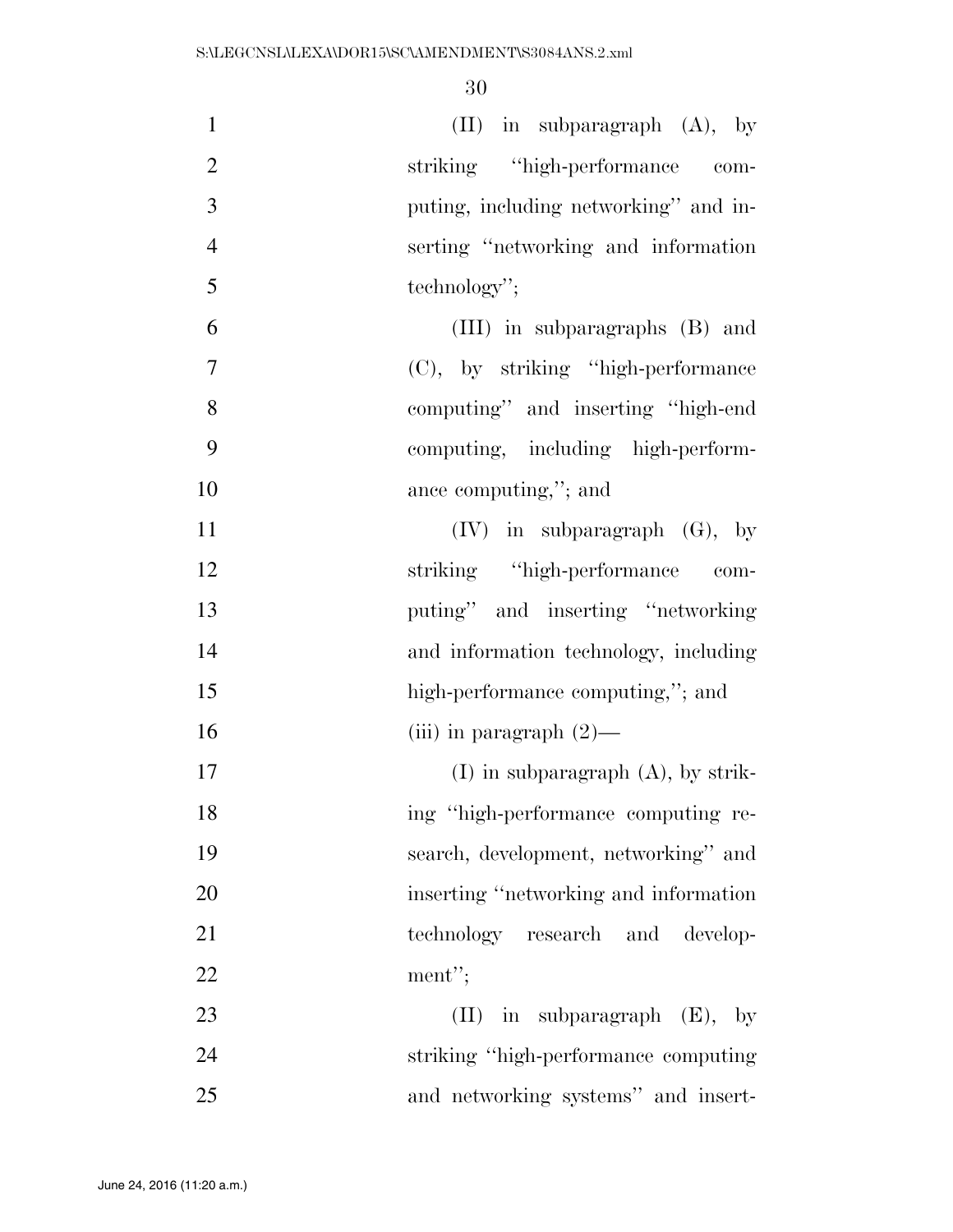| $\mathbf{1}$   | ing "high-end computing and net-                   |
|----------------|----------------------------------------------------|
| $\overline{2}$ | working systems"; and                              |
| 3              | $(III)$ in subparagraph $(F)$ , by                 |
| $\overline{4}$ | striking "high-performance"<br>com-                |
| 5              | puting" and inserting "high-end, in-               |
| 6              | cluding high-performance, com-                     |
| $\tau$         | puting";                                           |
| 8              | $(C)$ in subsection $(b)(1)$ , in the matter pre-  |
| 9              | ceding subparagraph $(A)$ , by striking "high-per- |
| 10             | formance computing" each place it appears and      |
| 11             | inserting "networking and information tech-        |
| 12             | $nology$ ";                                        |
| 13             | (D) in subsection (b)(2), by striking "Com-        |
| 14             | mittee on Science and Technology" and insert-      |
| 15             | ing "Committee on Science, Space, and Tech-        |
| 16             | nology"; and                                       |
| 17             | (E) in subsection (c)(1)(A), by striking           |
| 18             | "high-performance computing" and inserting         |
| 19             | "networking and information technology";           |
| 20             | $(5)$ in section 201(a) (15 U.S.C. 5521(a)), by    |
| 21             | striking "high-performance computing and advanced  |
| 22             | high-speed computer networking" and inserting      |
| 23             | "networking and information technology";           |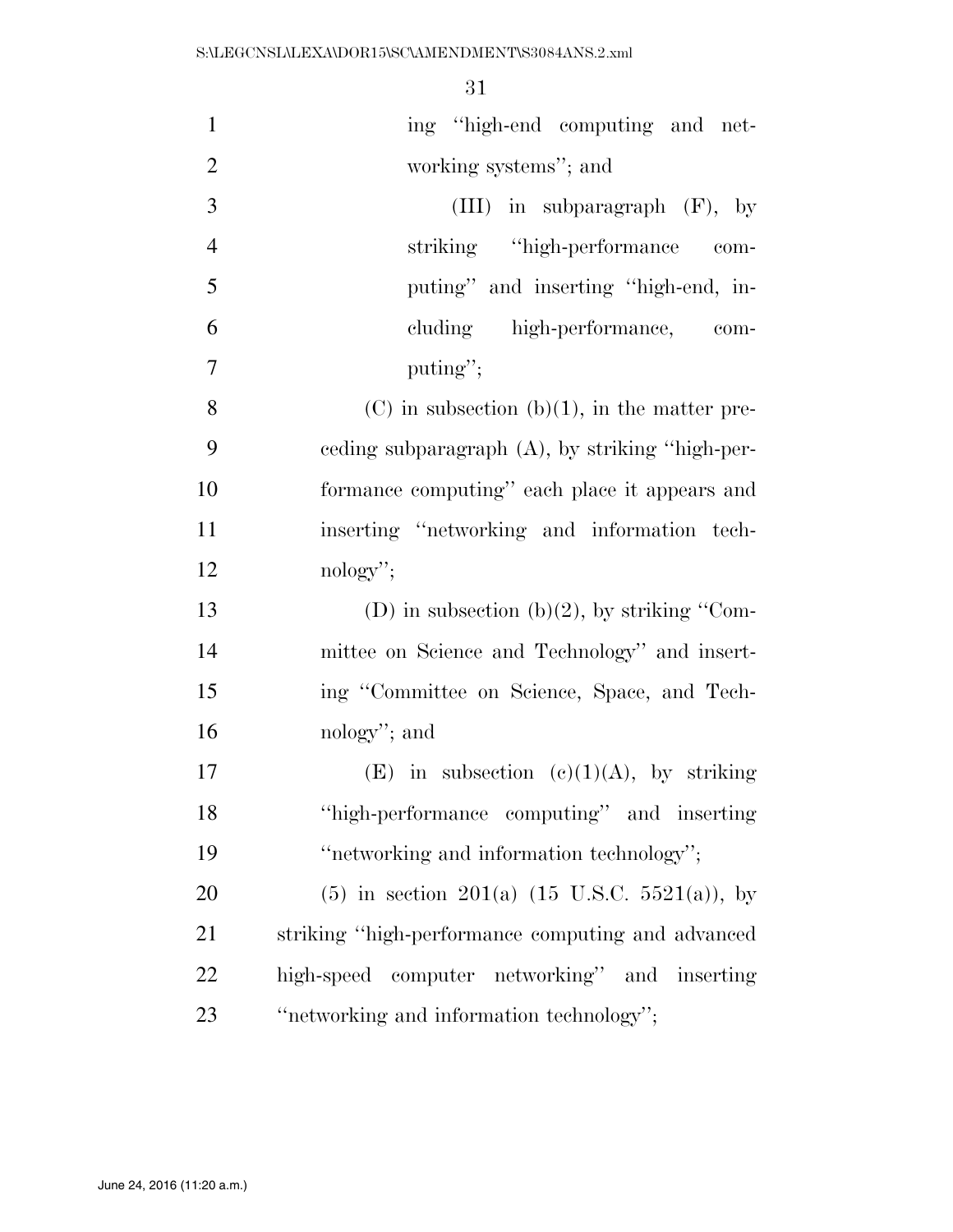| $\mathbf{1}$   | (6) in section 202(a) $(15 \text{ U.S.C. } 5522(a))$ , by |
|----------------|-----------------------------------------------------------|
| $\overline{2}$ | striking "high-performance computing" and insert-         |
| 3              | ing "networking and information technology";              |
| $\overline{4}$ | $(7)$ in section 203 (15 U.S.C. 5523(a))—                 |
| 5              | (A) by striking "high-performance com-                    |
| 6              | puting and networking" and inserting "net-                |
| 7              | working and information technology"; and                  |
| 8              | (B) by striking "high-performance com-                    |
| 9              | puting systems" and inserting "high-end, in-              |
| 10             | cluding high-performance, computing systems";             |
| 11             | (8) in section 204 (15 U.S.C. 5524)—                      |
| 12             | (A) in subsection $(a)(1)$ —                              |
| 13             | (i) in subparagraph $(A)$ , by striking                   |
| 14             | "high-performance computing systems and                   |
| 15             | networks" and inserting "networking and                   |
| 16             | information technology systems";                          |
| 17             | (ii) in subparagraph (B), by striking                     |
| 18             | "high-performance computing systems in                    |
| 19             | networks" and inserting "networking and                   |
| 20             | information technology systems"; and                      |
| 21             | (iii) in subparagraph $(C)$ , by striking                 |
| 22             | "high-performance computing systems"                      |
| 23             | and inserting "networking and information"                |
| 24             | technology"; and                                          |
| 25             | $(B)$ in subsection $(b)$ —                               |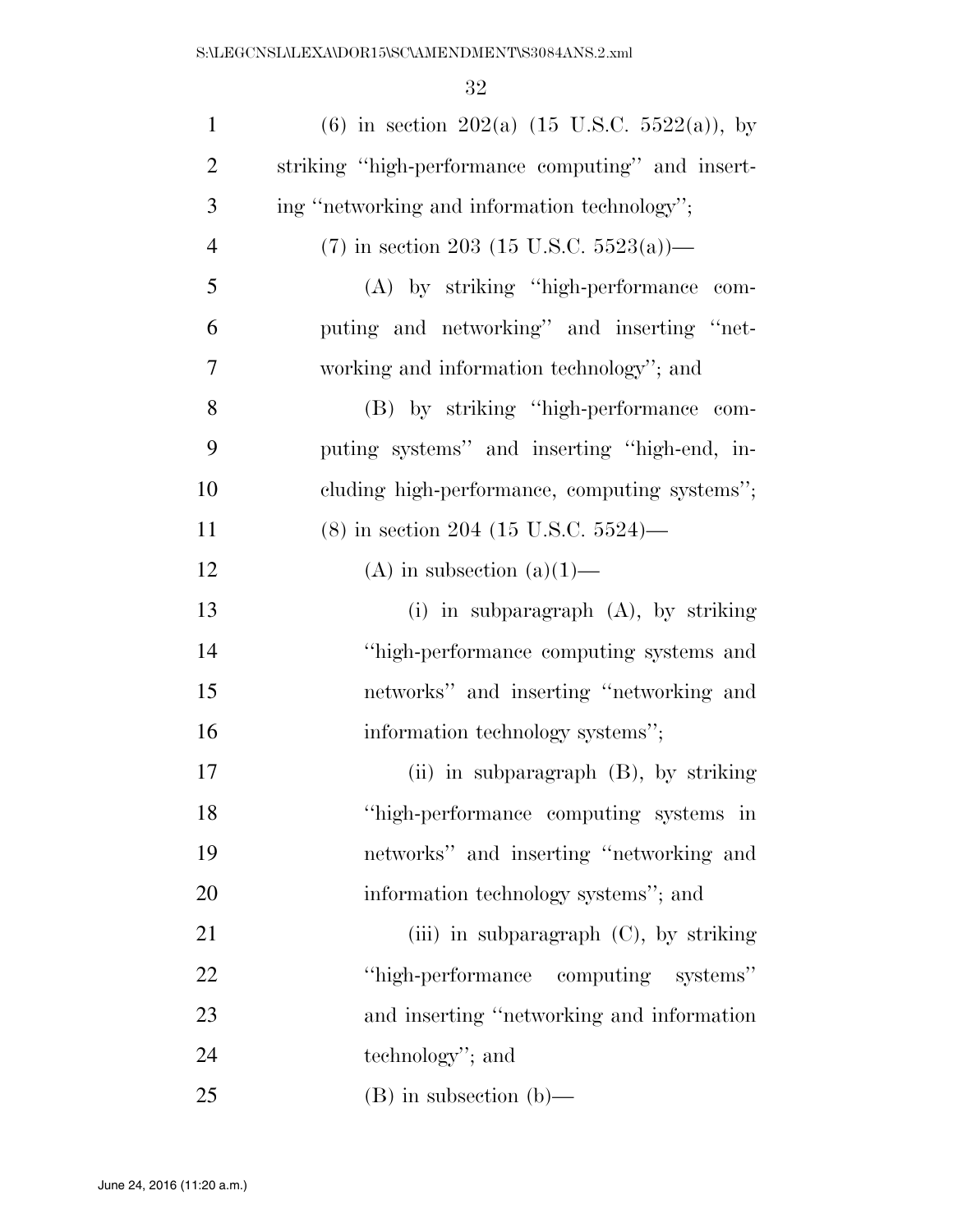| $\mathbf{1}$   | (i) in the heading, by striking "HIGH-              |
|----------------|-----------------------------------------------------|
| $\overline{2}$ | PERFORMANCE COMPUTING AND NET-                      |
| 3              | WORK" and inserting "NETWORK AND IN-                |
| $\overline{4}$ | FORMATION TECHNOLOGY SECURITY"; and                 |
| 5              | (ii) by striking "sensitive information             |
| 6              | in Federal computer systems" and insert-            |
| 7              | ing "agency information and information             |
| 8              | systems"; and                                       |
| 9              | $(9)$ in section 207 (15 U.S.C. 5527)—              |
| 10             | (A) in subsection (a)(2), by striking "sec-         |
| 11             | tion $2315(a)$ of title 10" and inserting "section" |
| 12             | $3552(b)(6)(A)$ of title 44"; and                   |
| 13             | (B) in subsection (b), by striking "high-           |
| 14             | performance computing systems" and inserting        |
| 15             | "networking and information technology".            |
| 16             | (f)<br>ADDITIONAL TECHNICAL AND CONFORMING          |
| 17             | AMENDMENTS.-                                        |
| 18             | (1) NATIONAL NETWORKING AND INFORMATION             |
| 19             | TECHNOLOGY PROGRAM.—Section 101 of the High-        |
| 20             | Performance Computing Act of 1991 (15 U.S.C.        |
| 21             | 5511), as amended, is further amended—              |
| 22             | $(A)$ in subsection $(b)$ —                         |
| 23             | (i) in paragraph $(1)$ , by inserting               |
| 24             | "ADVISORY COMMITTEE.-" before "The                  |
| 25             | President shall";                                   |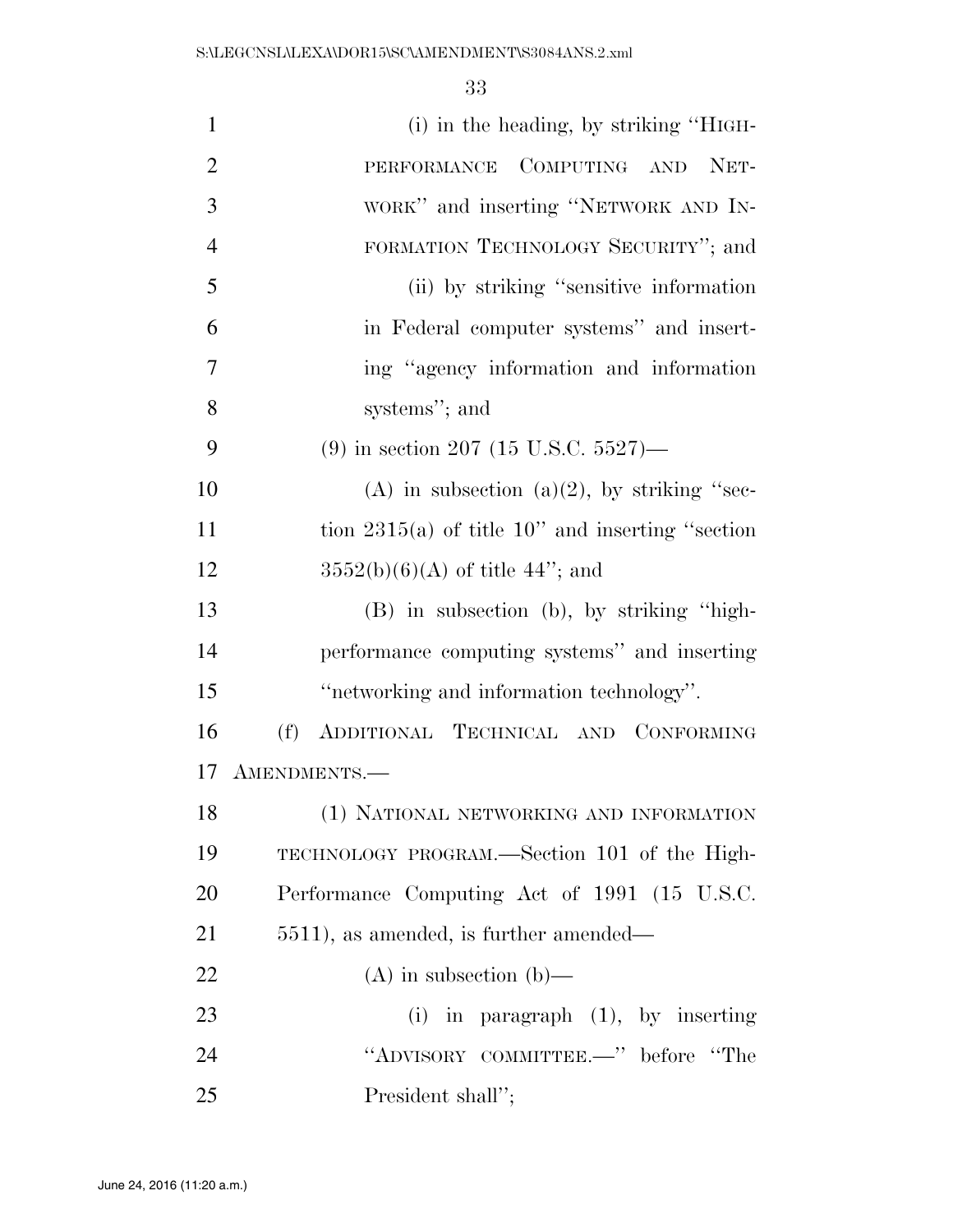| $\mathbf{1}$   | (ii) in paragraph $(2)$ , by inserting        |
|----------------|-----------------------------------------------|
| $\overline{2}$ | "ADDITIONAL DUTIES.—" before "In addi-        |
| 3              | tion to"; and                                 |
| $\overline{4}$ | (iii) in paragraph $(3)$ , by inserting       |
| 5              | "FACA.—" before "Section 14"; and             |
| 6              | $(B)$ in subsection $(e)$ —                   |
| 7              | $(i)$ in paragraph $(1)$ , by inserting       |
| 8              | "REPORTS.—" before "Each Federal";            |
| 9              | and                                           |
| 10             | (ii) in paragraph $(2)$ , by inserting        |
| 11             | "OMB REVIEW.—" before "The Office".           |
| 12             | (2) MISCELLANEOUS.-                           |
| 13             | (A) NATIONAL SCIENCE FOUNDATION RE-           |
| 14             | SEARCH.—Section $4(b)(5)(K)$ of the Cyber Se- |
| 15             | curity Research and Development Act (15       |
| 16             | U.S.C. $7403(b)(5)(K)$ is amended by striking |
| 17             | "high-performance computing" and inserting    |
| 18             | "networking and information technology".      |
| 19             | NATIONAL INFORMATION<br>(B)<br>TECH-          |
| 20             | NOLOGY RESEARCH AND DEVELOPMENT PRO-          |
| 21             | GRAM.—Section 13202(b) of the America Re-     |
| 22             | covery and Reinvestment Act of 2009<br>(42)   |
| 23             | U.S.C. $17912(b)$ is amended by striking "Na- |
| 24             | tional High-Performance Computing Program"    |
| 25             | and inserting "Networking and Information"    |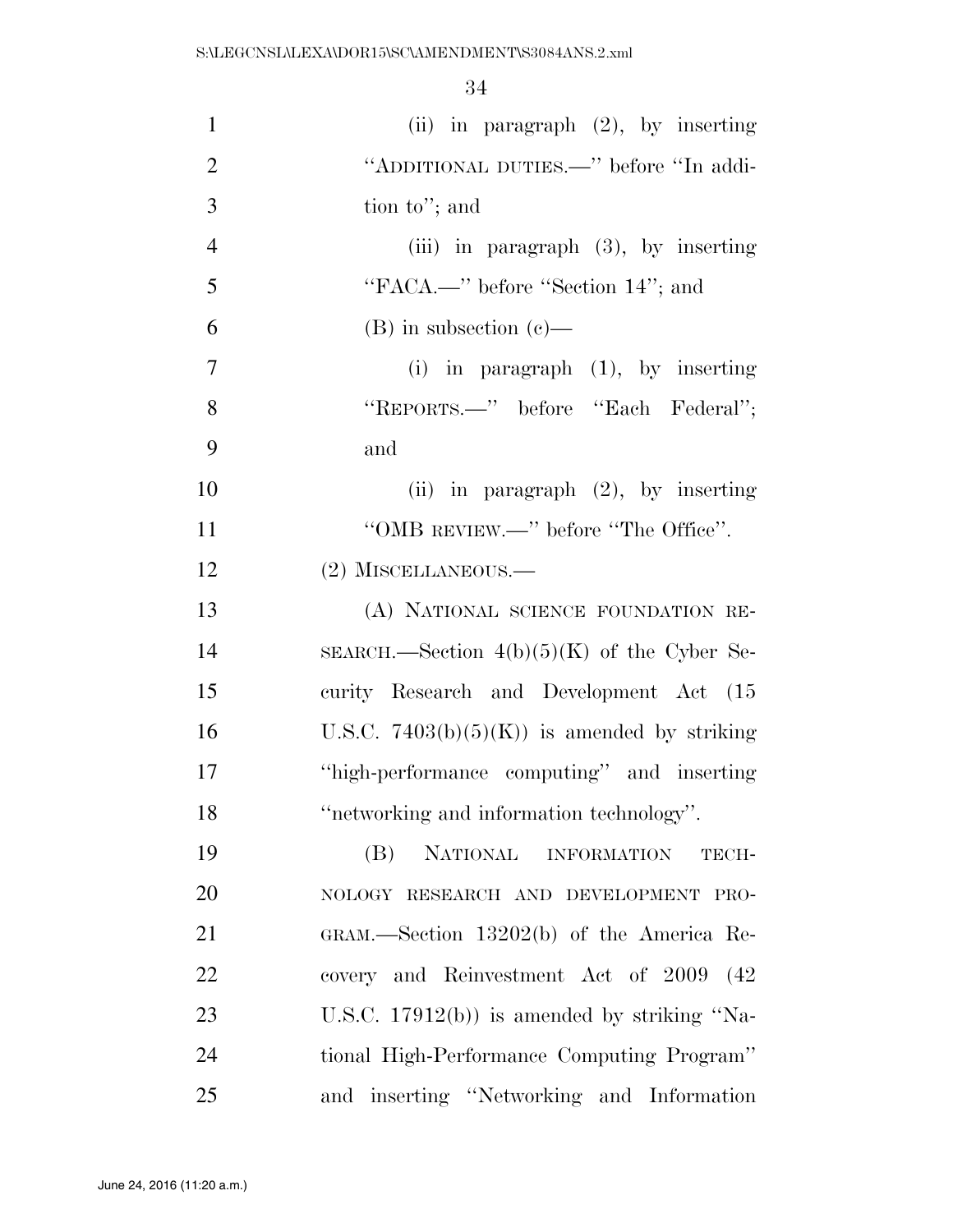Technology Research and Development Pro-gram''.

| 3              | (C) FEDERAL CYBERSECURITY RESEARCH                 |
|----------------|----------------------------------------------------|
| $\overline{4}$ | AND DEVELOPMENT.—Section $201(a)(4)$ of the        |
| 5              | Cybersecurity Enhancement Act of 2014 (15          |
| 6              | U.S.C. $7431(a)(4)$ is amended by striking         |
| $\overline{7}$ | "clauses (i) through (x) of section $101(a)(3)(B)$ |
| 8              | of the High-Performance Computing Act of           |
| 9              | 1991 (15 U.S.C. 5511(a)(3)(B)) or designated       |
| 10             | under clause (xi) of that section" and inserting   |
| 11             | "clauses (i) through (xi) of section               |
| 12             | $101(a)(3)(B)$ of the High-Performance Com-        |
| 13             | puting Act of 1991 (15 U.S.C. 5511(a)(3)(B))       |
| 14             | or designated under clause (xii) of that sec-      |
| 15             | tion".                                             |
|                |                                                    |

 (D) NATIONAL RESEARCH AND EDUCATION NETWORK.—Section 102 of the High-Perform- ance Computing Act of 1991 (15 U.S.C. 5512) is repealed.

20 (E) NEXT GENERATION INTERNET. Sec- tion 103 of the High-Performance Computing Act of 1991 (15 U.S.C. 5513) is repealed.

 (F) FOSTERING UNITED STATES COMPETI- TIVENESS IN HIGH-PERFORMANCE COMPUTING AND RELATED ACTIVITIES.—Section 208 of the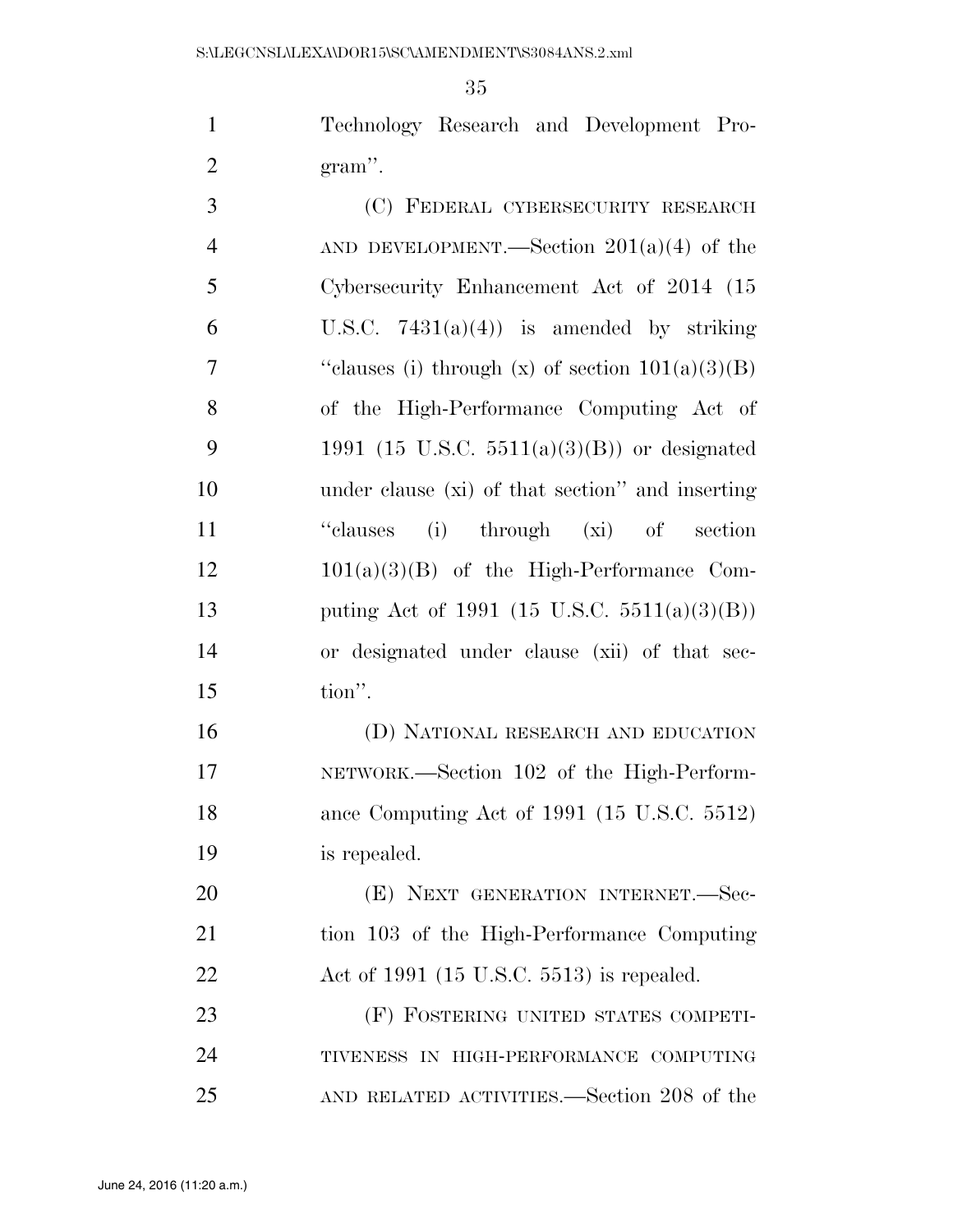High-Performance Computing Act of 1991 (15 U.S.C. 5528) is repealed.

## **SEC. 106. HIGH-ENERGY PHYSICS COORDINATION.**

 (a) IN GENERAL.—The Physical Science Sub- committee of the National Science and Technology Council shall define and continue to coordinate Federal efforts, in- cluding activities of relevant advisory committees, related to high-energy physics research to maximize the efficiency and effectiveness of United States investment in high-en-ergy physics.

 (b) PURPOSES.—The purposes of the Physical Science Subcommittee include—

 (1) to advise and assist the Committee on Science and the National Science and Technology Council on United States policies, procedures, and plans in the physical sciences, including high-energy physics; and

 (2) to identify emerging opportunities, stimu- late international cooperation, and foster the devel- opment of the physical sciences in the United States, including—

 (A) in high-energy physics research, in- cluding related underground science and engi-neering research;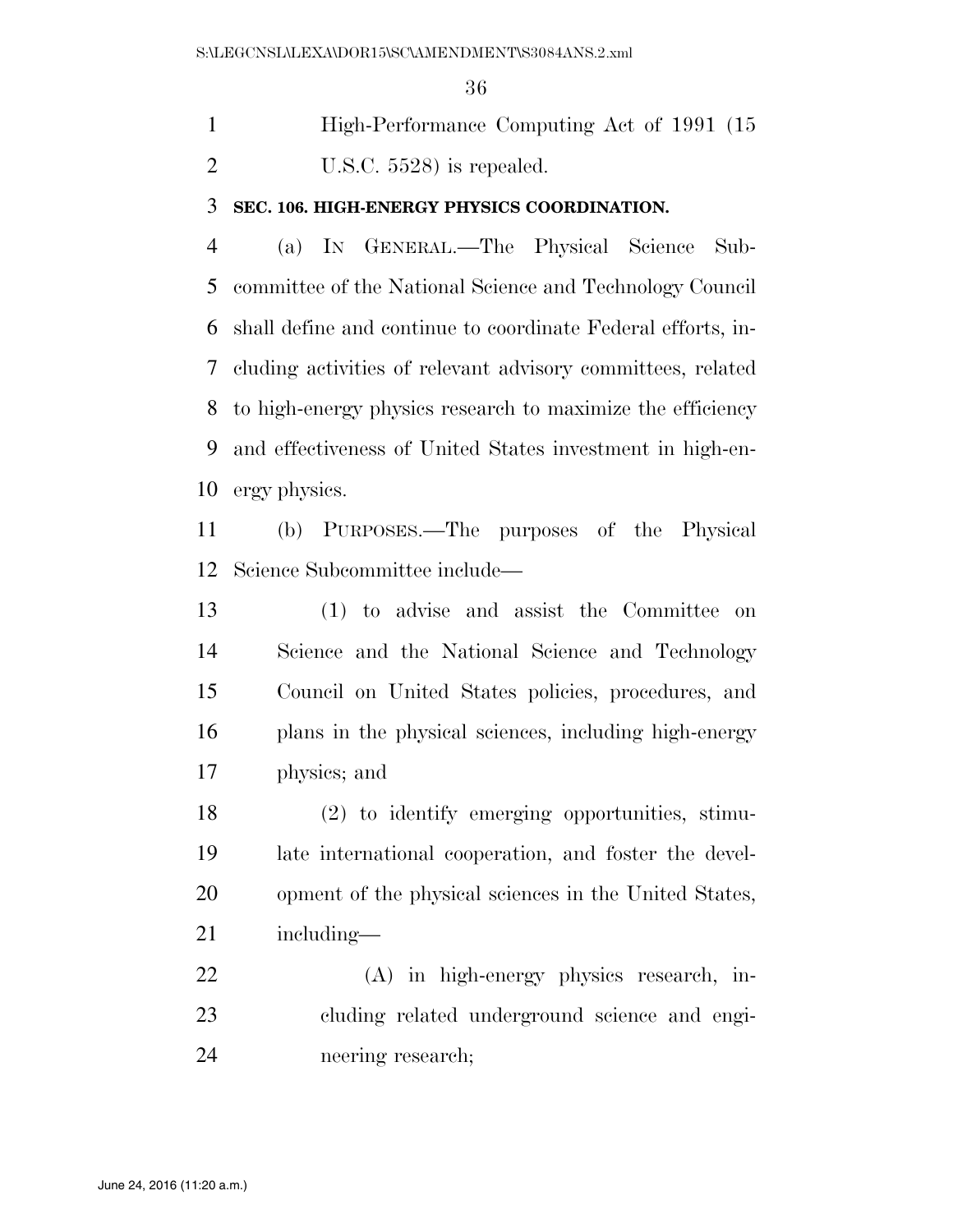| $\mathbf{1}$   | (B) in physical infrastructure and facili-               |
|----------------|----------------------------------------------------------|
| $\mathfrak{2}$ | ties;                                                    |
| 3              | (C) in information and analysis; and                     |
| $\overline{4}$ | (D) in coordination activities.                          |
| 5              | (c) RESPONSIBILITIES.—In regard to coordinating          |
| 6              | Federal efforts related to high-energy physics research, |
| 7              | the Physical Science Subcommittee shall—                 |
| 8              | (1) provide recommendations on planning for              |
| 9              | construction and stewardship of large facilities par-    |
| 10             | ticipating in high-energy physics;                       |
| 11             | (2) provide recommendations on research co-              |
| 12             | ordination and collaboration among the programs          |
| 13             | and activities of Federal agencies;                      |
| 14             | (3) establish goals and priorities for high-en-          |
| 15             | ergy physics, related underground science, and re-       |
| 16             | search and development that will strengthen United       |
| 17             | States competitiveness in high-energy physics;           |
| 18             | (4) propose methods for engagement with inter-           |
| 19             | national, Federal, and State agencies and Federal        |
| 20             | laboratories not represented on the National Science     |
| 21             | and Technology Council to identify and reduce regu-      |
| 22             | latory, logistical, and fiscal barriers that inhibit     |
| 23             | United States leadership in high-energy physics and      |
| 24             | related underground science; and                         |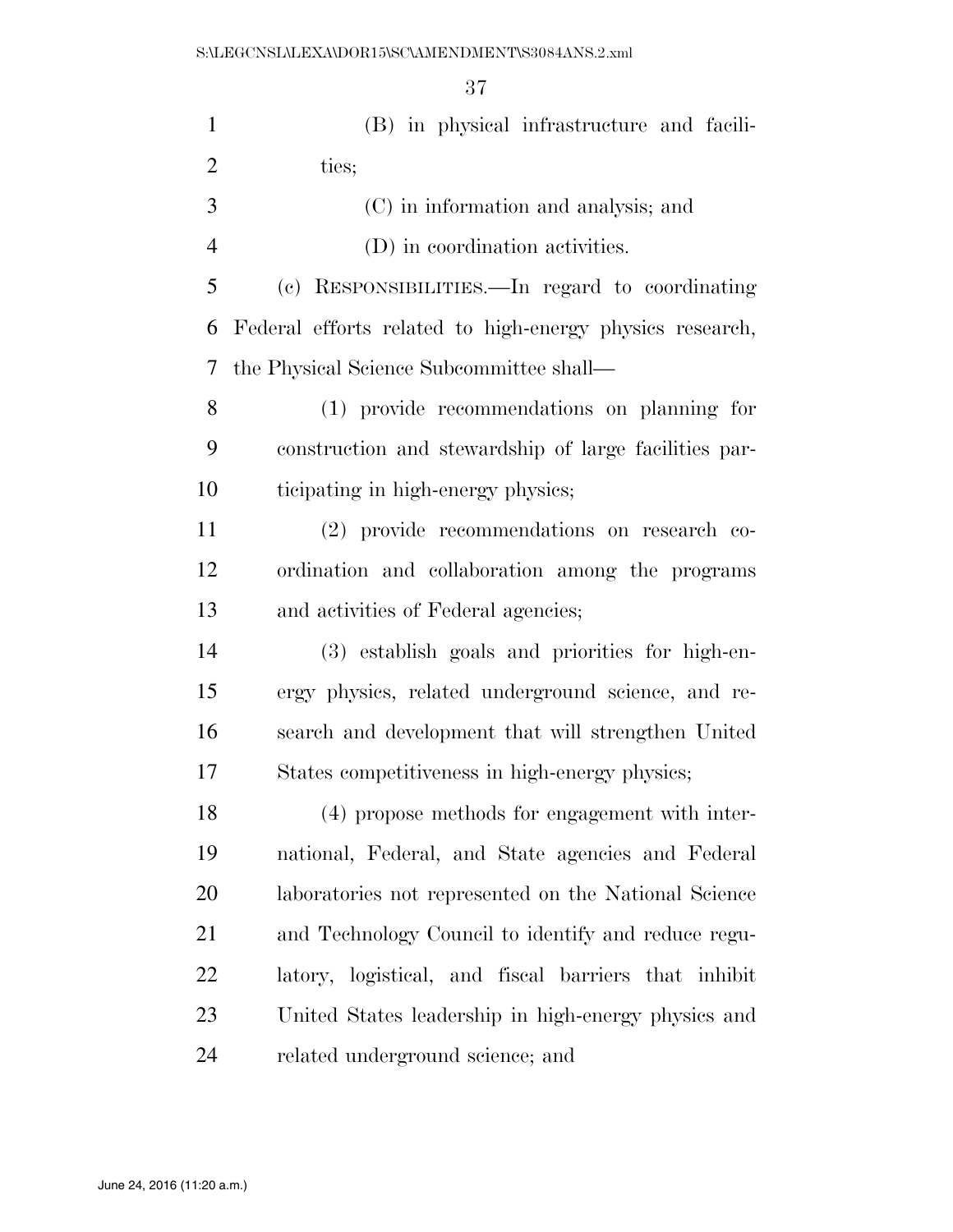| $\mathbf{1}$   | (5) develop, and update as necessary, a stra-                       |
|----------------|---------------------------------------------------------------------|
| $\overline{2}$ | tegic plan to guide Federal programs and activities                 |
| 3              | in support of high-energy physics research, includ-                 |
| $\overline{4}$ | $ing-$                                                              |
| 5              | (A) the efforts taken in support of sub-                            |
| 6              | section (b) since the last strategic plan;                          |
| 7              | (B) an evaluation of the current research                           |
| $8\,$          | needs for maintaining United States leadership                      |
| 9              | in high-energy physics; and                                         |
| 10             | (C) an identification of future priorities in                       |
| 11             | the area of high-energy physics.                                    |
| 12             | SEC. 107. LABORATORY PROGRAM IMPROVEMENTS.                          |
| 13             | (a) IN GENERAL.—The Director of NIST, acting                        |
| 14             | through the Associate Director for Laboratory Programs,             |
| 15             | shall develop and implement a comprehensive strategic               |
| 16             | plan for laboratory programs that expands—                          |
| 17             | (1) interactions with academia, international re-                   |
| 18             | searchers, and industry; and                                        |
| 19             | (2) commercial and industrial applications.                         |
| 20             | (b) OPTIMIZING COMMERCIAL AND INDUSTRIAL AP-                        |
| 21             | PLICATIONS.—In accordance with the purpose under sec-               |
| 22             | tion $1(b)(3)$ of the National Institute of Standards and           |
| 23             | Technology Act $(15 \text{ U.S.C. } 271(b)(3))$ , the comprehensive |
|                |                                                                     |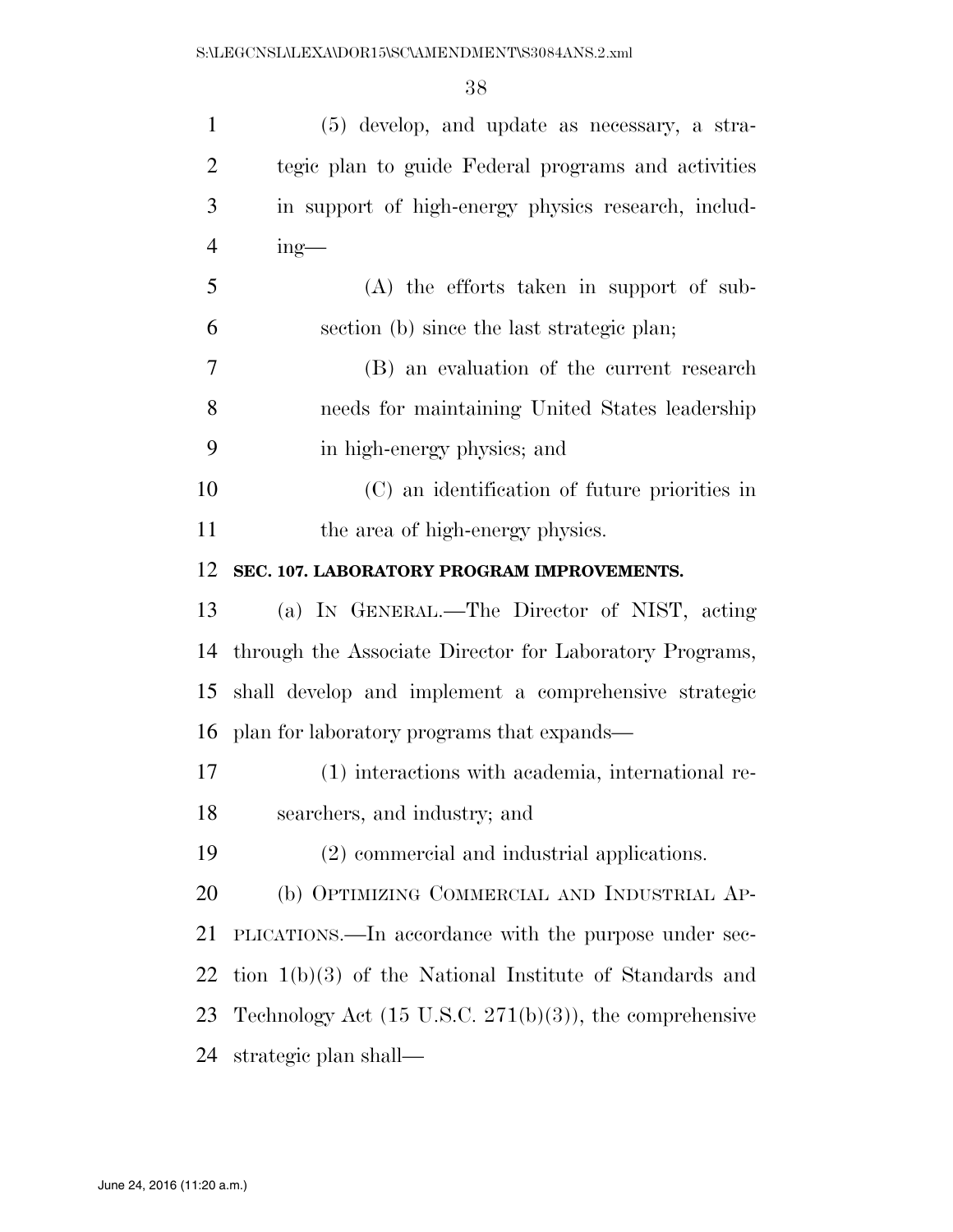(1) include performance metrics for the dissemi- nation of fundamental research results, measure- ments, and standards research results to industry, including manufacturing, and other interested par-ties;

 (2) document any positive benefits of research on the competitiveness of the parties described in paragraph (1); and

 (3) clarify the current approach to the tech-nology transfer activities of NIST.

### **SEC. 108. INTERNATIONAL ACTIVITIES.**

 Section 17(a) of the National Institute of Standards and Technology Act (15 U.S.C. 278g(a)) is amended to read as follows:

15 "(a) FINANCIAL ASSISTANCE TO FOREIGN NATION- ALS.—The Secretary is authorized, notwithstanding any other provision of law, to expend such sums, within the limit of appropriated funds, through direct support for ac- tivities of international organizations and foreign national metrology institutes with which the Institute cooperates to advance measurement methods, standards, and related basic technologies and, as the Secretary may deem desir- able, through the grant of fellowships or any other form of financial assistance, to defray the expenses of foreign nationals not in service to the Government of the United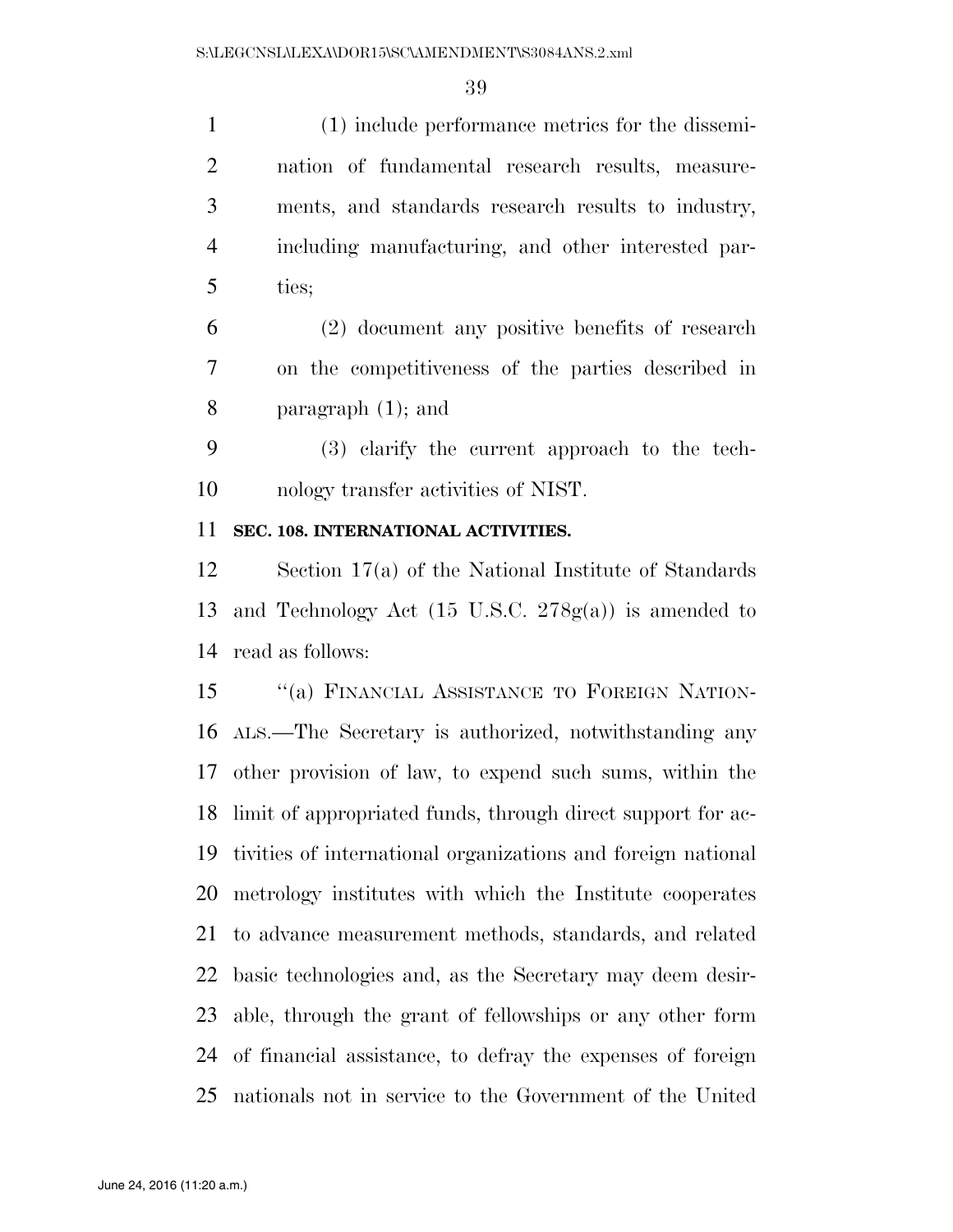| $\mathbf{1}$   | States while they are performing scientific or engineering |
|----------------|------------------------------------------------------------|
| $\overline{2}$ | work at the Institute or participating in the exchange of  |
| 3              | scientific or technical information at the Institute.".    |
| 4              | SEC. 109. STANDARD REFERENCE DATA ACT UPDATE.              |
| 5              | Section 2 of the Standard Reference Data Act (15           |
| 6              | U.S.C. 290a) is amended to read as follows:                |
| 7              | "SEC. 2. DEFINITIONS.                                      |
| 8              | "For the purposes of this Act:                             |
| 9              | "(1) STANDARD REFERENCE DATA.—The term                     |
| 10             | 'standard reference data' means data that is—              |
| 11             | $\lq\lq$ either—                                           |
| 12             | "(i) quantitative information related                      |
| 13             | to a measurable physical or chemical prop-                 |
| 14             | erty of a substance or system of substances                |
| 15             | of known composition and structure;                        |
| 16             | "(ii) measurable characteristics of a                      |
| 17             | physical artifact or artifacts;                            |
| 18             | "(iii) engineering properties or per-                      |
| 19             | formance characteristics of a system; or                   |
| 20             | "(iv) 1 or more digital data objects                       |
| 21             | that serve—                                                |
| 22             | $\lq\lq$ to calibrate or characterize                      |
| 23             | the performance of a detection<br>or                       |
| 24             | measurement system; or                                     |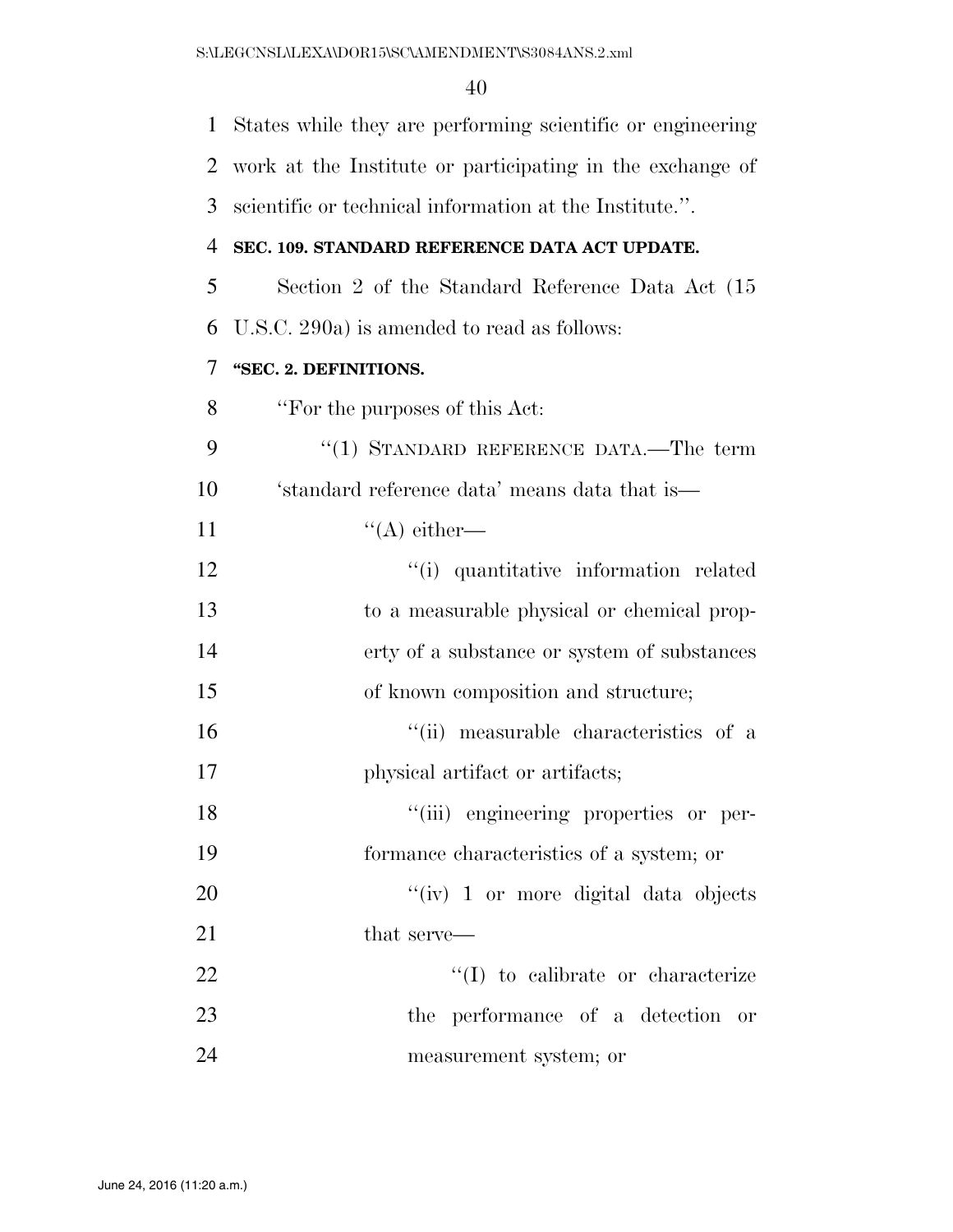| $\mathbf{1}$   | "(II) to interpolate or extrapo-                       |
|----------------|--------------------------------------------------------|
| $\overline{2}$ | late, or both, data described in sub-                  |
| 3              | paragraph $(A)$ through $(C)$ ; and                    |
| $\overline{4}$ | "(B) that is critically evaluated as to its            |
| 5              | reliability under section 3 of this Act.               |
| 6              | "(2) SECRETARY.—The term 'Secretary' means             |
| 7              | the Secretary of Commerce.".                           |
| 8              | SEC. 110. NSF MID-SCALE PROJECT INVESTMENTS.           |
| 9              | (a) FINDINGS.—Congress makes the following find-       |
| 10             | ings:                                                  |
| 11             | (1) The Foundation funds major research facili-        |
| 12             | ties, infrastructure, and instrumentation that pro-    |
| 13             | vide unique capabilities at the frontiers of science   |
| 14             | and engineering.                                       |
| 15             | (2) Modern and effective research infrastruc-          |
| 16             | ture is critical to maintaining United States leader-  |
| 17             | ship in science and engineering.                       |
| 18             | (3) Many proposed instruments, equipment, or           |
| 19             | upgrades to major research facilities fall between     |
| 20             | programs currently funded by the Foundation, cre-      |
| 21             | ating a gap between Major Research Instrumenta-        |
| 22             | tion and Major Research Equipment and Facilities       |
| 23             | Construction, including projects that have been iden-  |
| 24             | tified as cost-effective additions of high priority to |
| 25             | the advancement of scientific understanding.           |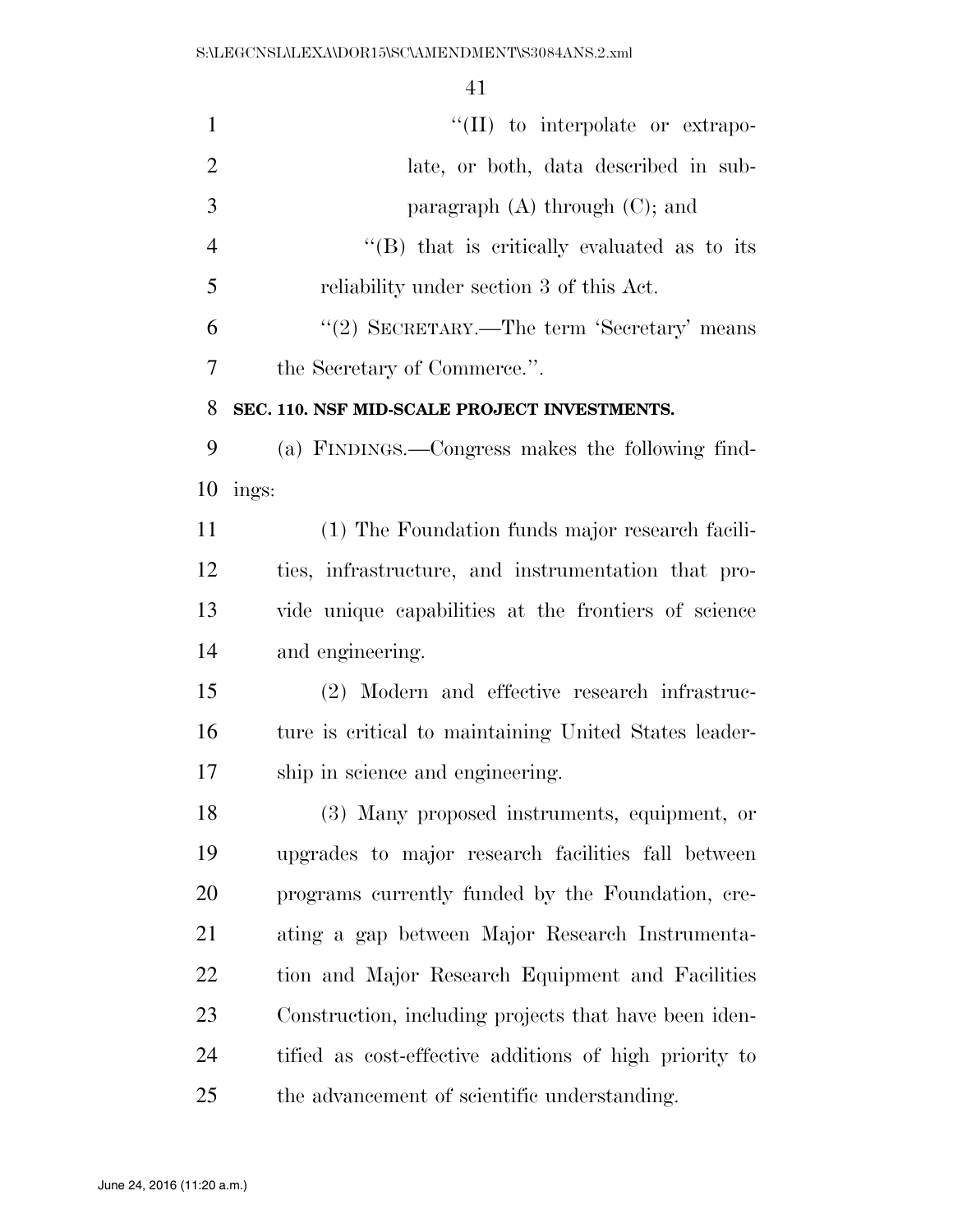(4) The 2010 Astronomy and Astrophysics Decadal Survey recommended a vigorous mid-scale innovations program.

 (b) SENSE OF CONGRESS.—It is the sense of Con- gress that the addition of a competitive mid-scale funding opportunity that includes research, instruments, and in- frastructure is essential to the portfolio of the Foundation and advancing scientific understanding.

(c) MID-SCALE PROJECTS.—

 (1) IN GENERAL.—The Foundation shall evalu- ate the existing and future needs, across all dis- ciplines supported by the Foundation, for mid-scale projects.

 (2) STRATEGY.—The Director of the Founda- tion shall develop a strategy to meet the needs iden-tified in paragraph (1).

 (3) BRIEFING.—Not later than 180 days after the date of enactment of this Act, the Director of the Foundation shall provide a briefing to the appro- priate committees of Congress on the evaluation under paragraph (1) and the strategy under para-graph (2).

 (4) DEFINITION OF MID-SCALE PROJECTS.—In this subsection, the term ''mid-scale projects'' means research, instrumentation, and infrastructure invest-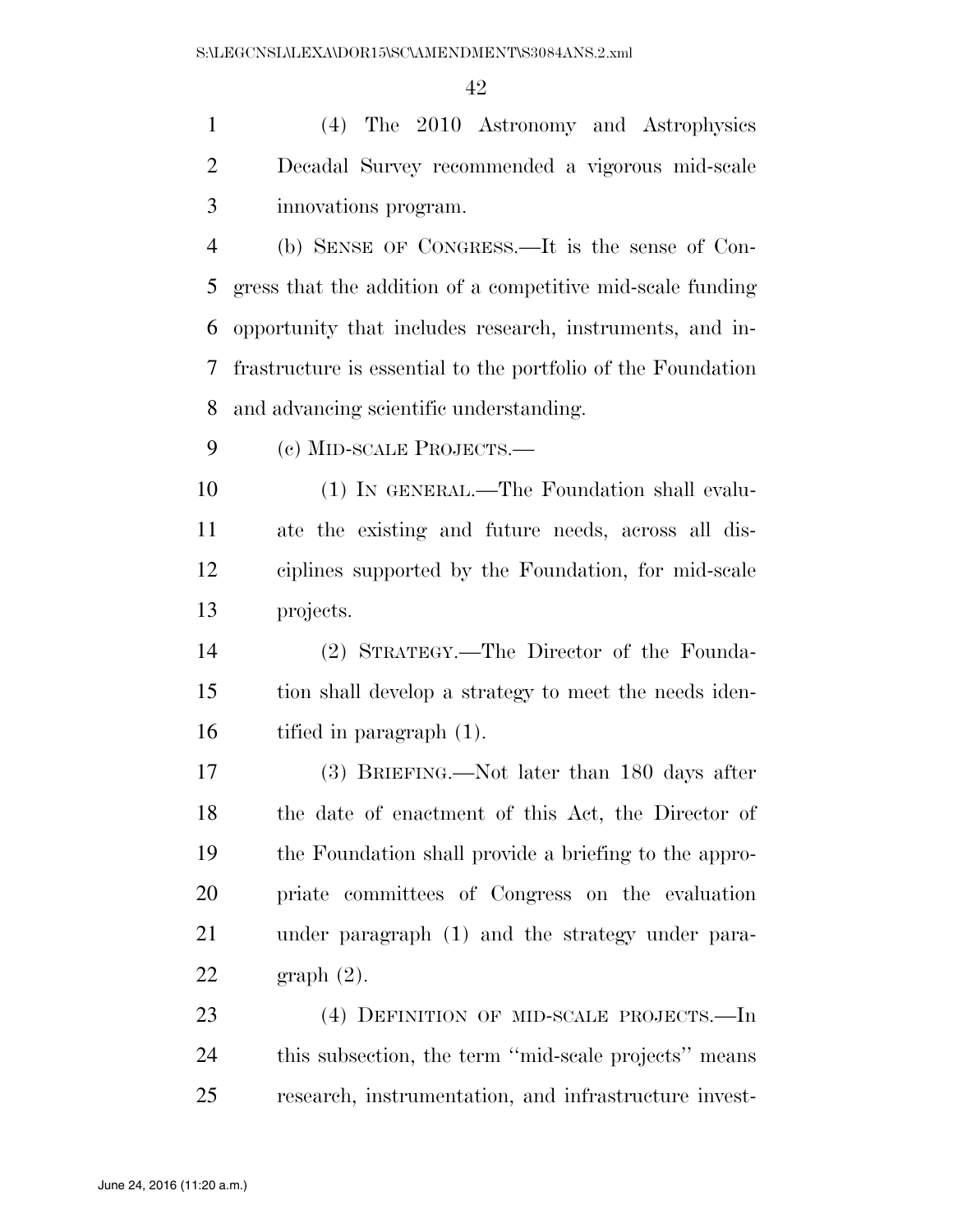| 8 | SEC. 111. OVERSIGHT OF NSF LARGE-SCALE RESEARCH FA-  |
|---|------------------------------------------------------|
| 7 | 124 Stat. 4008).                                     |
| 6 | Reauthorization Act of 2010 (Public Law 111–358;     |
| 5 | scribed in section 507 of the AMERICA Competes       |
| 4 | equipment and facilities construction program as de- |
| 3 | the very large projects funded by the major research |
| 2 | by the major research instrumentation program and    |
|   | ments that fall between the instrumentation funded   |

### **CILITY PROJECTS.**

(a) FACILITIES OVERSIGHT.—

 (1) IN GENERAL.—The Director of the Founda- tion shall strengthen oversight and accountability over the full life-cycle of large-scale research facility projects, including planning, development, procure- ment, construction, operations, and support, and shut-down of such facilities, in order to maximize re-search investment.

 (2) REQUIREMENTS.—In carrying out para-graph (1), the Director shall—

 (A) prioritize the scientific outcomes of large-scale research facility projects and the in- ternal management and financial oversight of the projects;

 (B) clarify the roles and responsibilities of all organizations, including offices, panels, com-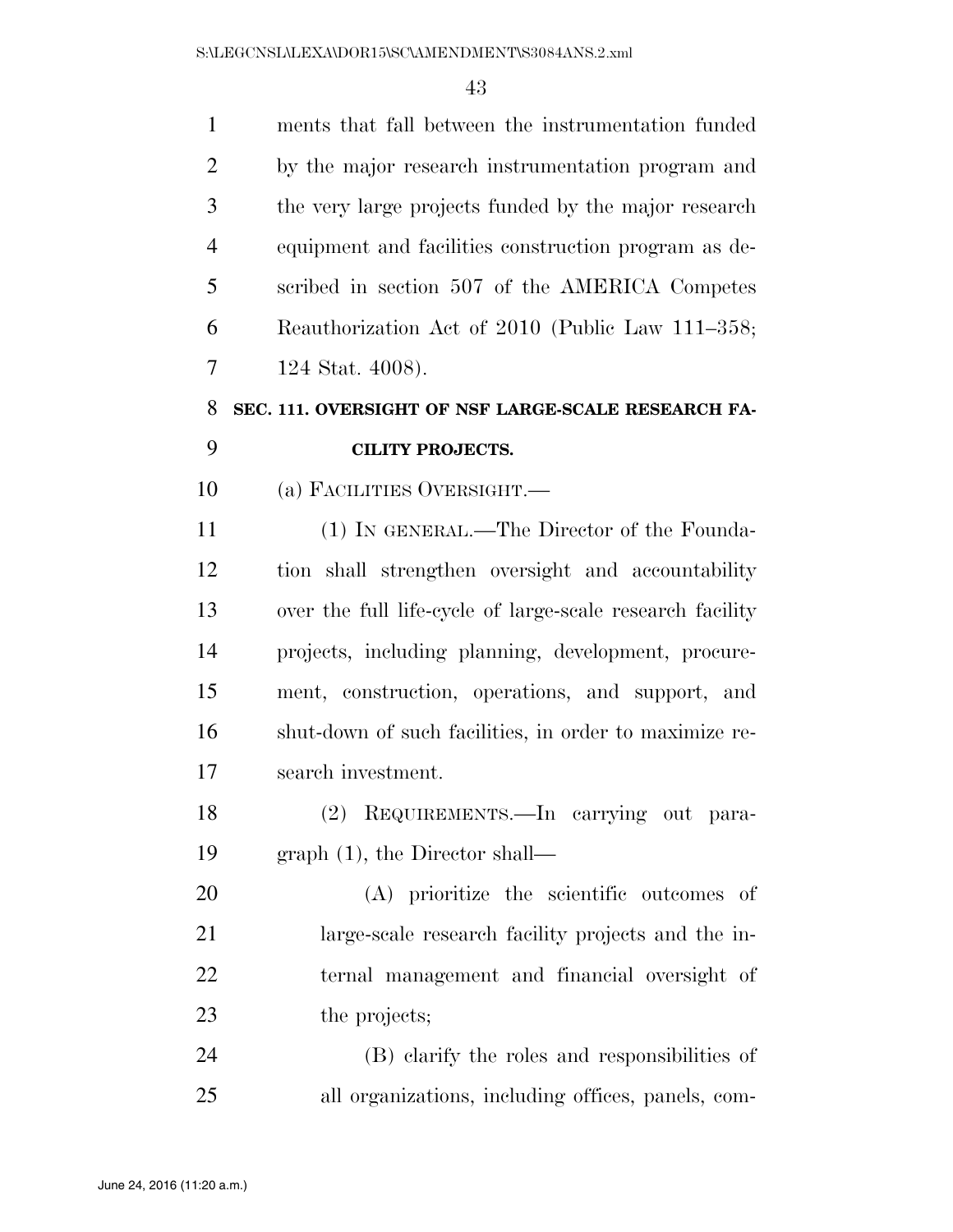mittees, and directorates, involved in supporting large-scale research facility projects, including the role of the Major Research Equipment and Facilities Construction Panel;

 (C) establish policies and procedures for the planning, management, and oversight of large-scale research facility projects at each phase of the life-cycle of the project;

 (D) ensure that policies for estimating and managing costs and schedules are consistent with the best practices described in the Govern- ment Accountability Office Cost Estimating and Assessment Guide, the Government Account- ability Office Schedule Assessment Guide, and the Office of Management and Budget Uniform Guidance (2 C.F.R. Part 200);

 (E) establish the appropriate project man- agement and financial management expertise required for Foundation staff to oversee large- scale research facility projects effectively, in- cluding by improving project management 22 training and certification; and

 (F) coordinate the sharing of the best management practices and lessons learned from large-scale research facility projects.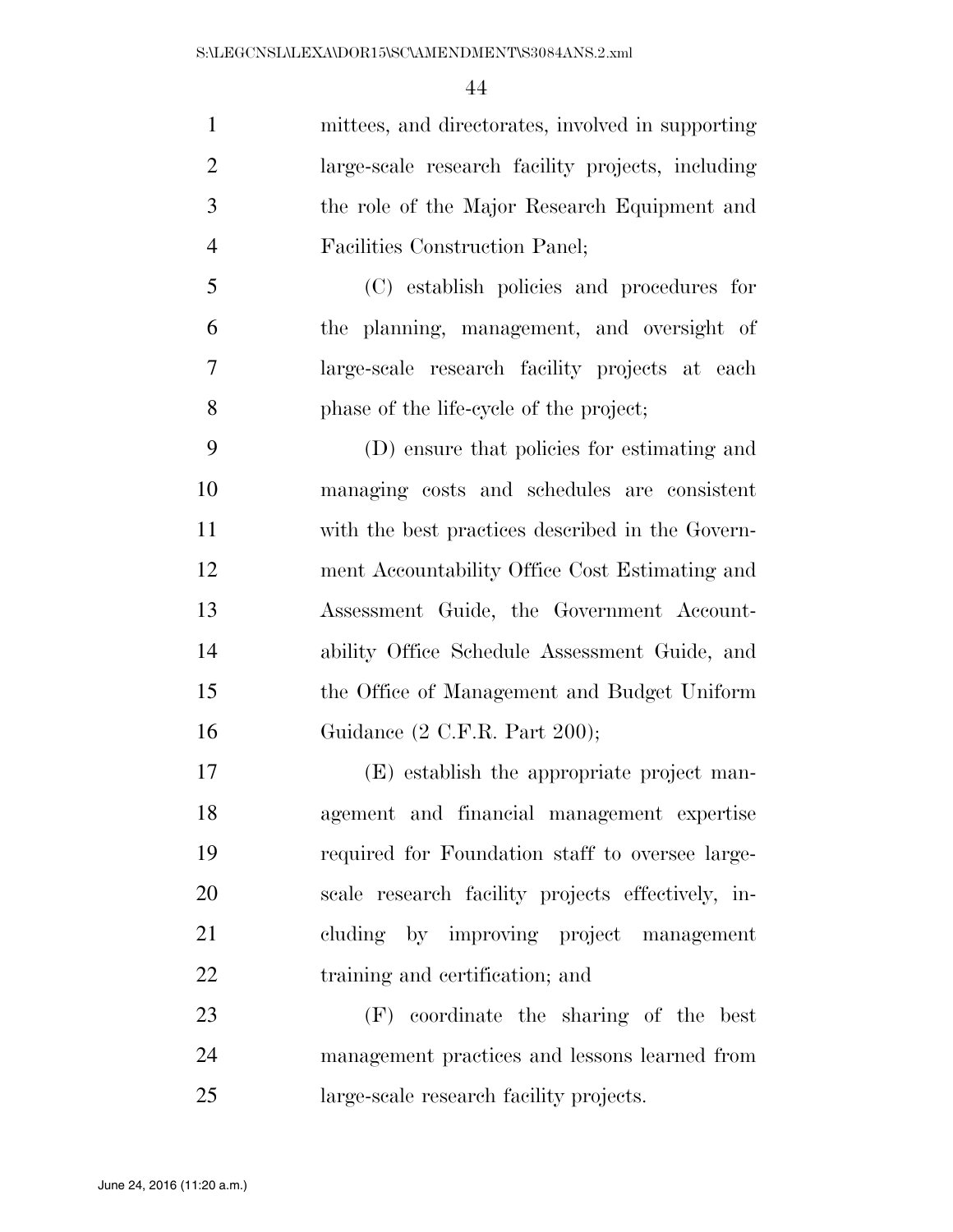| $\mathbf{1}$   | (b) FACILITIES FULL LIFE-CYCLE COSTS.—                                   |
|----------------|--------------------------------------------------------------------------|
| $\overline{2}$ | (1) IN GENERAL.—Subject to subsection $(e)(1)$ ,                         |
| 3              | the Director of the Foundation shall require that                        |
| $\overline{4}$ | any pre-award analysis of a large-scale research fa-                     |
| 5              | cility includes the development and consideration of                     |
| 6              | the full life-cycle cost (as defined in section 2 of the                 |
| 7              | National Science Foundation Authorization Act of                         |
| 8              | 1998 $(42 \text{ U.S.C. } 1862\text{k} \text{ note})$ in accordance with |
| 9              | section 14 of the National Science Foundation Au-                        |
| 10             | thorization Act of $2002$ (42 U.S.C. 1862n-4).                           |
| 11             | (2) CRITERIA.—Section $14(a)(3)(D)$ of the Na-                           |
| 12             | tional Science Foundation Authorization Act of 2002                      |
| 13             | $(42 \text{ U.S.C. } 1862n-4(a)(3)(D))$ is amended to read as            |
| 14             | follows:                                                                 |
| 15             | $\lq\lq$ readiness of plans for construction                             |
| 16             | and operation, including confidence in the esti-                         |
| 17             | mates of the full life-cycle cost (as defined in                         |
| 18             | section 2 of the National Science Foundation                             |
| 19             | Authorization Act of 1998 (42 U.S.C. 1862k)                              |
| 20             | note)) and the proposed schedule of comple-                              |
| 21             | $\text{tion};$ ".                                                        |
| 22             | (3)<br>IMPLEMENTATION.—Based on the pre-                                 |
| 23             | award analysis described in paragraph (1), the Di-                       |
| 24             | rector shall include projected operational costs with-                   |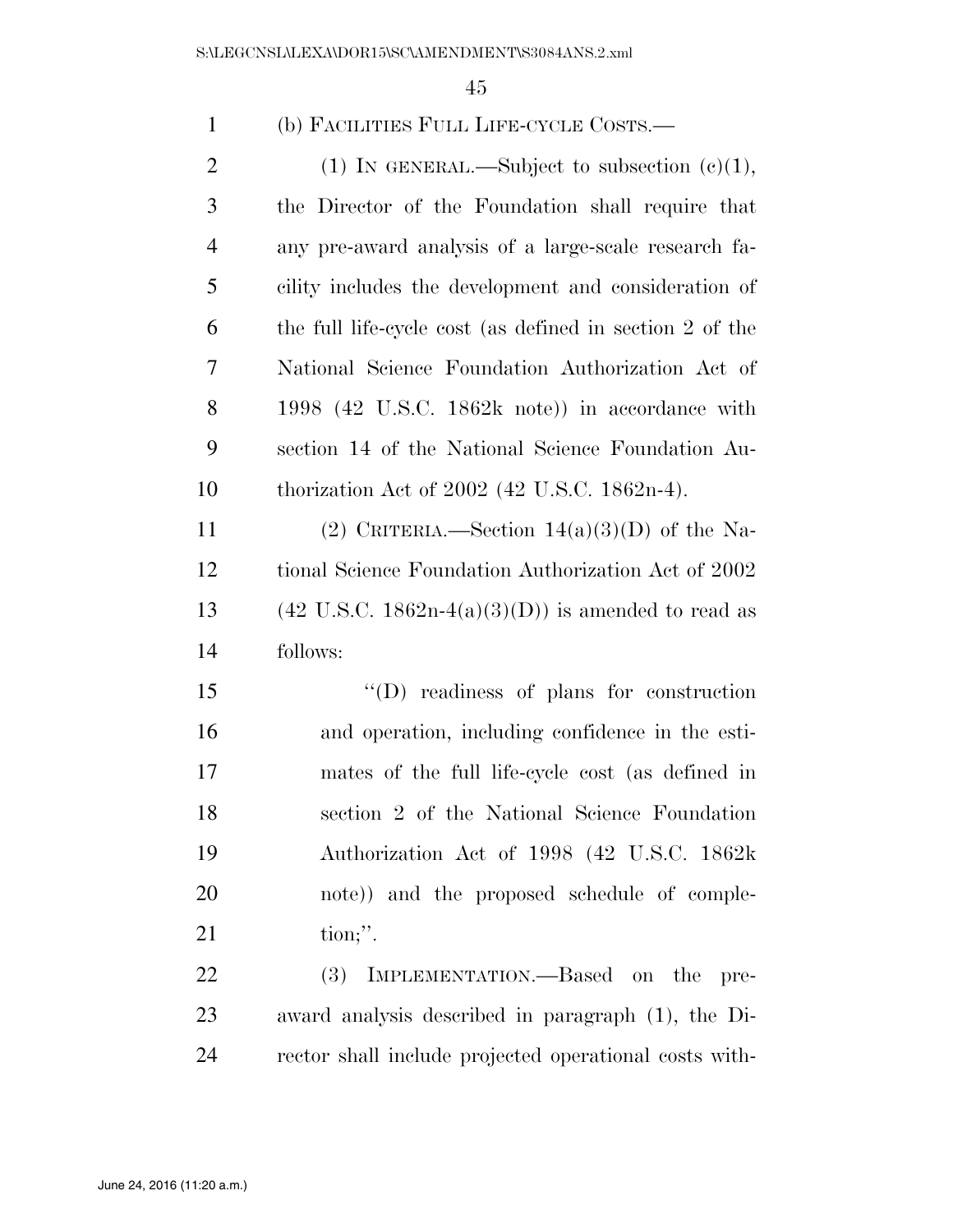| $\mathbf{1}$   | in the Foundation's out years as part of the Presi- |
|----------------|-----------------------------------------------------|
| $\overline{2}$ | dent's yearly budget submissions to Congress.       |
| 3              | (c) COST OVERSIGHT.                                 |
| $\overline{4}$ | (1) PRE-AWARD ANALYSIS.—                            |
| 5              | (A) IN GENERAL.—The Director of the                 |
| 6              | Foundation and the National Science Board           |
| 7              | may not approve any proposed large-scale re-        |
| 8              | search facility project unless—                     |
| 9              | (i) an analysis of the proposed budget              |
| 10             | has been conducted to ensure the proposal           |
| 11             | is complete and reasonable;                         |
| 12             | (ii) the analysis under clause (i) fol-             |
| 13             | lows the Government Accountability Office           |
| 14             | Cost Estimating and Assessment Guide;               |
| 15             | (iii) except as provided under sub-                 |
| 16             | paragraph $(C)$ , an analysis of the account-       |
| 17             | ing systems has been conducted;                     |
| 18             | (iv) an independent cost estimate of                |
| 19             | the construction of the project has been            |
| 20             | conducted using the same detailed tech-             |
| 21             | nical information as the project proposal           |
| 22             | estimate to determine whether the estimate          |
| 23             | is well-supported and realistic; and                |
| 24             | (v) the Foundation and the National                 |
| 25             | Science Board has considered the analyses           |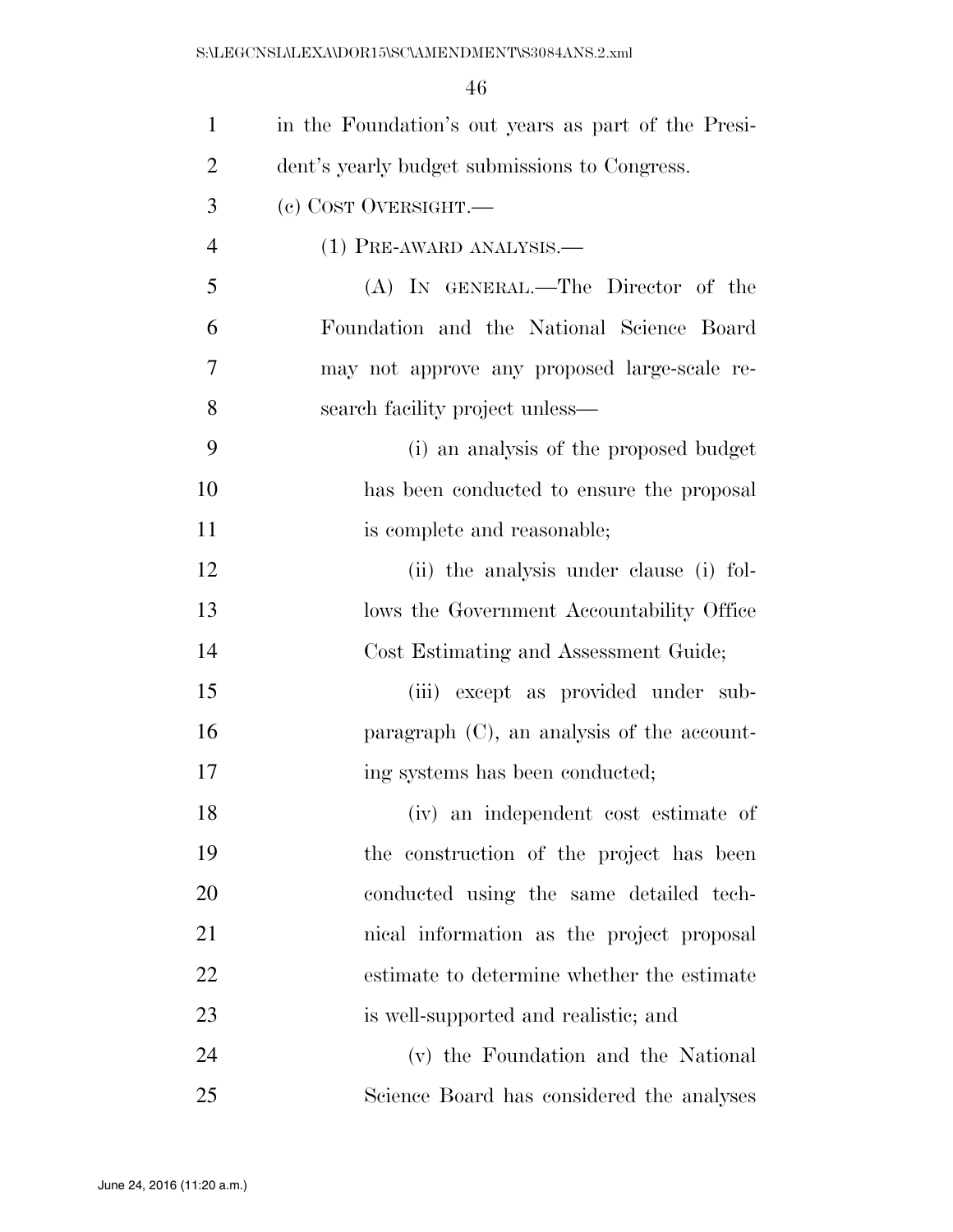| $\mathbf{1}$   | under clauses (i) and (iii) and the inde-            |
|----------------|------------------------------------------------------|
| $\overline{2}$ | pendent cost estimate under clause (iv)              |
| 3              | and resolved any major issues identified             |
| $\overline{4}$ | therein.                                             |
| 5              | (B) AUDITS.—A Foundation analysis                    |
| 6              | under subparagraph $(A)(i)$ may include an           |
| 7              | audit.                                               |
| 8              | (C) EXCEPTION.—The Director, at the Di-              |
| 9              | rector's discretion, may waive the requirement       |
| 10             | under subparagraph $(A)(iii)$ if a similar analysis  |
| 11             | of the accounting systems was conducted in the       |
| 12             | prior years.                                         |
| 13             | (2) CONSTRUCTION OVERSIGHT.—The Director             |
| 14             | shall require for each large-scale research facility |
| 15             | project—                                             |
| 16             | (A) periodic external reviews on project             |
| 17             | management and performance;                          |
| 18             | (B) adequate internal controls, policies,            |
| 19             | and procedures, and reliable accounting systems      |
| 20             | in preparation for the incurred cost audits          |
| 21             | under subparagraph $(D)$ ;                           |
| 22             | (C) annual incurred cost submissions of fi-          |
| 23             | nancial expenditures; and                            |
| 24             | (D) an incurred cost audit of the project—           |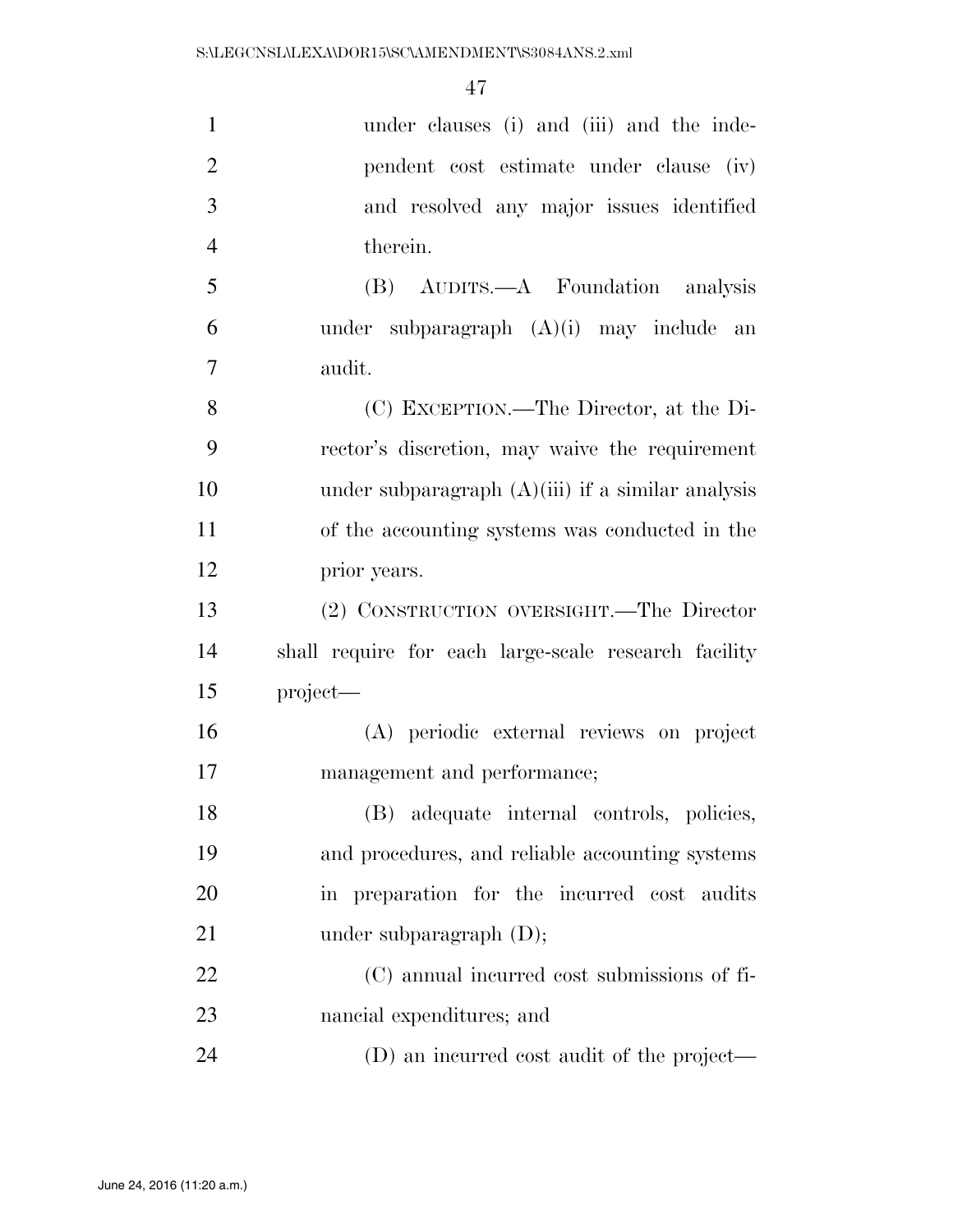| $\mathbf{1}$   | (i) at least once during construction                   |
|----------------|---------------------------------------------------------|
| $\overline{2}$ | at a time determined based on risk anal-                |
| 3              | ysis and length of the award, except that               |
| $\overline{4}$ | the length of time between audits may not               |
| 5              | exceed 3 years; and                                     |
| 6              | (ii) at the completion of the construc-                 |
| 7              | tion phase.                                             |
| 8              | (3) OPERATIONS COST ESTIMATE.—The Direc-                |
| 9              | tor shall require an independent cost estimate of the   |
| 10             | operational proposal for each large-scale research fa-  |
| 11             | cility project.                                         |
| 12             | (d) CONTINGENCY.—                                       |
| 13             | IN GENERAL.—The Foundation<br>shall<br>(1)              |
| 14             | strengthen internal controls to improve oversight of    |
| 15             | contingency on a large-scale research facility project. |
| 16             | (2) REQUIREMENTS.—In carrying out para-                 |
| 17             | $graph(1)$ , not later than 180 days after the date of  |
| 18             | enactment of this Act, the Foundation shall—            |
| 19             | (A) retain control over a portion of the                |
| 20             | budget contingency funds of each awardee;               |
| 21             | (B) distribute the retained funds with                  |
| 22             | other incremental funds as needed; and                  |
| 23             | (C) track contingency use.                              |
| 24             | (e) OVERSIGHT IMPLEMENTATION PROGRESS.—The              |
| 25             | Director of the Foundation shall—                       |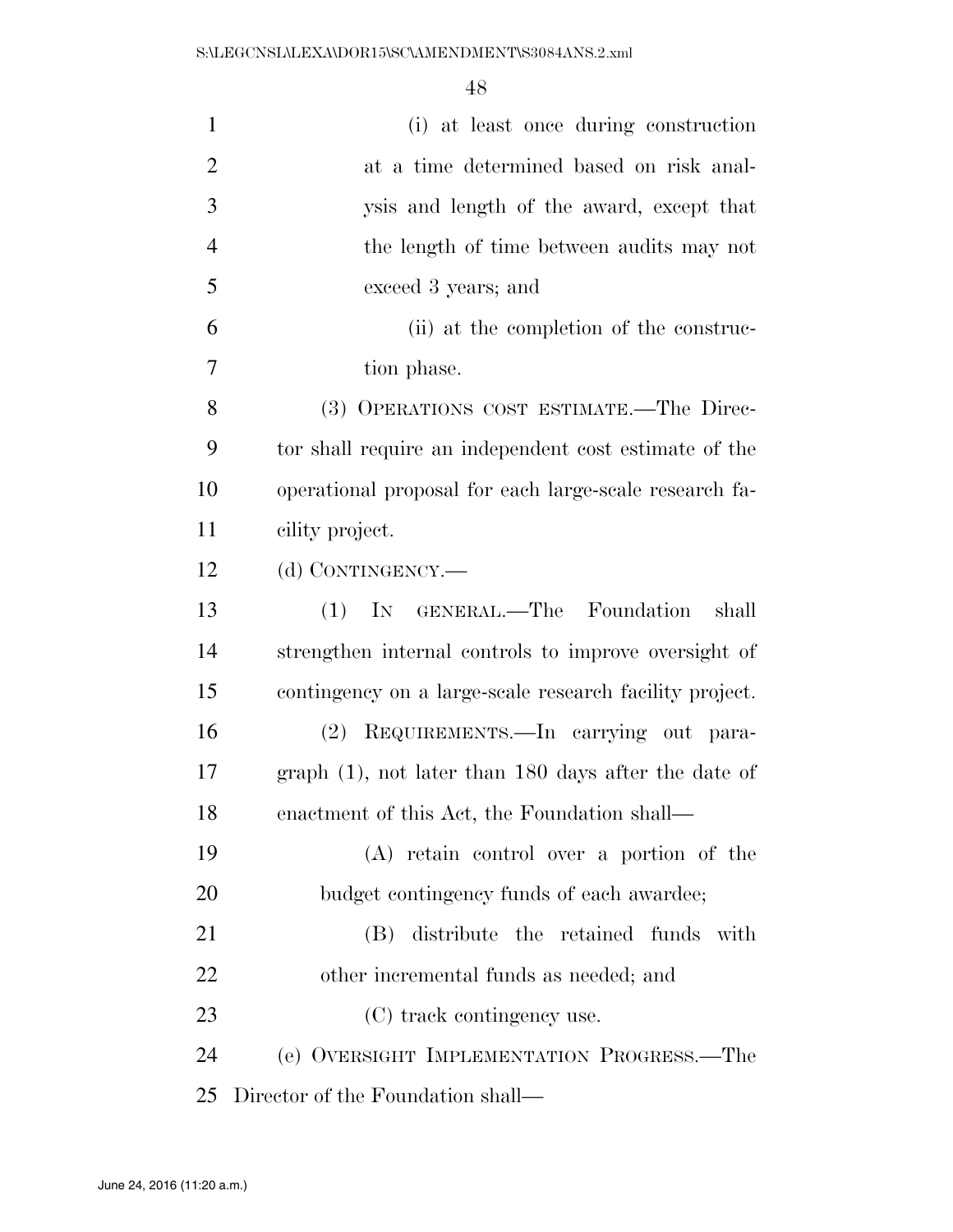| $\mathbf{1}$   | $(1)$ not later than 90 days after the date of en-     |
|----------------|--------------------------------------------------------|
| $\overline{2}$ | actment of this Act, and periodically thereafter until |
| 3              | the completion date, provide a briefing to the appro-  |
| $\overline{4}$ | priate committees of Congress on the response to or    |
| 5              | progress made toward implementation of—                |
| 6              | $(A)$ this section;                                    |
| 7              | (B) all of the issues and recommendations              |
| 8              | identified in cooperative agreement audit re-          |
| 9              | ports and memoranda issued by the Inspector            |
| 10             | General of the National Science Foundation in          |
| 11             | the last 5 years; and                                  |
| 12             | (C) all of the issues and recommendations              |
| 13             | identified by a panel of the National Academy          |
| 14             | of Public Administration in the December 2015          |
| 15             | report entitled "National Science Foundation:          |
| 16             | Use of Cooperative Agreements to Support               |
| 17             | Large Scale Investment in Research"; and               |
| 18             | $(2)$ not later than 1 year after the date of en-      |
| 19             | actment of this Act, notify the appropriate commit-    |
| 20             | tees of Congress when the Foundation has imple-        |
| 21             | mented the recommendations identified in a panel of    |
| 22             | the National Academy of Public Administration re-      |
| 23             | port issued December 2015.                             |
| 24             | (f) DEFINITIONS.—In this section:                      |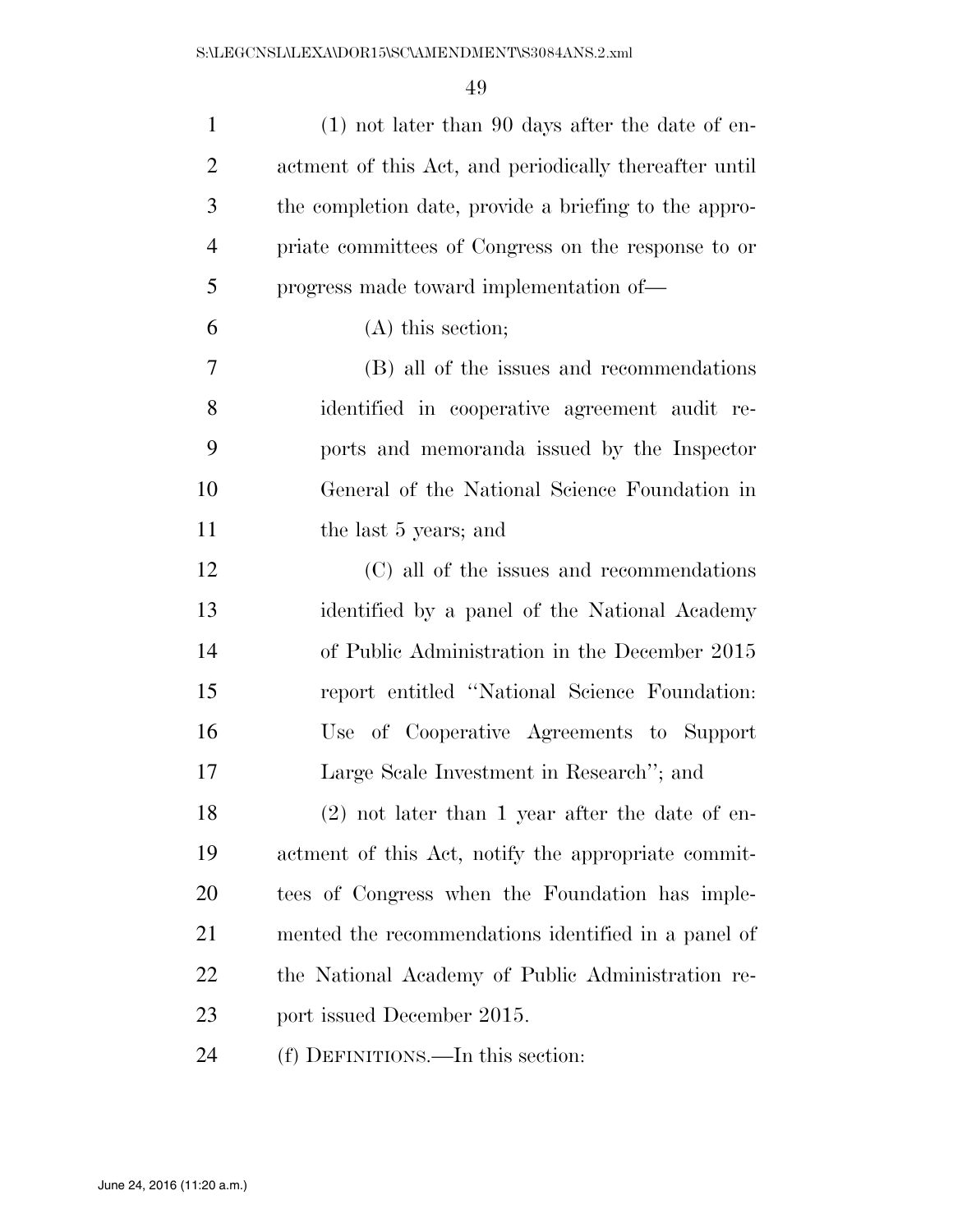(1) APPROPRIATE COMMITTEES OF CON- GRESS.—The term ''appropriate committees of Con- gress'' means the Committee on Commerce, Science, and Transportation and the Committee on Appro- priations of the Senate and the Committee on Science, Space, and Technology and the Committee on Appropriations of the House of Representatives. 8 (2) LARGE-SCALE RESEARCH FACILITY PROJECT.—The term '' 'large-scale research facility 10 project'" means a science and engineering facility project funded by the major research equipment and facilities construction account, or any successor thereto.

### **SEC. 112. CONFLICTS OF INTEREST.**

 The Director of the Foundation shall update the pol- icy and procedure of the Foundation relating to conflicts of interest to improve documentation and management of any known conflict of interest of an individual on tem- porary assignment at the Foundation, including an indi- vidual on assignment under the Intergovernmental Per-sonnel Act of 1970 (42 U.S.C. 4701 et seq.).

### **SEC. 113. MANAGEMENT OF THE NSF ANTARCTIC PRO-GRAM.**

(a) REVIEW.—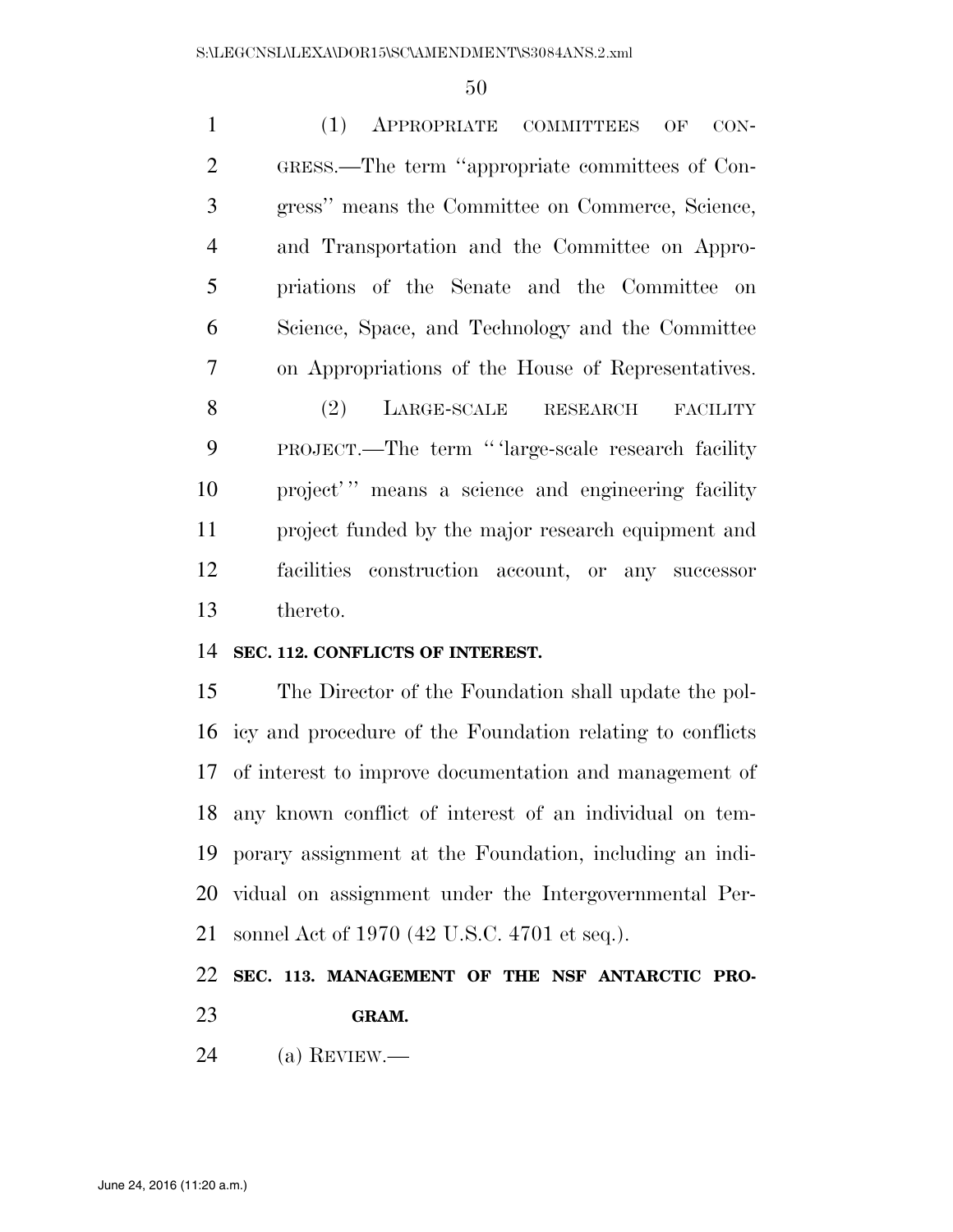| $\mathbf{1}$   | (1) IN GENERAL.—The Director of the Founda-             |
|----------------|---------------------------------------------------------|
| $\overline{2}$ | tion shall continue to review the efforts by the Foun-  |
| 3              | dation to sustain and strengthen scientific efforts in  |
| $\overline{4}$ | the face of logistical challenges for the United States |
| 5              | Antarctic Program.                                      |
| 6              | (2) ISSUES TO BE EXAMINED.—In conducting                |
| 7              | the review, the Director shall examine, at a min-       |
| 8              | imum, the following:                                    |
| 9              | (A) Implementation by the Foundation of                 |
| 10             | issues and recommendations identified by—               |
| 11             | (i) the Inspector General of the Na-                    |
| 12             | tional Science Foundation in audit reports              |
| 13             | and memoranda on the United States Ant-                 |
| 14             | arctic Program in the last 4 years;                     |
| 15             | (ii) the U.S. Antarctic Program Blue                    |
| 16             | Ribbon Panel report, More and Better                    |
| 17             | Science in Antarctica through Increased                 |
| 18             | Logistical Effectiveness, issued July 23,               |
| 19             | $2012$ ; and                                            |
| 20             | (iii) the National Research Council re-                 |
| 21             | port, Future Science Opportunities in Ant-              |
| 22             | arctica and the Southern Ocean, issued                  |
| 23             | September 2011.                                         |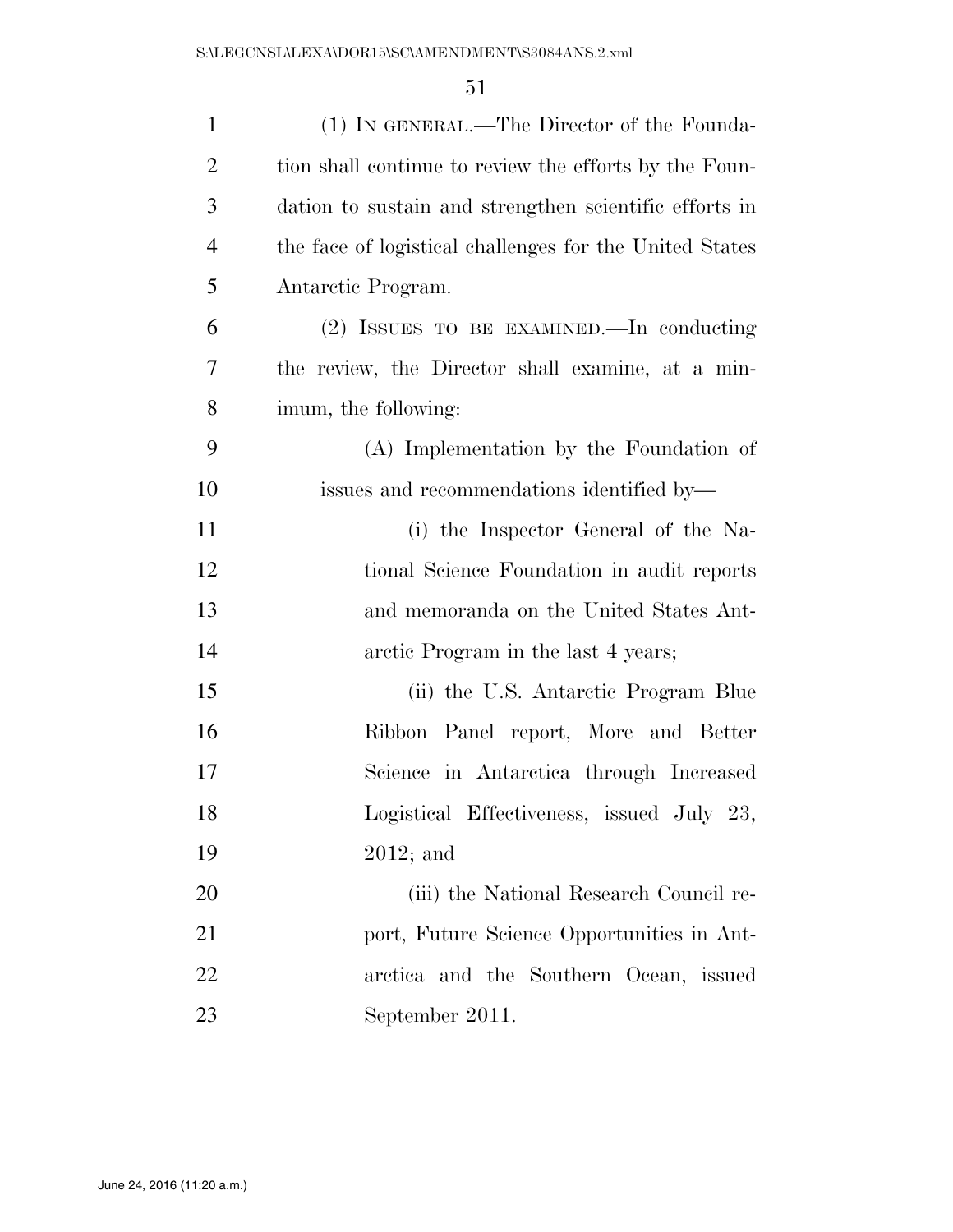(B) Efforts by the Foundation to track its progress in addressing the issues and rec-ommendations under subparagraph (A).

 (C) Efforts by the Foundation to address other opportunities and challenges, including ef- forts on scientific research, coordination with other Federal agencies and international part- ners, logistics and transportation, health and safety of participants, oversight and financial management of awardees and contractors, and 11 resources and policy challenges.

 (b) BRIEFING.—Not later than 180 days after the date of enactment of this Act, the Director shall brief the appropriate committees of Congress on the ongoing re-view, including findings and any recommendations.

### **SEC. 114. NIST CAMPUS SECURITY.**

 (a) SUPERVISORY AUTHORITY.—Consistent with the enforcement authority delegated by the Secretary of Homeland Security under section 1315 of title 40, United States Code, the Department of Commerce Office of Secu- rity shall directly manage the law enforcement and secu- rity programs of NIST through an assigned Director of Security for NIST.

 (b) REPORTS.—The Director of Security for NIST shall provide an activities and security report on a quar-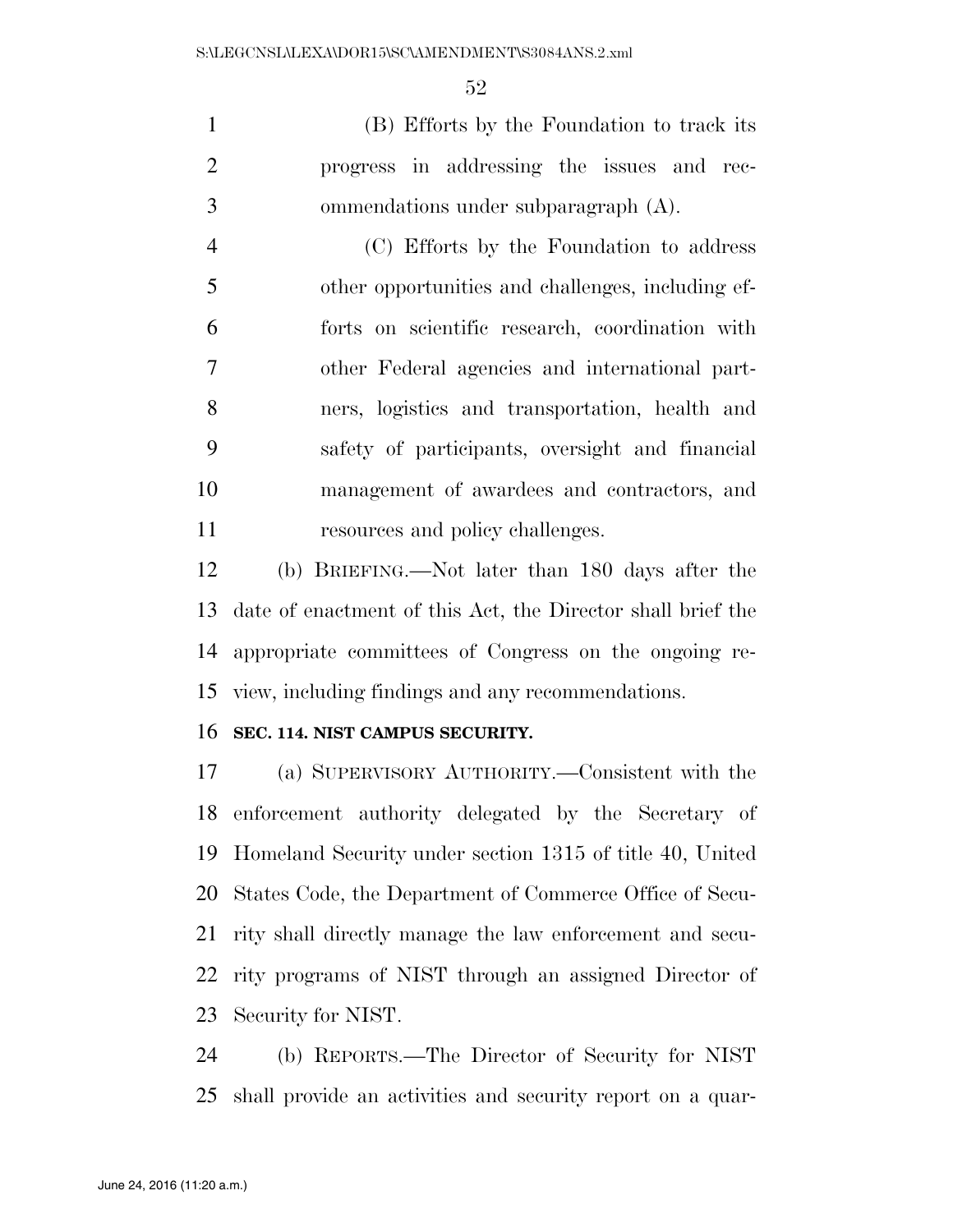terly basis for the first year after the date of enactment of this Act, and on an annual basis thereafter, to the Under Secretary for Standards and Technology.

# **TITLE II—ADMINISTRATIVE AND REGULATORY BURDEN RE-DUCTION**

## **SEC. 201. INTERAGENCY WORKING GROUP ON RESEARCH REGULATION.**

 (a) FINDINGS.—Congress makes the following find-ings:

 (1) Scientific and technological advancement have been the largest drivers of economic growth in the last 50 years, with the Federal Government being the largest investor in basic research.

 (2) Federally funded grants are increasingly competitive, with the Foundation funding only ap-proximately 1 in every 5 grant proposals.

 (3) Researchers spend as much as 42 percent of their time complying with Federal regulations, in- cluding administrative tasks such as applying for grants or meeting reporting requirements.

 (4) The time spent on the activities described in paragraph (3) affects efficiency and reduces valuable research time.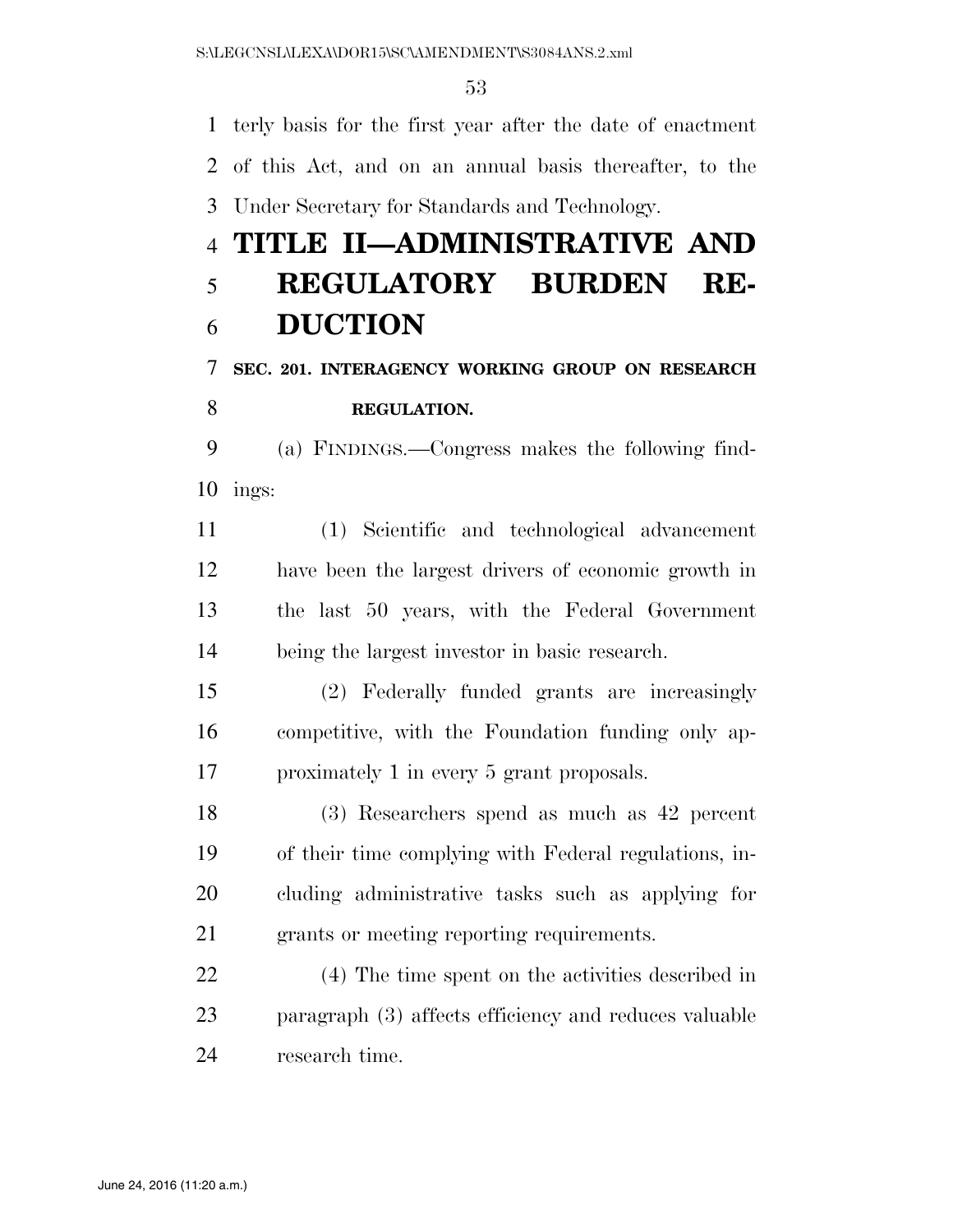(b) SENSE OF CONGRESS.—It is the sense of Con- gress that administrative burdens faced by researchers may be reducing the return on investment of federally funded research and development.

 (c) ESTABLISHMENT.—The Director of the Office of Management and Budget, in coordination with the Office of Science and Technology Policy, shall establish an inter- agency working group (referred to in this section as the ''Working Group'') to reduce administrative burdens on federally funded researchers while protecting the public in- terest in the transparency of and accountability for feder-ally funded activities.

(d) RESPONSIBILITIES.—

 (1) IN GENERAL.—The Working Group shall— (A) regularly review relevant, administra- tion-related regulations imposed on federally funded researchers; and

 (B) recommend those regulations or proc- esses that may be eliminated, streamlined, or otherwise improved for the purpose described in 21 subsection (c).

22 (2) GRANT REVIEW.—

 (A) IN GENERAL.—The Working Group, in consultation with the Office of Management and Budget, shall—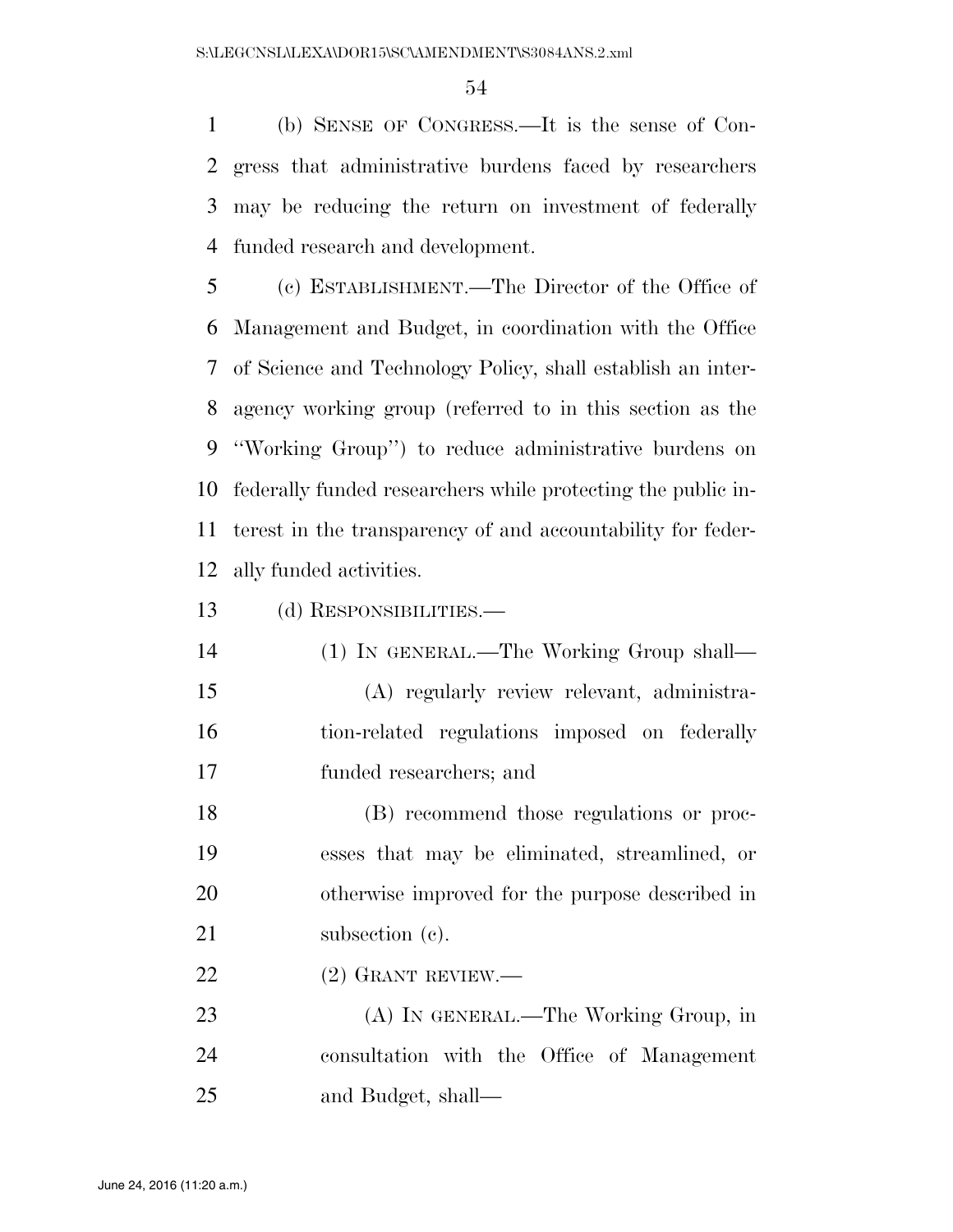| $\mathbf{1}$   | (i) conduct a comprehensive review of             |
|----------------|---------------------------------------------------|
| $\overline{2}$ | Federal science agency grant proposal doc-        |
| 3              | uments; and                                       |
| $\overline{4}$ | (ii) develop, to the extent practicable,          |
| 5              | a simplified, uniform grant format to be          |
| 6              | used by all Federal science agencies.             |
| 7              | (B) CONSIDERATIONS.—In developing the             |
| 8              | uniform grant format, the Working Group shall     |
| 9              | consider whether to implement—                    |
| 10             | (i) procedures for preliminary project            |
| 11             | proposals in advance of peer-review selec-        |
| 12             | tion;                                             |
| 13             | (ii) increased use of "Just-In-Time"              |
| 14             | procedures for documentation that does            |
| 15             | not bear directly on the scientific merit of      |
| 16             | a proposal;                                       |
| 17             | (iii) simplified initial budget proposals         |
| 18             | in advance of peer review selection; and          |
| 19             | (iv) detailed budget proposals for ap-            |
| 20             | plicants that peer review selection identi-       |
| 21             | fies as likely to be funded.                      |
| 22             | (3) CENTRALIZED RESEARCHER PROFILE DATA-          |
| 23             | BASE.                                             |
| 24             | ESTABLISHMENT.—The<br>(A)<br>Working              |
| 25             | Group shall establish, to the extent practicable, |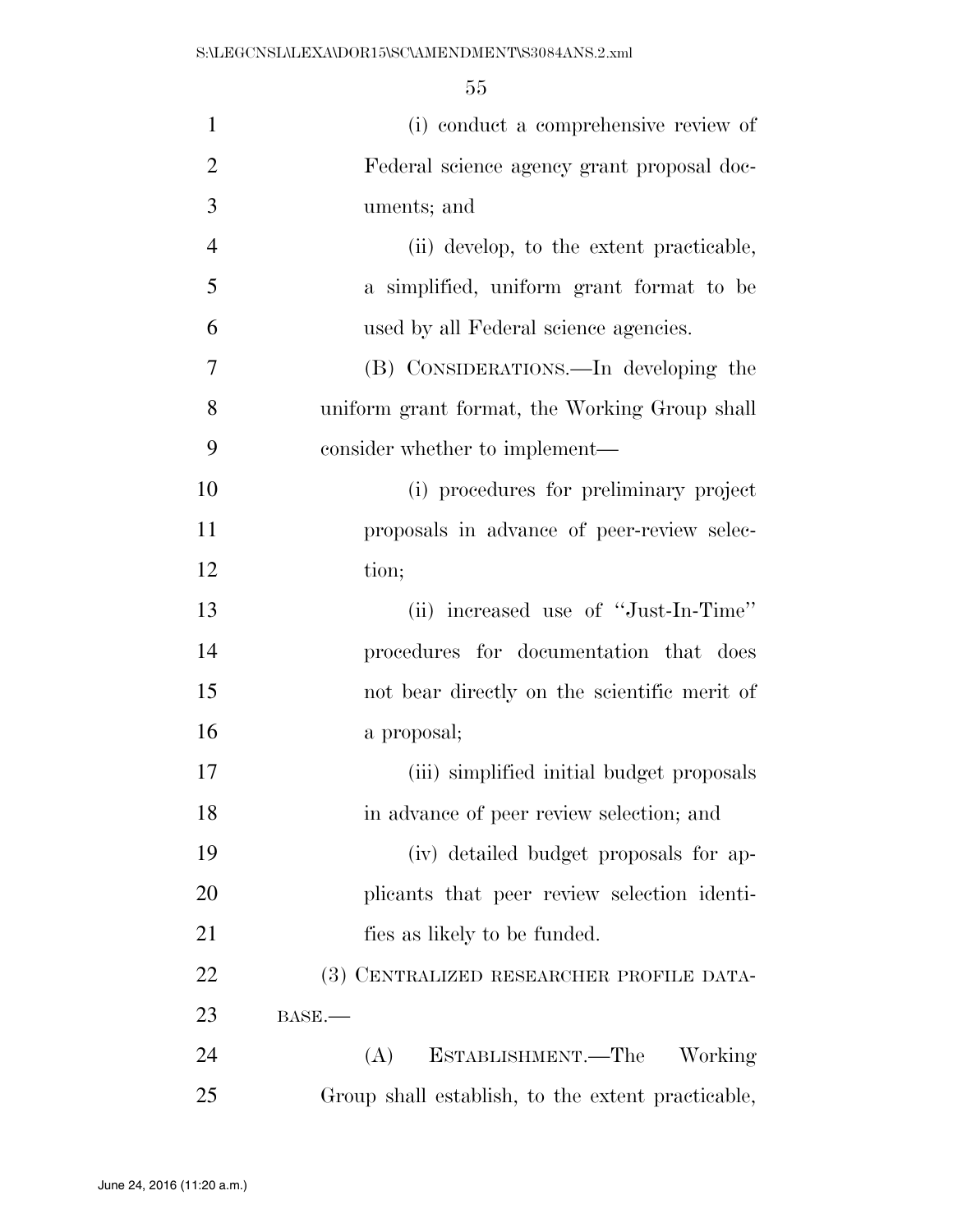| $\mathbf{1}$   | a secure, centralized database for investigator    |
|----------------|----------------------------------------------------|
| $\overline{2}$ | biosketches, curriculum vitae, licenses, publica-  |
| 3              | tions, and other documents considered relevant     |
| $\overline{4}$ | by the Working Group.                              |
| 5              | (B) CONSIDERATIONS.—In establishing the            |
| 6              | centralized database under subparagraph (A),       |
| 7              | the Working Group shall consider incorporating     |
| 8              | existing investigator databases.                   |
| 9              | (C) GRANT PROPOSALS.—To the extent                 |
| 10             | practicable, all grant proposals shall utilize the |
| 11             | centralized researcher profile database estab-     |
| 12             | lished under subparagraph (A).                     |
| 13             | REQUIREMENTS.-Each investigator<br>(D)             |
| 14             | shall—                                             |
| 15             | (i) be responsible for ensuring the in-            |
| 16             | vestigator's profile is current and accurate;      |
| 17             | and                                                |
| 18             | (ii) be assigned a unique identifier               |
| 19             | linked to the database and accessible to all       |
| 20             | Federal funding agencies.                          |
| 21             | (4) CENTRALIZED ASSURANCES REPOSITORY.-            |
| 22             | The Working Group shall—                           |
| 23             | $(A)$ establish a central repository for all of    |
| 24             | the assurances required for Federal research       |
| 25             | grants; and                                        |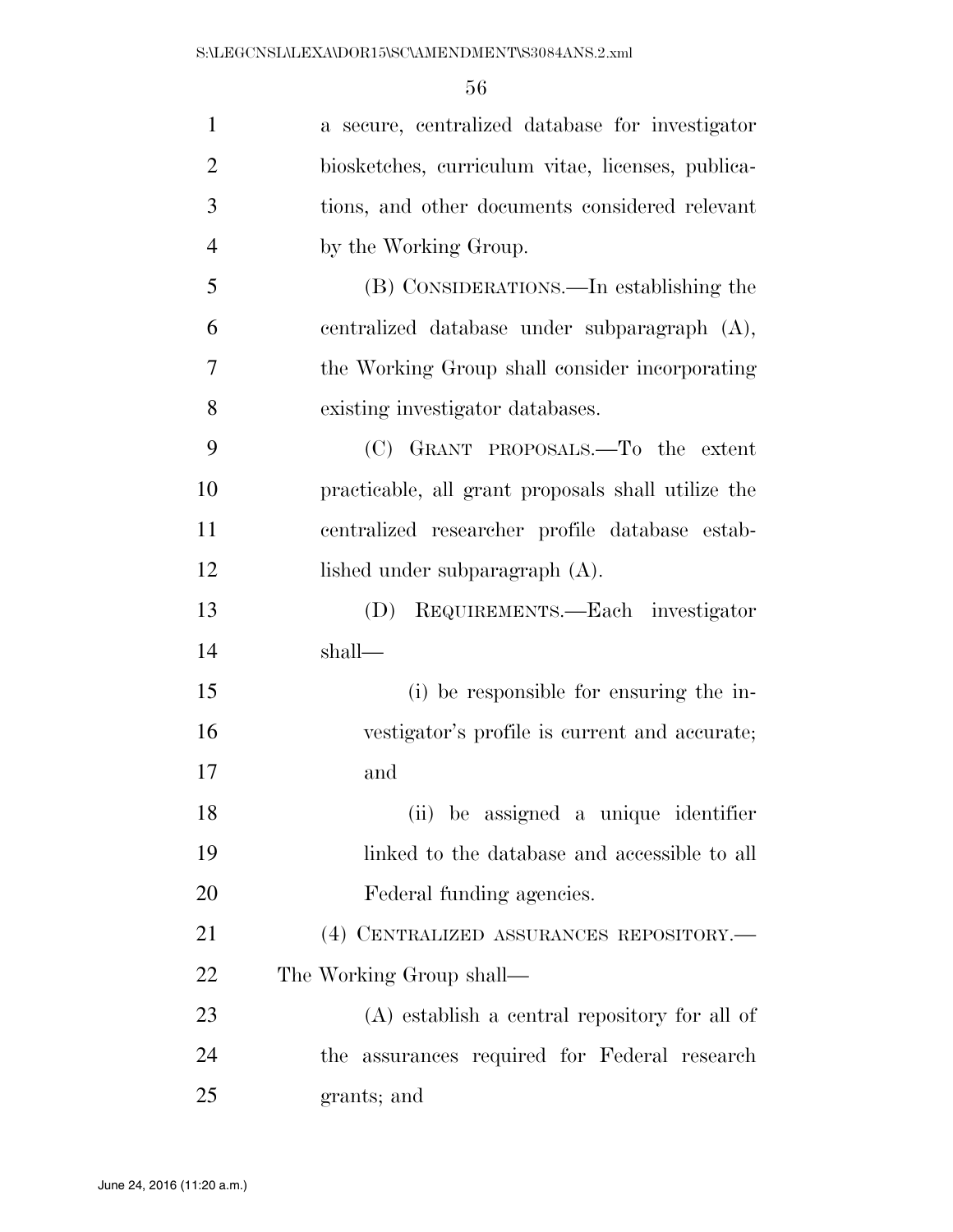| $\mathbf{1}$   | (B) provide guidance to universities and                  |
|----------------|-----------------------------------------------------------|
| $\mathfrak{2}$ | Federal science agencies on the use of the cen-           |
| 3              | tralized assurances repository.                           |
| $\overline{4}$ | (5) COMPREHENSIVE REVIEW.—                                |
| 5              | (A) IN GENERAL.—The Working Group, in                     |
| 6              | consultation with the Office of Management                |
| 7              | and Budget, shall—                                        |
| 8              | (i) conduct a comprehensive review of                     |
| 9              | the mandated progress reports for federally               |
| 10             | funded research; and                                      |
| 11             | (ii) develop a strategy to simplify in-                   |
| 12             | vestigator progress reports.                              |
| 13             | (B) CONSIDERATIONS.—In developing the                     |
| 14             | strategy, the Working Group shall consider lim-           |
| 15             | iting progress reports to performance outcomes.           |
| 16             | (e) CONSULTATION.—In carrying out its responsibil-        |
| 17             | ities under subsection $(d)(1)$ , the Working Group shall |
|                | 18 consult with academic researchers outside the Federal  |
| 19             | Government, including—                                    |
| 20             | (1) federally funded researchers;                         |
| 21             | $(2)$ non-federally funded researchers;                   |
| 22             | (3) institutions of higher education and their            |
| 23             | representative associations;                              |
| 24             | (4) scientific and engineering disciplinary soci-         |
| 25             | eties and associations;                                   |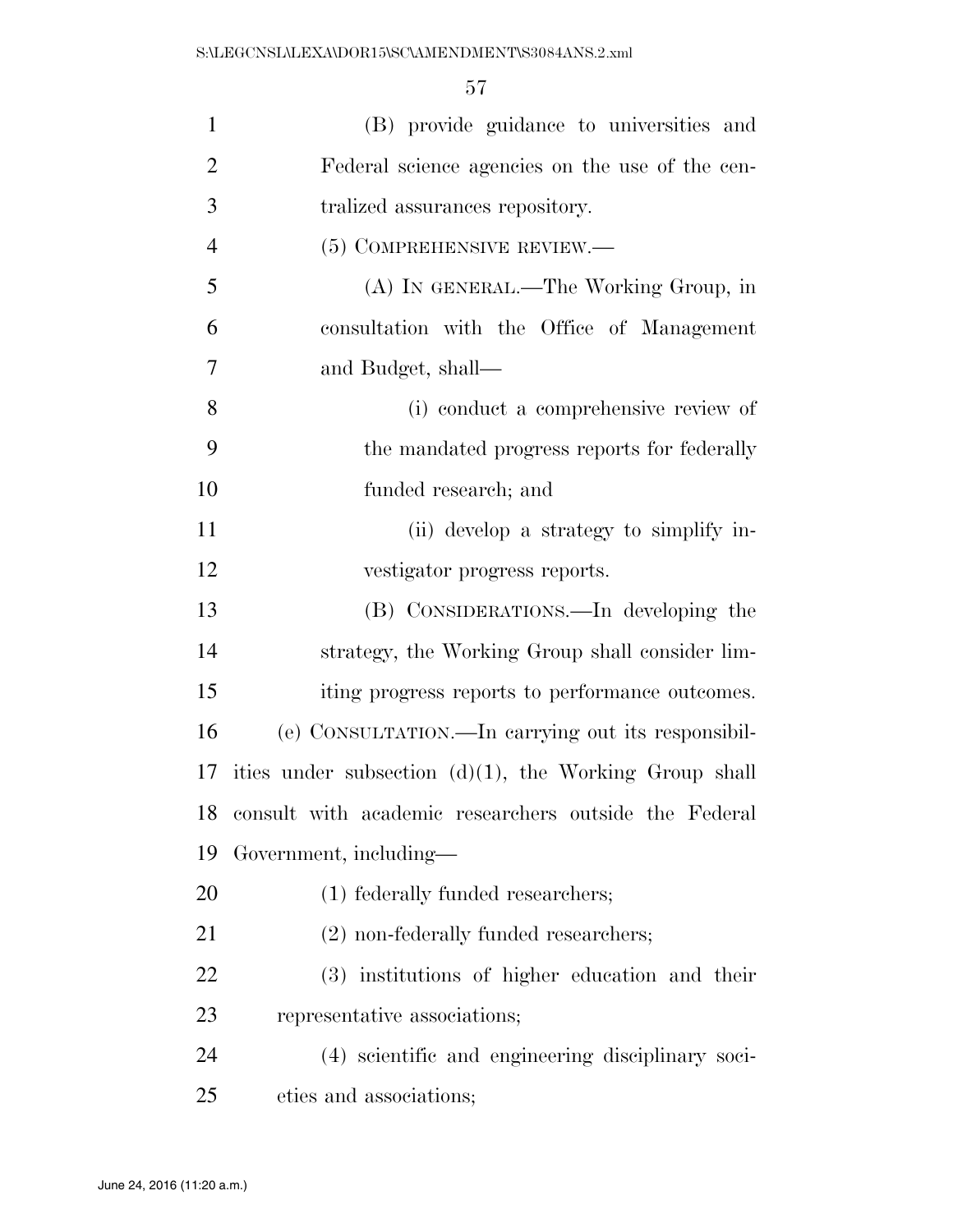(5) nonprofit research institutions;

(6) industry, including small businesses;

- (7) federally funded research and development centers; and
- (8) members of the public with a stake in en- suring effectiveness, efficiency, and accountability in the performance of scientific research.

 (f) REPORTS.—Not later than 1 year after the date of enactment of this Act, and periodically thereafter, the Working Group shall submit to the appropriate commit- tees of Congress an annual report on its responsibilities under this section, including recommendations under sub-13 section  $(d)(1)(B)$ .

### **SEC. 202. SCIENTIFIC AND TECHNICAL COLLABORATION.**

 (a) DEFINITION OF SCIENTIFIC AND TECHNICAL WORKSHOP.—In this section, the term ''scientific and technical workshop'' means a symposium, seminar, or any other organized, formal gathering where scientists or engi- neers working in STEM research and development fields assemble to coordinate, exchange and disseminate infor- mation or to explore or clarify a defined subject, problem or area of knowledge in the STEM fields.

 (b) POLICY.—It is the policy of the United States to encourage broad dissemination of Federal research find-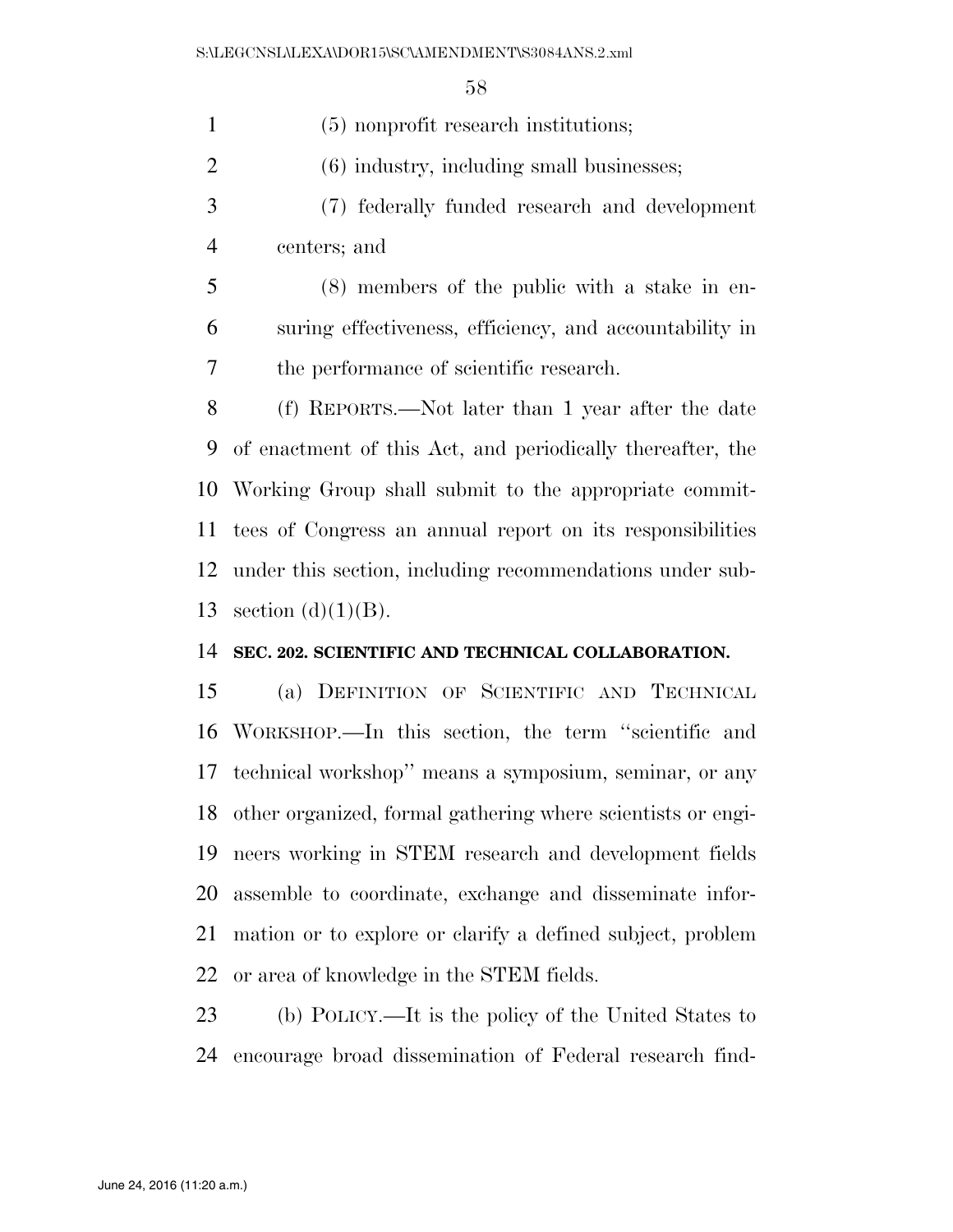ings and engagement of Federal researchers with the sci-entific and technical community.

- (c) AUTHORITY.—Laboratory, test center, and field center directors and other similar heads of offices may ap-prove scientific and technical workshop attendance if—
- (1) that attendance would meet the mission of the laboratory or test center; and
- (2) sufficient laboratory or test center funds are available for that purpose.
- 10 (d) ATTENDANCE POLICIES.—

 (1) IN GENERAL.—Not later than 180 days after the date of enactment of this Act, the Director of the Office of Management and Budget, in con- sultation with the Director of the Office of Science and Technology Policy and the heads of other rel- evant Federal science agencies, shall revise current policies and streamline processes, in accordance with the policy under subsection (b), for attendance at scientific and technical workshops while ensuring ap- propriate oversight, accountability, and trans-parency.

 (2) CONSIDERATIONS.—In revising the policy under paragraph (1), the Director of the Office of Management and Budget shall consider the goal of adjudicating a request to attend a scientific and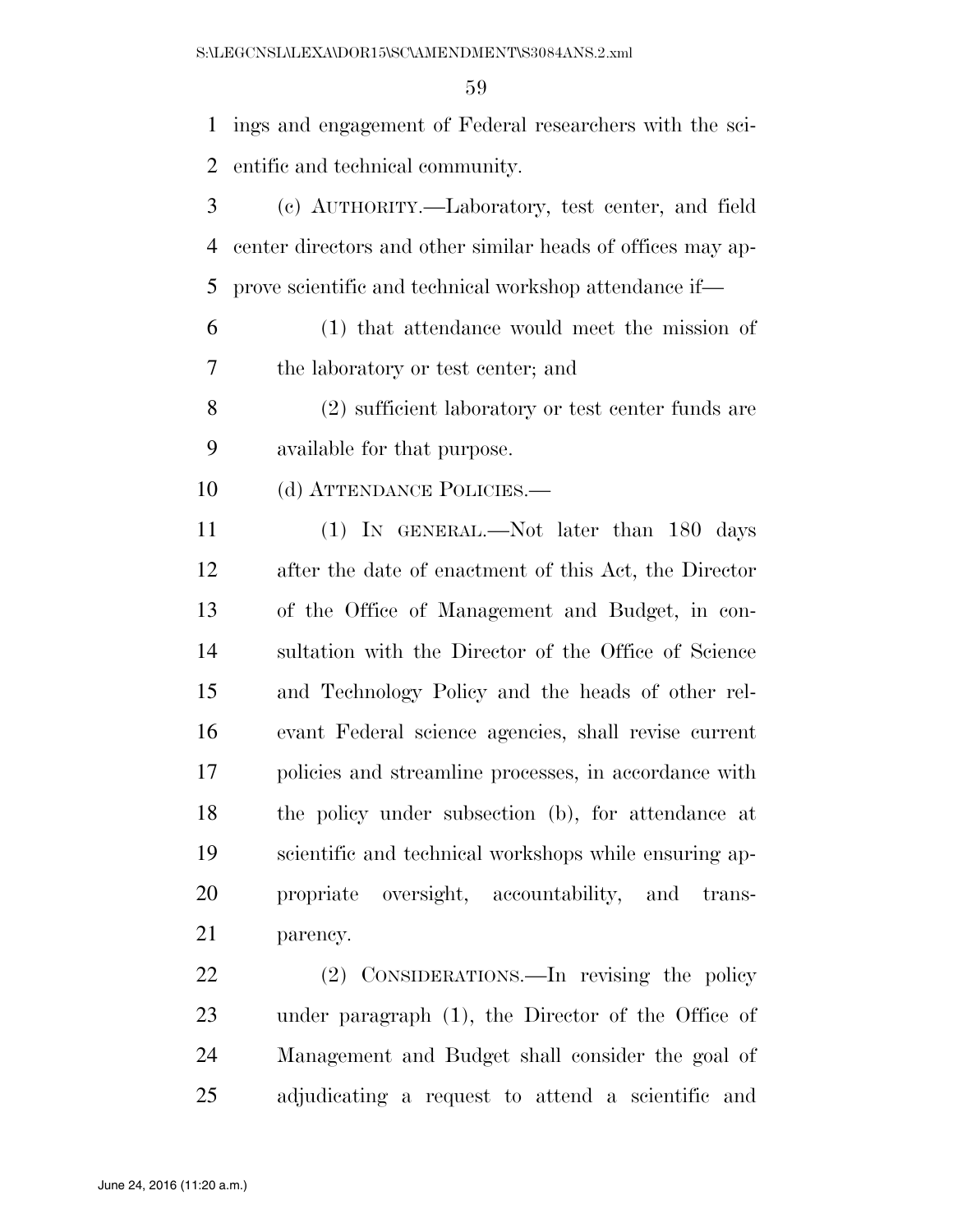technical workshop not later than 30 days after the date of the request. (3) IMPLEMENTATION.—Not later than 90 days after the date the Director of the Office of Manage- ment and Budget revises the policies under para- graph (1), the head of each Federal science agency shall update that agency's policies for attendance at scientific and technical workshops. (e) NIST WORKSHOPS.—Section 2(c) of the National Institute of Standards and Technology Act (15 U.S.C. 272(c)), as amended by section 104 of this Act, is further amended—

 (1) by redesignating paragraphs (19) through (24) as paragraphs (22) through (27), respectively; and

 (2) by inserting after paragraph (18) the fol-lowing:

18 ''(19) host, participate in, and support scientific and technical workshops (as defined in section 202 of the American Innovation and Competitiveness Act);

22 ''(20) collect and retain any fees charged by the Secretary for hosting a scientific and technical work-shop described in paragraph (19);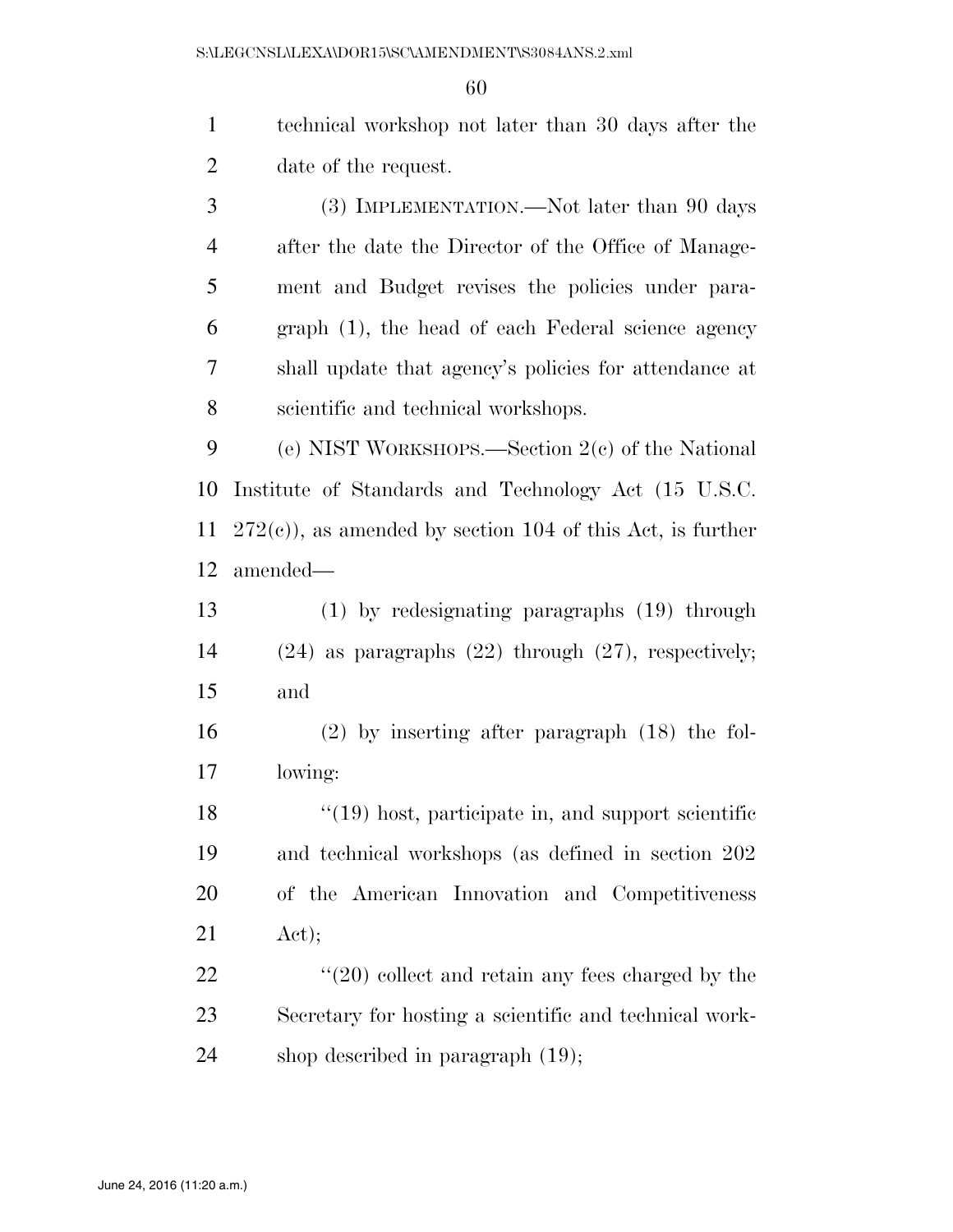''(21) notwithstanding title 31 of the United States Code, use the fees described in paragraph (20) to pay for any related expenses, including sub-sistence expenses for participants;''.

 **SEC. 203. NIST GRANTS AND COOPERATIVE AGREEMENTS UPDATE.** 

 Section 8(a) of the Stevenson-Wydler Technology In-8 novation Act of 1980 (15 U.S.C. 3706(a)) is amended by striking ''The total amount of any such grant or coopera- tive agreement may not exceed 75 percent of the total cost of the program.''.

### **SEC. 204. REPEAL OF CERTAIN OBSOLETE REPORTS.**

(a) REPEAL OF CERTAIN OBSOLETE REPORTS.—

(1) NIST REPORTS.—

 (A) REPORT ON DONATION OF EDUCA- TIONALLY USEFUL FEDERAL EQUIPMENT TO 17 SCHOOLS.—Section 6(b) of the Technology Ad- ministration Act of 1998 (15 U.S.C. 272 note) is amended—

20 (i) in paragraph  $(1)$ , by striking  $(1)$ 21 IN GENERAL.—" and indenting appro-priately; and

23 (ii) by striking paragraph  $(2)$ . 24 (B) THREE-YEAR PROGRAMMATIC PLAN-

NING DOCUMENT.—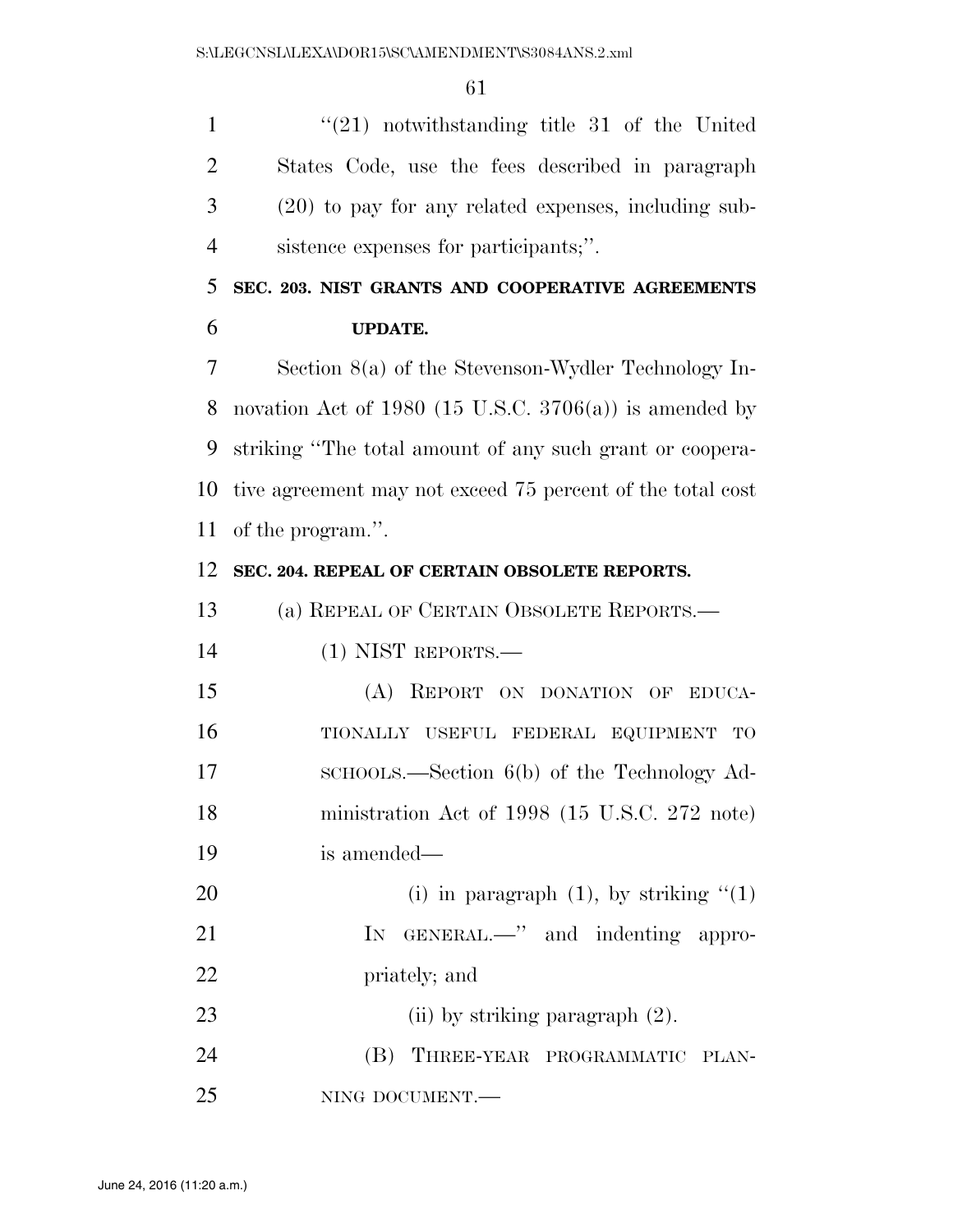| $\mathbf{1}$   | (i) IN GENERAL.—Section 23 of the                   |
|----------------|-----------------------------------------------------|
| $\overline{2}$ | National Institute of Standards and Tech-           |
| 3              | nology Act (15 U.S.C. 278i) is amended by           |
| $\overline{4}$ | striking subsections (c) and (d).                   |
| 5              | (ii) CONFORMING AMENDMENT.—Sec-                     |
| 6              | tion $10(h)(1)$ of the National Institute of        |
| 7              | Standards and Technology Act (15 U.S.C.             |
| 8              | $278(h)(1)$ is amended by striking the last         |
| 9              | sentence.                                           |
| 10             | (2) MULTIAGENCY REPORT ON INNOVATION AC-            |
| 11             | CELERATION RESEARCH.—Section 1008 of the            |
| 12             | America COMPETES Act (42 U.S.C. 6603) is            |
| 13             | amended-                                            |
| 14             | $(A)$ by striking subsection $(e)$ ; and            |
| 15             | (B) by redesignating subsection (d) as sub-         |
| 16             | section $(c)$ .                                     |
| 17             | $(3)$ NSF REPORTS.—                                 |
| 18             | (A) FUNDING FOR SUCCESSFUL<br>${\rm STEM}$          |
| 19             | EDUCATION PROGRAMS; REPORT TO CON-                  |
| 20             | GRESS.—Section 7012 of the America COM-             |
| 21             | PETES Act $(42 \text{ U.S.C. } 18620-4)$ is amended |
| 22             | by striking subsection (c).                         |
| 23             | (B) ENCOURAGING PARTICIPATION; EVAL-                |
| 24             | UATION AND REPORT.—Section 7031 of the              |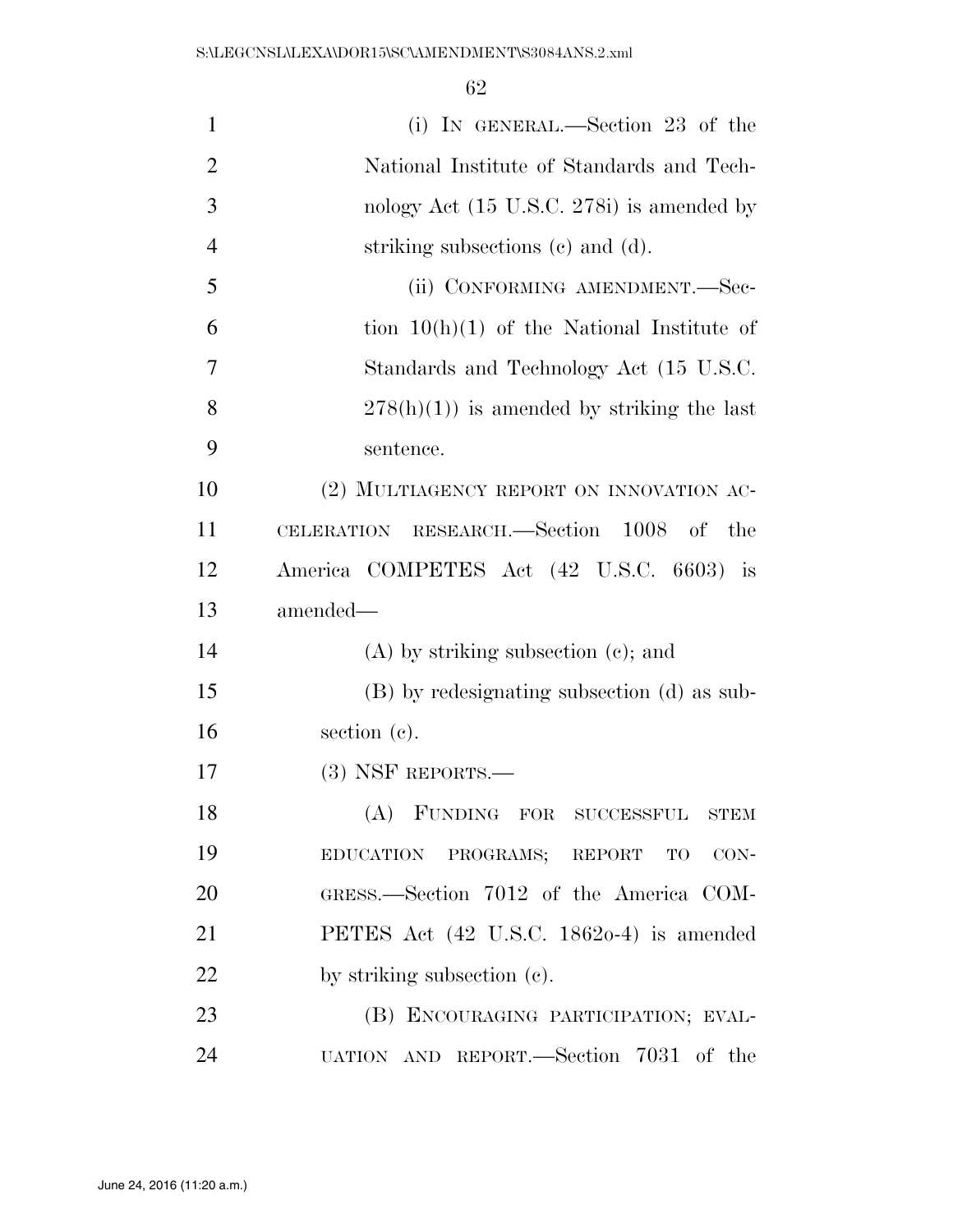| $\mathbf{1}$   | America COMPETES Act (42 U.S.C. 1862o-                 |
|----------------|--------------------------------------------------------|
| $\overline{2}$ | 11) is amended by striking subsection (b).             |
| 3              | (C) MATH AND SCIENCE PARTNERSHIPS                      |
| $\overline{4}$ | COORDINATION REPORT.-Section<br>PROGRAM                |
| 5              | $9(c)$ of the National Science Foundation Au-          |
| 6              | thorization Act of 2002 (42 U.S.C. $1862n(c)$ ) is     |
| 7              | amended-                                               |
| 8              | $(i)$ by striking paragraph $(4)$ ; and                |
| 9              | (ii) by redesignating paragraph (5) as                 |
| 10             | paragraph $(4)$ .                                      |
| 11             | (b) NATIONAL NANOTECHNOLOGY INITIATIVE RE-             |
| 12             | PORTS.—The 21st Century Nanotechnology Research and    |
| 13             | Development Act (15 U.S.C. 7501 et seq.) is amended—   |
| 14             | (1) by amending section $2(e)(4)$ (15 U.S.C.           |
| 15             | $7501(c)(4)$ to read as follows:                       |
| 16             | $(4)$ develop, not later than 5 years after the        |
| 17             | date of the release of the most-recent strategic plan, |
| 18             | and update every 5 years thereafter, a strategic plan  |
| 19             | to guide the activities described under subsection (b) |
|                |                                                        |
| 20             | that describes—                                        |
| 21             | $\lq\lq$ the near-term and long-term objec-            |
| 22             | tives for the Program;                                 |
| 23             | "(B) the anticipated schedule for achieving            |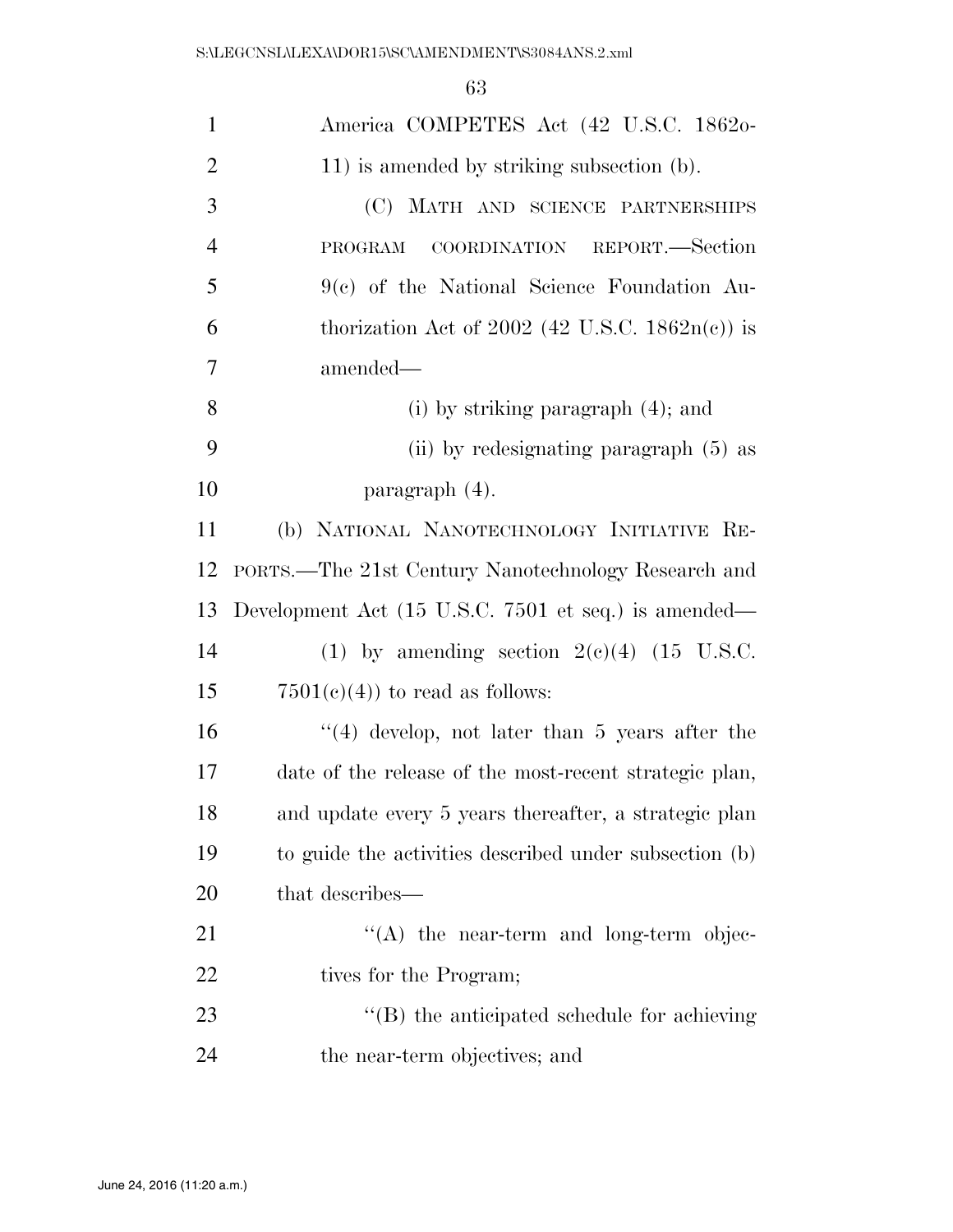| $\mathbf{1}$   | $\lq\lq$ <sup>*</sup> (C) the metrics that will be used to assess |
|----------------|-------------------------------------------------------------------|
| $\overline{2}$ | progress toward the near-term and long-term                       |
| 3              | objectives;                                                       |
| $\overline{4}$ | "(D) how the Program will move results                            |
| 5              | out of the laboratory and into application for                    |
| 6              | the benefit of society;                                           |
| 7              | "(E) the Program's support for long-term                          |
| 8              | funding for interdisciplinary research and devel-                 |
| 9              | opment in nanotechnology; and                                     |
| 10             | $``(F)$ the allocation of funding for inter-                      |
| 11             | agency nanotechnology projects;";                                 |
| 12             | $(2)$ by amending section $4(d)$ $(15 \text{ U.S.C.})$            |
| 13             | $7503(d)$ to read as follows:                                     |
| 14             | "(d) REPORTS.—Not later than 4 years after the                    |
| 15             | date of the most recent assessment under subsection $(c)$ ,       |
| 16             | and quadrennially thereafter, the Advisory Panel shall            |
| 17             | submit to the President, the Committee on Commerce,               |
| 18             | Science, and Transportation of the Senate, and the Com-           |
| 19             | mittee on Science, Space, and Technology of the House             |
| 20             | of Representatives a report its assessments under sub-            |
| 21             | section (c) and its recommendations for ways to improve           |
| 22             | the Program."; and                                                |
| 23             | $(3)$ in section 5 (15 U.S.C. 7504)—                              |
| 24             | $(A)$ in the heading, by striking "TRI-                           |
| 25             | <b>ENNIAL</b> " and inserting "QUADRENNIAL";                      |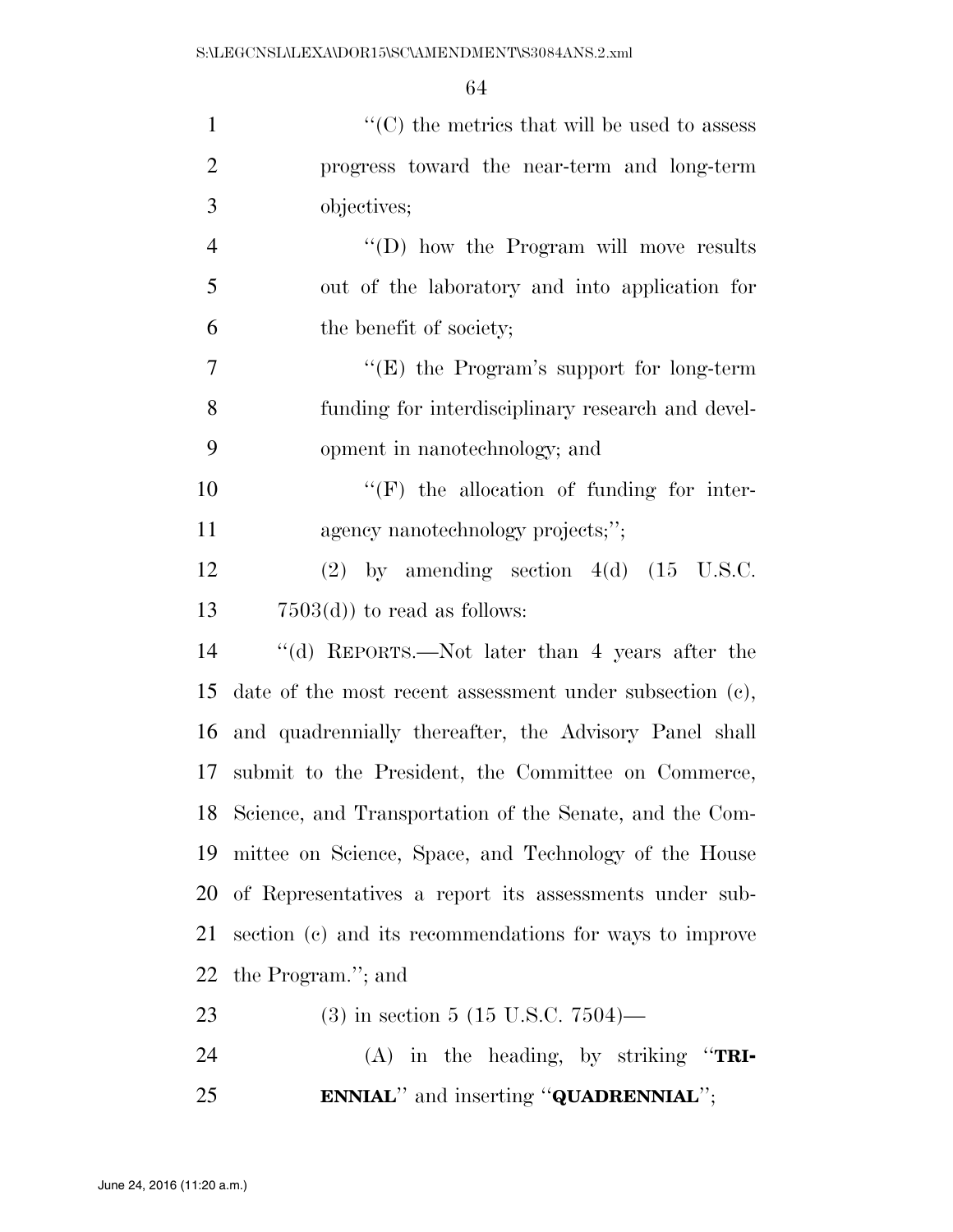| $\mathbf{1}$   | $(B)$ in subsection $(a)$ , in the matter pre-         |
|----------------|--------------------------------------------------------|
| $\overline{2}$ | ceding paragraph (1), by striking "triennial"          |
| 3              | and inserting "quadrennial";                           |
| $\overline{4}$ | $(C)$ in subsection (b), by striking "tri-             |
| 5              | ennial" and inserting "quadrennial";                   |
| 6              | $(D)$ in subsection $(c)$ , by striking "tri-          |
| 7              | ennial" and inserting "quadrennial"; and               |
| 8              | (E) by amending subsection (d) to read as              |
| 9              | follows:                                               |
| 10             | "(d) REPORT.—                                          |
| 11             | "(1) IN GENERAL.—Not later than 30 days                |
| 12             | after the date the first evaluation under subsection   |
| 13             | (a) is received, and quadrennially thereafter, the Di- |
| 14             | rector of the National Nanotechnology Coordination     |
| 15             | Office shall report to the President its assessments   |
| 16             | under subsection (c) and its recommendations for       |
| 17             | ways to improve the Program.                           |
| 18             | "(2) CONGRESS.—Not later than 30 days after            |
| 19             | the date the President receives the report under       |
| 20             | paragraph (1), the Director of the Office of Science   |
| 21             | and Technology Policy shall transmit a copy of the     |
| 22             | report to Congress.".                                  |
| 23             | (c) MAJOR RESEARCH EQUIPMENT AND FACILITIES            |
| 24             | CONSTRUCTION.—Section 14 of the National Science       |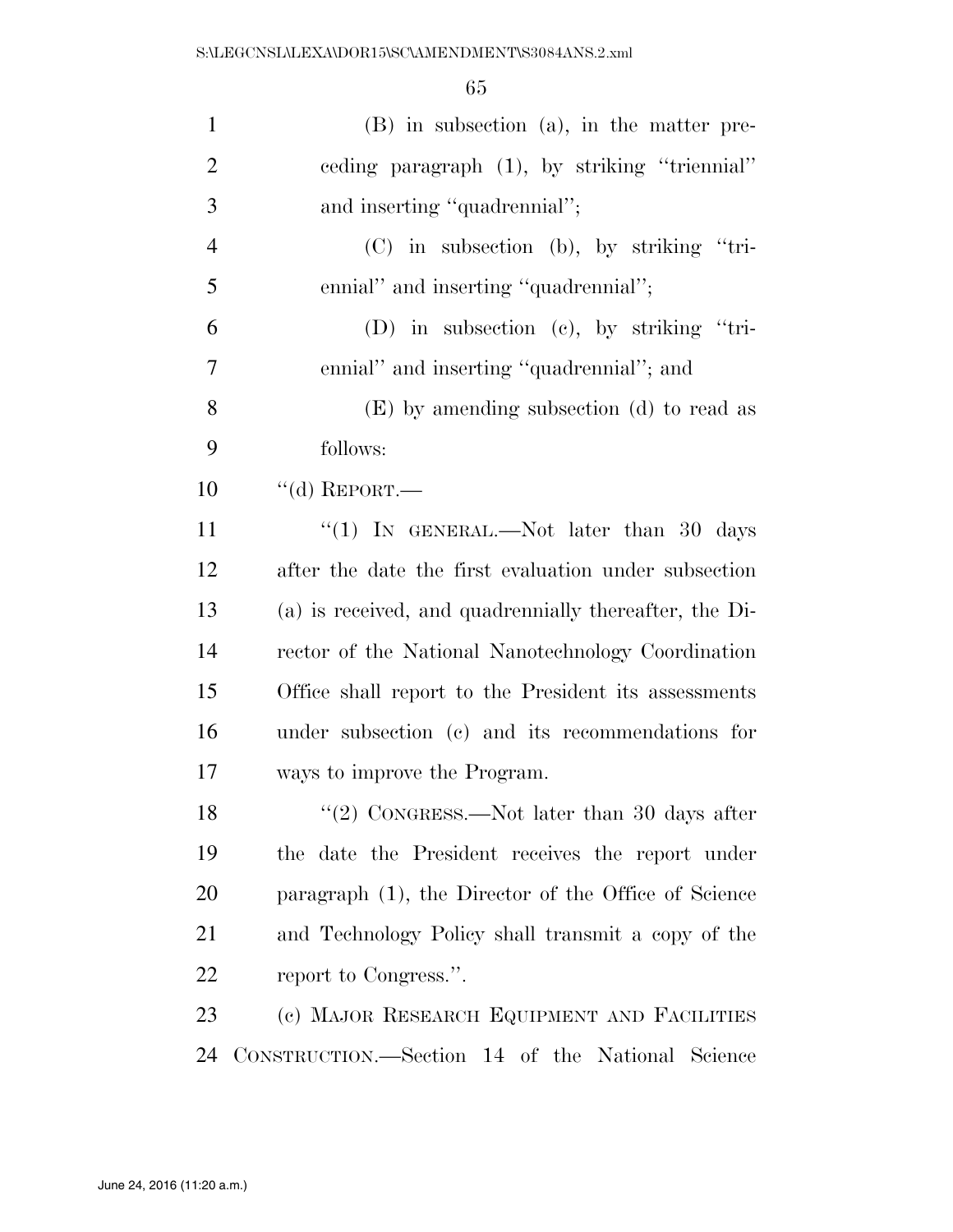Foundation Authorization Act of 2002 (42 U.S.C. 1862n- 4) is amended— (1) by amending subsection (a) to read as fol- lows: ''(a) PRIORITIZATION OF PROPOSED MAJOR RE- SEARCH EQUIPMENT AND FACILITIES CONSTRUCTION.— 7 "(1) DEVELOPMENT OF PRIORITIES.—The Di- rector shall—  $\langle (A) \rangle$  develop a list indicating by number the relative priority for funding under the major research equipment and facilities con- struction account that the Director assigns to each project the Board has approved for inclu- sion in a future budget request; and 15 "(B) submit the list described in subpara- graph (A) to the Board for approval. 17 "(2) UPDATES.—The Director shall update the list prepared under paragraph (1) each time the Board approves a new project that would receive funding under the major research equipment and fa- cilities construction account and periodically submit any updated list to the Board for approval.''; 23 (2) by striking subsection (e); (3) by redesignating subsections (c) and (d) as

subsections (b) and (c), respectively; and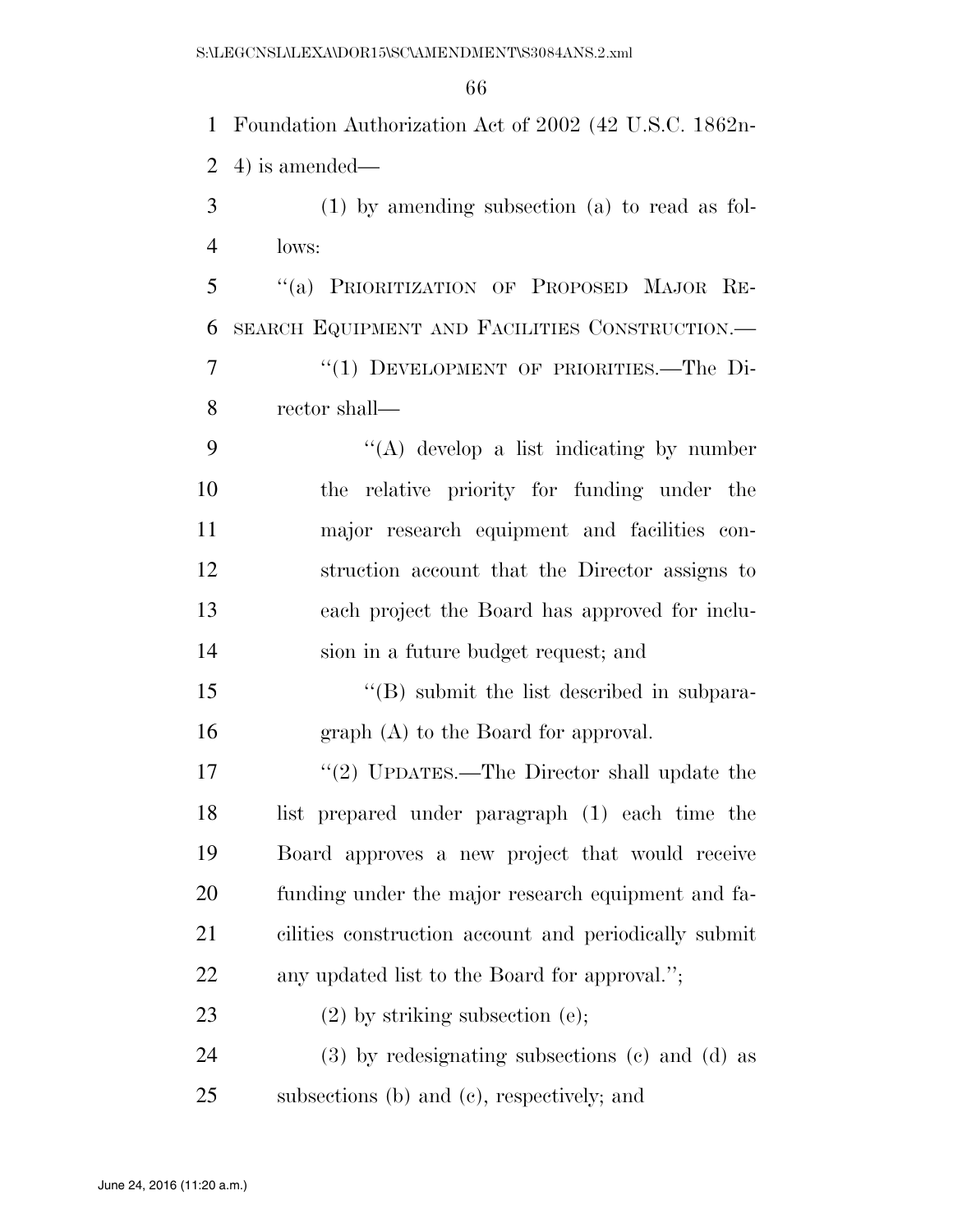(4) by amending subsection (c), as redesig-nated, to read as follows:

 ''(c) BOARD APPROVAL OF MAJOR RESEARCH EQUIPMENT AND FACILITIES PROJECTS.—The Board shall explicitly approve any project to be funded out of the major research equipment and facilities construction account before any funds may be obligated from such ac-count for such project.''.

### **SEC. 205. REPEAL OF CERTAIN PROVISIONS.**

10 (a) TECHNOLOGY INNOVATION PROGRAM.—

 (1) IN GENERAL.—Section 28 of the National Institute of Standards and Technology Act (15 U.S.C. 278n) is repealed.

(2) CONFORMING AMENDMENTS.—

 (A) ADDITIONAL AWARD CRITERIA.—Sec-16 tion 4226(b) of the Small Business Act of 2010 (15 U.S.C. 278n note) is repealed.

 (B) MANAGEMENT COSTS.—Section 2(f) of the National Institute of Standards and Tech-20 nology Act  $(15 \text{ U.S.C. } 272(\text{f}))$  is amended by 21 striking "sections 25, 26, and 28" and insert-22 ing "sections 25 and 26".

23 (C) ANNUAL AND OTHER REPORTS TO SECRETARY AND CONGRESS.—Section 10(h)(1) of the National Institute of Standards and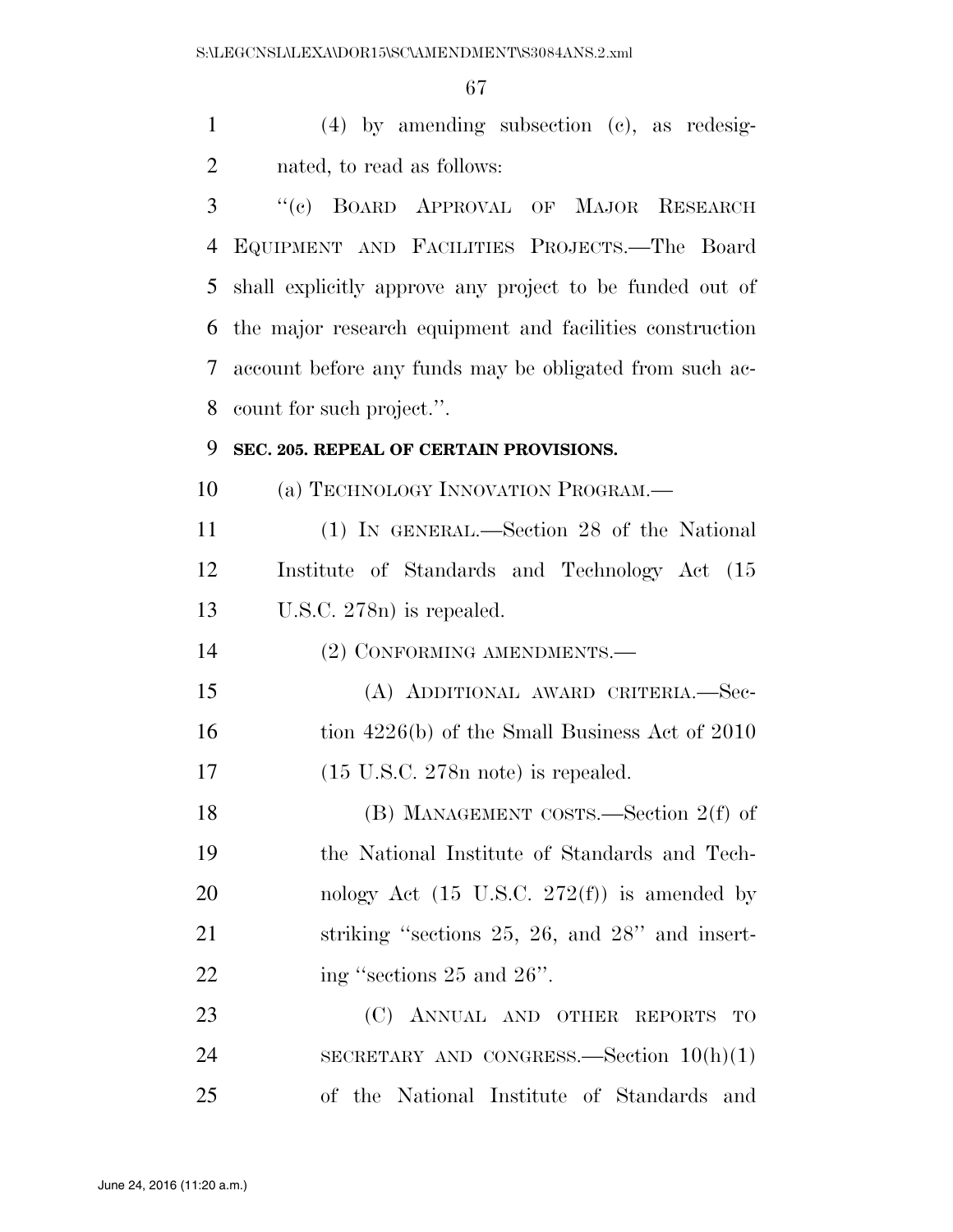$\overline{6}$ 

|                | 68                                                            |
|----------------|---------------------------------------------------------------|
| $\mathbf{1}$   | Technology Act $(15 \text{ U.S.C. } 278(h)(1))$ is            |
| $\overline{2}$ | amended by striking ", including the Program                  |
| 3              | established under section 28,".                               |
| $\overline{4}$ | (b) TEACHERS FOR A COMPETITIVE TOMORROW.—                     |
| 5              | Sections 6111 through 6116 of the America COMPETES            |
| 6              | Act (20 U.S.C. 9811, 9812, 9813, 9814, 9815, 9816) and        |
| 7              | the items relating to those sections in the table of contents |
| 8              | under section 2 of that Act (Public Law 110-69; 121 Stat.     |
| 9              | 572) are repealed.                                            |
| 10             | III-SCIENCE, TECH-<br><b>TITLE</b>                            |
| 11             | NOLOGY, ENGINEERING, AND                                      |
| 12             | <b>MATH EDUCATION</b>                                         |
| 13             | SEC. 301. ROBERT NOYCE TEACHER SCHOLARSHIP PRO-               |
| 14             | <b>GRAM UPDATE.</b>                                           |
| 15             | Section 10A of the National Science Foundation Au-            |
| 16             | thorization Act of $2002$ (42 U.S.C. 1862n-1a) is amended     |
|                | 17 by adding at the end the following:                        |
| 18             | "(k) STEM TEACHER SERVICE AND RETENTION.-                     |
| 19             | "(1) IN GENERAL.—The Director shall develop                   |
| 20             | and implement practices for increasing the propor-            |
| 21             | tion of individuals receiving fellowships under this          |
| 22             | section who-                                                  |
| 23             | $\lq\lq$ fulfill the service obligation required              |
| 24             | under subsection (h); and                                     |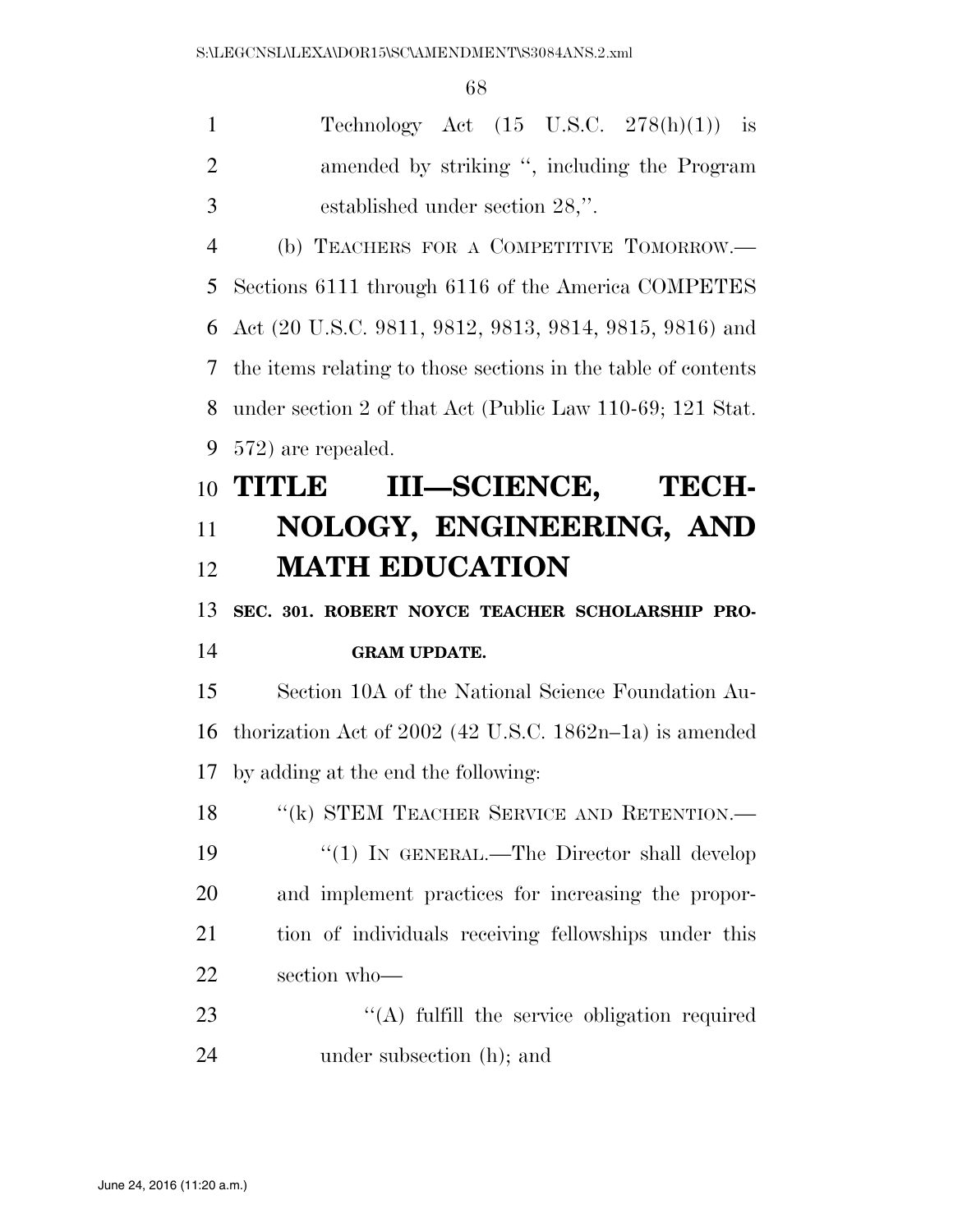| $\mathbf{1}$   | "(B) remain in the teaching profession in           |
|----------------|-----------------------------------------------------|
| $\overline{2}$ | a high need local educational agency beyond the     |
| 3              | service obligation.                                 |
| $\overline{4}$ | "(2) PRACTICES.—The practices described             |
| 5              | under paragraph (1) may include—                    |
| 6              | $\lq\lq$ partnering with nonprofit or profes-       |
| 7              | sional associations or with other government en-    |
| 8              | tities to provide individuals receiving fellowships |
| 9              | under this section with opportunities for profes-   |
| 10             | sional development, including mentorship pro-       |
| 11             | grams that pair those individuals with currently    |
| 12             | employed and recently retired science, tech-        |
| 13             | nology, engineering, or mathematics profes-         |
| 14             | sionals;                                            |
| 15             | "(B) increasing recruitment from high               |
| 16             | need districts;                                     |
| 17             | $\lq\lq$ establishing a system to better collect,   |
| 18             | track, and respond to data on the career deci-      |
| 19             | sions of individuals receiving fellowships under    |
| 20             | this section;                                       |
| 21             | $\lq\lq$ (D) conducting research to better under-   |
| 22             | stand factors relevant to teacher service and re-   |
| 23             | tention; and                                        |
| 24             | $\lq\lq(E)$ conducting pilot programs to improve    |
| 25             | teacher service and retention.".                    |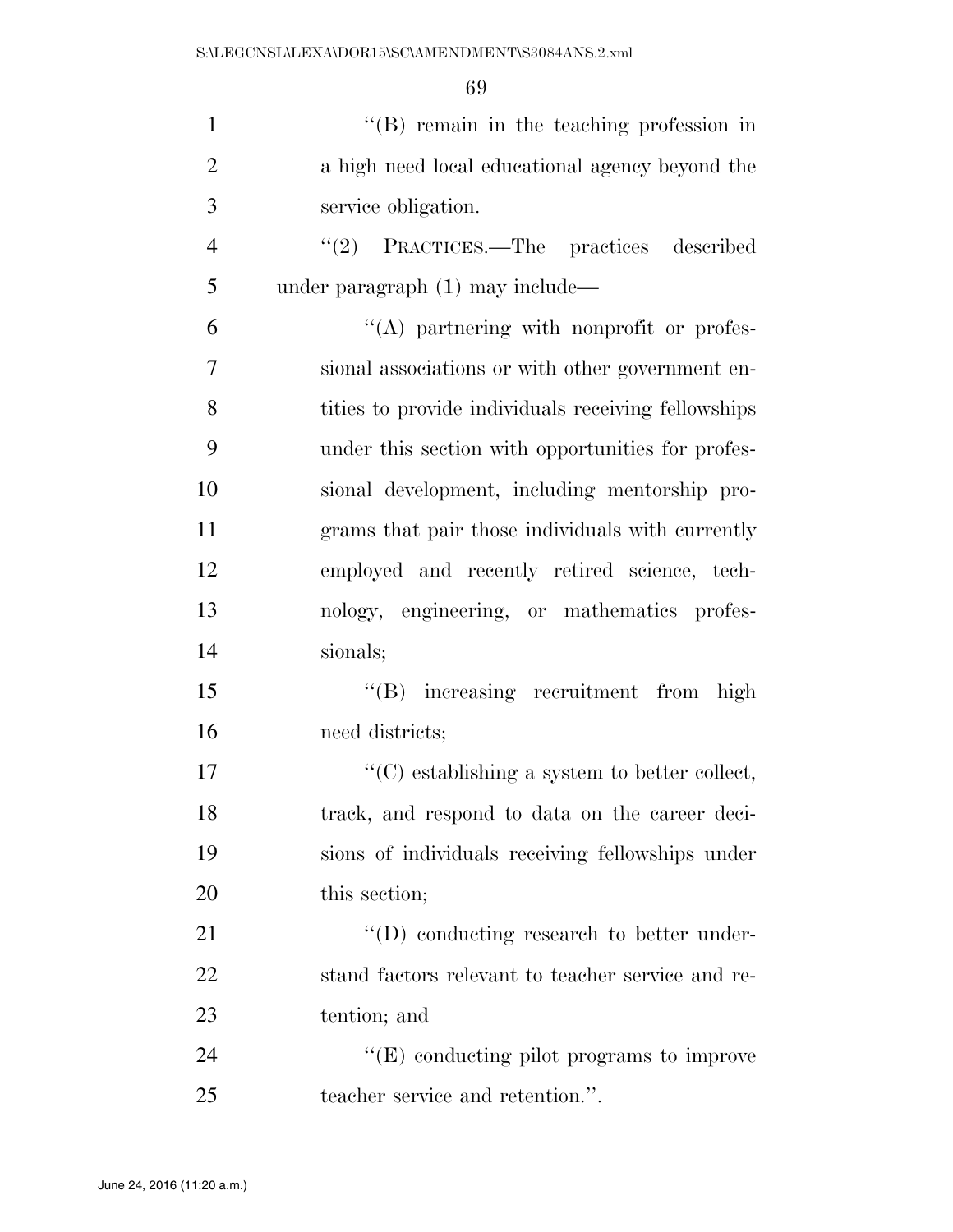### **SEC. 302. SPACE GRANTS.**

 (a) SENSE OF CONGRESS.—It is the sense of Con- gress that the National Space Grant College and Fellow- ship Program has been an important program by which the Federal Government has partnered with universities, colleges, industry, and other organizations to provide hands-on STEM experiences, fostering of multidisci- plinary space research, and supporting graduate fellow-ships in space-related fields, among other purposes.

 (b) ADMINISTRATIVE COSTS.—Section 40303 of title 51, United States Code, is amended by adding at the end the following:

 ''(d) PROGRAM ADMINISTRATION COSTS.—In car- rying out the provisions of this chapter, the Adminis-trator—

 ''(1) shall maximize appropriated funds for grants and contracts made under section 40304 in each fiscal year; and

 $\frac{1}{2}$  in each fiscal year, the Administrator shall limit its program administration costs to no more than 5 percent of funds appropriated for this pro-gram for that fiscal year.

 ''(e) REPORTS.—For any fiscal year in which the Ad- ministrator cannot meet the administration cost target 25 under subsection  $(d)(2)$ , if the Administration is unable to limit program costs under subsection (b), the Adminis-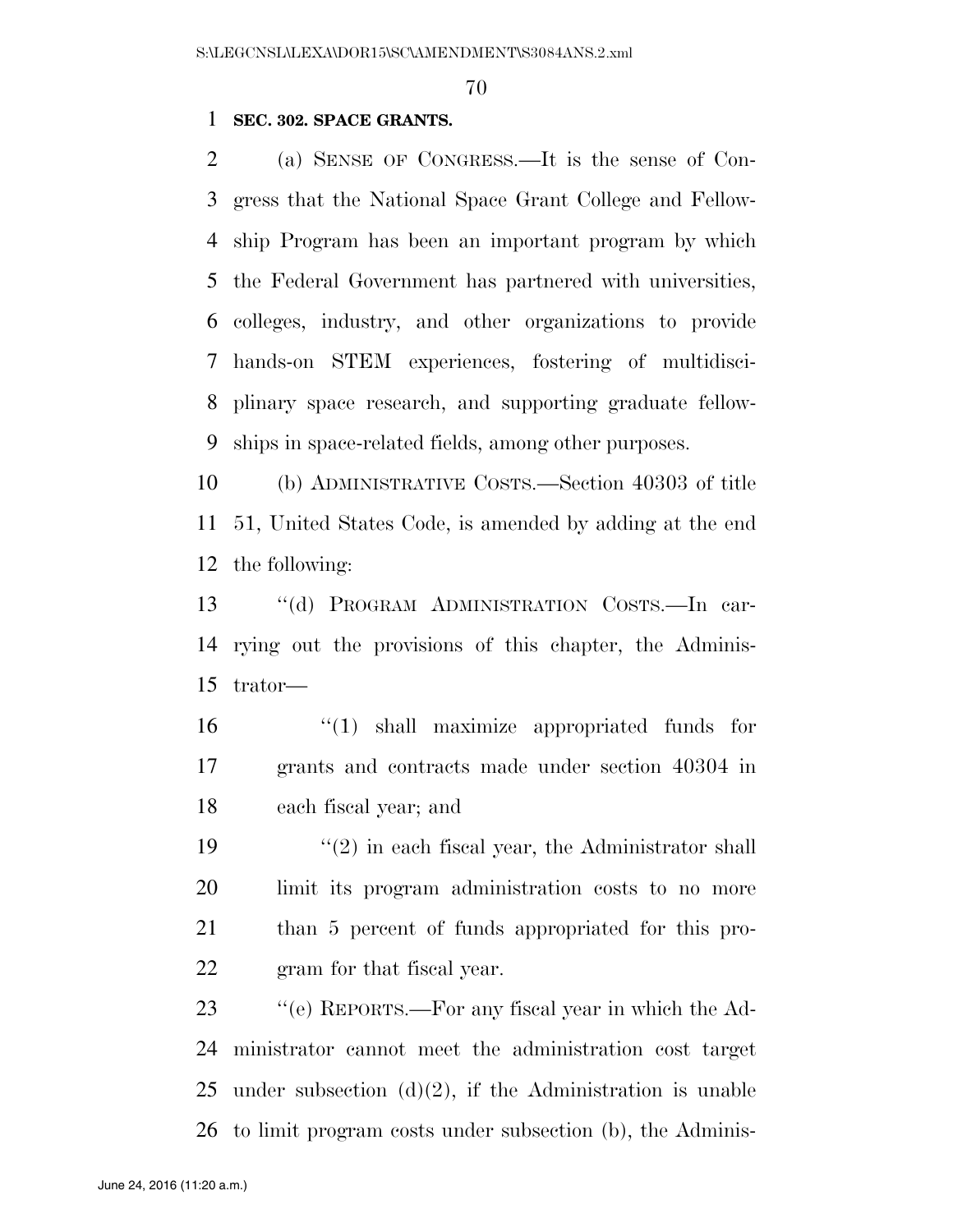trator shall submit to the appropriate committees of Con-gress a report, including—

 ''(1) a description of why the Administrator did not meet the cost target under subsection (d); and ''(2) the measures the Administrator will take in the next fiscal year to meet the cost target under subsection (d) without drawing upon other Federal funding.''.

### **SEC. 303. STEM EDUCATION ADVISORY PANEL.**

 (a) ESTABLISHMENT.—Not later than 180 days after the date of enactment this Act, Director of the Founda- tion, the Secretary of Education, the Administrator of the National Aeronautics and Space Administration, and the Administrator of the National Oceanic and Atmospheric Administration shall jointly establish an advisory panel (referred to in this section as the ''STEM Education Advi- sory Panel'') to advise the Committee on STEM Edu- cation of the National Science and Technology Council (referred to in this section as ''CoSTEM'') on matters re-lating to STEM education.

- (b) MEMBERS.—
- 22 (1) IN GENERAL.—The STEM Education Advi- sory Panel shall be composed of not less than 11 members.
- (2) APPOINTMENT.—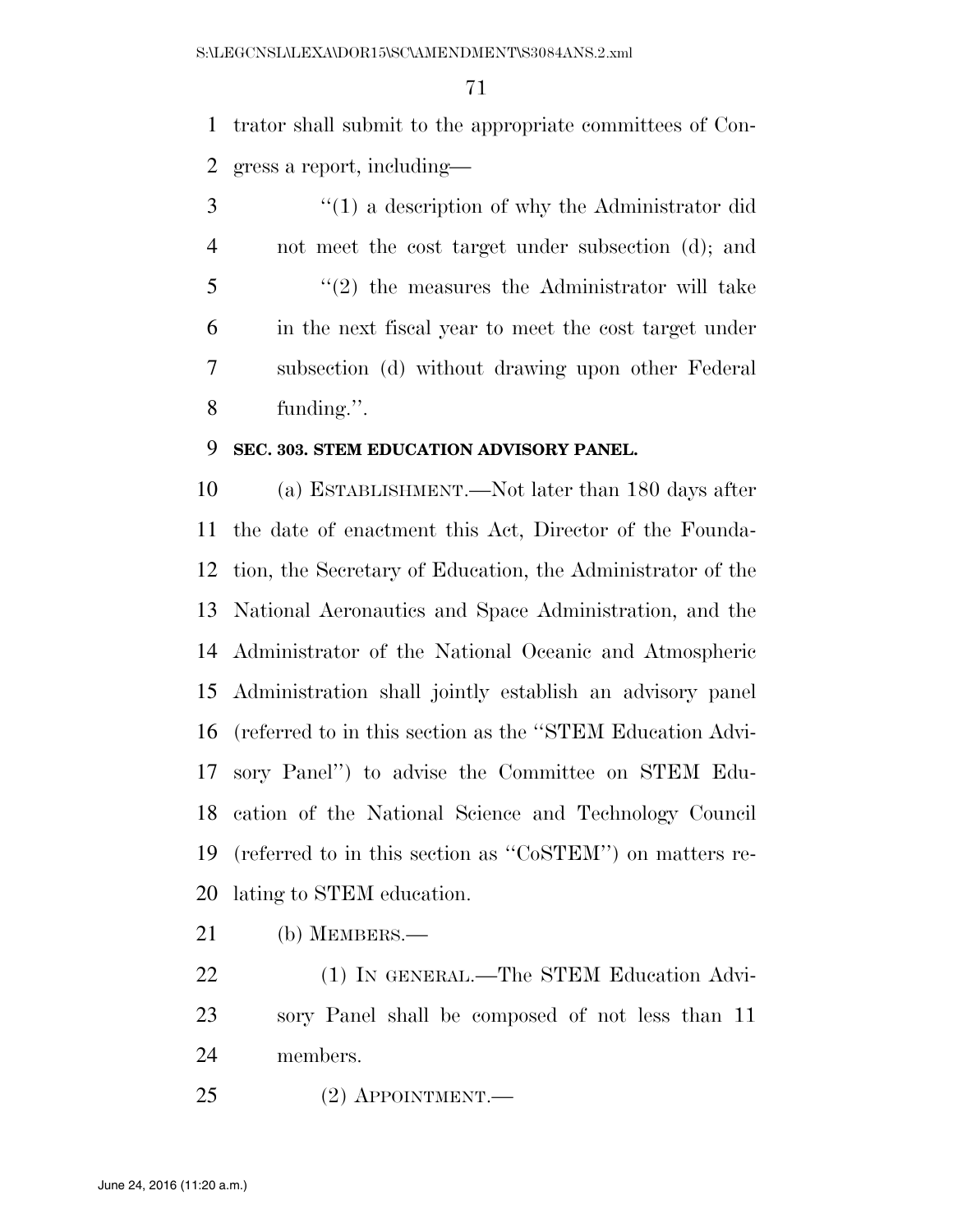| $\mathbf{1}$   | (A) IN GENERAL.—Subject to subpara-             |
|----------------|-------------------------------------------------|
| $\overline{2}$ | graph (B), the Director of the Foundation, in   |
| 3              | consultation with the Secretary of Education    |
| $\overline{4}$ | and the heads of the Federal science agencies,  |
| 5              | shall appoint the members of the STEM Edu-      |
| 6              | cation Advisory Panel.                          |
| $\overline{7}$ | (B) CONSIDERATION.—In selecting individ-        |
| 8              | uals to appoint under subparagraph (A), the     |
| 9              | Director of the Foundation shall seek and give  |
| 10             | consideration to recommendations from Con-      |
| 11             | gress, industry, the scientific community, in-  |
| 12             | cluding the National Academy of Sciences, sci-  |
| 13             | entific professional societies, academia, State |
| 14             | and local governments, and such other organi-   |
| 15             | zations as the Director considers appropriate.  |
| 16             | (C) QUALIFICATIONS.—Members shall—              |
| 17             | (i) primarily be individuals from aca-          |
| 18             | demic institutions, nonprofit organizations,    |
| 19             | and industry, including in-school, out-of-      |
| 20             | school, and informal education practi-          |
| 21             | tioners; and                                    |
| 22             | (ii) be individuals who are qualified to        |
| 23             | provide advice and information on STEM          |
| 24             | education research, development, training,      |
| 25             | implementation, interventions, professional     |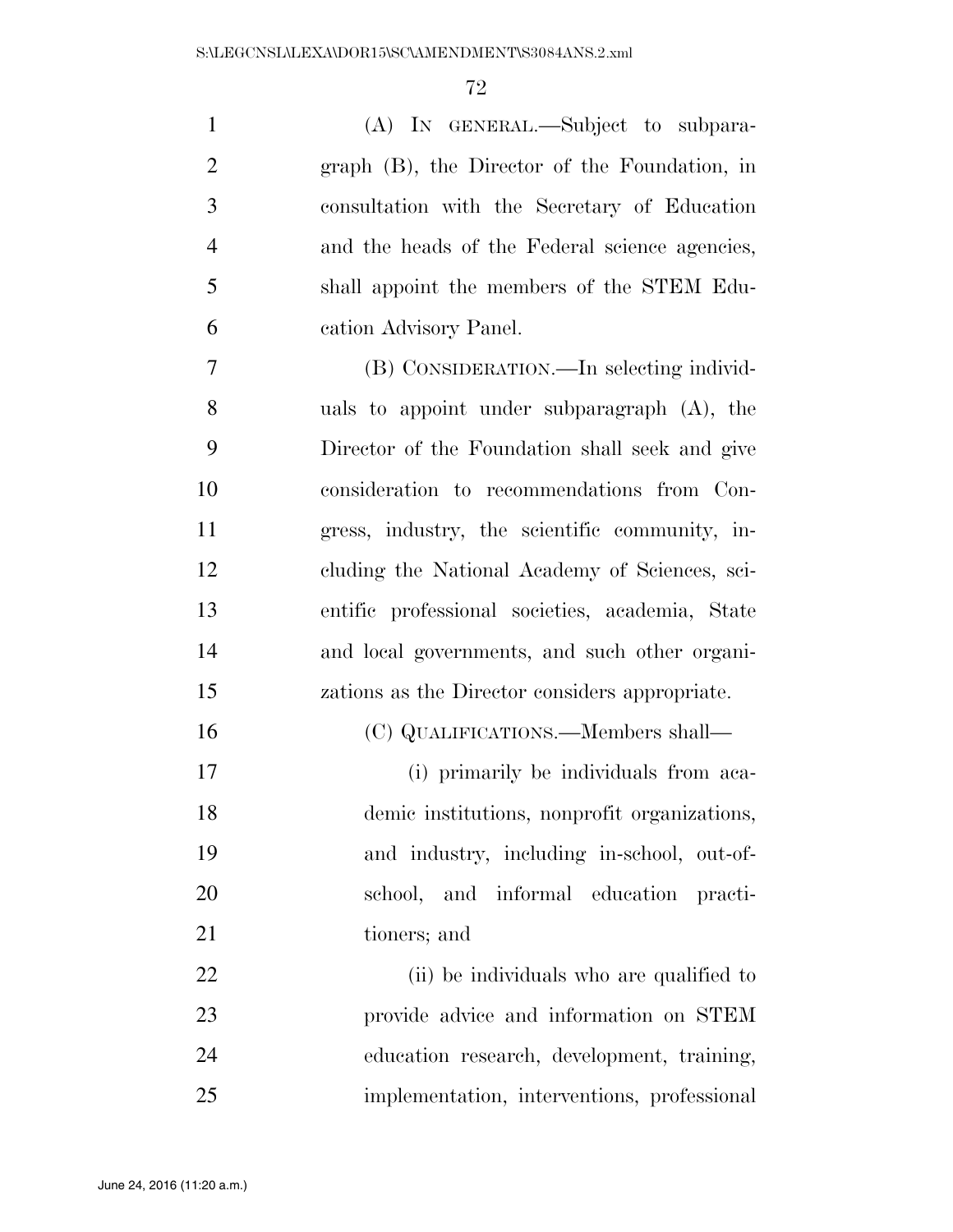| $\mathbf{1}$   | development, or workforce needs or con-          |
|----------------|--------------------------------------------------|
| $\overline{2}$ | cerns.                                           |
| 3              | (c) RESPONSIBILITIES.—                           |
| $\overline{4}$ | $(1)$ ASSESSMENT.—                               |
| 5              | (A) IN GENERAL.—The STEM Education               |
| 6              | Advisory Panel shall advise CoSTEM and peri-     |
| 7              | odically assess its progress in carrying out its |
| 8              | responsibilities under section $101(b)$ of the   |
| 9              | America COMPETES Reauthorization Act of          |
| 10             | $2010$ (42 U.S.C. 6621(b)).                      |
| 11             | (B) CONSIDERATIONS.—In its advisory              |
| 12             | role, the STEM Education Advisory Panel shall    |
| 13             | consider—                                        |
| 14             | (i) the appropriateness of criteria used         |
| 15             | by Federal agencies to evaluate the effec-       |
| 16             | tiveness of Federal STEM education pro-          |
| 17             | grams and activities;                            |
| 18             | (ii) ways to leverage private and non-           |
| 19             | profit STEM investments and encourage            |
| 20             | public-private partnerships to strengthen        |
| 21             | STEM education and help build the STEM           |
| 22             | workforce pipeline; and                          |
| 23             | (iii) how Federal agencies incentivize           |
| 24             | colleges and universities to improve reten-      |
| 25             | tion of STEM students.                           |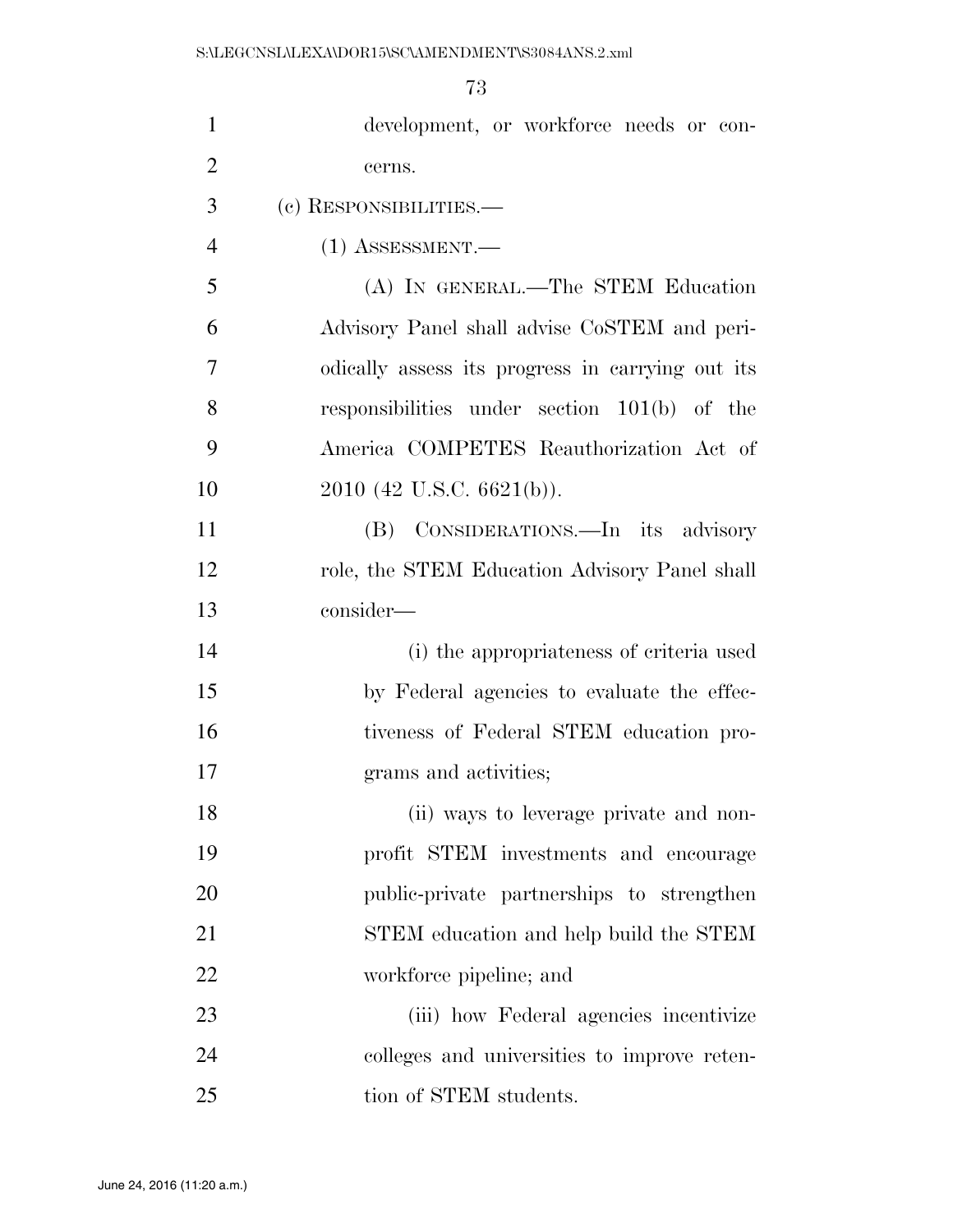(2) RECOMMENDATIONS.—The STEM Edu- cation Advisory Panel shall make recommendations to improve Federal STEM education programs and activities based on the assessment under paragraph (1).

 (d) FUNDING.—The Director of the Foundation, the Secretary of Education, the Administrator of the National Aeronautics and Space Administration, and the Adminis- trator of the National Oceanic and Atmospheric Adminis- tration shall jointly make funds available on an annual basis to support the activities of the STEM Education Ad-visory Panel.

 (e) REPORTS.—Not later than 1 year after the date of enactment of this Act, and every 3 years thereafter, the STEM Education Advisory Panel shall submit to the appropriate committees of Congress, and CoSTEM a re- port on its assessment under subsection (c)(1) and rec-ommendations under subsection (c)(2).

 (f) TRAVEL EXPENSES OF NON-FEDERAL MEM-BERS.—

 (1) IN GENERAL.—Non-Federal members of the STEM Education Advisory Panel, while attending meetings of the panel or while otherwise serving at the request of a co-chairperson away from their homes or regular places of business, may be allowed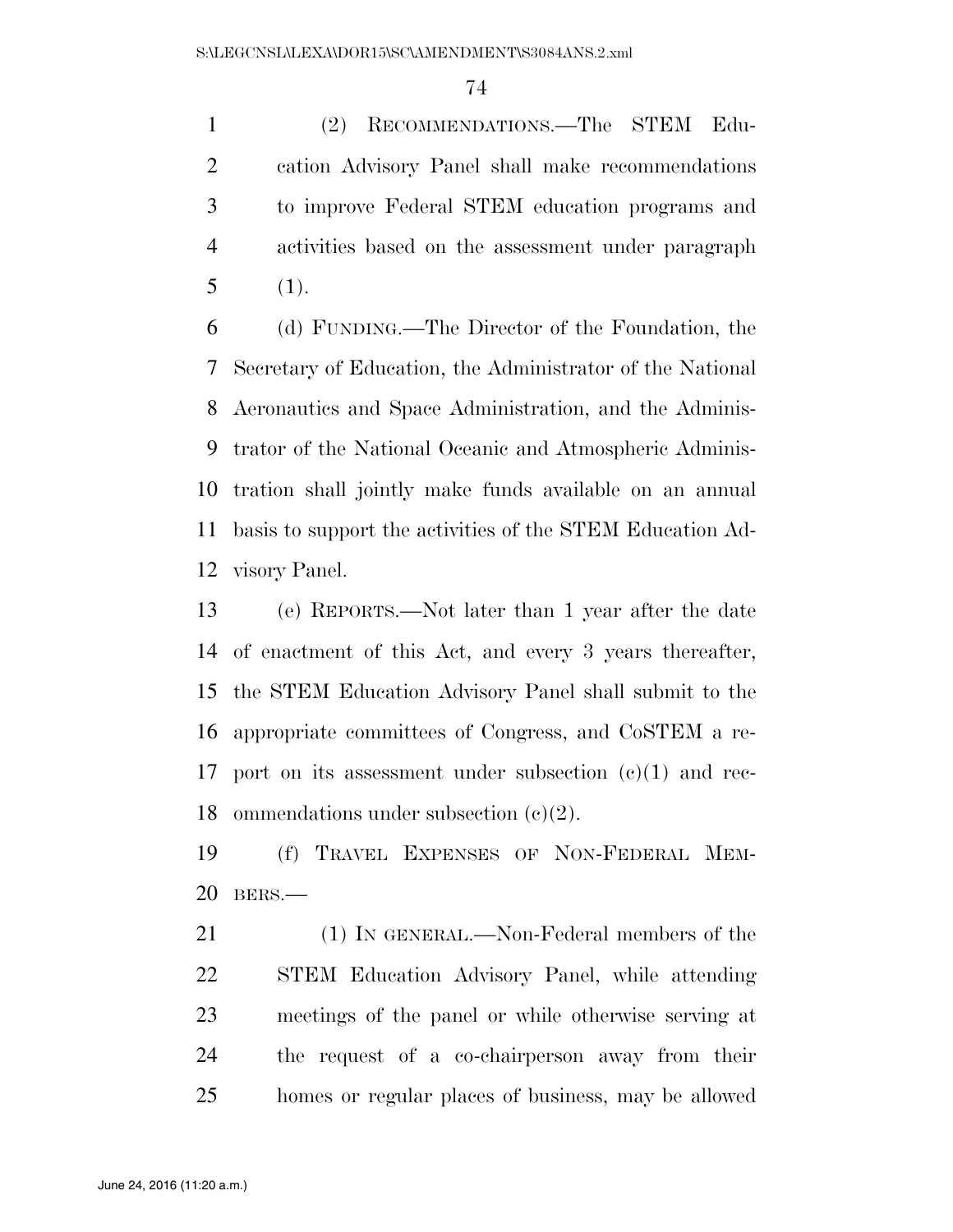travel expenses, including per diem in lieu of subsist- ence, as authorized by section 5703 of title 5, United States Code, for individuals in the Govern-ment serving without pay.

 (2) RULE OF CONSTRUCTION.—Nothing in this subsection shall be construed to prohibit members of the STEM Advisory Panel who are officers or em- ployees of the United States from being allowed travel expenses, including per diem in lieu of subsist-ence, in accordance with existing law.

#### **SEC. 304. COMMITTEE ON STEM EDUCATION.**

 (a) RESPONSIBILITIES.—Section 101(b) of the Amer- ica COMPETES Reauthorization Act of 2010 (42 U.S.C. 6621(b)) is amended—

15 (1) in paragraph  $(5)(D)$ , by striking "; and" and inserting a semicolon;

 (2) in paragraph (6), by striking the period at the end and inserting a semicolon; and

(3) by adding at the end the following:

 $\frac{1}{20}$  (7) collaborate with the STEM Education Ad- visory Panel established under section 303 of the American Innovation and Competitiveness Act and other outside stakeholders to ensure the engagement of the STEM education community;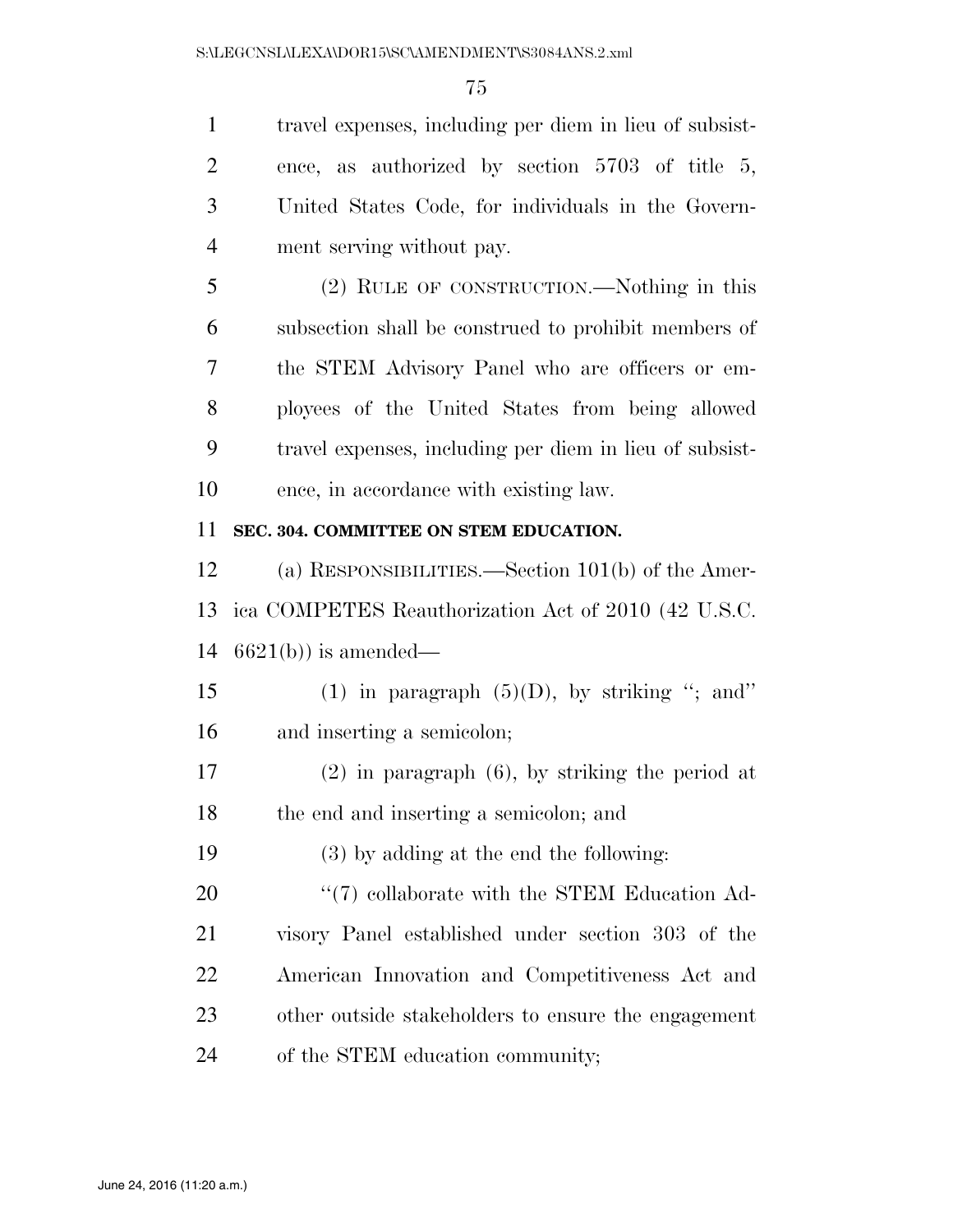| $\mathbf{1}$   | "(8) review the measures used by a Federal         |
|----------------|----------------------------------------------------|
| $\overline{2}$ | agency to evaluate its STEM education activities   |
| 3              | and programs;                                      |
| $\overline{4}$ | "(9) request and review feedback from States       |
| 5              | on how the States are utilizing Federal STEM edu-  |
| 6              | cation programs and activities; and                |
| $\overline{7}$ | $\lq(10)$ recommend the reform, termination, or    |
| 8              | consolidation of Federal STEM education activities |
| 9              | and programs, taking into consideration the rec-   |
| 10             | ommendations of the STEM Education Advisory        |
| 11             | Panel.".                                           |
| 12             | (b) REPORTS.—Section 101 of the America COM-       |
| 13             | PETES Reauthorization Act of 2010 (42 U.S.C. 6621) |
| 14             | is amended—                                        |
| 15             | (1) by striking "(c) REPORT.—" and inserting       |
| 16             | "(d) REPORTS.—";                                   |
| 17             | (2) by striking "(b) RESPONSIBILITIES OF           |
| 18             | $OSTP.$ and inserting "(c) RESPONSIBILITIES OF     |
| 19             | $OSTP. \rightarrow$ ; and                          |
| 20             | $(3)$ in subsection $(d)$ , as redesignated—       |
| 21             | (A) in paragraph $(4)$ , by striking "; and"       |
| <u>22</u>      | and inserting a semicolon;                         |
| 23             | $(B)$ in paragraph $(5)$ , by striking the pe-     |
| 24             | riod at the end and inserting "; and"; and         |
| 25             | (C) by adding at the end the following:            |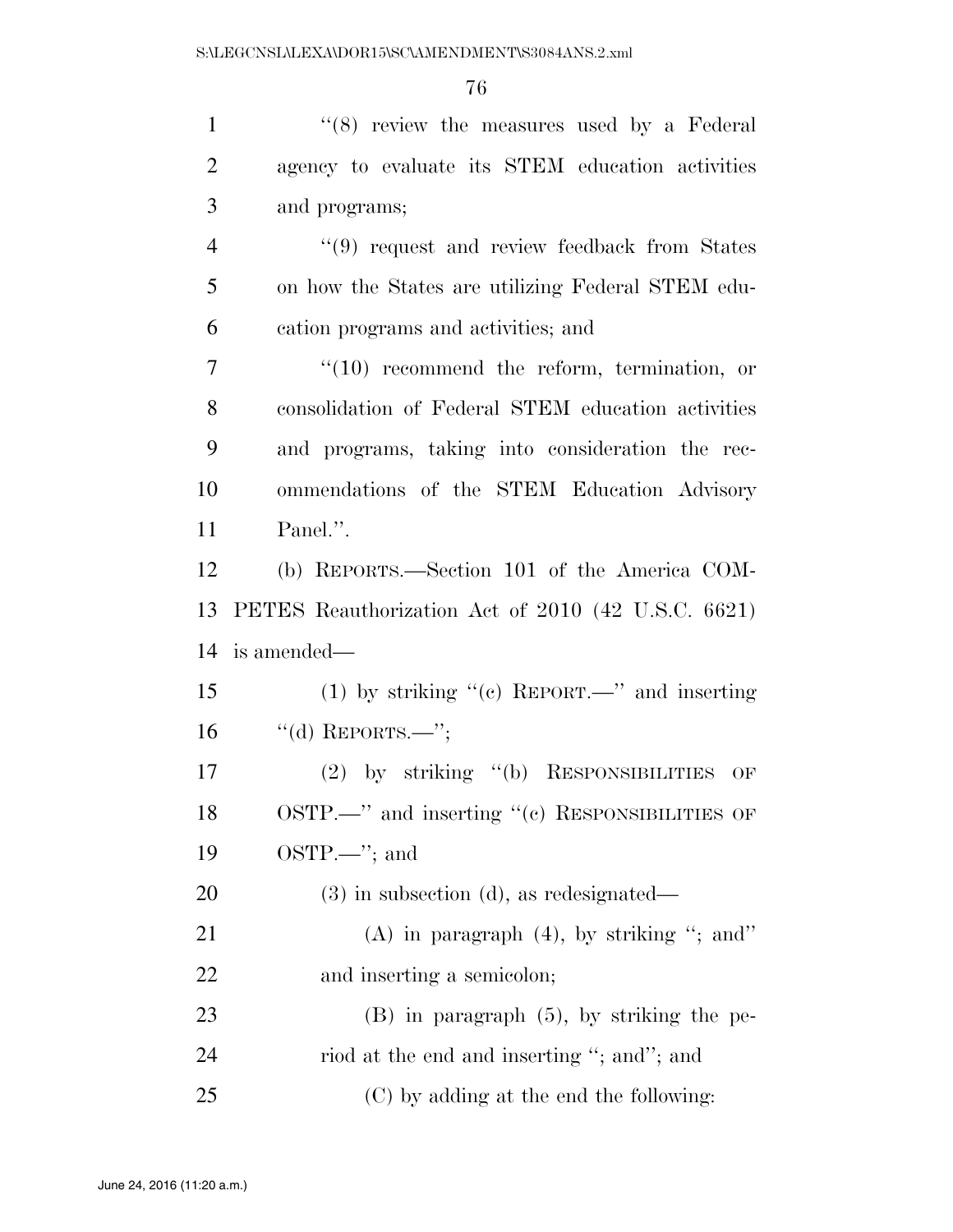| $\mathbf{1}$   | $``(6)$ a description of all consolidations and ter-       |
|----------------|------------------------------------------------------------|
| $\overline{2}$ | minations of Federal STEM education programs               |
| 3              | and activities implemented in the previous fiscal          |
| $\overline{4}$ | year, including an explanation for the consolidations      |
| 5              | and terminations;                                          |
| 6              | $\lq(7)$ recommendations for reforms, consolida-           |
| 7              | tions, and terminations of STEM education pro-             |
| 8              | grams or activities in the upcoming fiscal year; and       |
| 9              | $\cdot\cdot$ (8) a description of any significant new STEM |
| 10             | education public-private partnerships.".                   |
| 11             | SEC. 305. GRANT PROGRAMS TO EXPAND STEM OPPORTU-           |
| 12             | NITIES.                                                    |
|                |                                                            |
| 13             | (a) FINDINGS.—Congress makes the following find-           |
| 14             | ings:                                                      |
| 15             | (1) Economic projections by the Bureau of                  |
| 16             | Labor Statistics indicate that by 2018, there could        |
| 17             | be 2.4 million unfilled STEM jobs.                         |
| 18             | (2) Women represent slightly more than half                |
| 19             | the United States population, and projections indi-        |
| 20             | cate that 54 percent of the population will be a           |
| 21             | member of a racial or ethnic minority group by             |
| 22             | 2050.                                                      |
| 23             | (3) Despite representing half the population,              |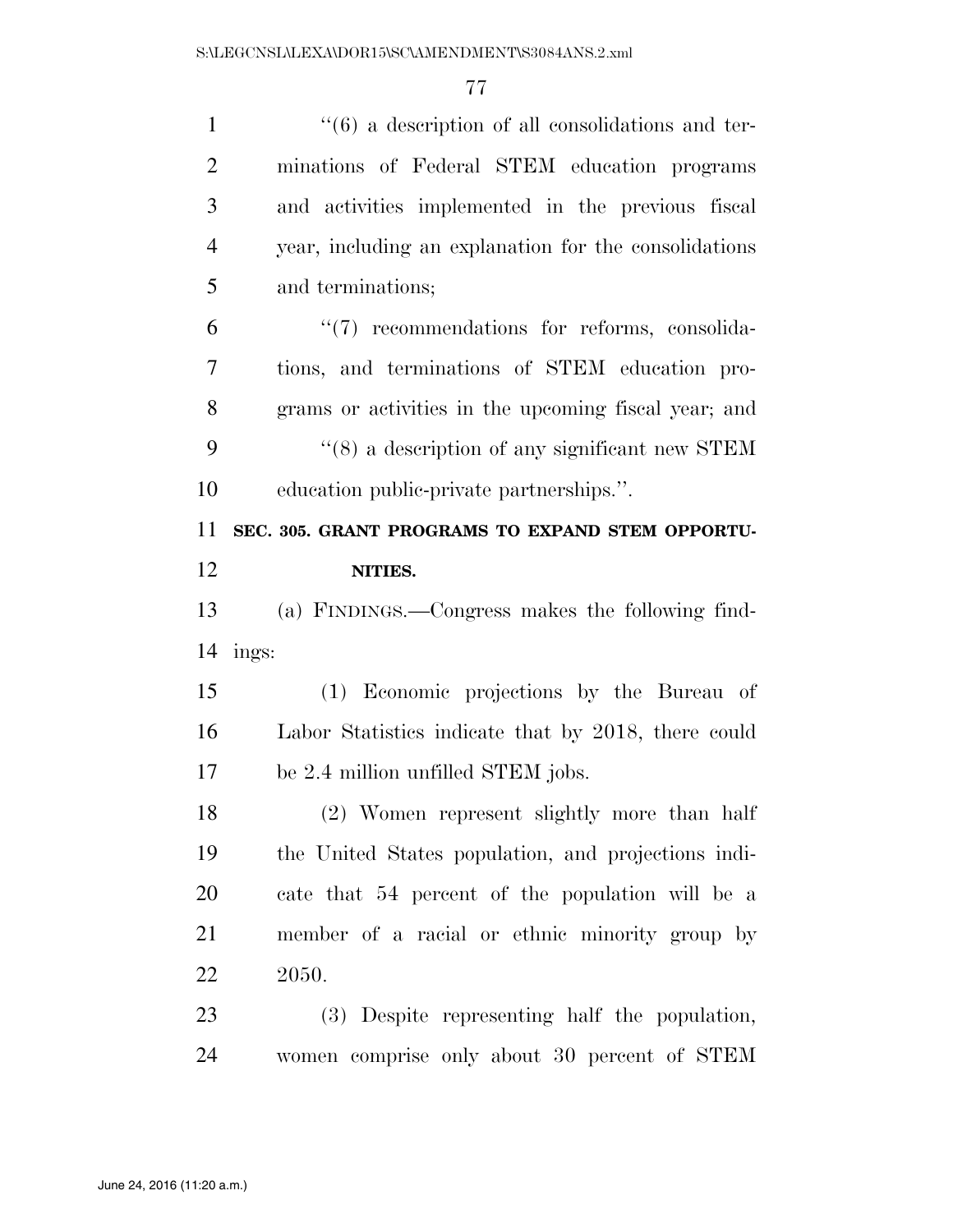| $\mathbf{1}$   | workers according to a 2015 report by the National    |
|----------------|-------------------------------------------------------|
| $\overline{2}$ | Center for Science and Engineering Statistics.        |
| 3              | (4) A 2014 National Center for Education Sta-         |
| $\overline{4}$ | tistics study found that women and underrep-          |
| 5              | resented minorities leave the STEM fields at higher   |
| 6              | rates than their counterparts.                        |
| 7              | (5) The representation of women in STEM               |
| 8              | drops significantly at the faculty level. Overall,    |
| 9              | women hold only 25 percent of all tenured and ten-    |
| 10             | ure-track positions and 17 percent of full professor  |
| 11             | positions in STEM fields in our Nation's universities |
| 12             | and 4-year colleges.                                  |
| 13             | (6) Black and Hispanic faculty together hold          |
| 14             | about 6.5 percent of all tenured and tenure-track po- |
| 15             | sitions and 5 percent of full professor positions.    |
| 16             | (7) Many of the numbers in the American In-           |
| 17             | dian or Alaskan Native and Native Hawaiian or         |
| 18             | Other Pacific Islander categories for different fac-  |
| 19             | ulty ranks were too small for the National Science    |
| 20             | Foundation to report publicly without potentially     |
| 21             | compromising confidential information about the in-   |
| 22             | dividuals being surveyed.                             |
| 23             | (b) SENSE OF CONGRESS.—It is the sense of Con-        |
| 24             | gress that                                            |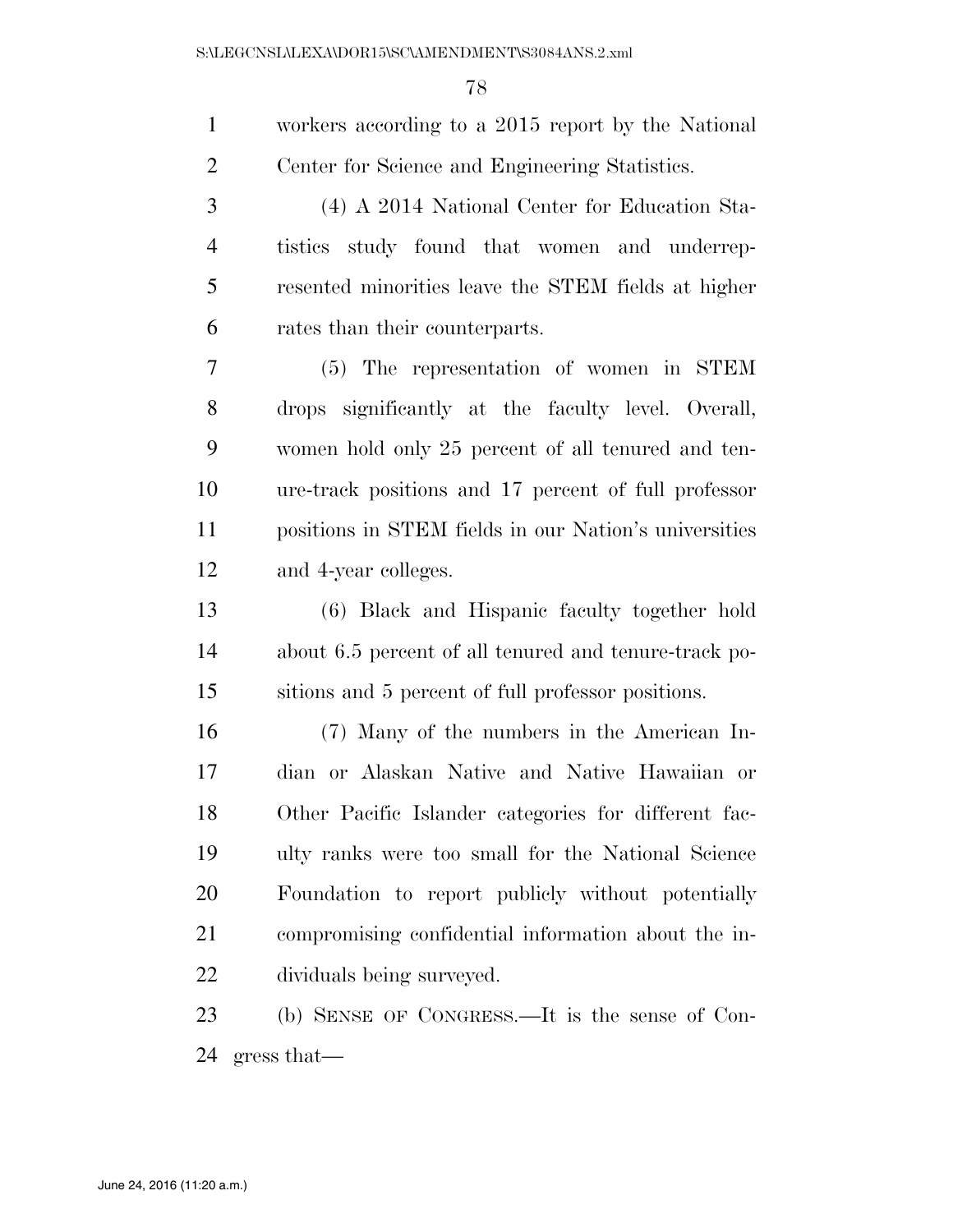| $\mathbf{1}$   | (1) it is critical to our Nation's economic lead-         |
|----------------|-----------------------------------------------------------|
| $\overline{2}$ | ership and global competitiveness that we educate,        |
| 3              | train, and retain more scientists and engineers;          |
| $\overline{4}$ | (2) there is currently a disconnect between the           |
| 5              | availability of and growing demand for STEM-              |
| 6              | skilled workers;                                          |
| 7              | (3) women, minorities, and persons with disabil-          |
| 8              | ities are the largest untapped STEM talent pools in       |
| 9              | the United States; and                                    |
| 10             | (4) given the shifting demographic landscape,             |
| 11             | the United States should encourage full participation     |
| 12             | of individuals described in paragraph (3) in STEM         |
| 13             | fields.                                                   |
| 14             | (c) REAFFIRMATION.—The Director of the Founda-            |
| 15             | tion shall continue to support existing programs designed |
| 16             | to broaden participation of women, minorities, and per-   |
| 17             | sons with disabilities in STEM fields.                    |
| 18             | (d) PROGRAM TO BROADEN PARTICIPATION IN                   |
| 19             | <b>STEM FIELDS.—</b>                                      |
| 20             | (1) IN GENERAL.—The Director of the Founda-               |
| 21             | tion shall award grants on a competitive, merit-re-       |
| 22             | viewed basis, to eligible entities to increase the par-   |
| 23             | ticipation of women and groups underrepresented in        |
| 24             | STEM fields.                                              |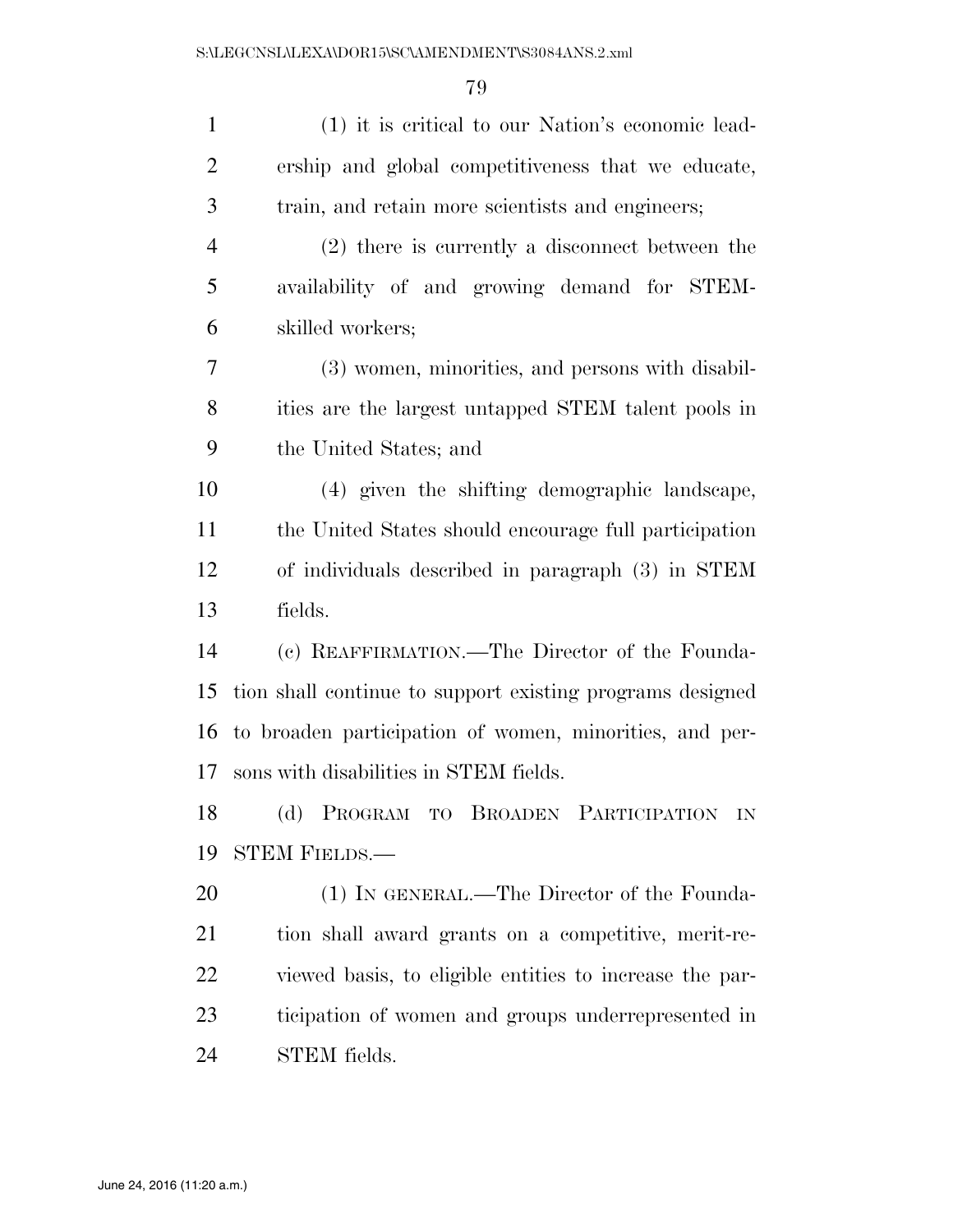| $\mathbf{1}$   | (2) APPLICATIONS.—An applicant seeking a             |
|----------------|------------------------------------------------------|
| $\overline{2}$ | grant under this section shall submit an application |
| 3              | to the Director at such time, in such manner, and    |
| $\overline{4}$ | containing such information as the Director may re-  |
| 5              | quire.                                               |
| 6              | (3) USE OF FUNDS.—Activities supported by            |
| $\tau$         | grants under this section may include the following: |
| 8              | (A) Online workshops.                                |
| 9              | Mentoring programs that<br>(B)<br>partner            |
| 10             | science, technology, engineering, or mathe-          |
| 11             | matics professionals with applicable students.       |
| 12             | (C) Internships for applicable under-                |
| 13             | graduate and graduate students in STEM               |
| 14             | fields.                                              |
| 15             | (D) Conducting outreach programs that                |
| 16             | provide applicable elementary school and sec-        |
| 17             | ondary school students with opportunities to in-     |
| 18             | crease their exposure to STEM fields.                |
| 19             | (E) Programs to increase the recruitment             |
| 20             | and retention of underrepresented faculty.           |
| 21             | (F) Such additional programs as the Di-              |
| 22             | rector of the Foundation may consider appro-         |
| 23             | priate.                                              |
| 24             | (e) GRANT PROGRAM FOR GRADES K THROUGH 8.—           |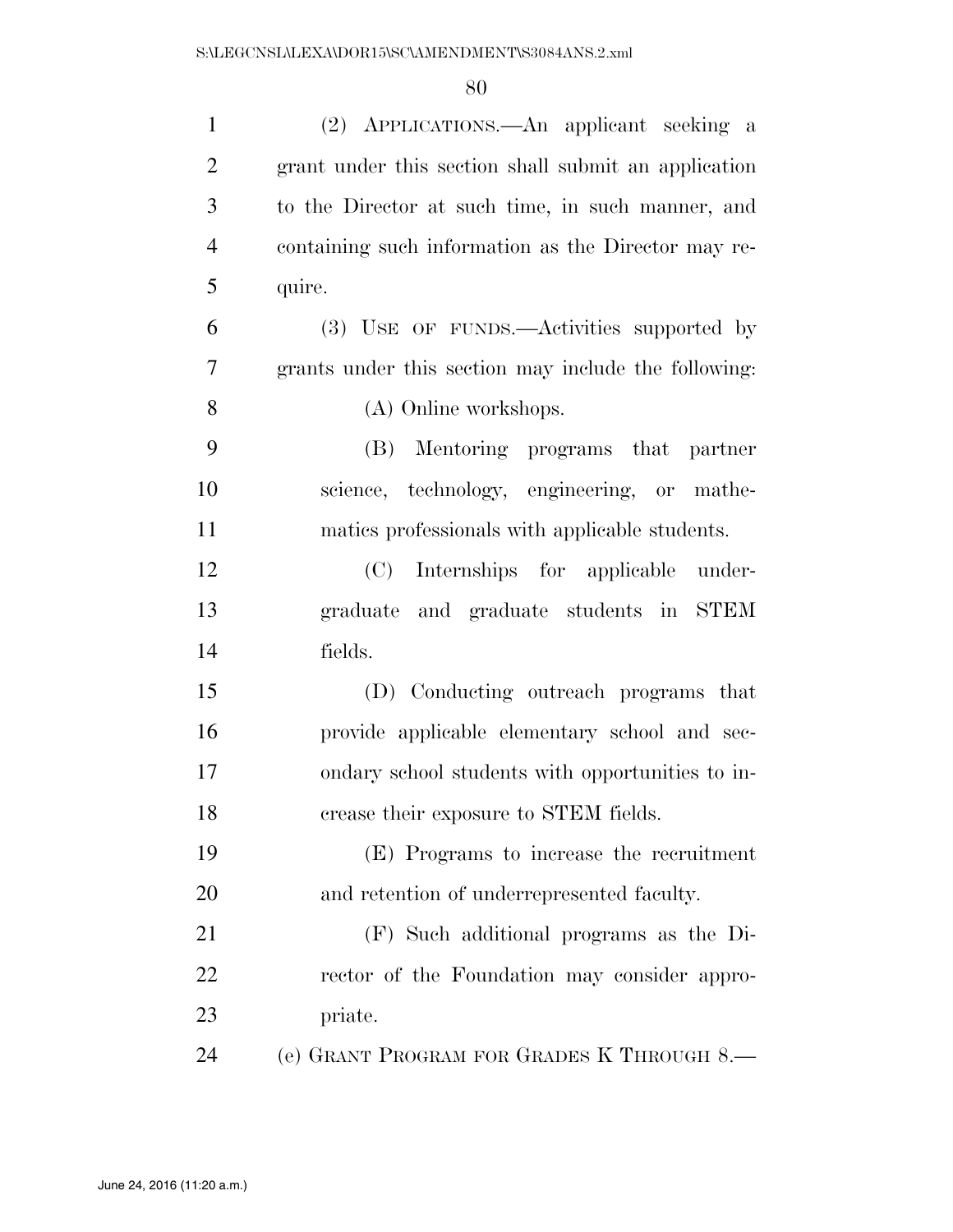| $\mathbf{1}$   | (1) IN GENERAL.—The Director of the Founda-         |
|----------------|-----------------------------------------------------|
| $\overline{2}$ | tion shall award grants to be used for research to  |
| 3              | advance the engagement of students in grades kin-   |
| $\overline{4}$ | dergarten through 8 in STEM that are designed to    |
| 5              | encourage interest, engagement, and skills develop- |
| 6              | ment of students in STEM fields, particularly those |
| 7              | who are members of groups underrepresented in       |
| 8              | STEM fields.                                        |
| 9              | (2) USE OF FUNDS.—Activities supported by           |
| 10             | grants under this section may include—              |
| 11             | (A) development and implementation of               |
| 12             | programming described in paragraph (1) for          |
| 13             | the purpose of research;                            |
| 14             | (B) use of a variety of engagement meth-            |
| 15             | ods, including cooperative and hands-on learn-      |
| 16             | ing;                                                |
| 17             | (C) exposure of students who are members            |
| 18             | of groups underrepresented in STEM fields to        |
| 19             | role models, including near-peers, in STEM          |
| 20             | fields;                                             |
| 21             | (D) mentors;                                        |
| 22             | (E) training of informal learning educators         |
| 23             | and youth-serving professionals using evidence-     |
| 24             | based methods consistent with the target stu-       |
| 25             | dent population being served;                       |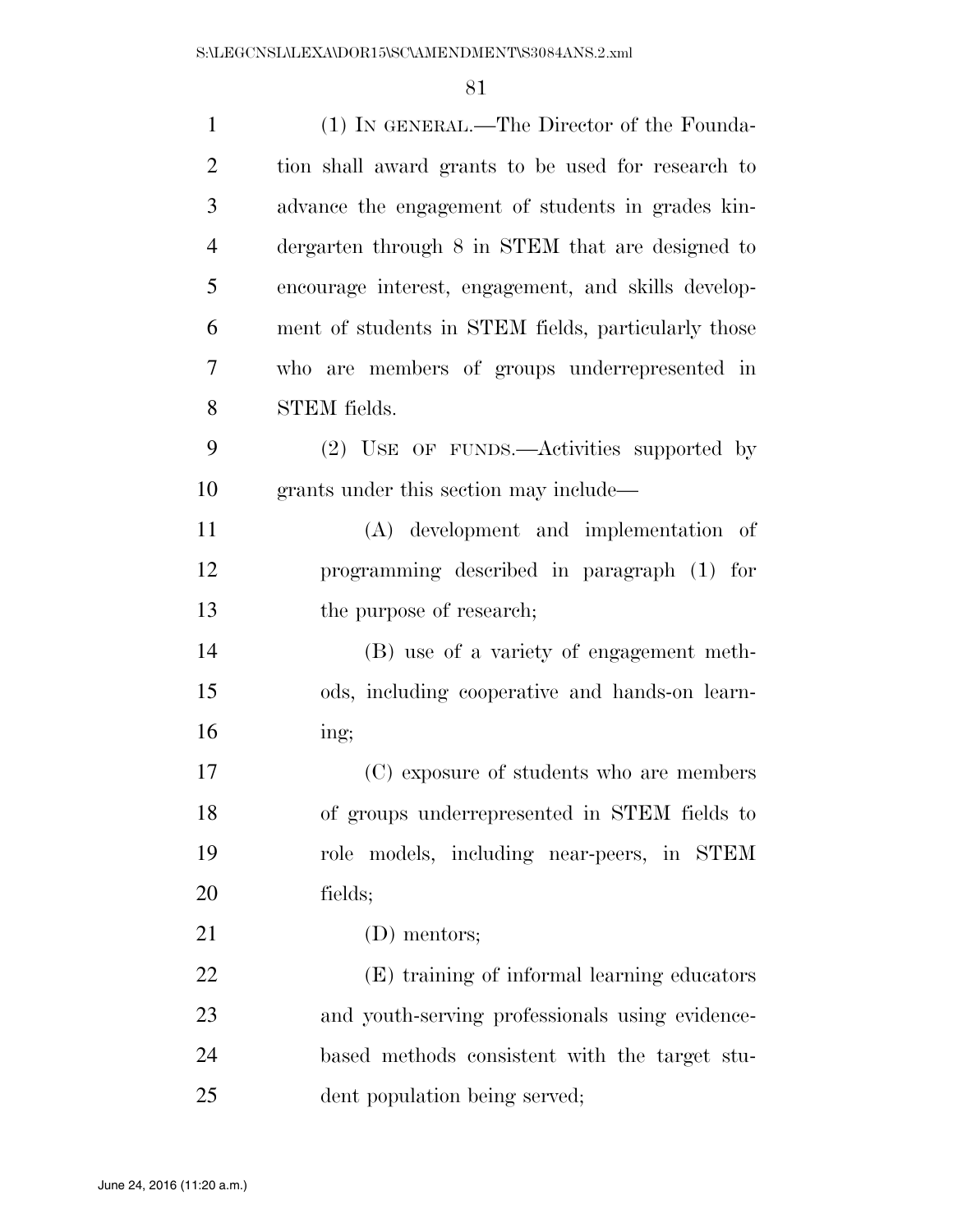| $\mathbf{1}$   | (F) education of students on the relevance         |
|----------------|----------------------------------------------------|
| $\overline{2}$ | and significance of STEM careers, provision of     |
| 3              | academic advice and assistance, and activities     |
| $\overline{4}$ | designed to help students make real-world con-     |
| 5              | nections to STEM content activities;               |
| 6              | (G) attendance of underrepresented stu-            |
| 7              | dents at events, competitions, and academic        |
| 8              | programs to provide content expertise and en-      |
| 9              | courage career exposure in STEM;                   |
| 10             | (H) activities designed to engage parents          |
| 11             | of underrepresented students;                      |
| 12             | (I) innovative strategies to engage under-         |
| 13             | represented students, such as using leadership     |
| 14             | skill outcome measures to encourage youth with     |
| 15             | the confidence to pursue STEM course work          |
| 16             | and academic study;                                |
| 17             | (J) coordination with STEM-rich environ-           |
| 18             | ments, including other nonprofit, nongovern-       |
| 19             | mental organizations, classroom and out-of         |
| 20             | classroom settings, institutions of higher edu-    |
| 21             | cation, vocational facilities, corporations, muse- |
| 22             | ums, or science centers; and                       |
| 23             | (K) acquisition of instructional materials         |
| 24             | or technology-based tools to conduct applicable    |
| 25             | grant activity.                                    |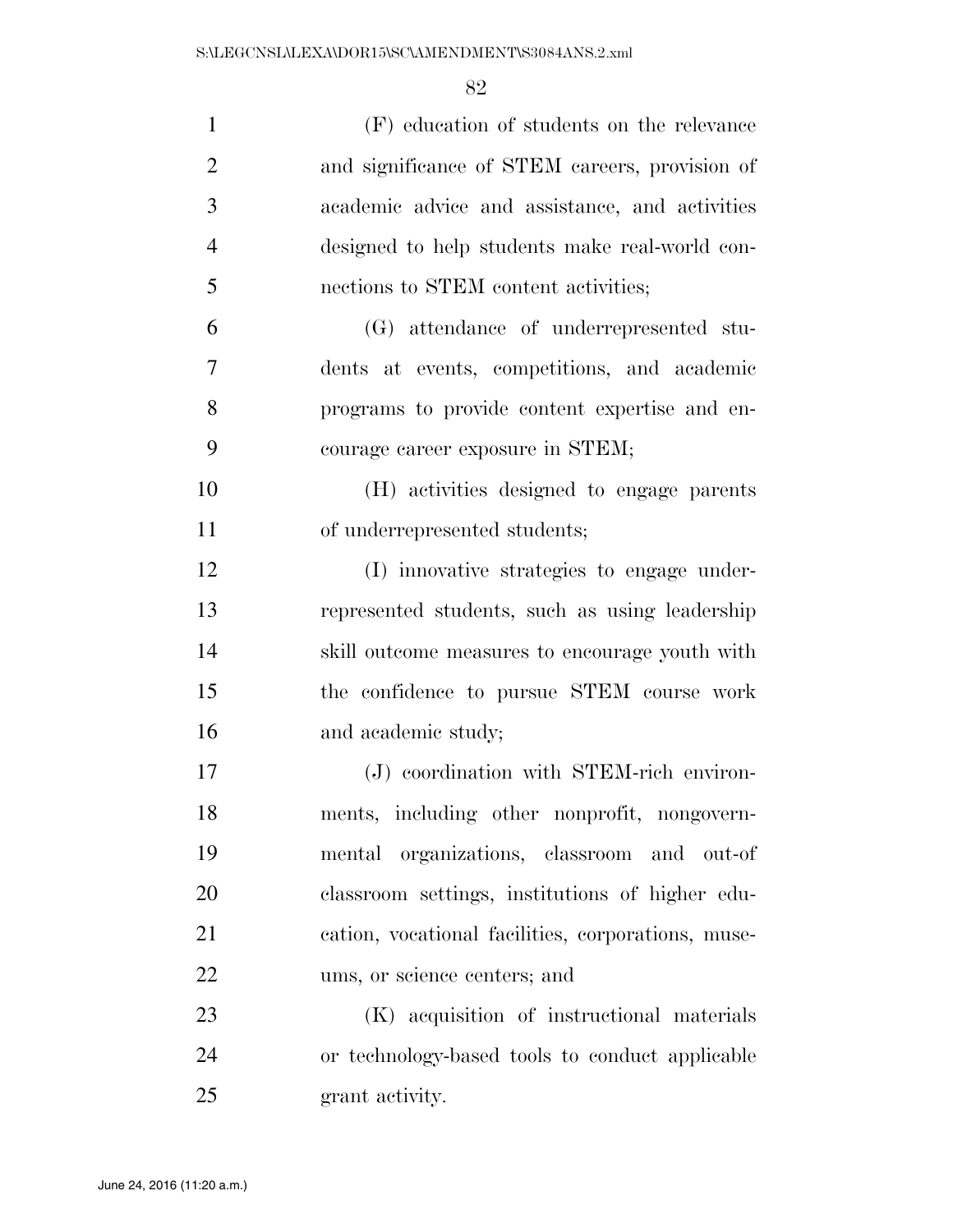| $\mathbf{1}$   | $(3)$ APPLICATIONS.—                           |
|----------------|------------------------------------------------|
| $\overline{2}$ | (A) IN GENERAL.—Subject to subpara-            |
| 3              | graph (B), an applicant seeking a grant under  |
| $\overline{4}$ | the section shall submit an application to the |
| 5              | Director at such time, in such manner, and     |
| 6              | containing such information as the Director    |
| 7              | may require.                                   |
| 8              | (B) REQUIREMENTS.—The application              |
| 9              | shall include, at a minimum, the following:    |
| 10             | (i) A description of the target audi-          |
| 11             | ence to be served by the program.              |
| 12             | (ii) A description of the process for          |
| 13             | recruitment and selection of students, as      |
| 14             | appropriate.                                   |
| 15             | (iii) A description of how such re-            |
| 16             | search activity may inform programming         |
| 17             | that engages underrepresented students in      |
| 18             | grades kindergarten through 8 in STEM.         |
| 19             | (iv) A description of how such re-             |
| 20             | search activity may inform programming         |
| 21             | that promotes student academic achieve-        |
| 22             | ment in STEM.                                  |
| 23             | (v) An evaluation plan to determine            |
| 24             | the impact and efficacy of activities being    |
| 25             | researched.                                    |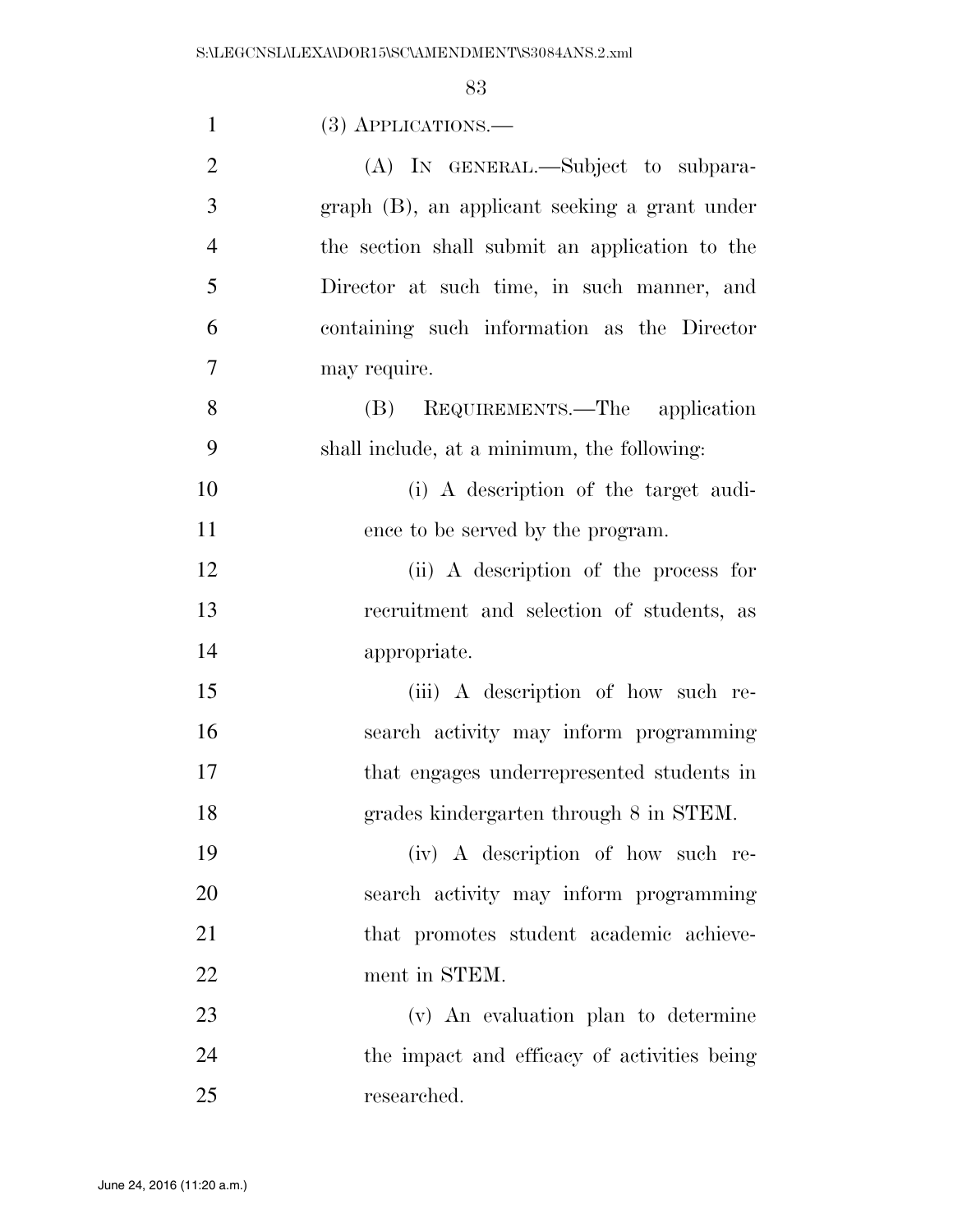| $\mathbf{1}$   | (4) CONSIDERATION.—In awarding grants                  |
|----------------|--------------------------------------------------------|
| $\overline{2}$ | under this section, the Director shall give consider-  |
| 3              | ation to applicants which, for the purpose of grant    |
| $\overline{4}$ | activity, include or partner with an organization that |
| 5              | has extensive experience and expertise in increasing   |
| 6              | the participation of underrepresented students in      |
| 7              | STEM.                                                  |
| 8              | (f) ACCOUNTABILITY AND DISSEMINATION.—                 |
| 9              | $(1)$ EVALUATION.—                                     |
| 10             | $(A)$ In GENERAL.—Not later than 5 years               |
| 11             | after the date of enactment of this Act, the Di-       |
| 12             | rector shall evaluate the grants provided under        |
| 13             | this section.                                          |
| 14             | (B) REQUIREMENTS.—In conducting the                    |
| 15             | evaluation under subparagraph $(A)$ , the Direc-       |
| 16             | tor shall—                                             |
| 17             | (i) use a common set of benchmarks                     |
| 18             | and assessment tools to identify best prac-            |
| 19             | and materials developed or dem-<br>tices               |
| 20             | onstrated by the research; and                         |
| 21             | (ii) to the extent practicable, combine                |
| 22             | the research resulting from the grant activ-           |
| 23             | ity under subsection (e) with the current              |
| 24             | research on serving underrepresented stu-              |
| 25             | dents in grades kindergarten through 8.                |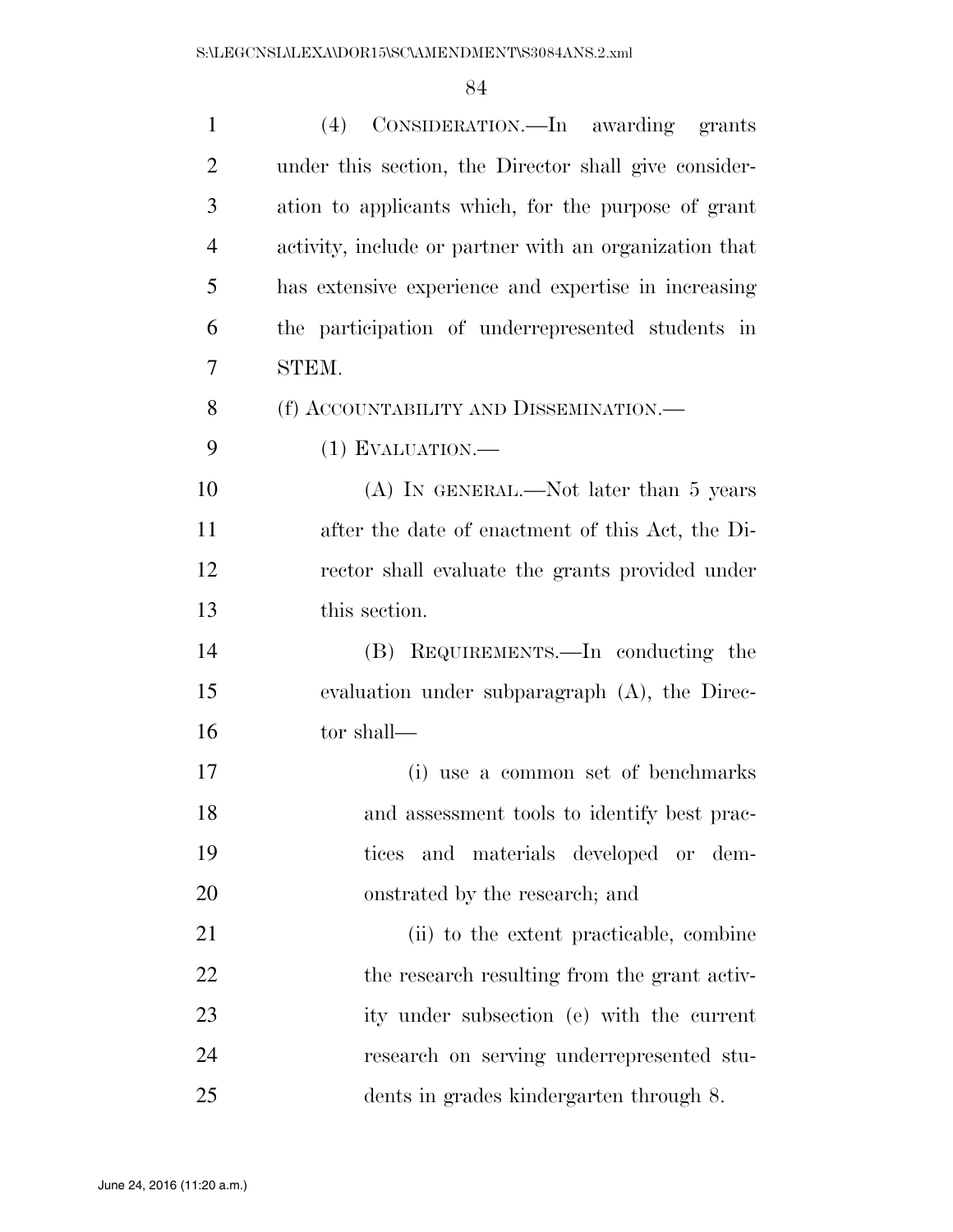(2) REPORT ON EVALUATIONS.—Not later than 180 days after the completion of the evaluation under paragraph (1), the Director shall submit to the appropriate committees of Congress and make widely available to the public a report that in-cludes—

 (A) the results of the evaluation; and (B) any recommendations for administra- tive and legislative action that could optimize the effectiveness of the program.

 (g) COORDINATION.—In carrying out this section, the Director shall consult, cooperate, and coordinate, to en- hance program effectiveness and to avoid duplication, with the programs and policies of other relevant Federal agen-cies.

 (h) DEFINITION OF GROUPS UNDERREPRESENTED IN STEM FIELDS.—In this section, the term ''groups underrepresented in STEM fields'' has the meaning given the term ''underrepresented in science and engineering'' in section 637.4(b) of title 34, Code of Federal Regula-tions.

## **SEC. 306. CENTERS OF EXCELLENCE FOR INCLUSION IN STEM.**

 (a) ESTABLISHMENT.—The Director of the Founda-tion shall carry out a program to award merit-reviewed,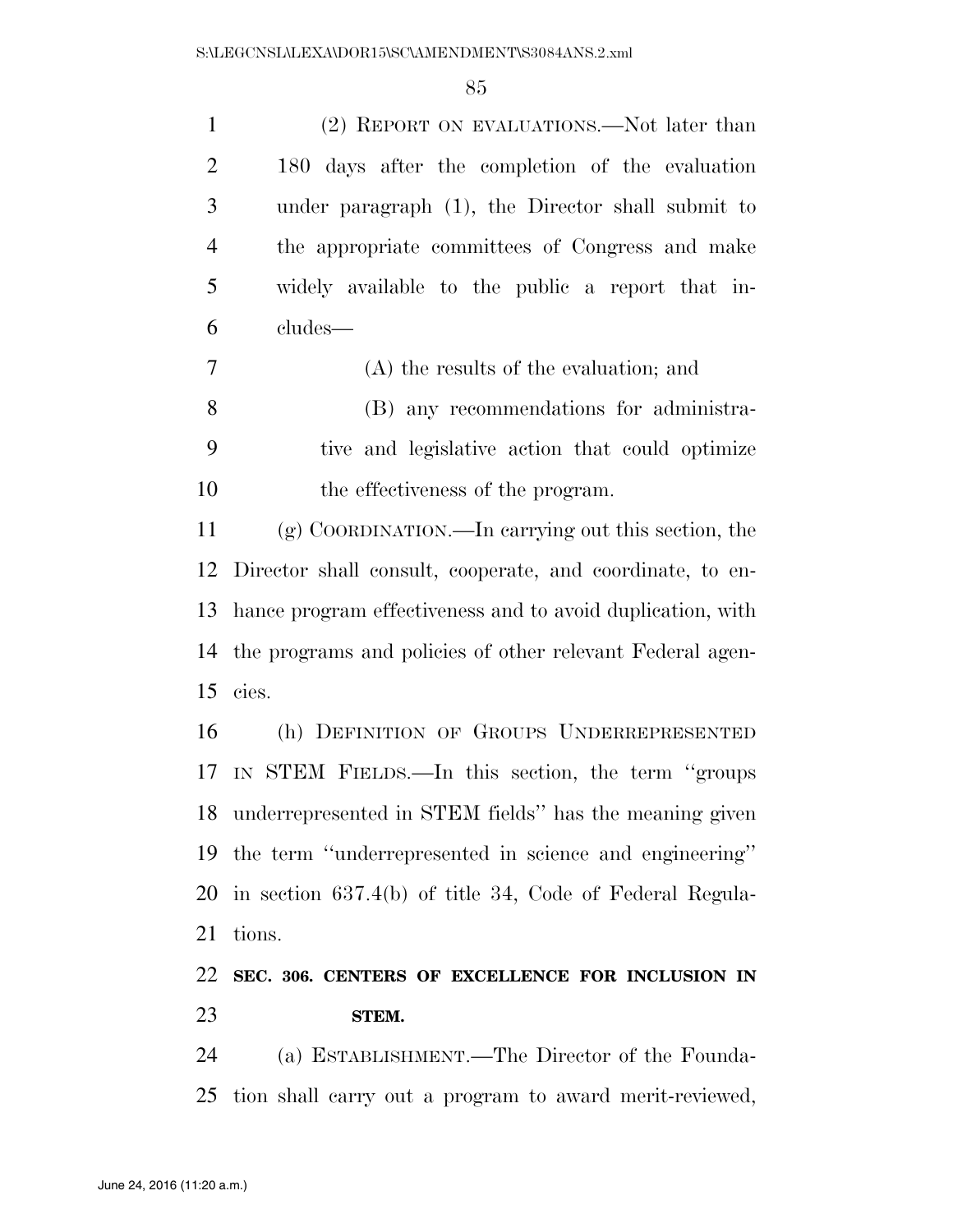competitive grants to institutions of higher education, or consortia thereof, to establish not less than 1 Center of Excellence, (referred to in this section as the ''Center'') to collect, maintain, and disseminate information to in- crease participation of women and groups underrep-6 resented in STEM fields (as defined in section  $305(d)(4)$ ).

 (b) PURPOSE.—The purpose of the Center is to pro- mote diversity in STEM fields by building on the success of the INCLUDES programs, providing technical assist- ance, maintaining best practices, and providing related training at federally-funded academic institutions.

 (c) PROGRAM.—The Director of the Foundation shall establish each Center through a merit-reviewed, competi- tive award to an eligible entity for at least 3, but not more than to 5 years.

 (d) PUBLIC DOMAIN.—All program information de- veloped, collected, or maintained by a Center, except for personally identifiable information, is and shall remain part of the public domain.

 (e) APPLICATION.—To be eligible to receive a grant under this section, an eligible institution shall prepare and submit to the Director an application at such a time, in such form, and containing such information as the Direc-tor may require.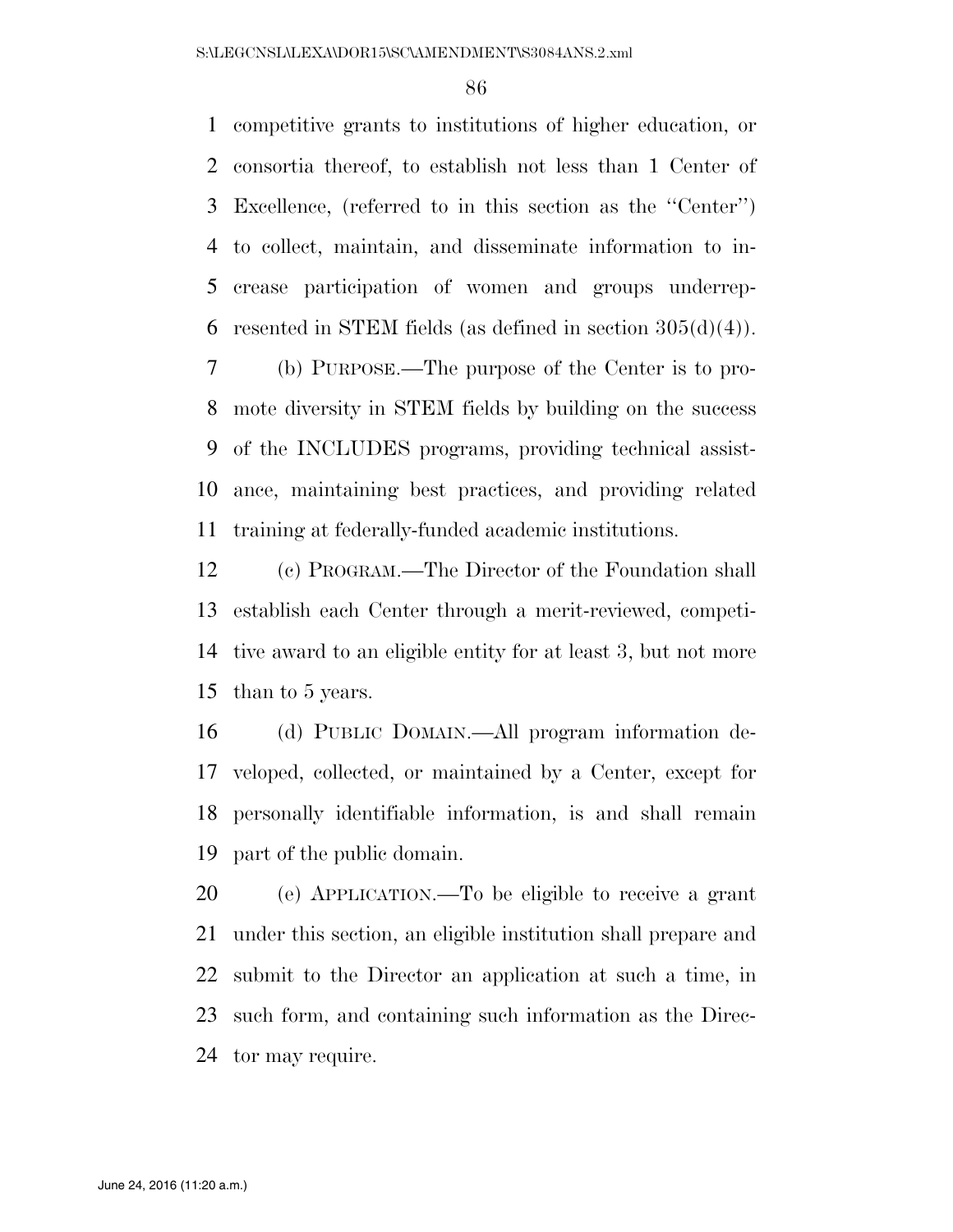(f) ACTIVITIES.—Activities of a Center may in-clude—

| 3              | $(1)$ conducting and disseminating research on- |
|----------------|-------------------------------------------------|
| $\overline{4}$ | (A) systemic factors and institutional poli-    |
| 5              | cies that impede or facilitate the recruitment, |
| 6              | retention, and success of underrepresented      |
|                | groups in STEM fields; and                      |

 (B) best practices for mitigating the sys- temic factors and institutional policies that im- pede inclusion of underrepresented groups in STEM fields;

 (2) collaborating with institutions of higher education, Federal agencies, industry, and relevant stakeholders to develop policies and practices to fa- cilitate the recruitment, retention, and success of underrepresented groups in STEM;

 (3) providing educational opportunities for STEM faculty members, staff, students, trainees, fellows, and administrators to learn about inclusion in STEM and to improve STEM mentoring;

 (4) developing and hosting intra- or inter-insti- tutional workshops, and providing ongoing support to workshop participants, to propagate best practices in recruiting, retaining, and advancing STEM fac-ulty members, staff, students, trainees, fellows, and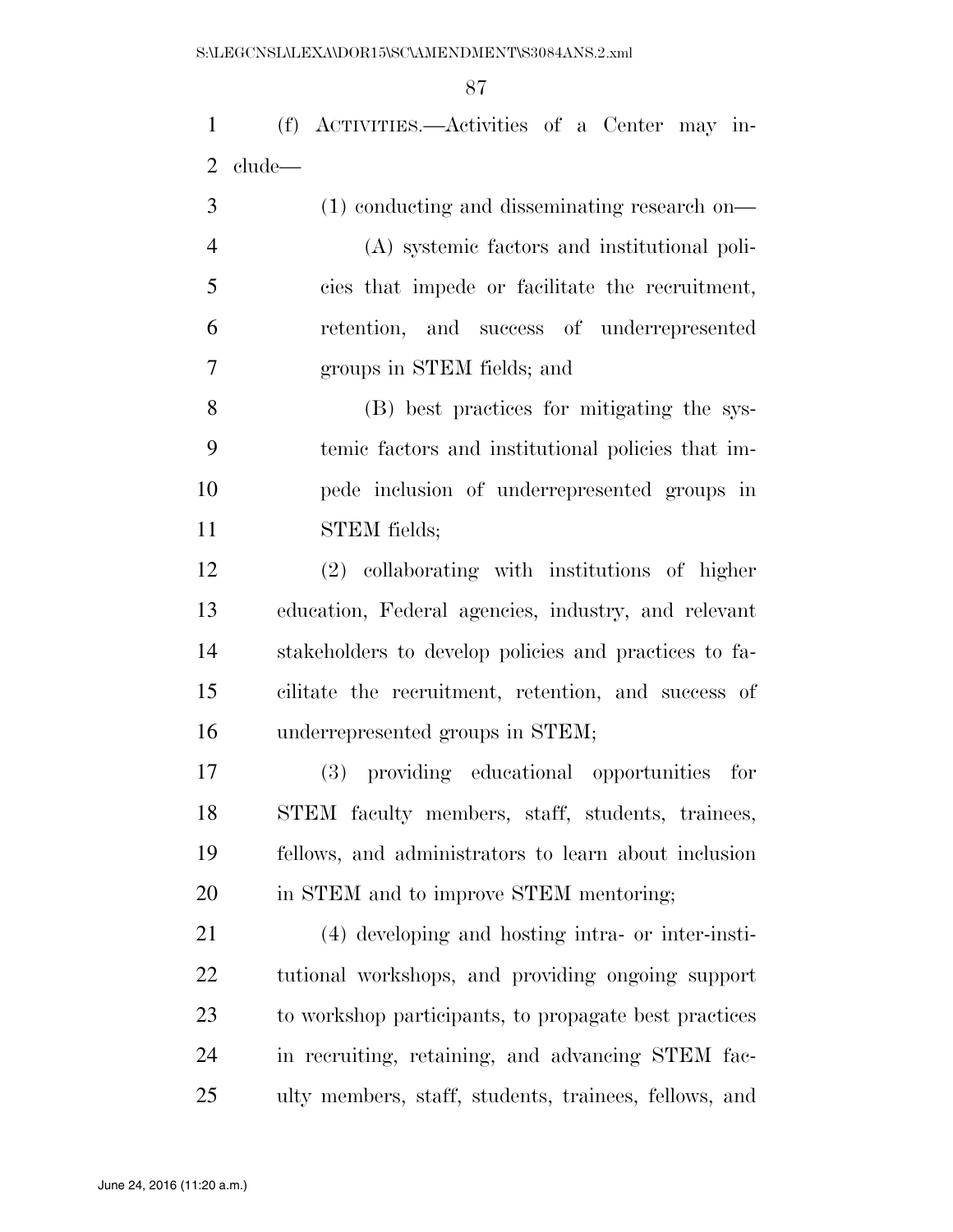| $\mathbf{1}$   | administrators from underrepresented groups at in-          |
|----------------|-------------------------------------------------------------|
| $\overline{2}$ | stitutions of higher education;                             |
| 3              | (5) assessing the effectiveness of efforts funded           |
| $\overline{4}$ | by a Center or related efforts designed to increase         |
| 5              | inclusion in STEM;                                          |
| 6              | (6) assessing how modern STEM learning envi-                |
| 7              | ronments can increase the inclusion, engagement,            |
| 8              | and retention of students in STEM fields, particu-          |
| 9              | larly for women and groups underrepresented in              |
| 10             | STEM fields; and                                            |
| 11             | (7) such other actions as a Center determines               |
| 12             | are necessary to further the inclusion of underrep-         |
| 13             | resented groups in STEM.                                    |
| 14             | SEC. 307. NIST EDUCATION AND OUTREACH.                      |
| 15             | (a) REPEALS.—The National Institute of Standards            |
| 16             | and Technology Act (15 U.S.C. 271 et seq.) is amended—      |
| 17             | (1) by striking section 18 (15 U.S.C. 278g-1);              |
| 18             | and                                                         |
| 19             | $(2)$ by striking section 19A $(15 \text{ U.S.C. } 278g$    |
| 20             | $2a$ ).                                                     |
| 21             | (b) EDUCATION AND OUTREACH.—The National In-                |
| 22             | stitute of Standards and Technology Act (15 U.S.C. 271)     |
| 23             | et seq.), as amended, is further amended by inserting after |
| 24             | section 17, the following:                                  |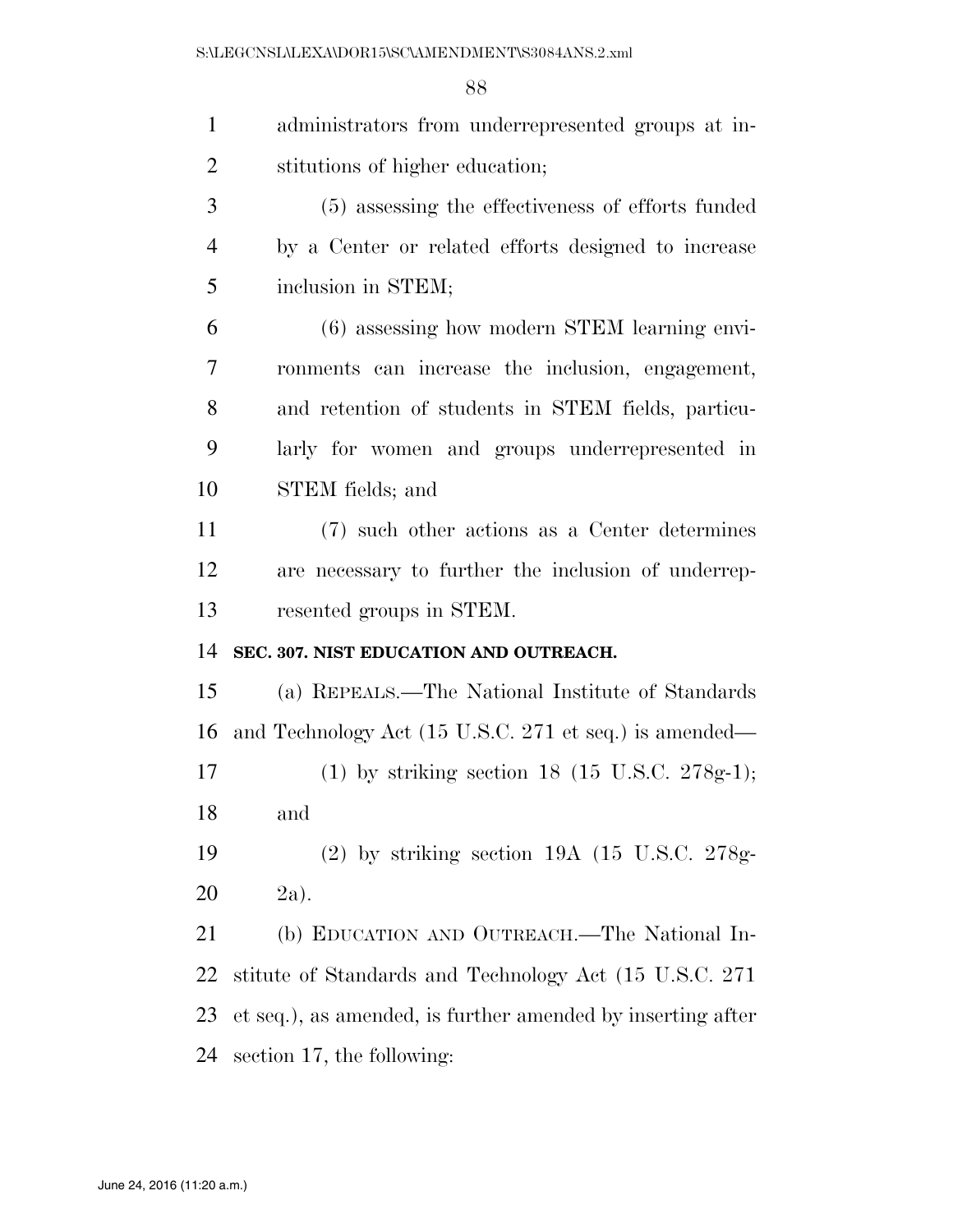### **''SEC. 18. EDUCATION AND OUTREACH.**

 $\gamma$  (a) In GENERAL.—The Director is authorized to ex- pend funds appropriated for activities of the Institute in any fiscal year, to support, promote, and coordinate activi- ties and efforts to enhance public awareness and under- standing of measurement sciences, standards and tech- nology at the national measurement laboratories and oth- erwise in fulfillment of the mission of the Institute. The Director may carry out activities under this subsection, including education and outreach activities to the general public, industry and academia in support of the Institute's mission.

 ''(b) HIRING.—The Director, in coordination with the Director of the Office of Personnel Management, may re- vise the procedures the Director applies when making ap- pointments to laboratory positions within the competitive service—

18  $\frac{1}{2}$  (1) to ensure corporate memory of and exper- tise in the fundamental ongoing work, and on devel-oping new capabilities in priority areas;

  $\qquad$   $\qquad$   $\qquad$   $\qquad$   $\qquad$   $\qquad$   $\qquad$   $\qquad$   $\qquad$   $\qquad$   $\qquad$   $\qquad$   $\qquad$   $\qquad$   $\qquad$   $\qquad$   $\qquad$   $\qquad$   $\qquad$   $\qquad$   $\qquad$   $\qquad$   $\qquad$   $\qquad$   $\qquad$   $\qquad$   $\qquad$   $\qquad$   $\qquad$   $\qquad$   $\qquad$   $\qquad$   $\qquad$   $\qquad$   $\qquad$   $\qquad$  petence;

23  $\frac{1}{2}$  (3) to improve staff diversity;

24 ''(4) to balance emphases on the noncore and core areas; or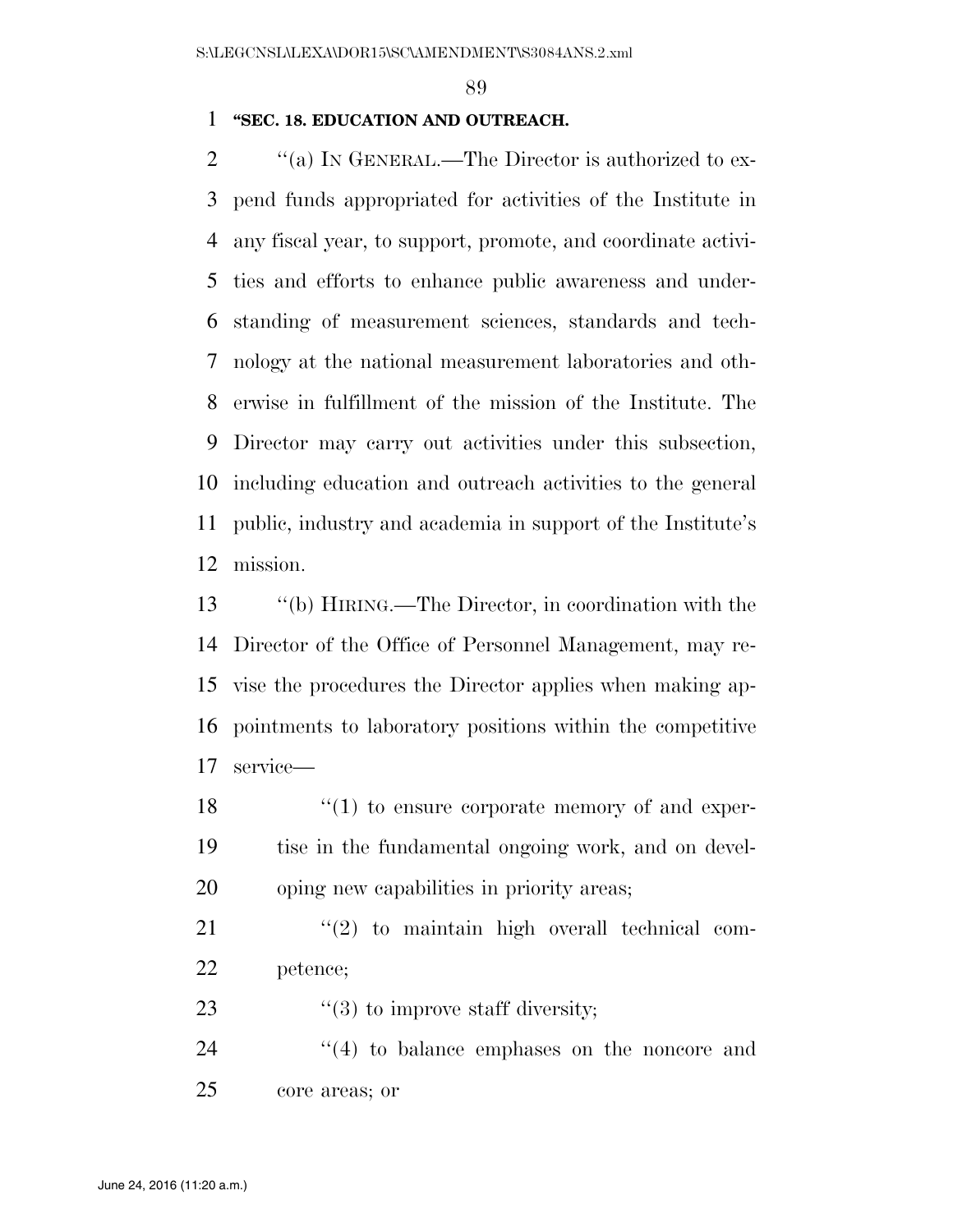| $\mathbf{1}$   | $\lq(5)$ to improve the ability of the Institute to   |
|----------------|-------------------------------------------------------|
| $\overline{2}$ | compete in the marketplace for qualified personnel.   |
| 3              | "(c) VOLUNTEERS.—                                     |
| $\overline{4}$ | "(1) IN GENERAL.—The Director may establish           |
| 5              | a program to use volunteers in carrying out the pro-  |
| 6              | grams of the Institute.                               |
| 7              | "(2) ACCEPTANCE OF PERSONNEL.—The Direc-              |
| 8              | tor may accept, subject to regulations issued by the  |
| 9              | Office of Personnel Management, voluntary service     |
| 10             | for the Institute for such purpose if the service—    |
| 11             | $\lq\lq$ is to be without compensation; and           |
| 12             | "(B) will not be used to displace any cur-            |
| 13             | rent employee or act as a substitute for any fu-      |
| 14             | ture full-time employee of the Institute.             |
| 15             | "(3) FEDERAL EMPLOYEE STATUS.—Any indi-               |
| 16             | vidual who provides voluntary service under this sub- |
| 17             | section shall not be considered a Federal employee,   |
| 18             | except for purposes of chapter 81 of title 5, United  |
| 19             | States Code (relating to compensation for injury),    |
| <b>20</b>      | and sections 2671 through 2680 of title 28, United    |
| 21             | States Code (relating to tort claims).                |
| 22             | "(d) RESEARCH FELLOWSHIPS.-                           |
| 23             | "(1) IN GENERAL.—The Director may expend              |
| 24             | funds appropriated for activities of the Institute in |
| 25             | any fiscal year, as the Director considers appro-     |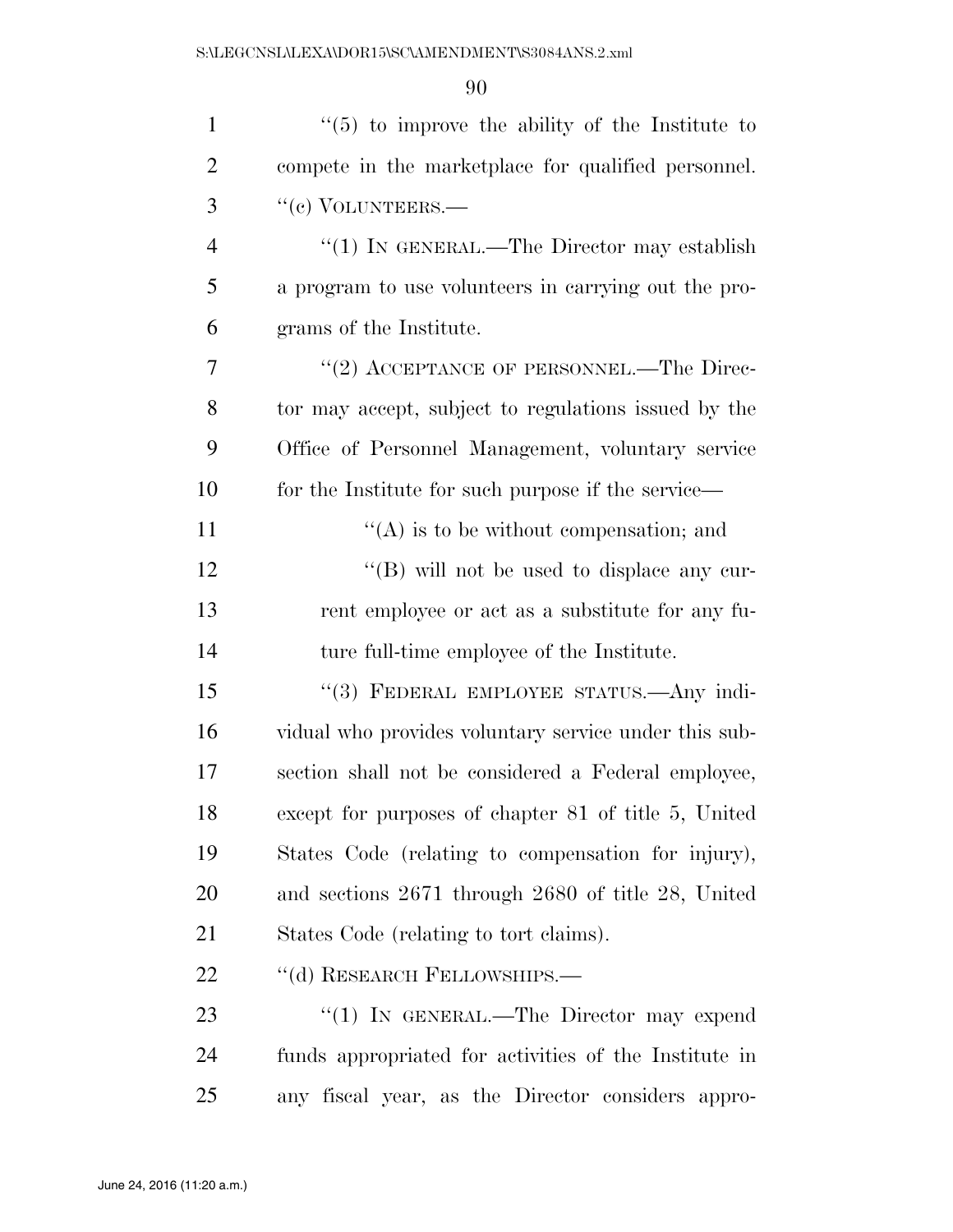priate, for awards of research fellowships and other forms of financial and logistical assistance, including direct stipend awards to—

 ''(A) students at institutions of higher learning within the United States who show promise as present or future contributors to the mission of the Institute; and

 ''(B) United States citizens for research and technical activities of the Institute, includ-ing programs.

11 ''(2) SELECTION CRITERIA.—The selection of persons to receive such fellowships and assistance shall be made on the basis of ability and of the rel- evance of the proposed work to the mission and pro-grams of the Institute.

 ''(3) FINANCIAL AND LOGISTICAL ASSIST- ANCE.—Notwithstanding section 1345 of title 31, United States Code, or any other law to the con- trary, the Director may include as a form of finan- cial or logistical assistance under this subsection temporary housing and transportation to and from Institute facilities.

 ''(e) EDUCATIONAL OUTREACH ACTIVITIES.—The Director may—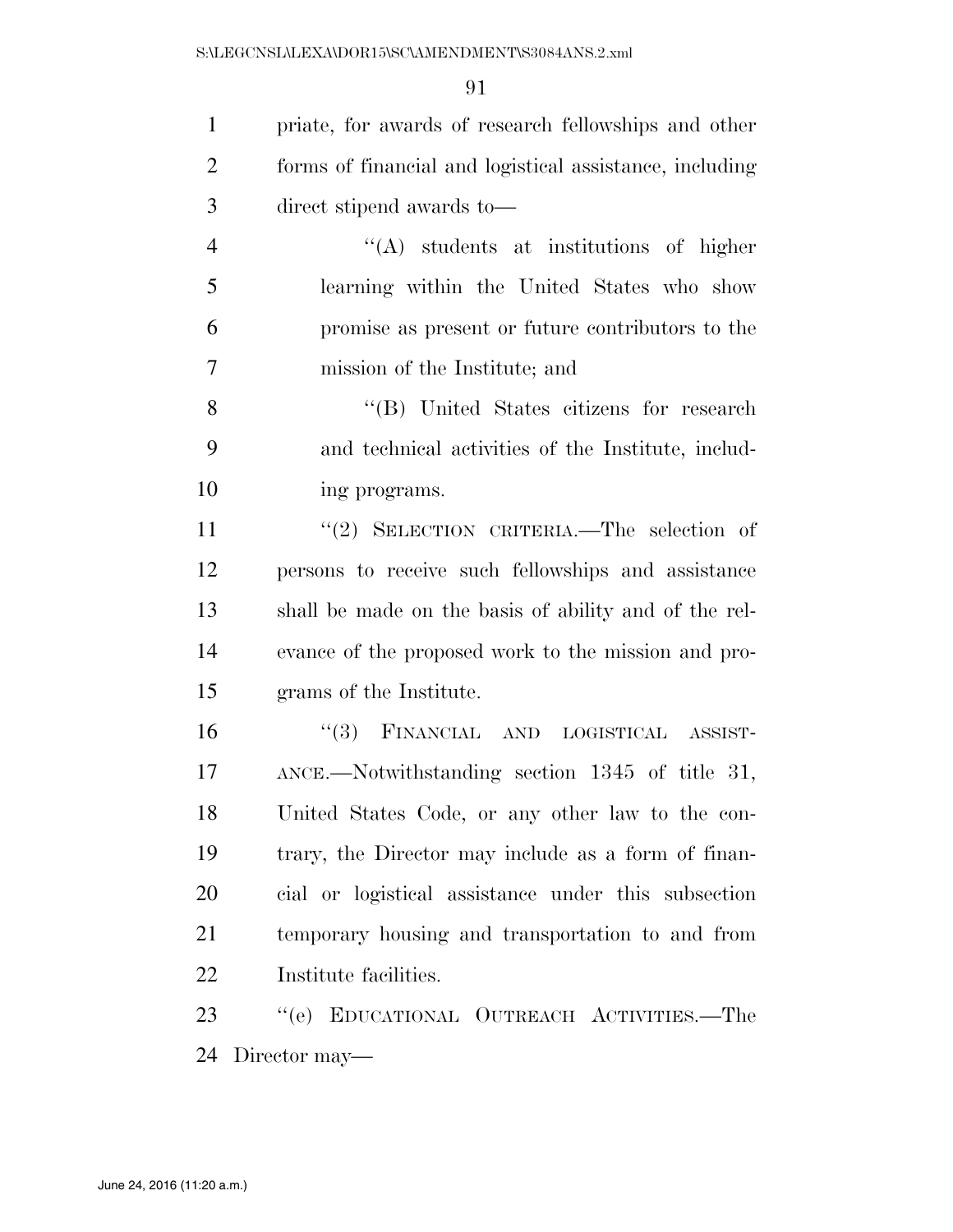| $\mathbf{1}$   | $\lq(1)$ facilitate education programs for under-         |
|----------------|-----------------------------------------------------------|
| $\overline{2}$ | graduate and graduate students, postdoctoral re-          |
| 3              | searchers, and academic and industry employees;           |
| $\overline{4}$ | $"(2)$ sponsor summer internships for STEM                |
| 5              | high school teachers as appropriate;                      |
| 6              | $\lq(3)$ develop programs for graduate student in-        |
| 7              | ternships and visiting faculty researchers;               |
| 8              | "(4) document publications, presentations, and            |
| 9              | interactions with visiting researchers and sponsoring     |
| 10             | interns as performance metrics for improving and          |
| 11             | continuing interactions with those individuals; and       |
| 12             | "(5) facilitate laboratory tours and provide              |
| 13             | presentations for educational, industry, and commu-       |
| 14             | nity groups.".                                            |
| 15             | (c) POST-DOCTORAL FELLOWSHIP PROGRAM.-Sec-                |
| 16             | tion 19 of the National Institute of Standards and Tech-  |
| 17             | nology Act (15 U.S.C. 278g-2) is amended to read as fol-  |
| 18             | lows:                                                     |
| 19             | "SEC. 19. POST-DOCTORAL FELLOWSHIP PROGRAM.               |
| 20             | "(a) IN GENERAL.—The Institute and the National           |
| 21             | Academy of Sciences, jointly, shall establish and conduct |
| 22             | a post-doctoral fellowship program, subject to the avail- |
| 23             | ability of appropriations.                                |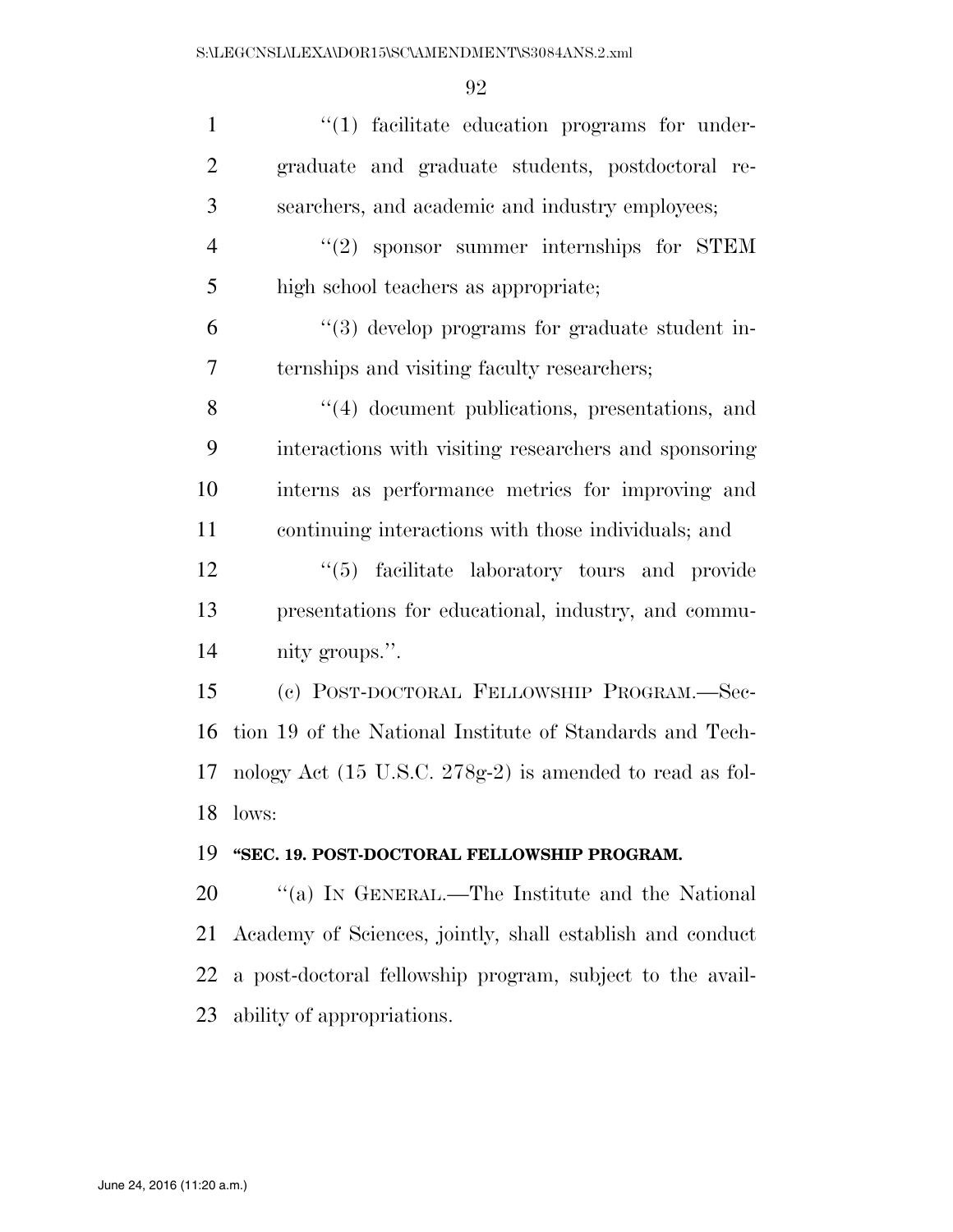''(b) ORGANIZATION.—The post-doctoral fellowship program shall include not less than 20 nor more than 120 new fellows per fiscal year.

 ''(c) EVALUATIONS.—In evaluating applications for post-doctoral fellowships under this section, the Director of the Institute and the President of the National Acad- emy of Sciences shall give consideration to the goal of pro- moting the participation of underrepresented minorities in research areas supported by the Institute.''.

10 (d) SAVINGS CLAUSES.—

 (1) RESEARCH FELLOWSHIPS AND OTHER FI- NANCIAL ASSISTANCE TO STUDENTS AT INSTITUTES OF HIGHER EDUCATION.—The repeal made by sub- section (a)(1) of this section shall not affect any award of a research fellowship or other form of fi- nancial assistance made under section 18 of the Na- tional Institute of Standards and Technology Act (15 U.S.C. 278g-1) before the date of enactment of this Act. Such award shall continue to be subject to the requirements to which such funds were subject under that section before the date of enactment of this Act.

23 (2) POST-DOCTORAL FELLOWSHIP PROGRAM.— The amendment made by subsection (c) of this sec-tion shall not affect any award of a post-doctoral fel-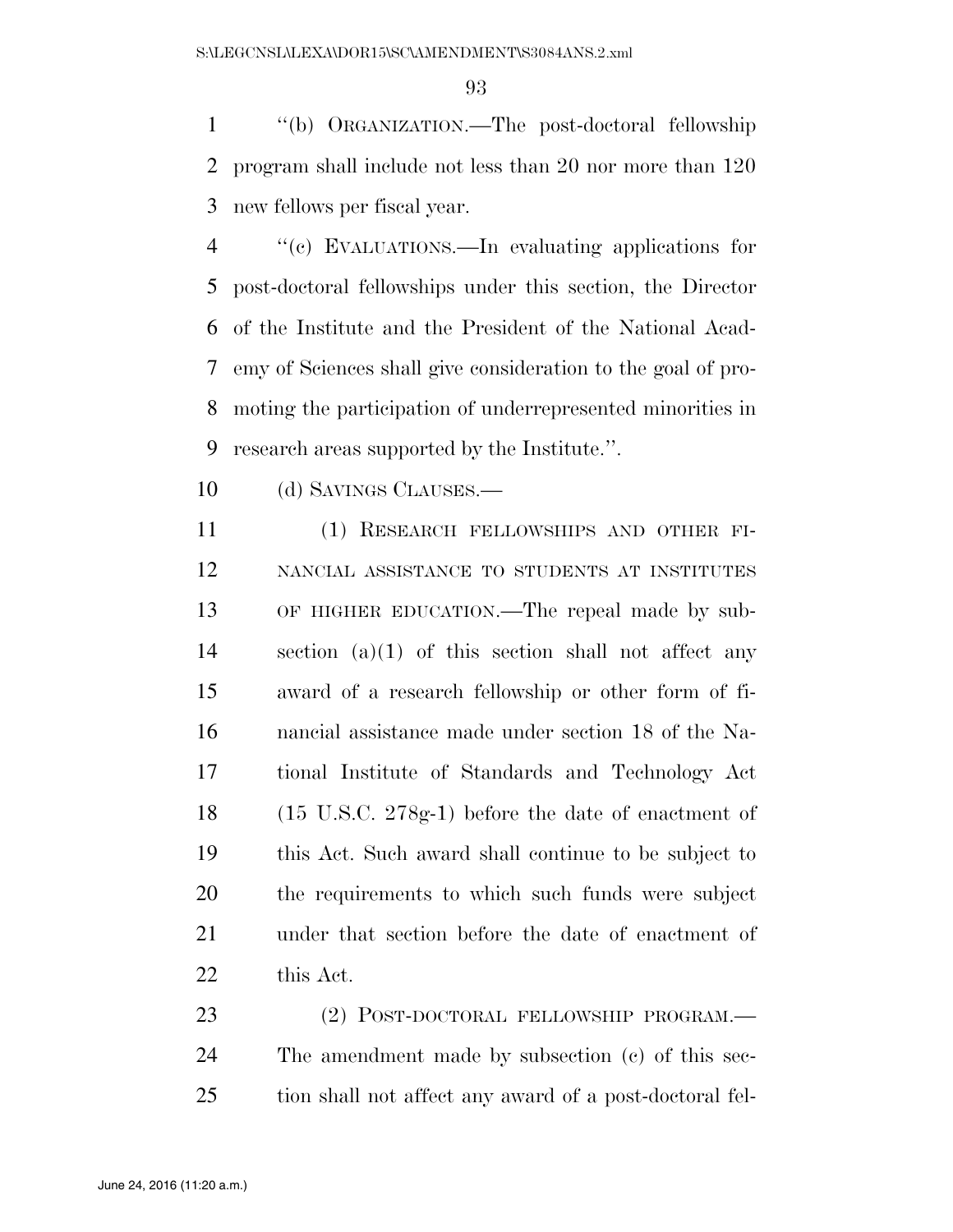lowship or other form of financial assistance made under section 19 of the National Institute of Stand- ards and Technology Act (15 U.S.C. 278g-2) before the date of enactment of this Act. Such awards shall continue to be subject to the requirements to which such funds were subject under that section before the date of enactment of this Act.

# **SEC. 308. PRESIDENTIAL AWARDS FOR EXCELLENCE IN STEM MENTORING.**

 (a) IN GENERAL.—The Director of the Foundation shall continue to administer awards on behalf of the Office of Science and Technology Policy to recognize outstanding mentoring in STEM fields.

 (b) ANNUAL AWARD RECIPIENTS.—The Director of the Foundation shall provide Congress with a list of award recipients, including the name, institution, and a brief syn-opsis of the impact of the mentoring efforts.

# **SEC. 309. WORKING GROUP ON INCLUSION IN STEM FIELDS.**

 (a) ESTABLISHMENT.—The Office of Science and Technology Policy, in collaboration with Federal depart- ments and agencies, shall establish an interagency work- ing group to compile and summarize available research and best practices on how to promote diversity and inclu-sions in STEM fields and examine whether barriers exist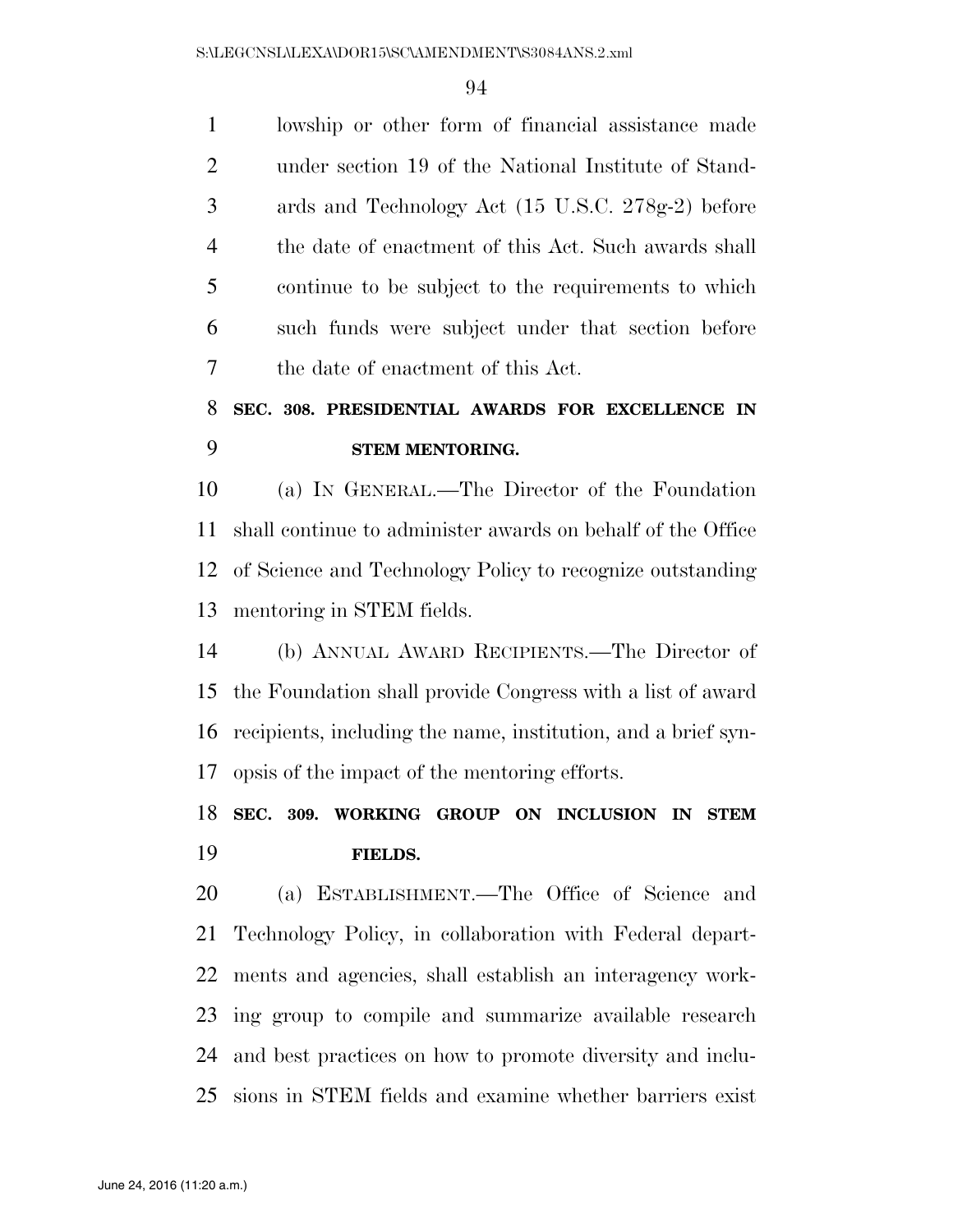to promoting diversity and inclusion within Federal agen-cies employing scientists and engineers.

- (b) RESPONSIBILITIES.—The working group shall be responsible for reviewing and assessing research, best practices, and policies across Federal science agencies re- lated to the inclusion of underrepresented groups in the Federal STEM workforce, including available research and best practices on how to promote diversity and inclu-sion in STEM fields, including—
- (1) policies providing flexibility for scientists and engineers that are also caregivers, particularly on the timing of research grants;
- (2) policies to address the proper handling of claims of sexual harassment;
- (3) policies to minimize the effects of implicit bias and other systemic factors in hiring, promotion, evaluation and the workplace in general; and
- (4) other evidence-based strategies that the working group considers effective for promoting di-versity and inclusion in the STEM fields.
- (c) STAKEHOLDER INPUT.—In carrying out the re- sponsibilities under section (b), the working group shall solicit and consider input and recommendations from non-Federal stakeholders, including—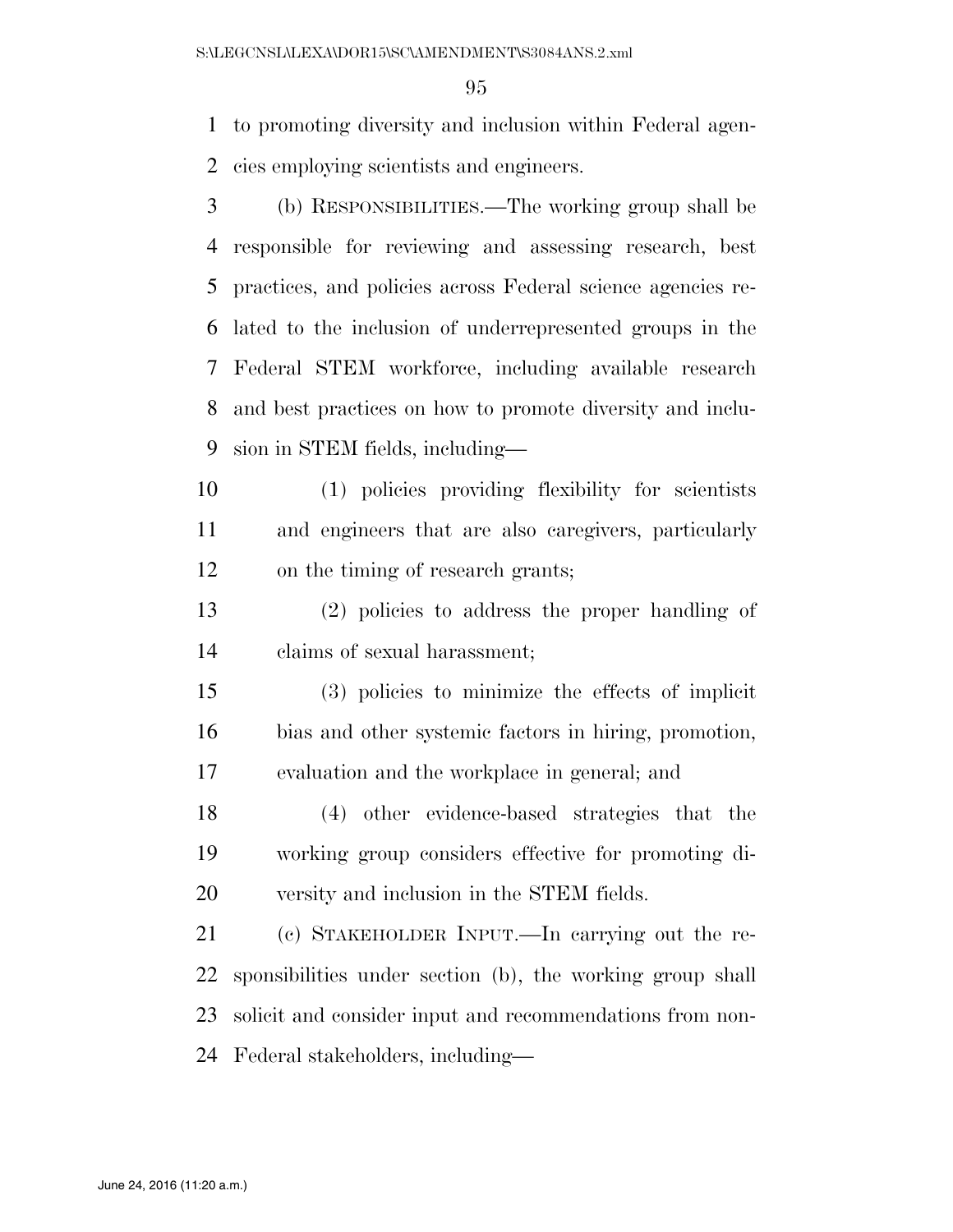| $\mathbf{1}$   | (1) the Council of Advisors on Science and                                       |
|----------------|----------------------------------------------------------------------------------|
| $\overline{2}$ | Technology;                                                                      |
| 3              | (2) federally funded and non-federally funded                                    |
| 4              | researchers, institutions of higher education, sci-                              |
| 5              | entific disciplinary societies, and associations;                                |
| 6              | (3) nonprofit research institutions;                                             |
| 7              | (4) industry, including small businesses;                                        |
| 8              | (5) federally funded research and development                                    |
| 9              | centers;                                                                         |
| 10             | $(6)$ non-governmental organizations; and                                        |
| 11             | (7) such other members of the public interested                                  |
| 12             | in promoting a diverse and inclusive Federal STEM                                |
| 13             | workforce.                                                                       |
| 14             | (d) PUBLIC REPORTS.—Not later than 1 year after                                  |
| 15             | the date of enactment of this Act, and periodically there-                       |
| 16             | after, the working group shall publish a report on the re-                       |
|                | 17 view and assessment under subsection (b), including a                         |
| 18             | summary of available research and best practices, any rec-                       |
| 19             | ommendations for Federal actions to promote a diverse                            |
| 20             | and inclusive Federal STEM workforce, and updates on                             |
| 21             | the implementation of previous recommendations for Fed-                          |
| 22             | eral actions.                                                                    |
| $\bigcap$      | $\left(\cdot\right)$ Heppen $\left(\cdot\right)$ and Heppen $\left(\cdot\right)$ |

 (e) TERMINATION OF EFFECTIVENESS.—The author-ity provided by subsection (a) terminates effective on the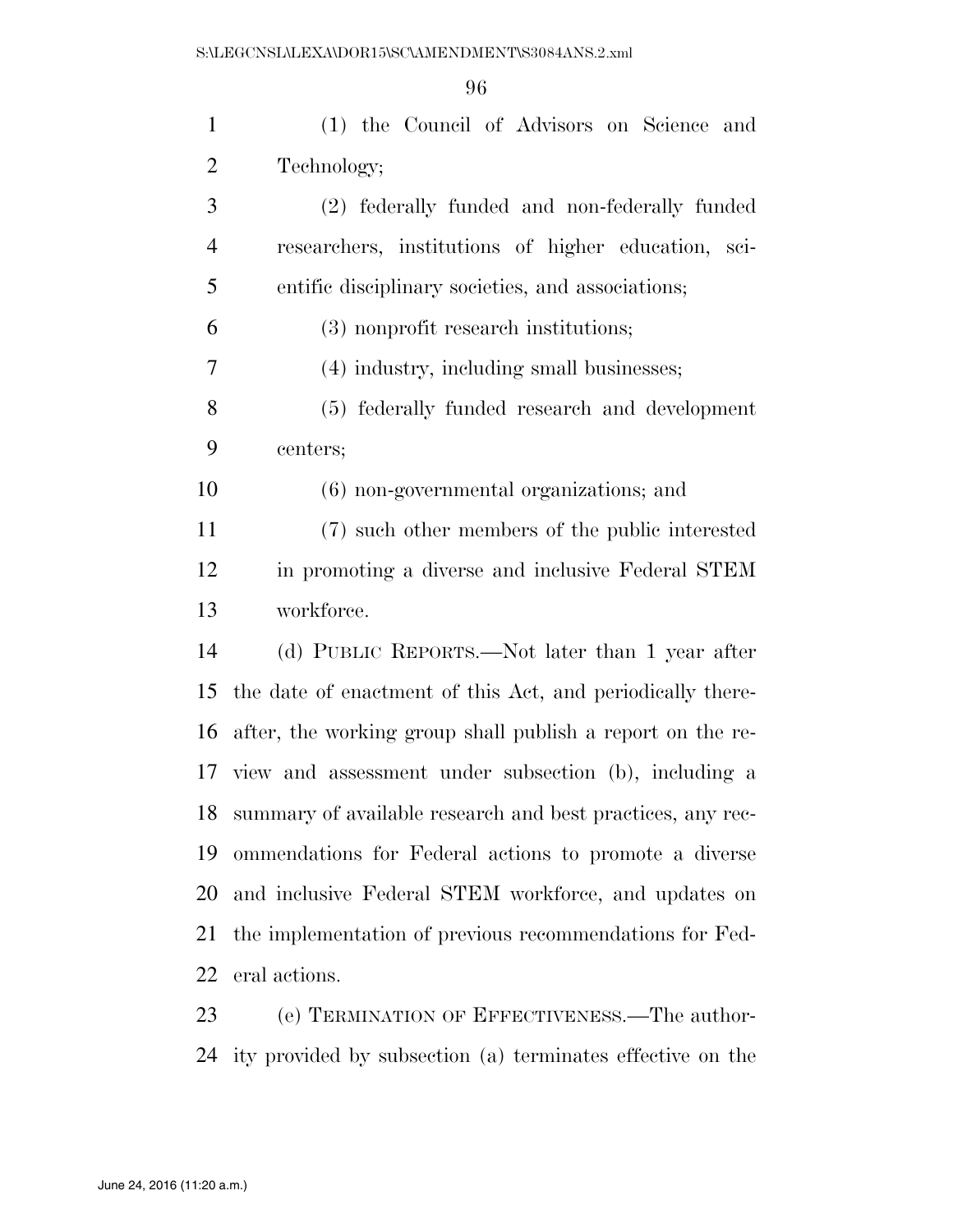date that is 10 years after the date that the working group is established.

## **SEC. 310. IMPROVING UNDERGRADUATE STEM EXPERI-ENCES.**

 (a) SENSE OF CONGRESS.—It is the sense of Con- gress that each Federal science agency should invest in and expand research opportunities for undergraduate stu- dents attending institutions of higher education during the undergraduate student's first 2 academic years of postsec-ondary education.

 (b) IDENTIFICATION OF RESEARCH PROGRAMS.— Not later than 1 year after the date of enactment of this Act, the head of each Federal agency shall submit to the President recommendations regarding how the agency could best fulfill the goals described in subsection (a).

16 (c) BROADER IMPACTS.—Section  $526(a)(6)$  of the America COMPETES Act of 2010 (Public Law 111–358; 124 Stat. 4019) is amended to read as follows:

 ''(6) Improved undergraduate STEM education and instruction.''.

## **SEC. 311. COMPUTER SCIENCE EDUCATION RESEARCH.**

 (a) FINDINGS.—Congress finds that as the lead Fed- eral agency for building the research knowledge base for computer science education, the Foundation is well posi-tioned to make investments that will accelerate ongoing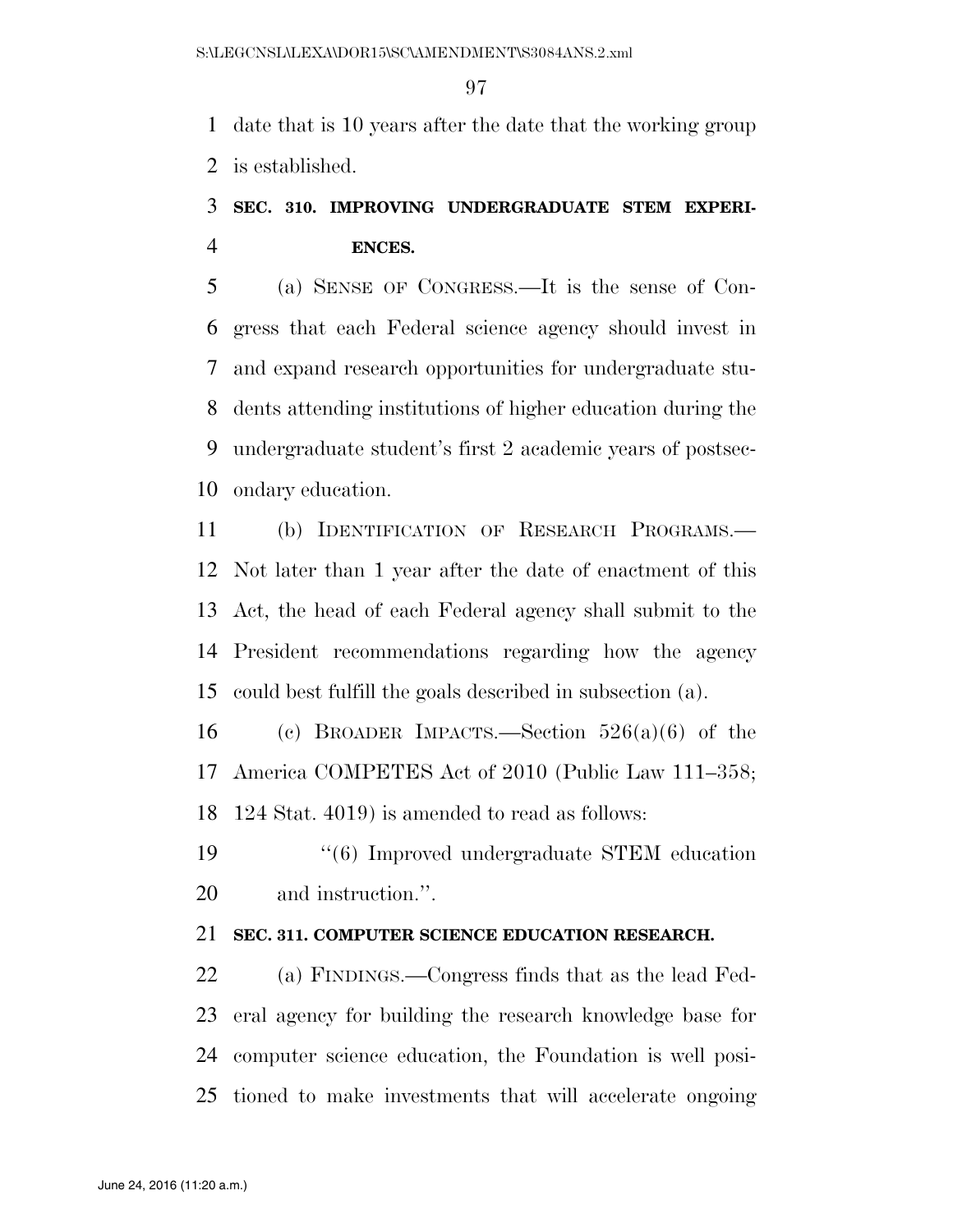efforts to enable rigorous and engaging computer science throughout the Nation.

(b) GRANT PROGRAM.—

 (1) IN GENERAL.—The Director of the Founda- tion shall award grants to eligible entities to re- search computer science education and computa-tional thinking.

 (2) RESEARCH.—The research described in paragraph (1) may include the development or adap- tation, piloting or full implementation, and testing of—

 (A) models of preservice preparation for teachers who will teach computer science and computational thinking;

 (B) scalable and sustainable models of pro- fessional development and ongoing support for 17 the teachers described in subparagraph  $(A)$ ;

 (C) tools and models for teaching and learning aimed at supporting student success and inclusion in computing within and across diverse populations, particularly poor, rural, and tribal populations and other populations that have been traditionally underrepresented in computer science and STEM fields; and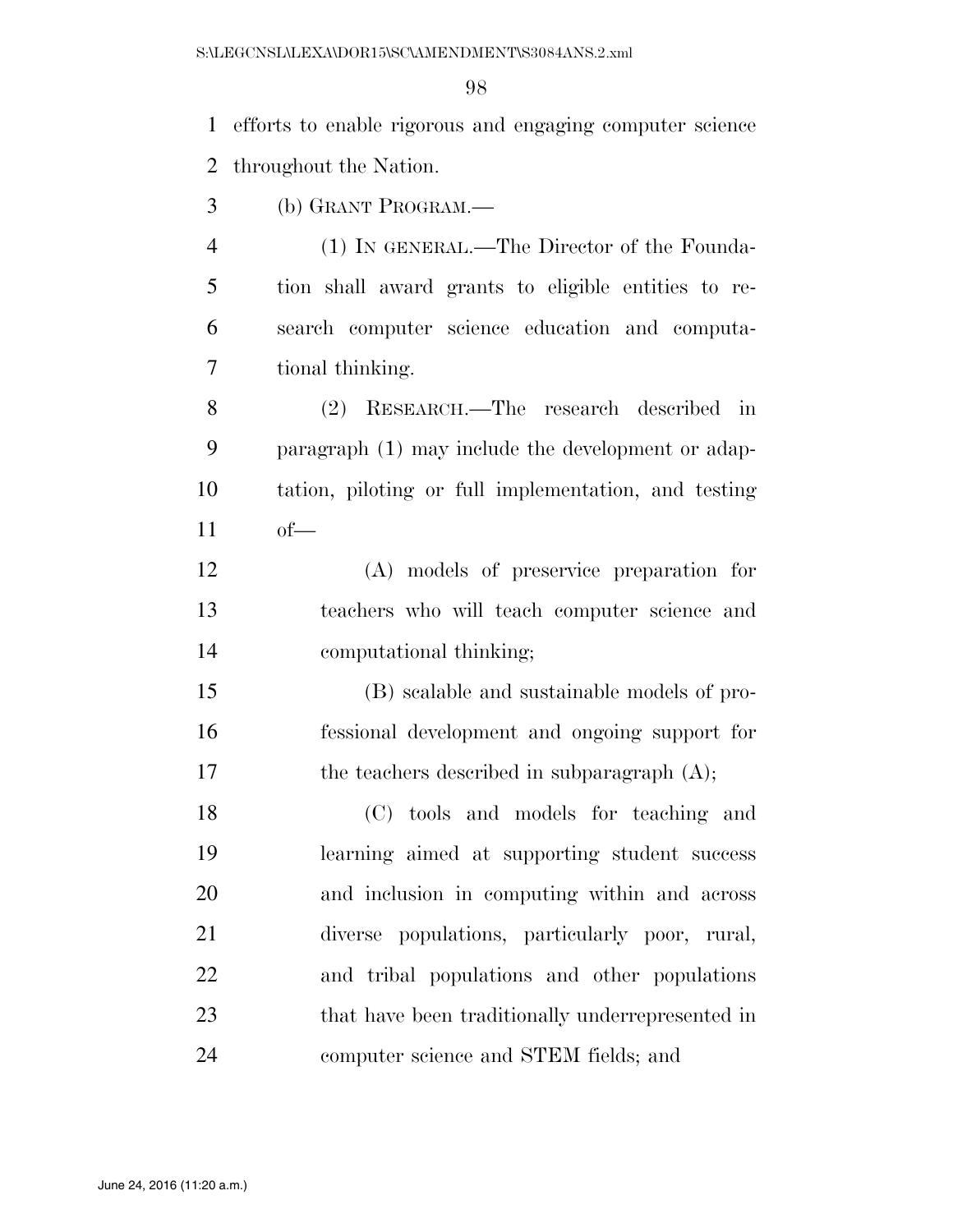(D) instructional materials and high-qual- ity learning opportunities for teaching computer science and, especially in poor, rural, or tribal schools at the elementary school and middle school levels, for integrating computational thinking into STEM teaching and learning.

 (c) COLLABORATIONS.—In carrying out the grants established in subsection (b), eligible entities may collabo- rate and partner with local or remote schools to support the integration of computing and computational thinking within pre-kindergarten through grade 12 STEM cur-ricula and instruction.

 (d) METRICS.—The Director of the Foundation shall develop metrics to measure the success of the grant pro- gram funded under this section in achieving program goals.

 (e) REPORT.—The Director of the Foundation shall report, in the annual budget submission to Congress, on the success of the program as measured by the metrics in subsection (d).

 (f) DEFINITION OF ELIGIBLE ENTITY.—In this sec- tion, the term ''eligible entity'' means an institution of higher education or a nonprofit research organization.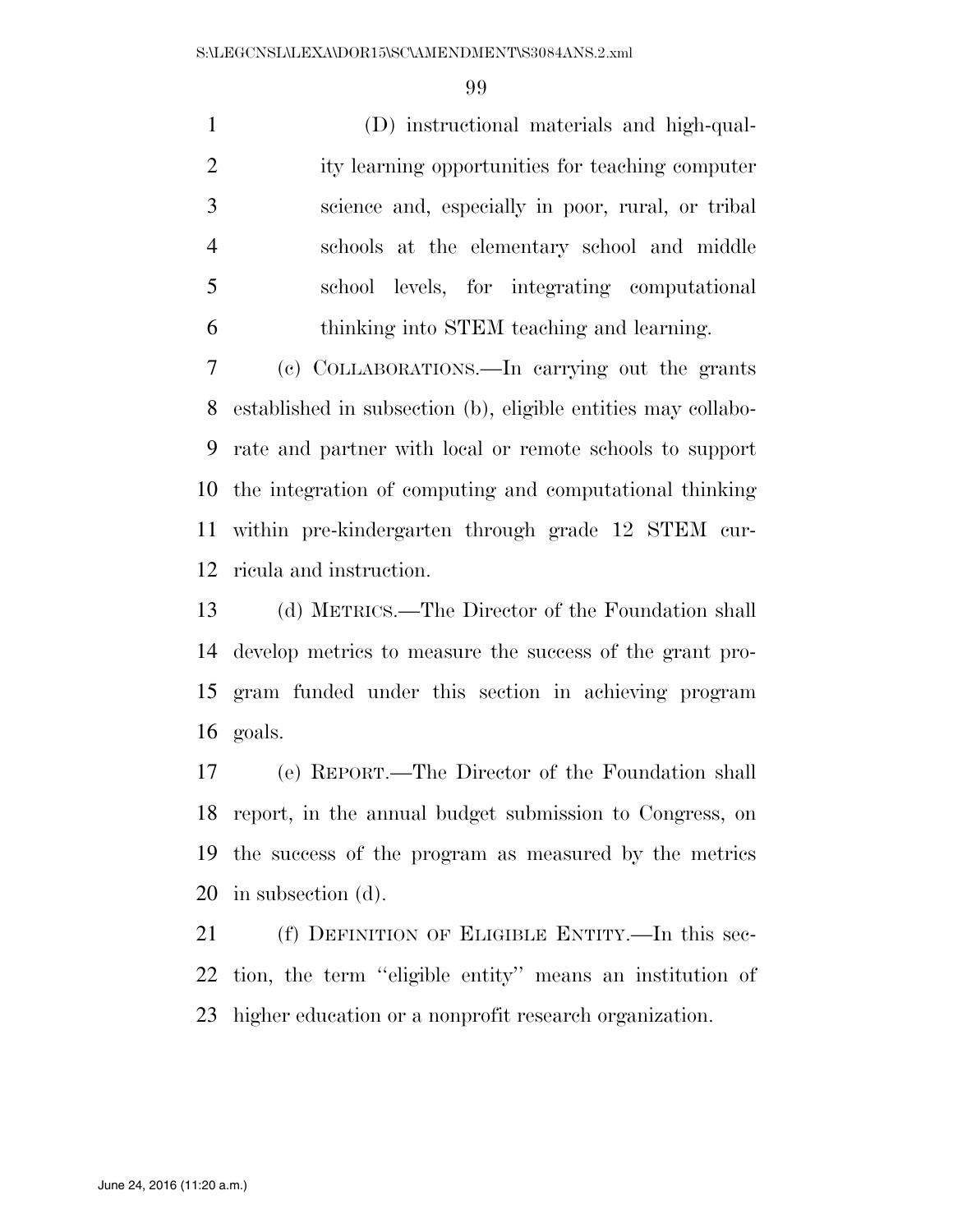# **TITLE IV—LEVERAGING THE PRIVATE SECTOR**

#### **SEC. 401. PRIZE COMPETITION AUTHORITY UPDATE.**

 Section 24 of the Stevenson-Wydler Technology Inno-vation Act of 1980 (15 U.S.C. 3719) is amended—

6 (1) in subsection (c)—

 (A) in the subsection heading, by striking ''PRIZES'' and by inserting ''PRIZE COMPETI-TIONS'';

 (B) in the matter preceding paragraph (1), by striking ''prize may be one or more of the following'' and inserting ''prize competition may be 1 or more of the following types of activi-14 ties";

 (C) in paragraph (2), by inserting ''com-petition'' after ''prize''; and

 (D) in paragraphs (3) and (4), by striking ''prizes'' and inserting ''prize competitions'';

19  $(2)$  in subsection  $(f)$ —

 (A) in the matter preceding paragraph (1), by striking ''in the Federal Register'' and in- serting ''on a publicly accessible Government 23 website, such as www.challenge.gov,";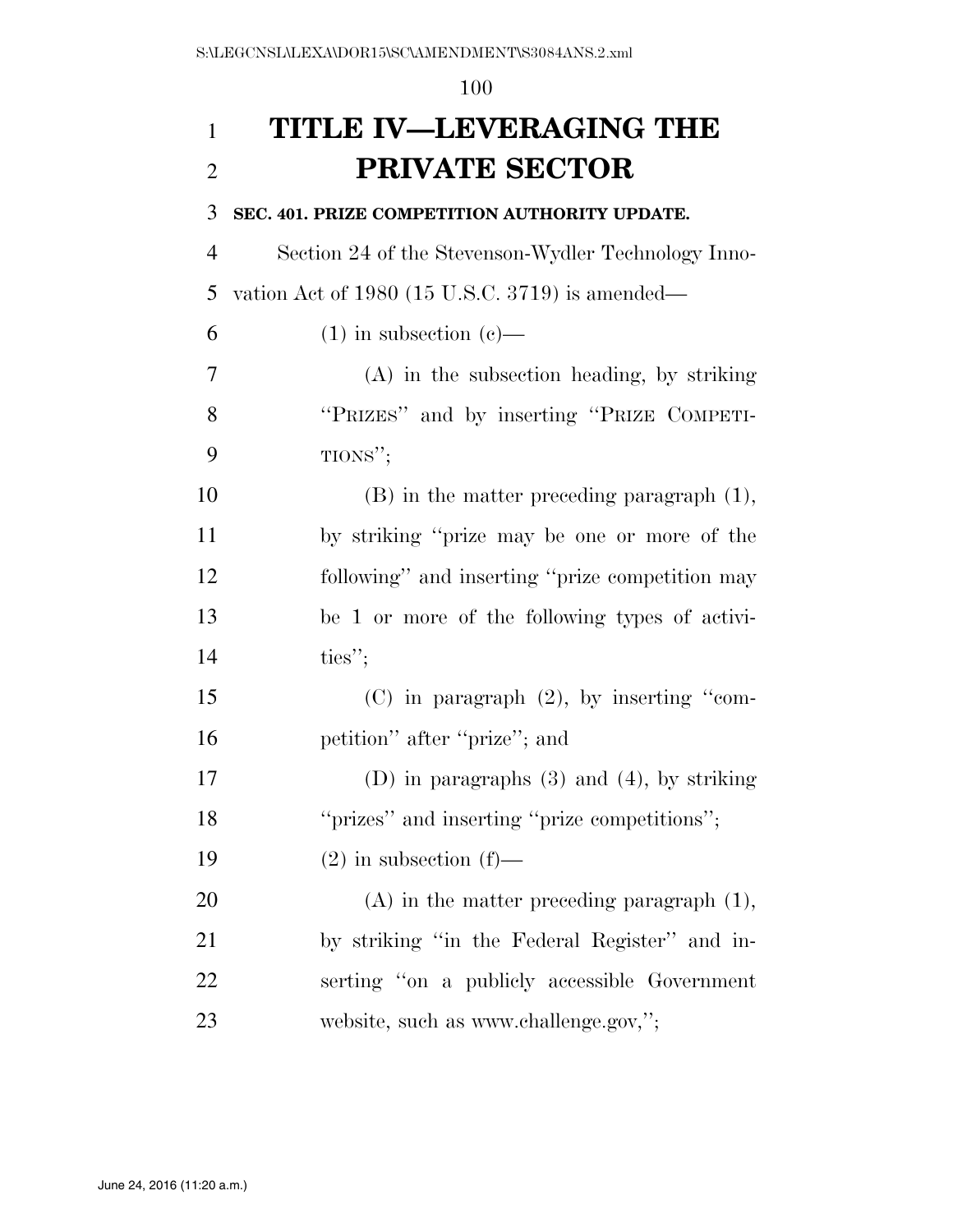| $\mathbf{1}$   | $(B)$ in paragraphs $(1)$ , $(2)$ , and $(3)$ , by in- |
|----------------|--------------------------------------------------------|
| $\overline{2}$ | serting "prize" before "competition" each place        |
| 3              | it appears; and                                        |
| $\overline{4}$ | (C) in paragraph (4), by striking "prize"              |
| 5              | and inserting "cash prize purse or non-cash            |
| 6              | prize award";                                          |
| 7              | $(3)$ in subsection $(g)$ —                            |
| 8              | $(A)$ in the matter preceding paragraph $(1)$ ,        |
| 9              | by striking "prize" and inserting "cash prize          |
| 10             | purse"; and                                            |
| 11             | $(B)$ in paragraph $(1)$ , by inserting "prize"        |
| 12             | before "competition";                                  |
| 13             | $(4)$ in subsection $(h)$ , by inserting "prize" be-   |
| 14             | fore "competition" each place it appears;              |
| 15             | $(5)$ in subsection (i)—                               |
| 16             | $(A)$ in paragraph $(1)(B)$ , by inserting             |
| 17             | "prize" before "competition";                          |
| 18             | (B)<br>in paragraph $(2)(A)$ , by inserting            |
| 19             | "prize" before "competition" each place it ap-         |
| 20             | pears;                                                 |
| 21             | $(C)$ by redesignating paragraph $(3)$ as              |
| 22             | paragraph $(4)$ ; and                                  |
| 23             | (D) by inserting after paragraph $(2)$ the             |
| 24             | following:                                             |
| 25             | $\lq(3)$ WAIVERS.—                                     |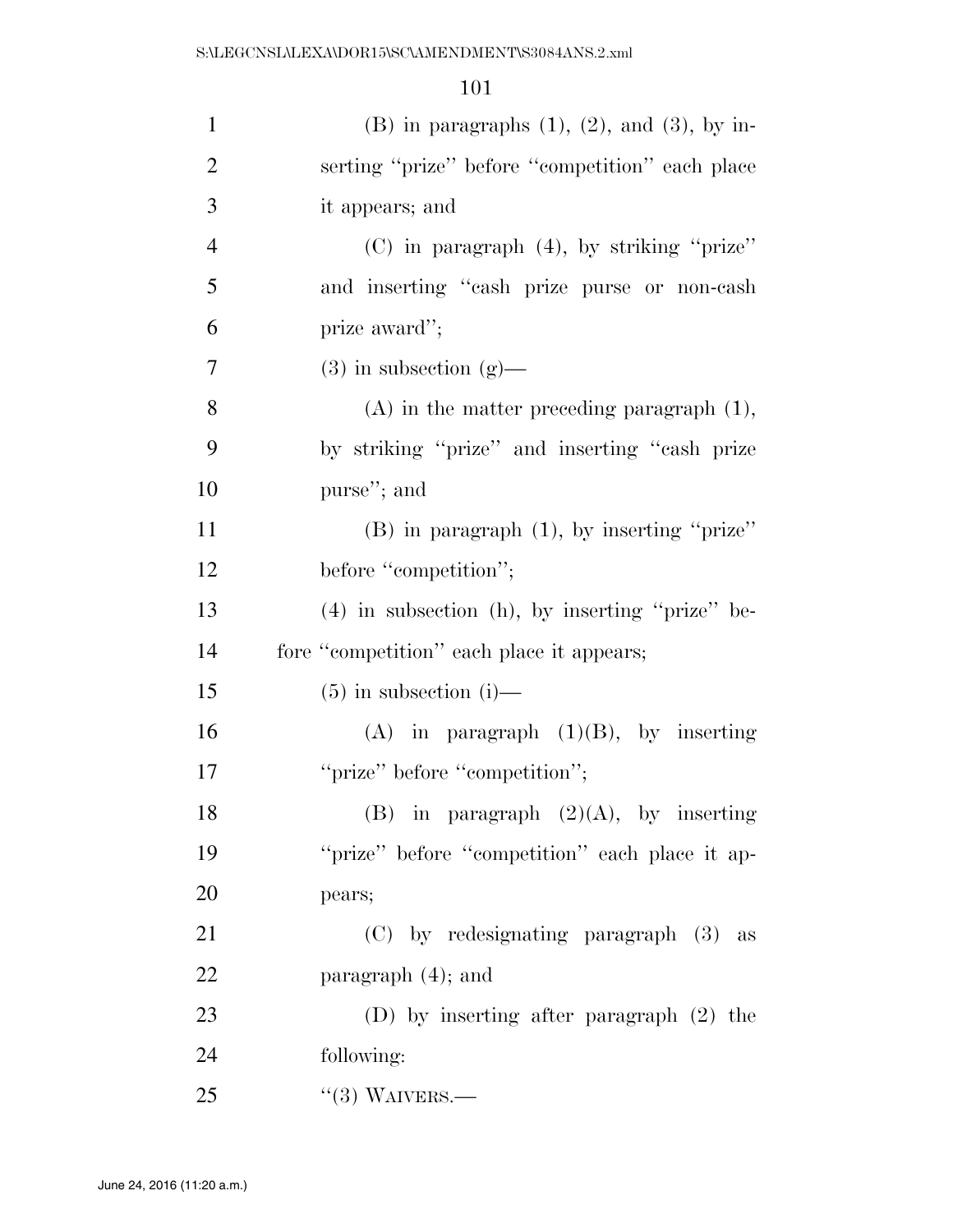| $\mathbf{1}$   | "(A) IN GENERAL.—An agency may waive                         |
|----------------|--------------------------------------------------------------|
| $\overline{2}$ | the requirement under paragraph $(2)$ .                      |
| 3              | "(B) LIST.—The Director shall include a                      |
| $\overline{4}$ | list of all of the waivers granted under this                |
| 5              | paragraph during the preceding fiscal year, in-              |
| 6              | cluding a detailed explanation of the reason for             |
| 7              | granting the waiver.";                                       |
| 8              | $(6)$ in subsection $(j)$ —                                  |
| 9              | $(A)$ in paragraph $(1)$ , by inserting "prize"              |
| 10             | before "competition";                                        |
| 11             | $(B)$ by amending paragraph $(2)$ to read as                 |
| 12             | follows:                                                     |
| 13             | $\cdot\cdot\cdot(2)$ LICENSES.—As appropriate and to further |
| 14             | the goals of a prize competition, the Federal Govern-        |
| 15             | ment may—                                                    |
| 16             | $\lq\lq$ negotiate a license for the use of in-              |
| 17             | tellectual property developed by a registered                |
| 18             | participant in a prize competition; or                       |
| 19             | "(B) require a registered participant in a                   |
| 20             | prize competition to provide an open license to              |
| 21             | the public for the use of the intellectual prop-             |
| 22             | erty if that requirement is disclosed prior to               |
| 23             | registration."; and                                          |
| 24             | (C) by adding at the end the following:                      |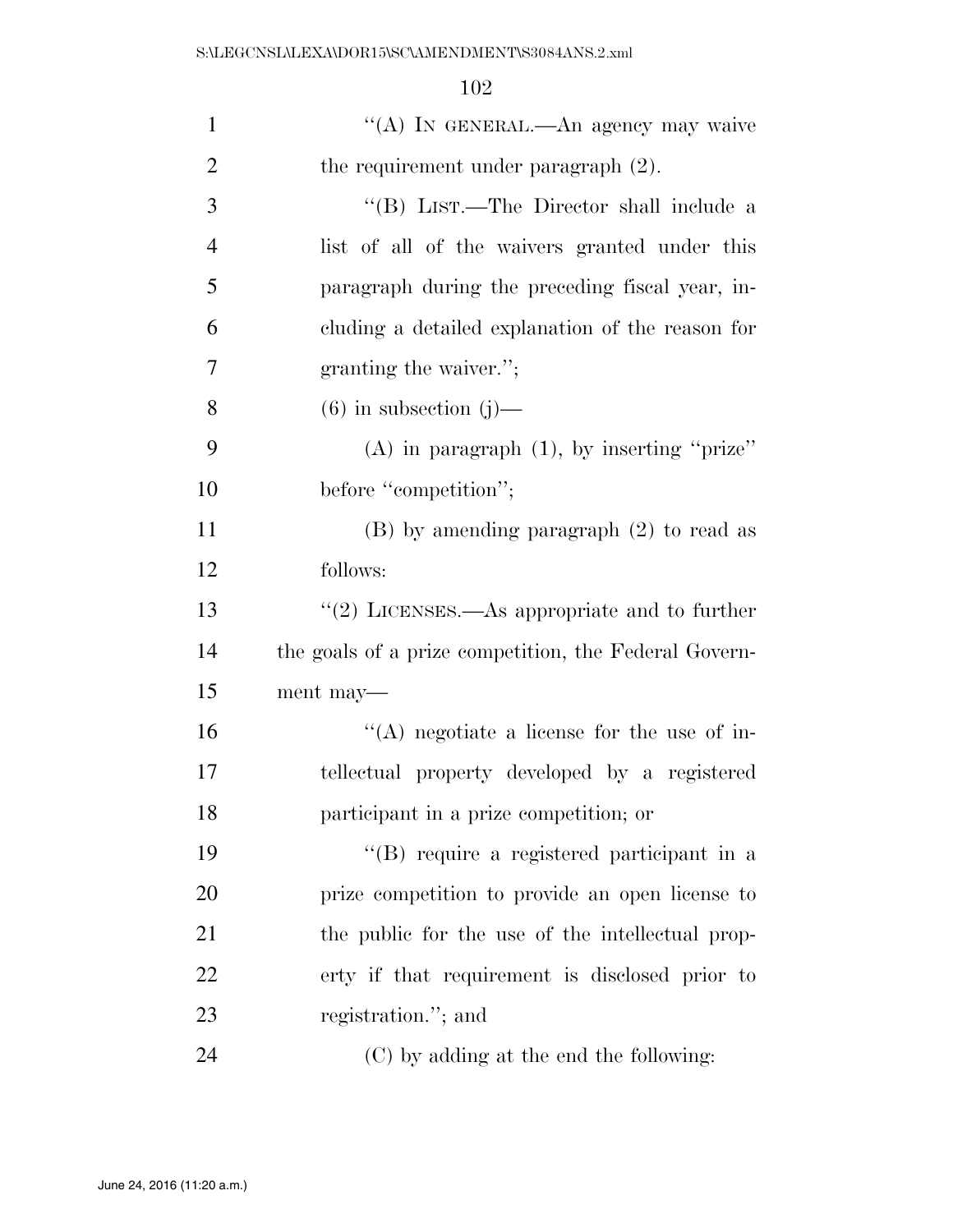| $\mathbf{1}$   | "(3) ELECTRONIC CONSENT.—The Federal                  |
|----------------|-------------------------------------------------------|
| $\overline{2}$ | Government may obtain consent to the intellectual     |
| 3              | property and licensing terms of a prize competition   |
| 4              | from participants during the online registration for  |
| 5              | the prize competition.";                              |
| 6              | $(7)$ in subsection $(k)$ —                           |
| 7              | $(A)$ in paragraph $(1)$ , by striking "each          |
| 8              | competition" and inserting "each prize competi-       |
| 9              | tion" each place it appears;                          |
| 10             | (B) in paragraph $(2)(A)$ , by inserting              |
| 11             | "prize" before "competition"; and                     |
| 12             | $(C)$ in paragraph $(3)$ , by inserting "prize"       |
| 13             | before "competitions" each place it appears;          |
| 14             | $(8)$ in subsection $(l)$ , by striking "an agreement |
| 15             | with" and all that follows through the period at the  |
| 16             | end and inserting "a grant, contract, cooperative     |
| 17             | agreement, or other agreement with a private sector   |
| 18             | for-profit or nonprofit entity or State or local gov- |
| 19             | ernment agency to administer the prize competition,   |
| 20             | subject to the provisions of this section.";          |
| 21             | $(9)$ in subsection $(m)$ —                           |
| 22             | $(A)$ by amending paragraph $(1)$ to read as          |
| 23             | follows:                                              |
| 24             | "(1) IN GENERAL.—Support for a prize com-             |
| 25             | petition under this section, including financial sup- |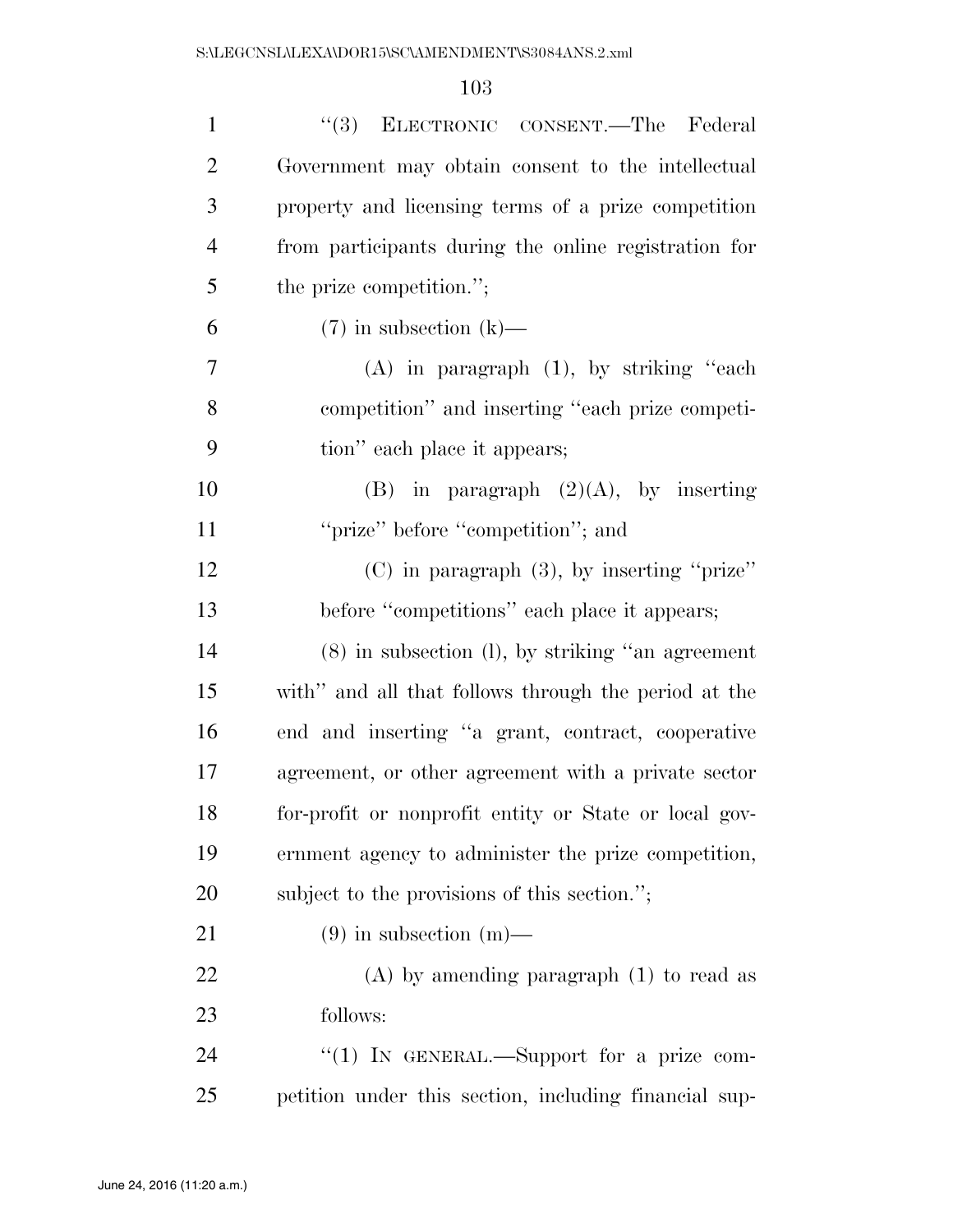| $\mathbf{1}$   | port for the design and administration of a prize       |
|----------------|---------------------------------------------------------|
| $\overline{2}$ | competition or funds for a cash prize purse, may        |
| 3              | consist of Federal appropriated funds and funds         |
| $\overline{4}$ | provided by private sector for-profit and nonprofit     |
| 5              | entities. The head of an agency may request and ac-     |
| 6              | cept funds from other Federal agencies, State,          |
| 7              | United States territory, local, or tribal government    |
| $8\,$          | agencies, private sector for-profit entities, and non-  |
| 9              | profit entities, to be available to the extent provided |
| 10             | by appropriations Acts, to support such prize com-      |
| 11             | petitions. The head of an agency may not give any       |
| 12             | special consideration to any agency or entity in re-    |
| 13             | turn for a donation.";                                  |
| 14             | (B) in paragraph $(2)$ , by striking "prize             |
| 15             | awards" and inserting "cash prize purses or             |
| 16             | non-cash prize awards";                                 |
| 17             | $(C)$ in paragraph $(3)$ —                              |
| 18             | (i) by amending subparagraph $(A)$ to                   |
| 19             | read as follows:                                        |
| 20             | "(A) ANNOUNCEMENT.—No prize competi-                    |
| 21             | tion may be announced under subsection (f)              |
| 22             | until all the funds needed to pay out the an-           |
| 23             | nounced amount of the cash prize purse have             |
| 24             | been appropriated or committed in writing by a          |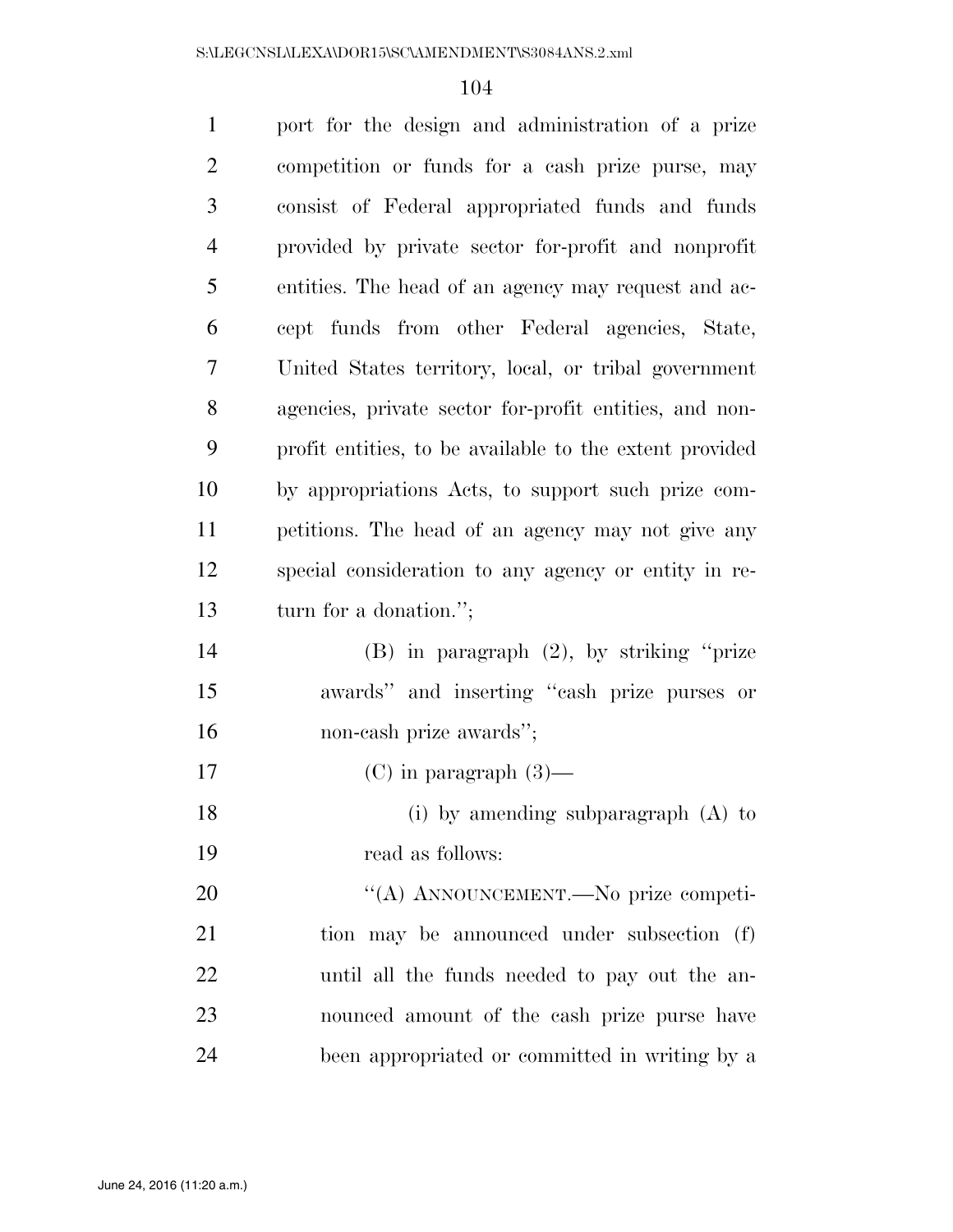| $\mathbf{1}$   | private or State, United States territory, local, |
|----------------|---------------------------------------------------|
| $\overline{2}$ | or tribal government source."; and                |
| 3              | (ii) in subparagraph $(B)$ —                      |
| $\overline{4}$ | (I) in the matter preceding clause                |
| 5              | (i), by striking "a prize" and inserting          |
| 6              | "a cash prize purse or non-cash prize             |
| $\tau$         | award";                                           |
| 8              | (II) in clause (i), by inserting                  |
| 9              | "competition" after "prize"; and                  |
| 10             | (III) in clause (ii), by inserting                |
| 11             | "or State, United States territory,               |
| 12             | local, or tribal government" after                |
| 13             | "private";                                        |
| 14             | (D) in paragraph $(4)$ —                          |
| 15             | (i) in subparagraph $(A)$ —                       |
| 16             | (I) by striking "a prize" and in-                 |
| 17             | serting "a cash prize purse or a non-             |
| 18             | cash prize award"; and                            |
| 19             | (II) by striking "Science and                     |
| 20             | Technology" and inserting "Science,               |
| 21             | Space, and Technology"; and                       |
| 22             | (ii) in subparagraph (B), by striking             |
| 23             | "cash prizes" and inserting "cash prize           |
| 24             | purses or non-cash prize awards";                 |
| 25             | $(10)$ in subsection $(n)$ —                      |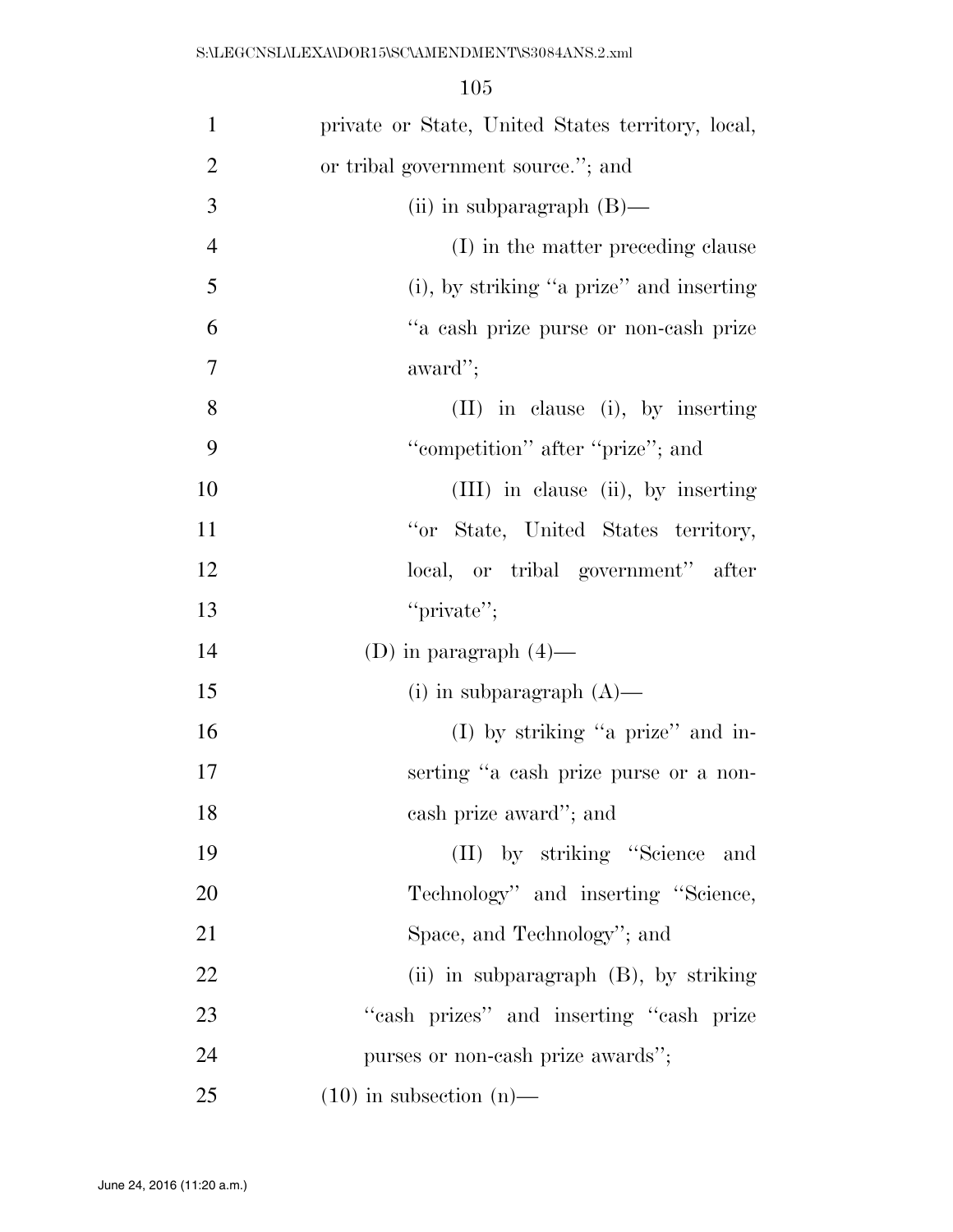| $\mathbf{1}$   | (A) in the heading, by striking "SERVICE"             |
|----------------|-------------------------------------------------------|
| $\overline{2}$ | and inserting "SERVICES";                             |
| 3              | (B) by striking "the date of the enactment            |
| $\overline{4}$ | of the America COMPETES Reauthorization               |
| 5              | Act of 2010" and inserting "the date of enact-        |
| 6              | ment of the American Innovation and Competi-          |
| 7              | tiveness Act,"; and                                   |
| 8              | (C) by inserting "for both for-profit and             |
| 9              | nonprofit entities and State, United States ter-      |
| 10             | ritory, local, and tribal government entities,"       |
| 11             | after "contract vehicle";                             |
| 12             | $(11)$ in subsection $(0)(1)$ , by striking "or pro-  |
| 13             | viding a prize" and inserting "a prize competition or |
| 14             | providing a cash prize purse or non-cash prize        |
| 15             | award"; and                                           |
| 16             | $(12)$ in subsection $(p)$ —                          |
| 17             | $(A)$ in the heading, by striking "ANNUAL"            |
| 18             | and inserting "BIENNIAL";                             |
| 19             | $(B)$ in paragraph $(1)$ —                            |
| <b>20</b>      | (i) by striking "each year" and insert-               |
| 21             | ing "every other year";                               |
| 22             | (ii) by striking "Science and Tech-                   |
| 23             | nology" and inserting "Science, Space, and            |
| 24             | Technology"; and                                      |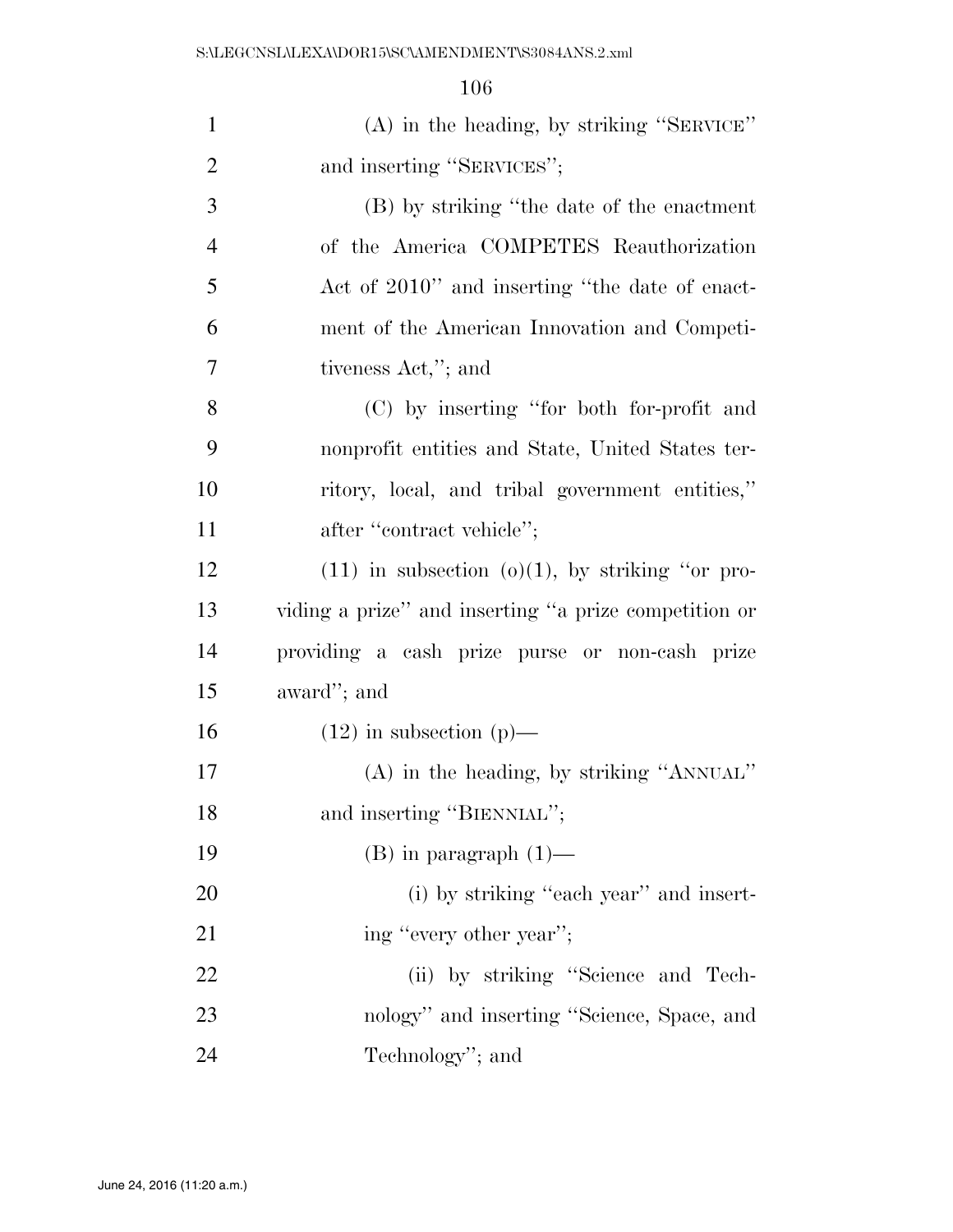| $\mathbf{1}$   | (iii) by striking "fiscal year" and in-         |
|----------------|-------------------------------------------------|
| $\overline{2}$ | serting "2 fiscal years"; and                   |
| 3              | $(C)$ in paragraph $(2)$ —                      |
| $\overline{4}$ | (i) by striking "The report for a fiscal        |
| 5              | year" and inserting "A report";                 |
| 6              | (ii) in subparagraph $(C)$ —                    |
| $\tau$         | (I) in the heading, by striking                 |
| 8              | "PRIZES" and inserting "PRIZE                   |
| 9              | NON-CASH<br>OR<br><b>PURSES</b><br>PRIZE        |
| 10             | AWARDS"; and                                    |
| 11             | (II) by striking "cash prizes"                  |
| 12             | each place it appears and inserting             |
| 13             | "cash prize purses or non-cash prize            |
| 14             | awards"; and                                    |
| 15             | (iii) by adding at the end the fol-             |
| 16             | lowing:                                         |
| 17             | "(G) PLAN.—A description of crosscutting        |
| 18             | topical areas and agency-specific mission needs |
| 19             | that may be the strongest opportunities for     |
| 20             | prize competitions during the upcoming 2 fiscal |
| 21             | years.".                                        |
| 22             | SEC. 402. CROWDSOURCING AND CITIZEN SCIENCE.    |
| 23             | (a) SENSE OF CONGRESS.—It is the sense of Con-  |
| 24             | gress that                                      |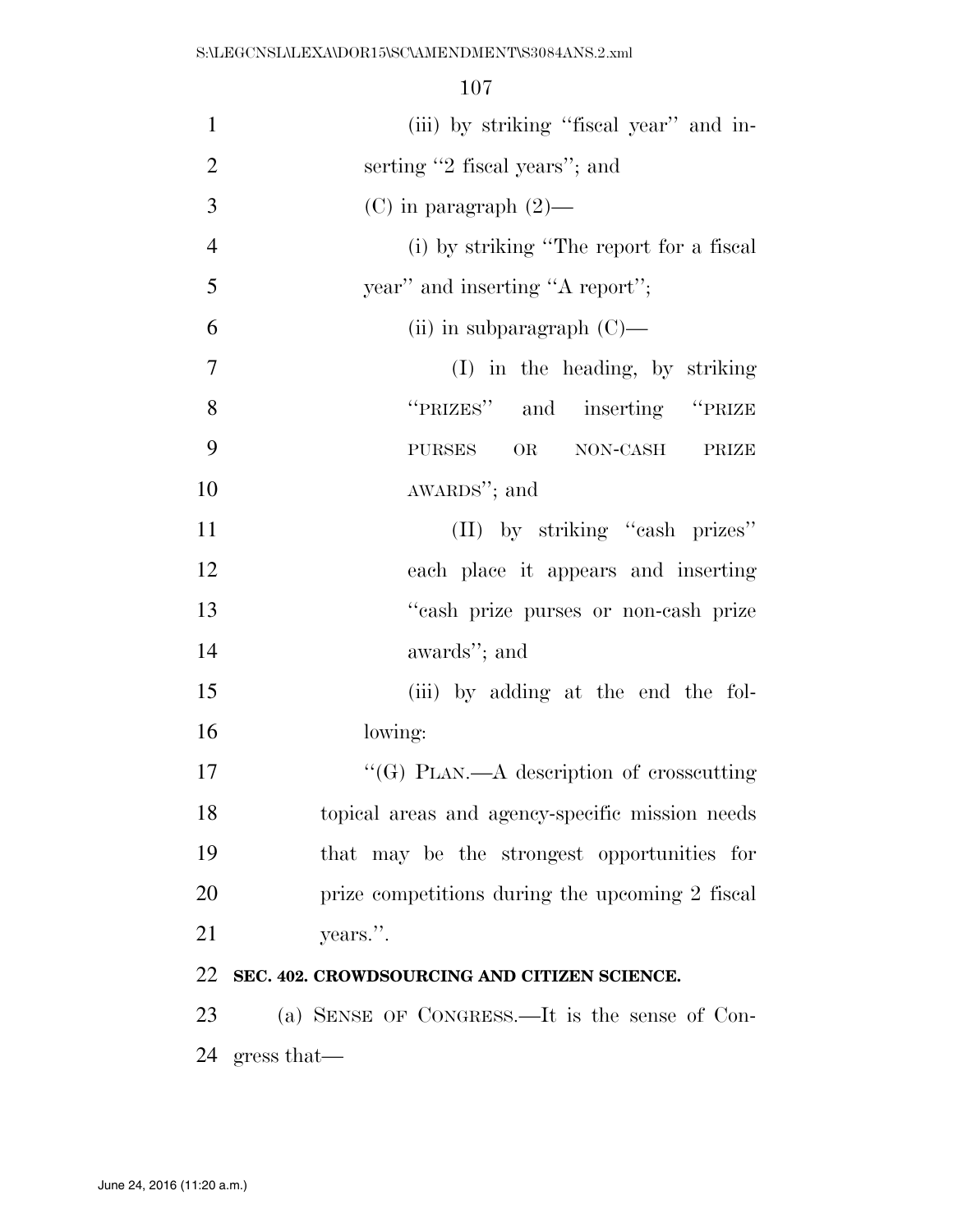(1) the authority granted to Federal agencies under the America COMPETES Reauthorization Act of 2010 (Public Law 111–358; 124 Stat. 3982) to pursue the use of incentive prizes and challenges has yielded numerous benefits;

 (2) crowdsourcing and citizen science projects have a number of additional unique benefits, includ- ing accelerating scientific research, increasing cost effectiveness to maximize the return on taxpayer dol- lars, addressing societal needs, providing hands-on learning in STEM, and connecting members of the public directly to Federal agency missions and to each other; and

 (3) granting Federal agencies the direct, ex- plicit authority to use crowdsourcing and citizen science will encourage its appropriate use to advance agency missions and stimulate and facilitate broader public participation in the innovation process, yield- ing numerous benefits to the Federal Government and citizens who participate in such projects.

(b) DEFINITIONS.—In this section:

 (1) CITIZEN SCIENCE.—The term ''citizen science'' means a form of open collaboration in which individuals or organizations participate volun-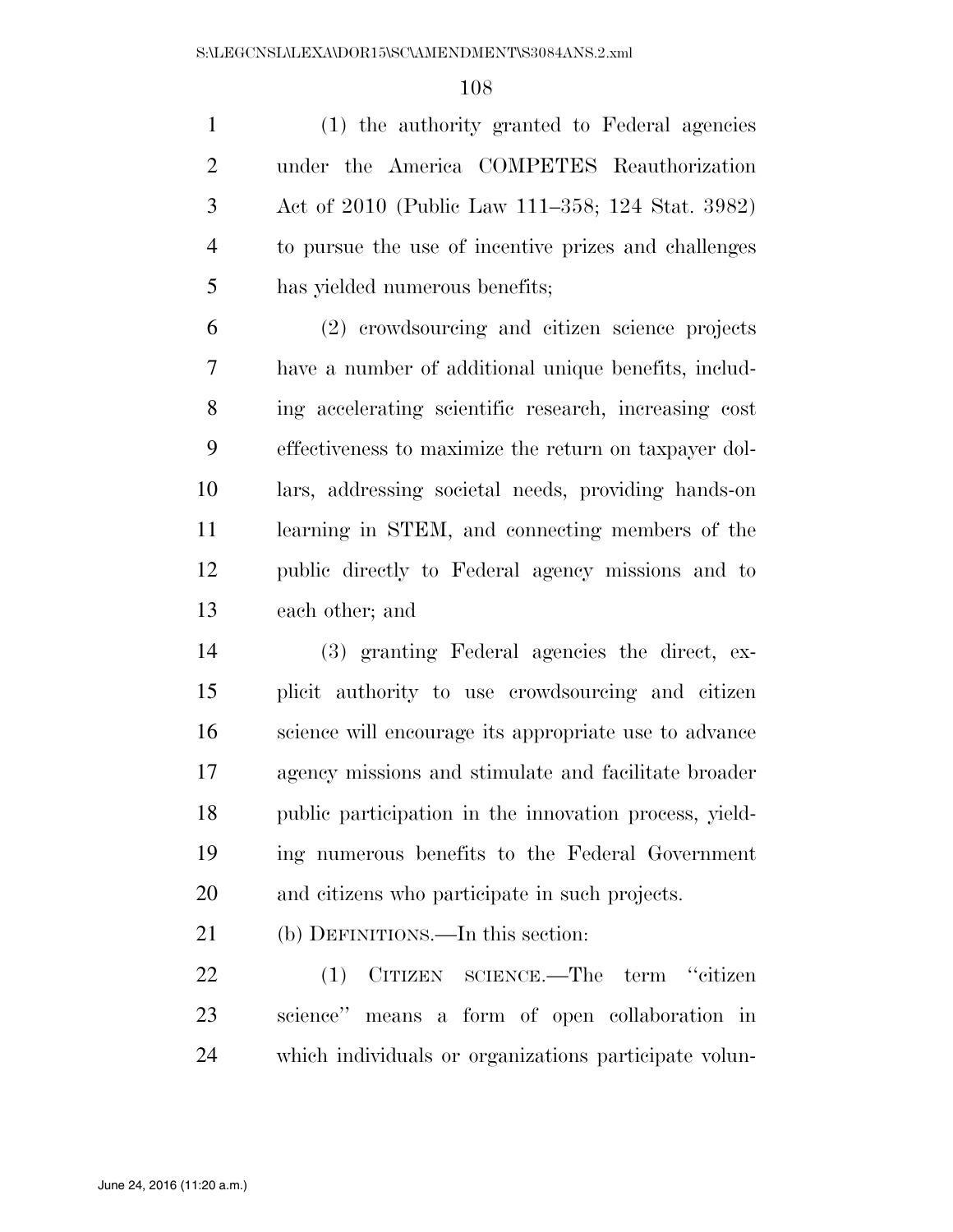| $\mathbf{1}$   | tarily in the scientific process in various ways, in- |
|----------------|-------------------------------------------------------|
| $\overline{2}$ | cluding—                                              |
| 3              | (A) enabling the formulation of research              |
| $\overline{4}$ | questions;                                            |
| 5              | (B) creating and refining project design;             |
| 6              | (C) conducting scientific experiments;                |
| 7              | (D) collecting and analyzing data;                    |
| 8              | (E) interpreting the results of data;                 |
| 9              | (F) developing technologies and applica-              |
| 10             | tions;                                                |
| 11             | (G) making discoveries; and                           |
| 12             | (H) solving problems.                                 |
| 13             | (2)<br>CROWDSOURCING.—The<br>term                     |
| 14             | "crowdsourcing" means a method to obtain needed       |
| 15             | services, ideas, or content by soliciting voluntary   |
| 16             | contributions from a group of individuals or organi-  |
| 17             | zations, especially from an online community.         |
| 18             | (3) PARTICIPANT.—The term "participant"               |
| 19             | means any individual or other entity that has volun-  |
| 20             | teered in a crowdsourcing or citizen science project  |
| 21             | under this section.                                   |
| 22             | (c) CROWDSOURCING AND CITIZEN SCIENCE.—               |
| 23             | (1) IN GENERAL.—The head of each Federal              |
| 24             | agency, or the heads of multiple Federal agencies     |
| 25             | working cooperatively, may utilize crowdsourcing      |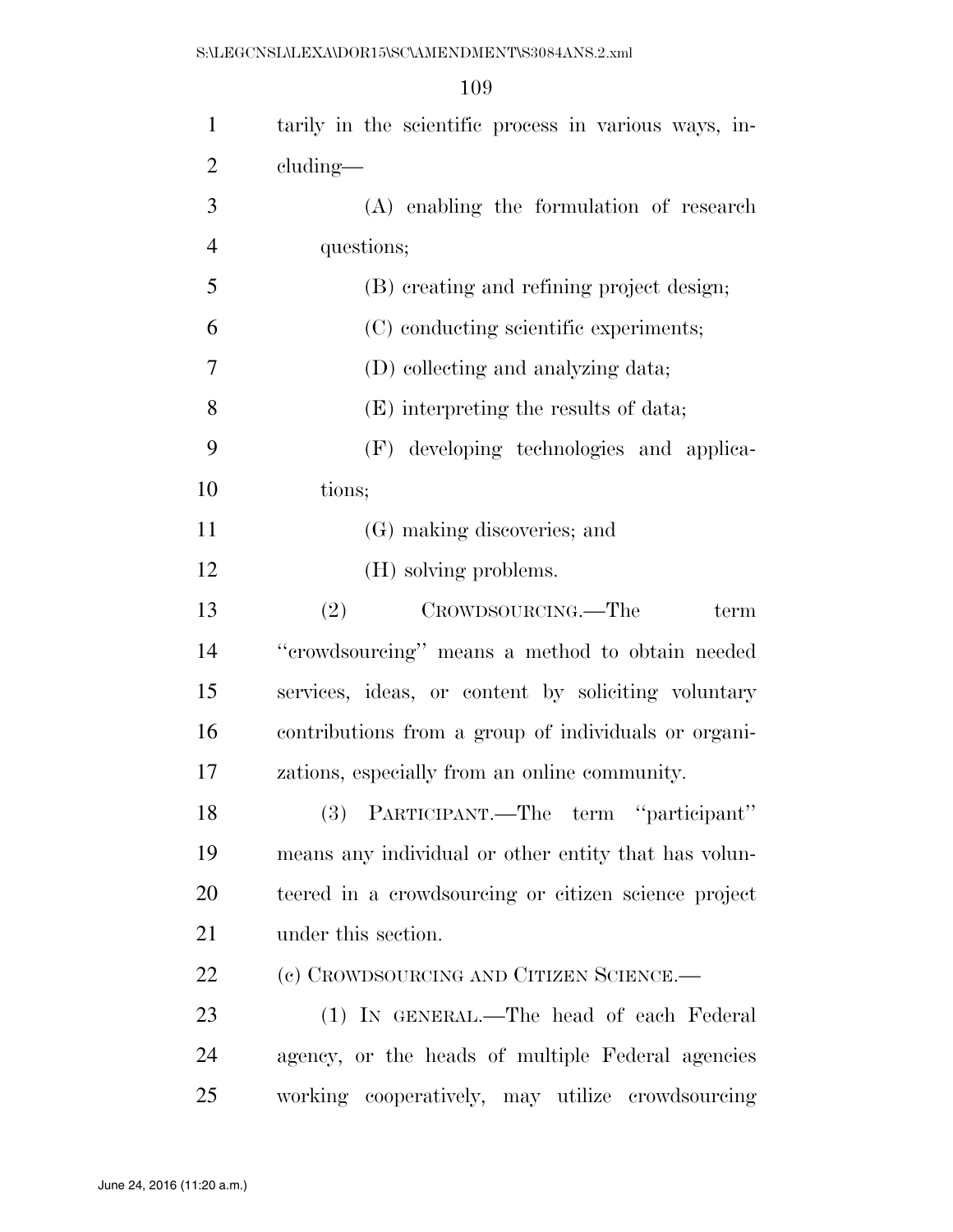and citizen science to conduct activities designed to

| $\overline{2}$ | advance the mission of the respective Federal agency  |
|----------------|-------------------------------------------------------|
| 3              | or the joint mission of Federal agencies, as applica- |
| $\overline{4}$ | ble.                                                  |
| 5              | (2) VOLUNTARY SERVICES.—Notwithstanding               |
| 6              | section 1342 of title 31, United States Code, the     |
| 7              | head of a Federal agency may accept, subject to reg-  |
| 8              | ulations issued by the Director of the Office of Per- |
| 9              | sonnel Management, services from participants         |
| 10             | under this section if such services—                  |
| 11             | (A) are performed voluntarily as a part of            |
| 12             | a crowdsourcing or citizen science project au-        |
| 13             | thorized under paragraph $(1)$ ;                      |
| 14             | (B) are not financially compensated for               |
| 15             | their time; and                                       |
| 16             | (C) will not be used to displace any em-              |
| 17             | ployee of the Federal Government.                     |
| 18             | (3) OUTREACH.—The head of each Federal                |
| 19             | agency engaged in a crowdsourcing or citizen science  |
| 20             | project under this section shall make public and pro- |
| 21             | mote such project to encourage broad participation.   |
| 22             | (4) CONSENT, REGISTRATION, AND TERMS OF               |
| 23             | USE.                                                  |
| 24             | (A) IN GENERAL.—Each Federal agency is                |
| 25             | authorized to determine the appropriate level of      |
|                |                                                       |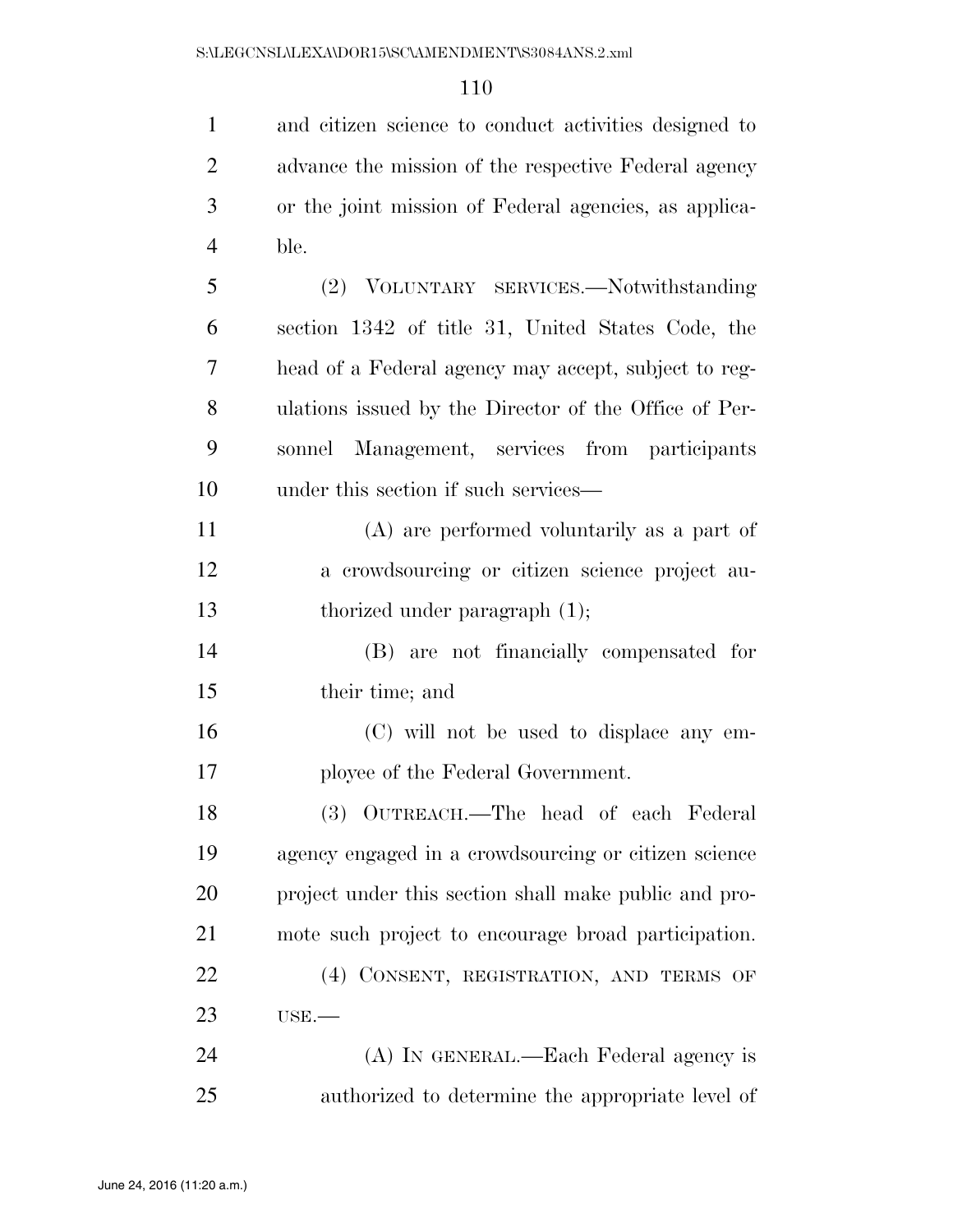consent, registration, or acknowledgment of the terms of use that are required from participants in crowdsourcing or citizen science projects under this section on a per-project basis.

 (B) DISCLOSURES.—In seeking consent, conducting registration, or developing terms of use for a project under this subsection, a Fed- eral agency shall disclose the privacy, intellec- tual property, data ownership, compensation, service, program, and other terms of use to the participant in a clear and reasonable manner.

12 (C) MODE OF CONSENT.—A Federal agen- cy or Federal agencies, as applicable, may ob- tain consent electronically or in written form from participants under this section.

 (5) PROTECTIONS FOR HUMAN SUBJECTS.— Any crowdsourcing or citizen science project under 18 this section that involves research involving human subjects shall be subject to part 46 of title 28, Code of Federal Regulations (or any successor regulation).

(6) DATA.—

22 (A) IN GENERAL.—A Federal agency shall, where appropriate and to the extent practicable, make data collected through a crowdsourcing or citizen science project under this section avail-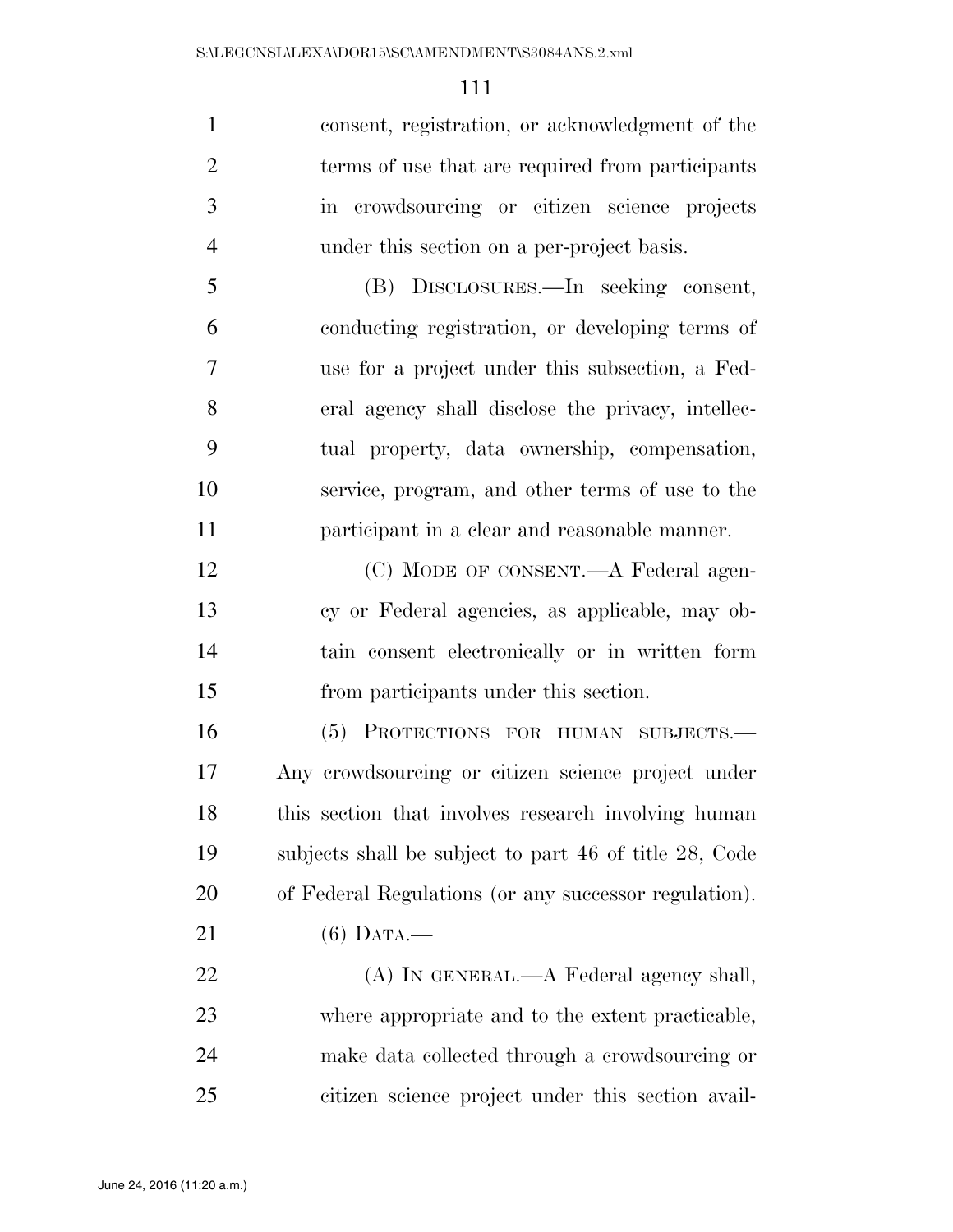| $\mathbf{1}$   | able to the public, in a machine readable for-           |
|----------------|----------------------------------------------------------|
| $\overline{2}$ | mat, unless prohibited by law.                           |
| 3              | (B) NOTICE.—As part of the consent proc-                 |
| $\overline{4}$ | ess, the Federal agency shall notify all partici-        |
| 5              | pants—                                                   |
| 6              | (i) of the expected uses of the data                     |
| 7              | compiled through the project;                            |
| 8              | (ii) if the Federal agency will retain                   |
| 9              | ownership of such data;                                  |
| 10             | (iii) if and how the data and results                    |
| 11             | from the project would be made available                 |
| 12             | for public or third party use; and                       |
| 13             | (iv) if participants are authorized to                   |
| 14             | publish such data.                                       |
| 15             | (7) TECHNOLOGIES AND APPLICATIONS.—Fed-                  |
| 16             | eral agencies shall endeavor to make technologies,       |
| 17             | applications, code, and derivations of such intellec-    |
| 18             | tual property developed through a crowdsourcing or       |
| 19             | citizen science project under this section available to  |
| 20             | the public.                                              |
| 21             | LIABILITY.—Each participant<br>(8)<br>in<br>$\mathbf{a}$ |
| 22             | crowdsourcing or citizen science project under this      |
| 23             | section shall agree—                                     |
| 24             | (A) to assume any and all risks associated               |
| 25             | with such participation; and                             |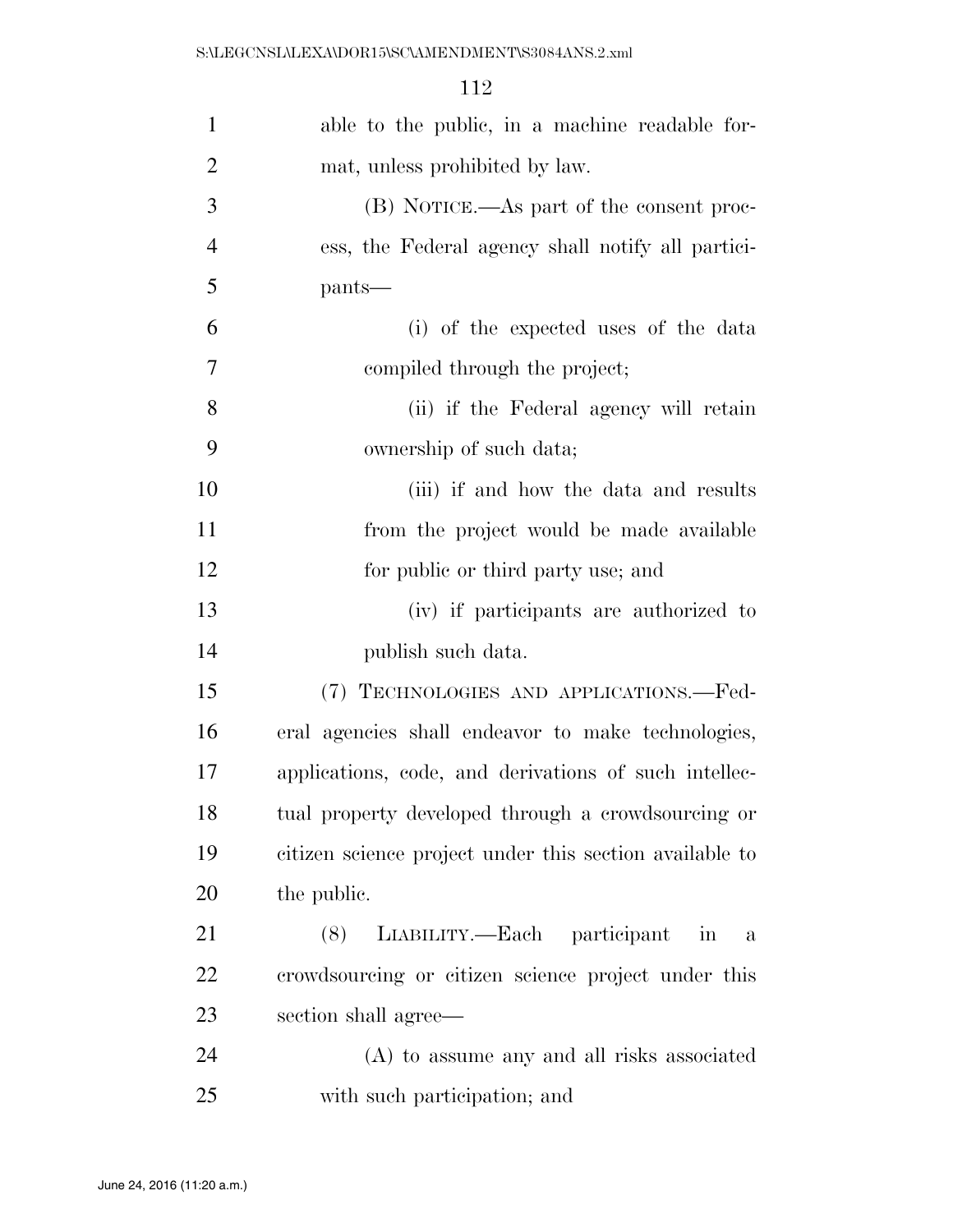(B) to waive all claims against the Federal Government and its related entities, except for claims based on willful misconduct, for any in- jury, death, damage, or loss of property, rev- enue, or profits (whether direct, indirect, or consequential) arising from participation in the project.

 (9) SCIENTIFIC INTEGRITY.—Federal agencies coordinating crowdsourcing or citizen science projects under this section shall make all practicable efforts to ensure that participants adhere to all rel- evant scientific integrity or other applicable ethics policies.

 (10) MULTI-SECTOR PARTNERSHIPS.—The head of each Federal agency engaged in crowdsourcing or citizen science under this section, or the heads of multiple Federal agencies working cooperatively, may enter into a contract or other agreement to share administrative duties for such activities with—

 (A) a for profit or nonprofit private sector entity, including a private institution of higher education;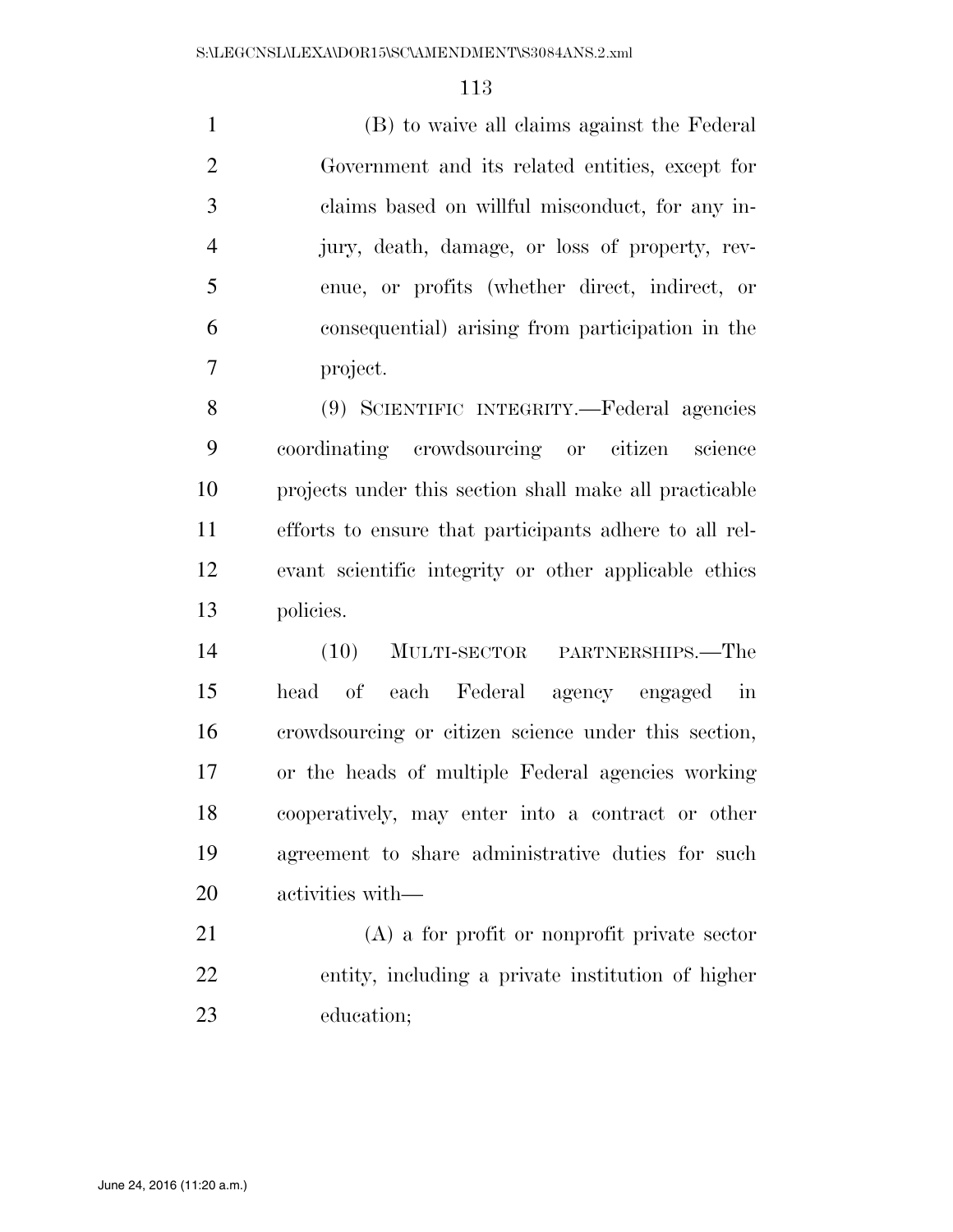| $\mathbf{1}$   | (B) a State, tribal, local, or foreign govern-       |
|----------------|------------------------------------------------------|
| $\overline{2}$ | ment agency, including a public institution of       |
| 3              | higher education; or                                 |
| $\overline{4}$ | (C) a public-private partnership.                    |
| 5              | (11) FUNDING.—In carrying out crowdsourcing          |
| 6              | and citizen science projects under this section, the |
| 7              | head of a Federal agency, or the heads of multiple   |
| 8              | Federal agencies working cooperatively—              |
| 9              | (A) may use funds appropriated by Con-               |
| 10             | gress;                                               |
| 11             | (B) may publicize projects and solicit and           |
| 12             | accept funds or in-kind support for such activi-     |
| 13             | ties from-                                           |
| 14             | (i) other Federal agencies;                          |
| 15             | (ii) for profit or nonprofit private sec-            |
| 16             | tor entities, including private institutions         |
| 17             | of higher education; or                              |
| 18             | (iii) State, tribal, local, or foreign gov-          |
| 19             | ernment agencies, including public institu-          |
| 20             | tions of higher education; and                       |
| 21             | (C) may not give any special consideration           |
| 22             | to any entity described in subparagraph (ii) in      |
| 23             | return for such funds or in-kind support.            |
| 24             | $(12)$ FACILITATION.—                                |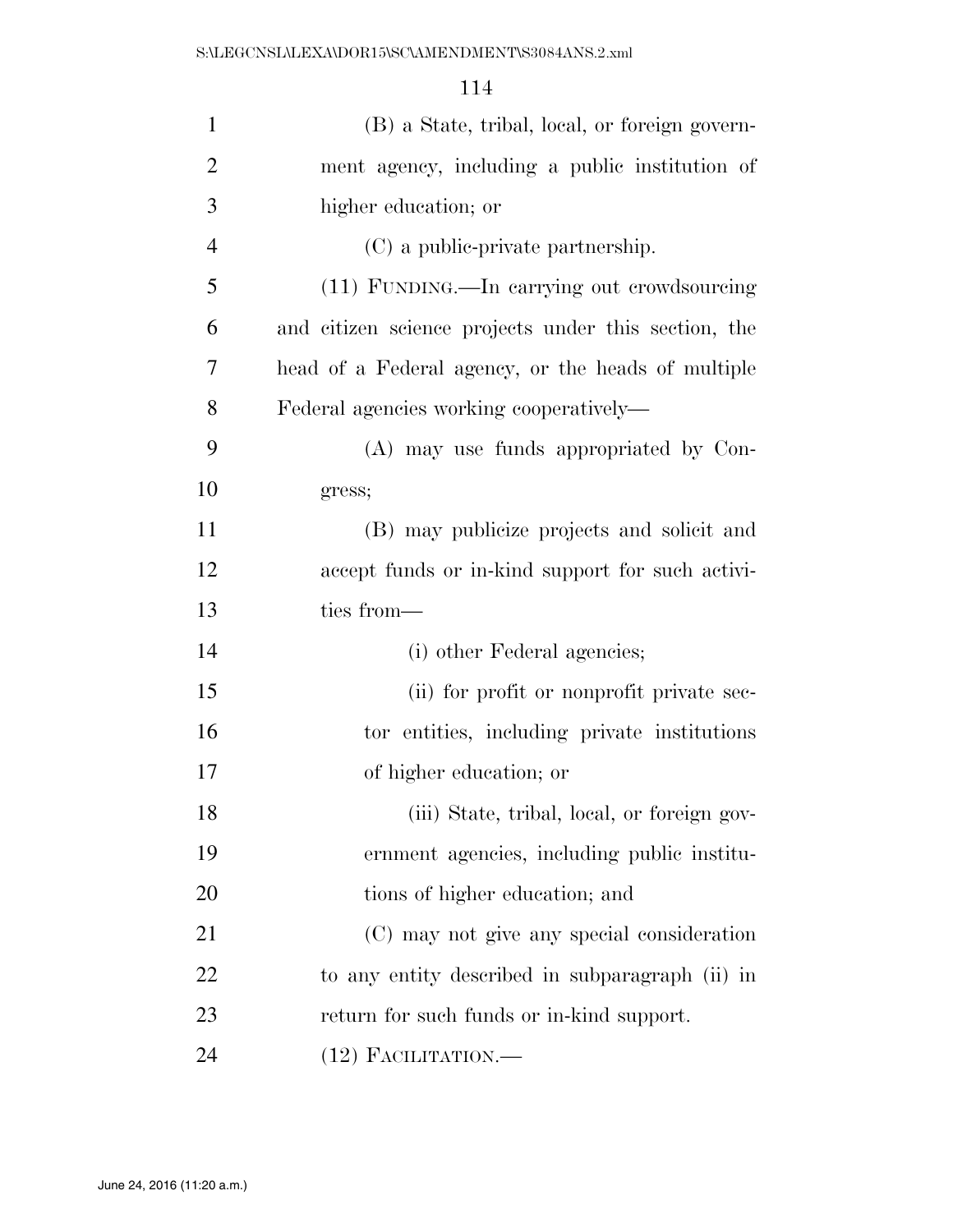| $\mathbf{1}$   | (A) GENERAL SERVICES ADMINISTRATION              |
|----------------|--------------------------------------------------|
| $\overline{2}$ | ASSISTANCE.—The Administrator of the Gen-        |
| 3              | eral Services Administration, in coordination    |
| $\overline{4}$ | with the Director of the Office of Personnel     |
| 5              | Management, shall, at no cost to Federal agen-   |
| 6              | cies, identify and develop relevant products,    |
| 7              | training, and services to facilitate the use of  |
| 8              | crowdsourcing and citizen science projects       |
| 9              | under this section, including by specifying the  |
| 10             | appropriate contract vehicles and technology     |
| 11             | and organizational platforms to enhance the      |
| 12             | ability of Federal agencies to carry out the ac- |
| 13             | tivities under this section.                     |
| 14             | (B) ADDITIONAL GUIDANCE.—The head of             |
| 15             | each Federal agency engaged in crowdsourcing     |
| 16             | or citizen science under this section is encour- |
| 17             | $\text{aged}$ —                                  |
| 18             | (i) to consult any guidance provided             |
| 19             | by the Director of the Office of Science         |
| 20             | and Technology Policy, including the Fed-        |
| 21             | eral Crowdsourcing and Citizen Science           |
| 22             | Toolkit;                                         |
| 23             | (ii) to designate a coordinator for that         |
| 24             | Federal agency's crowdsourcing and citizen       |
| 25             | science projects; and                            |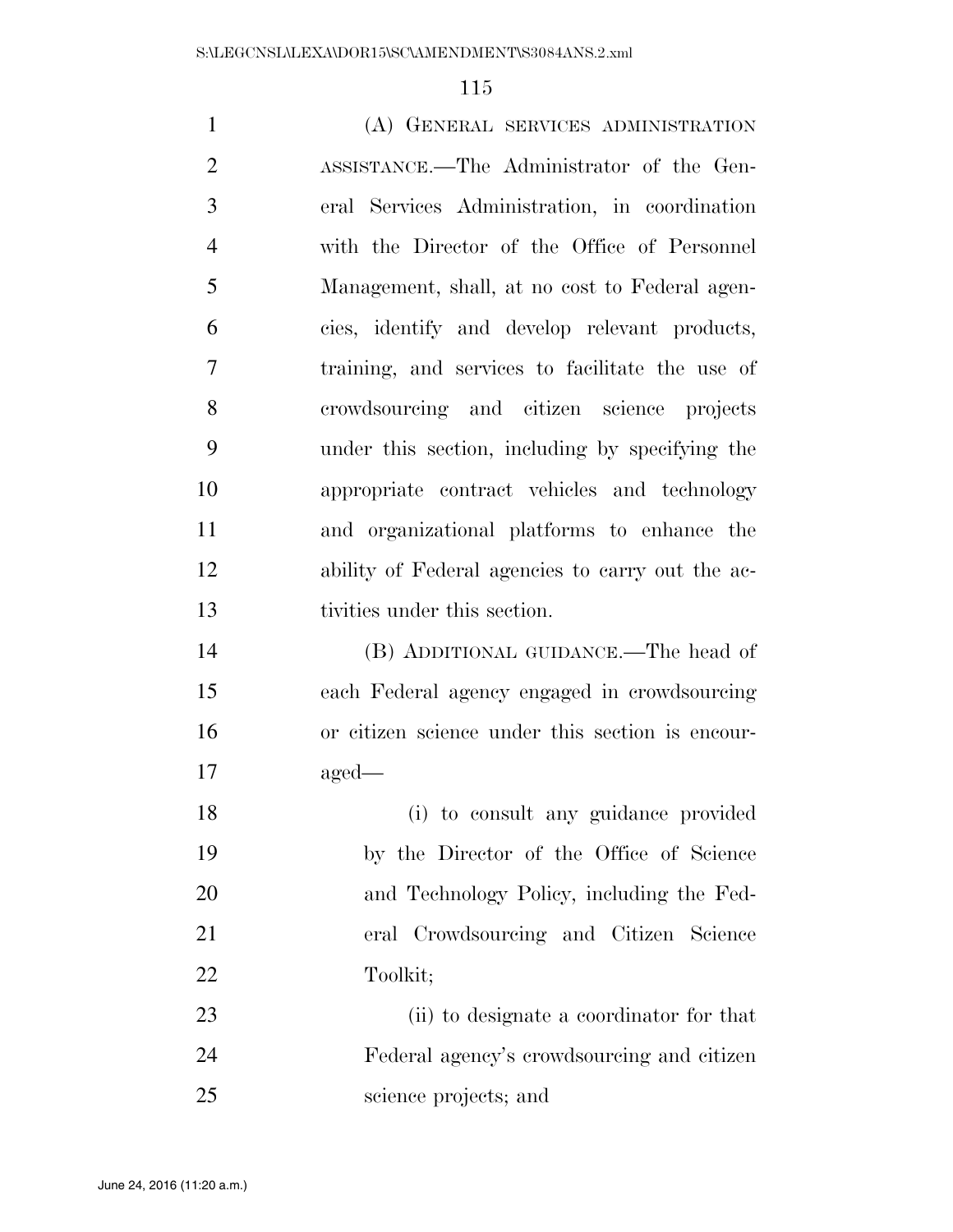| $\mathbf{1}$   | (iii) to share best practices with other               |
|----------------|--------------------------------------------------------|
| $\overline{2}$ | Federal agencies, including participation of           |
| 3              | staff in the Federal Community of Practice             |
| $\overline{4}$ | for Crowdsourcing and Citizen Science.                 |
| 5              | (d) REPORT.—                                           |
| 6              | $(1)$ In GENERAL.—Not later than 2 years after         |
| 7              | the date of the enactment of this Act, the Director    |
| 8              | of the Office of Science and Technology Policy shall   |
| 9              | include, as a component of a report required under     |
| 10             | section 24(p) of the Stevenson-Wydler Technology       |
| 11             | Innovation Act of 1980 (15 U.S.C. 3719 $(p)$ ), a re-  |
| 12             | port on the activities carried out under this section. |
| 13             | (2) INFORMATION INCLUDED.—The report re-               |
| 14             | quired under paragraph (1) shall include—              |
| 15             | (A) a summary of each crowdsourcing and                |
| 16             | citizen science project conducted by a Federal         |
| 17             | agency during the most recently completed 2            |
| 18             | fiscal years, including a description of the pro-      |
| 19             | posed goals of each crowdsourcing and citizen          |
| 20             | science project;                                       |
| 21             | (B) the participation rates, submission lev-           |
| 22             | els, number of consents, or any other statistic        |
| 23             | that might be considered relevant in<br>each           |
| 24             | crowdsourcing and citizen science project;             |
| 25             | $(C)$ a description of —                               |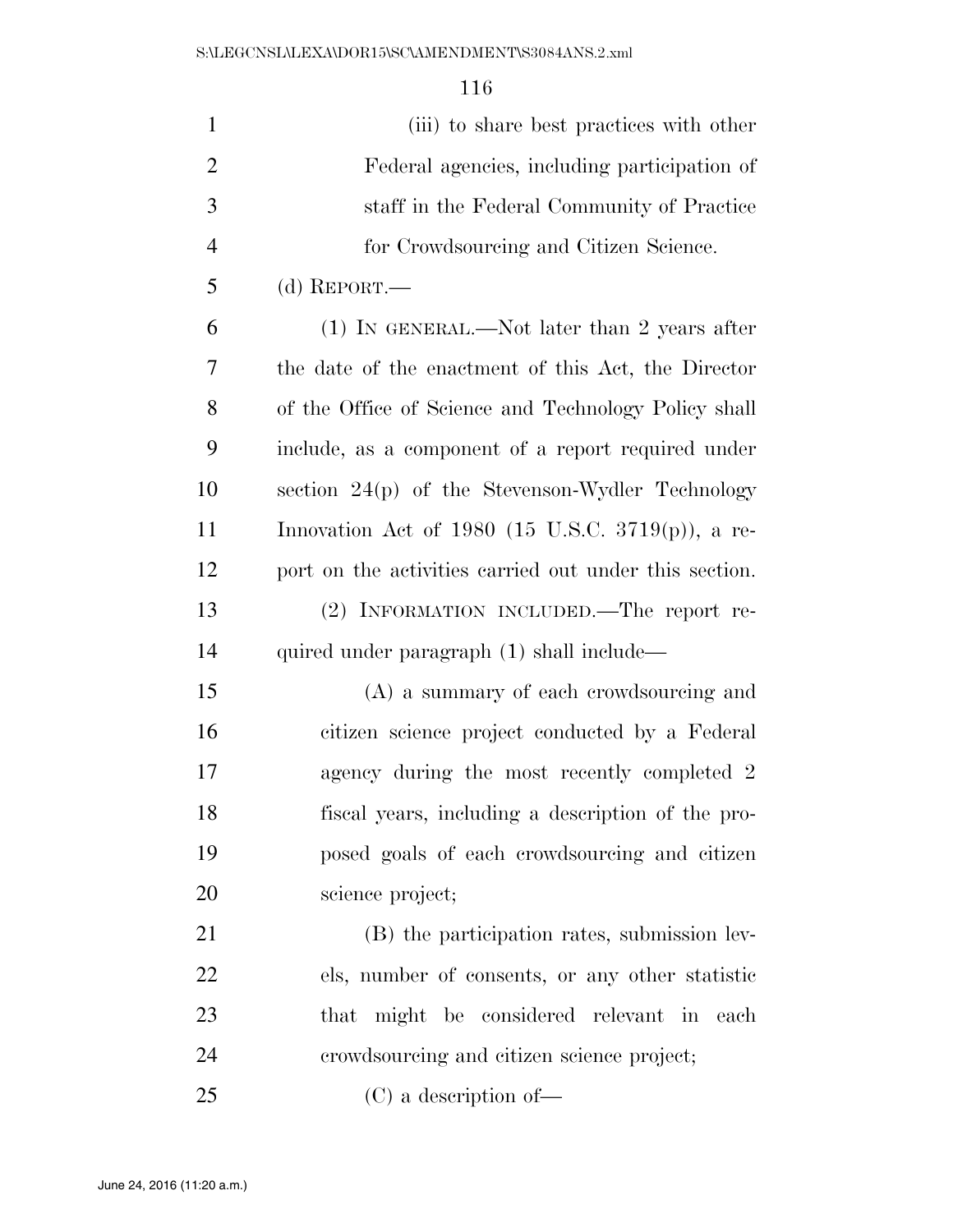| $\mathbf{1}$   | (i) the resources (including personnel                           |
|----------------|------------------------------------------------------------------|
| $\overline{2}$ | and funding) that were used in the execu-                        |
| 3              | tion of each crowdsourcing and citizen                           |
| $\overline{4}$ | science project;                                                 |
| 5              | (ii) the activities for which such re-                           |
| 6              | sources were used; and                                           |
| $\overline{7}$ | (iii) how the obligations and expendi-                           |
| 8              | tures relating to the project's execution                        |
| 9              | were allocated among the accounts of the                         |
| 10             | Federal agency;                                                  |
| 11             | summary of the<br>$(D)$ a<br>of<br>use                           |
| 12             | crowdsourcing and citizen science by all Federal                 |
| 13             | agencies, including interagency and multi-sector                 |
| 14             | partnerships; and                                                |
| 15             | (E) any other information that the Direc-                        |
| 16             | tor of the Office of Science and Technology Pol-                 |
| 17             | icy considers relevant.                                          |
| 18             | (e) SAVINGS PROVISION.—Nothing in this section                   |
| 19             | may be construed—                                                |
| 20             | $(1)$ to affect the authority to conduct                         |
| 21             | crowdsourcing and citizen science authorized by any              |
| 22             | other provision of law; or                                       |
| 23             | (2) to displace Federal Government resources                     |
| 24             | Federal agencies that<br>allocated<br>the<br>$\mathbf{t}$<br>use |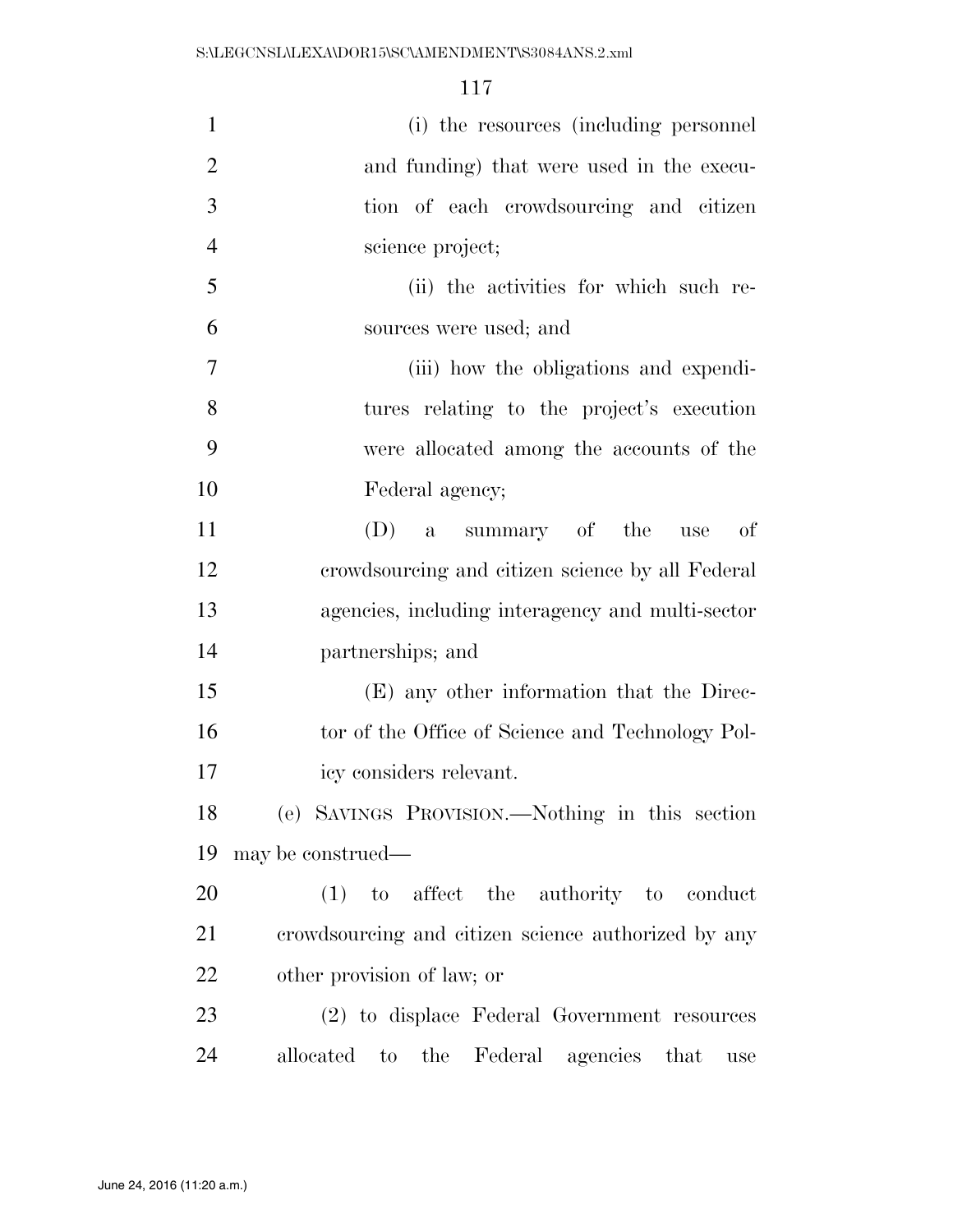crowdsourcing or citizen science authorized under this section to carry out a project.

#### **SEC. 403. NIST OTHER TRANSACTION AUTHORITY UPDATE.**

 Section 2(b)(4) of the National Institute of Stand- ards and Technology Act (15 U.S.C. 272(b)(4)) is amend-ed to read as follows:

 $\frac{1}{4}$  to enter into and perform such contracts, including cooperative research and development ar- rangements, grants, cooperative agreements, real property leases, or other transactions, as may be necessary in furtherance of the purposes of this Act and on such terms as the Director considers appro-priate;''.

## **SEC. 404. NIST VISITING COMMITTEE ON ADVANCED TECH-**

#### **NOLOGY UPDATE.**

 Section 10(a) of the National Institute of Standards and Technology Act (15 U.S.C. 278(a)) is amended—

 (1) in the second sentence, by striking ''15 members appointed by the Director, at least 10 of whom'' and ''not fewer than 9 members appointed by the Director, a majority of whom''; and

 (2) in the third sentence, by striking ''National Bureau of Standards'' and inserting ''National Insti-tute of Standards and Technology''.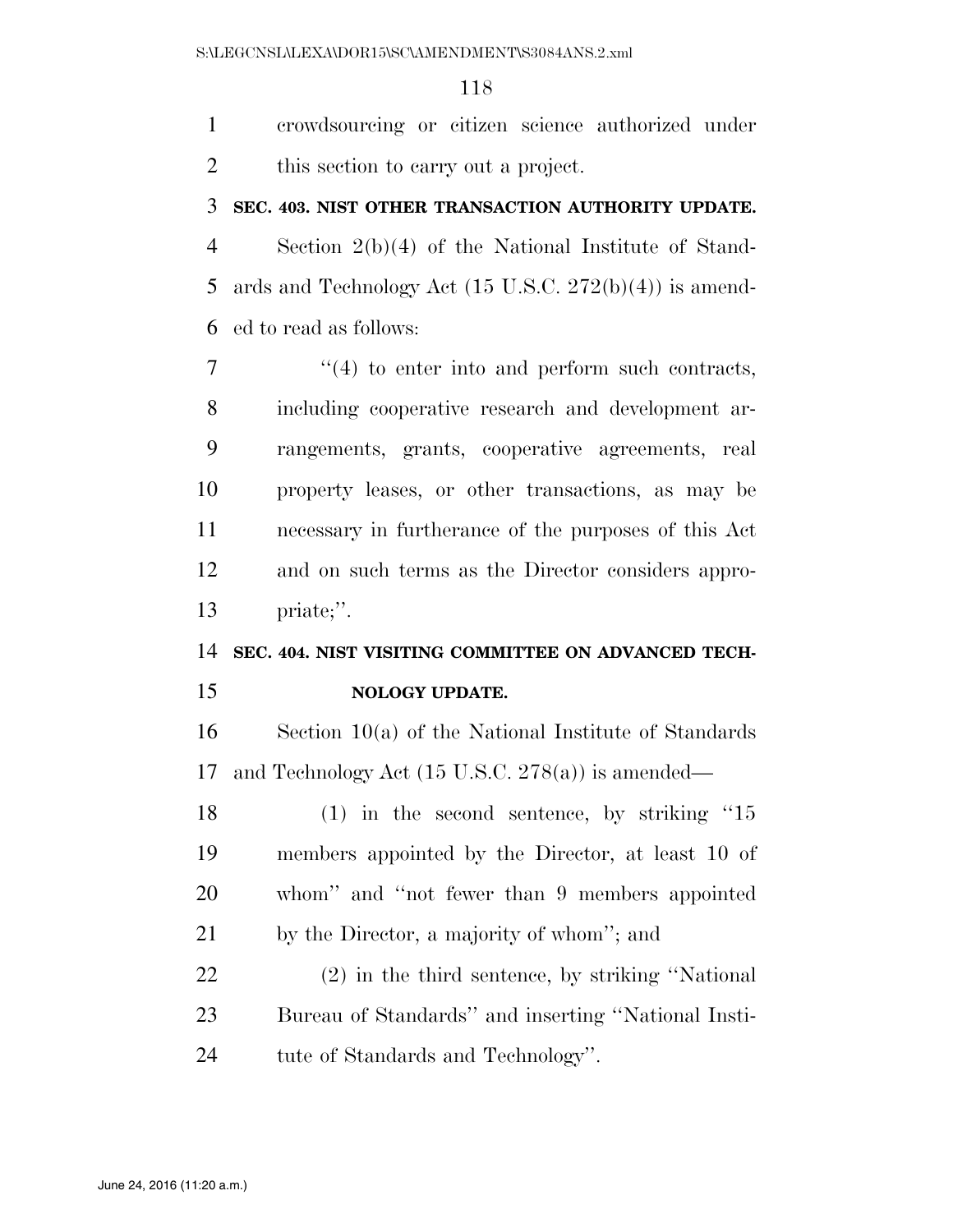| $\mathbf{1}$   | <b>TITLE V-MANUFACTURING</b>                          |
|----------------|-------------------------------------------------------|
| $\overline{2}$ | SEC. 501. HOLLINGS MANUFACTURING EXTENSION PART-      |
| 3              | NERSHIP IMPROVEMENTS.                                 |
| $\overline{4}$ | (a) IN GENERAL.—Section 25 of the National Insti-     |
| 5              | tute of Standards and Technology Act (15 U.S.C. 278k) |
| 6              | is amended to read as follows:                        |
| 7              | "SEC. 25. HOLLINGS MANUFACTURING EXTENSION PART-      |
| 8              | NERSHIP.                                              |
| 9              | "(a) DEFINITIONS.—In this section:                    |
| 10             | $``(1)$ APPROPRIATE COMMITTEES OF<br>$CON-$           |
| 11             | GRESS.—The term 'appropriate committees of Con-       |
| 12             | gress' means—                                         |
| 13             | $\lq\lq$ (A) the Committee on<br>Commerce,            |
| 14             | Science, and Transportation of the Senate; and        |
| 15             | "(B) the Committee on Science, Space,                 |
| 16             | and Technology of the House of Representa-            |
| 17             | tives.                                                |
| 18             | $``(2)$ AREA CAREER AND TECHNICAL<br>EDU-             |
| 19             | CATION SCHOOL.—The term 'area career and tech-        |
| 20             | nical education school' has the meaning given the     |
| 21             | term in section 3 of the Vocational Education Act of  |
| 22             | 1963 (20 U.S.C. 2302).                                |
| 23             | $(3)$ CENTER.—The term 'Center' means<br>a            |
| 24             | manufacturing extension center that—                  |
| 25             | $\lq\lq$ is created under subsection (b); and         |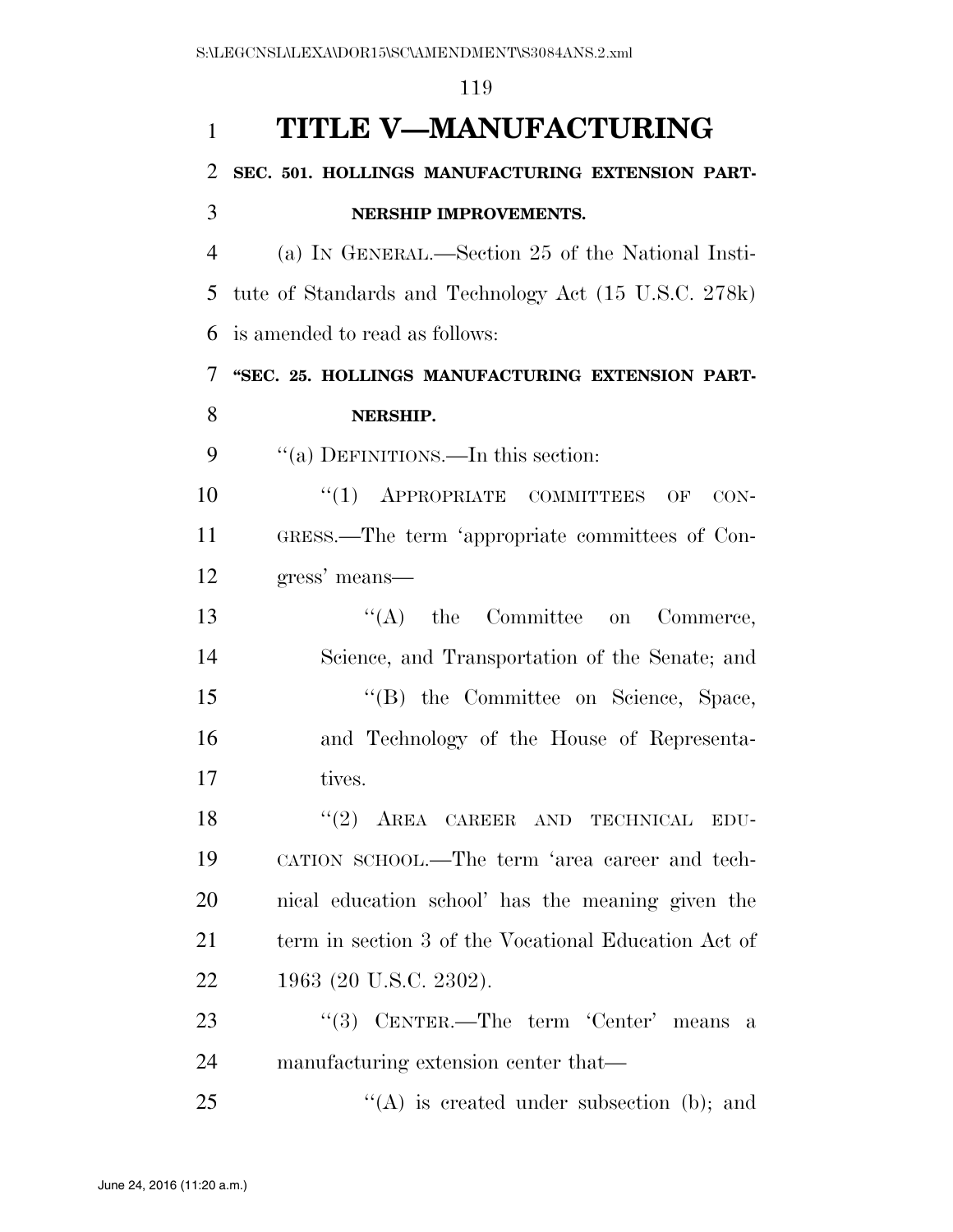1 ''(B) is affiliated with an eligible entity that applies for and is awarded financial sup-port under subsection (e).

4 "(4) COMMUNITY COLLEGE.—The term 'com- munity college' means an institution of higher edu- cation (as defined under section 101(a) of the High-7 er Education Act of 1965 (20 U.S.C. 1001(a))) at which the highest degree that is predominately awarded to students is an associate's degree.

 $(5)$  ELIGIBLE ENTITY.—The term 'eligible en- tity' means a United States-based nonprofit institu- tion, or consortium thereof, an institution of higher education, or a State, United States territory, local, or tribal government.

15 "(6) HOLLINGS MANUFACTURING EXTENSION PARTNERSHIP OR PROGRAM.—The term 'Hollings Manufacturing Extension Partnership' or 'Program' means the program established under subsection (b). 19 "(7) MEP ADVISORY BOARD.—The term 'MEP Advisory Board' means the Manufacturing Exten- sion Partnership Advisory Board established under subsection (n).

 ''(b) ESTABLISHMENT AND PURPOSE.—The Sec- retary, acting through the Director and, if appropriate, through other Federal officials, shall establish a program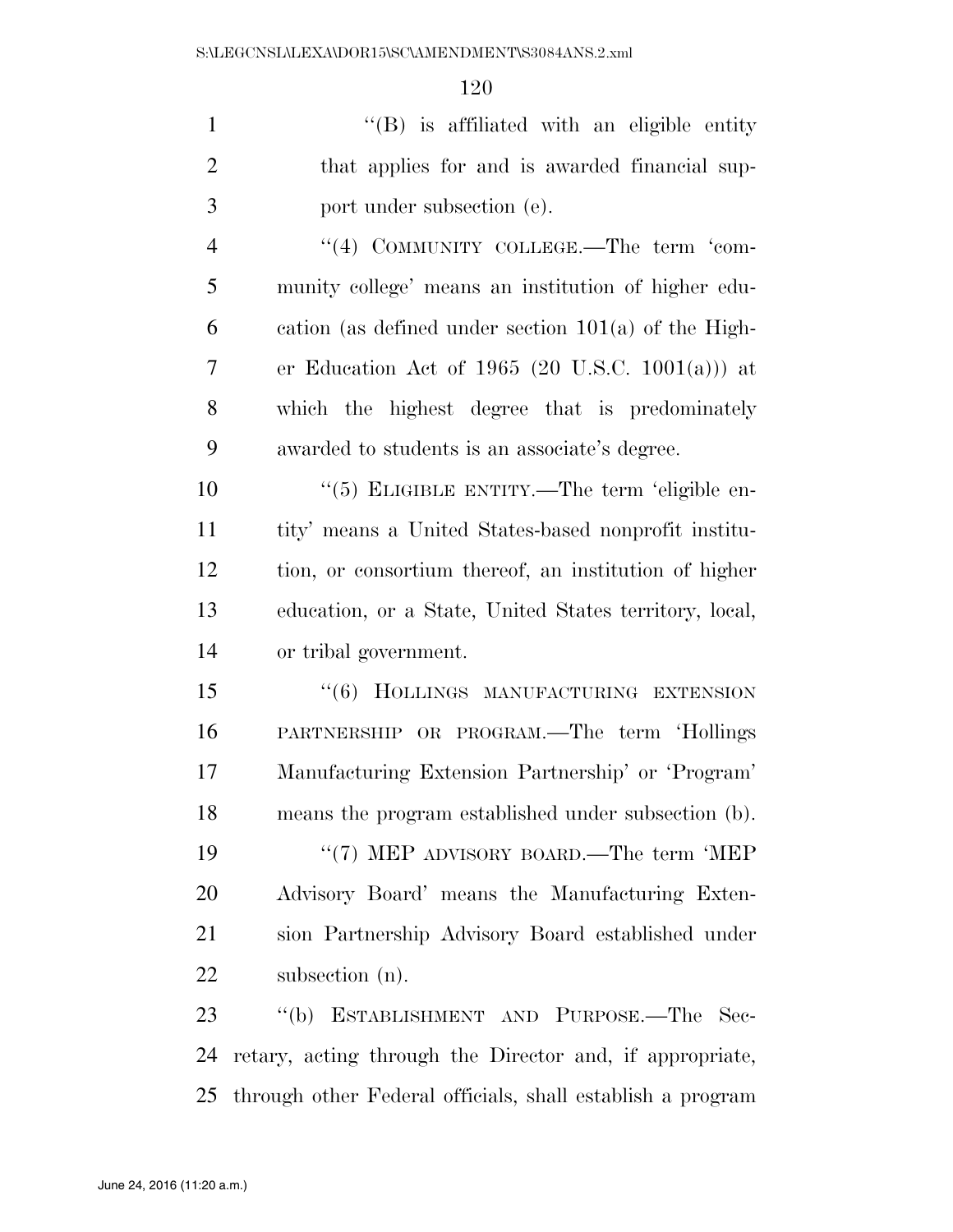to provide assistance for the creation and support of man- ufacturing extension centers for the transfer of manufac-turing technology and best business practices.

 ''(c) OBJECTIVE.—The objective of the Program shall be to enhance competitiveness, productivity, and techno- logical performance in United States manufacturing through—

 ''(1) the transfer of manufacturing technology and techniques developed at the Institute to Centers and, through them, to manufacturing companies throughout the United States;

 $\frac{12}{2}$  ''(2) the participation of individuals from indus- try, institutions of higher education, State govern- ments, other Federal agencies, and, when appro- priate, the Institute in cooperative technology trans-fer activities;

17  $\frac{17}{2}$   $\frac{17}{2}$  efforts to make new manufacturing tech- nology and processes usable by United States-based small and medium-sized companies;

 $\frac{1}{4}$  the active dissemination of scientific, engi- neering, technical, and management information about manufacturing to industrial firms, including small and medium-sized manufacturing companies;

24  $(5)$  the utilization, when appropriate, of the expertise and capability that exists in Federal agen-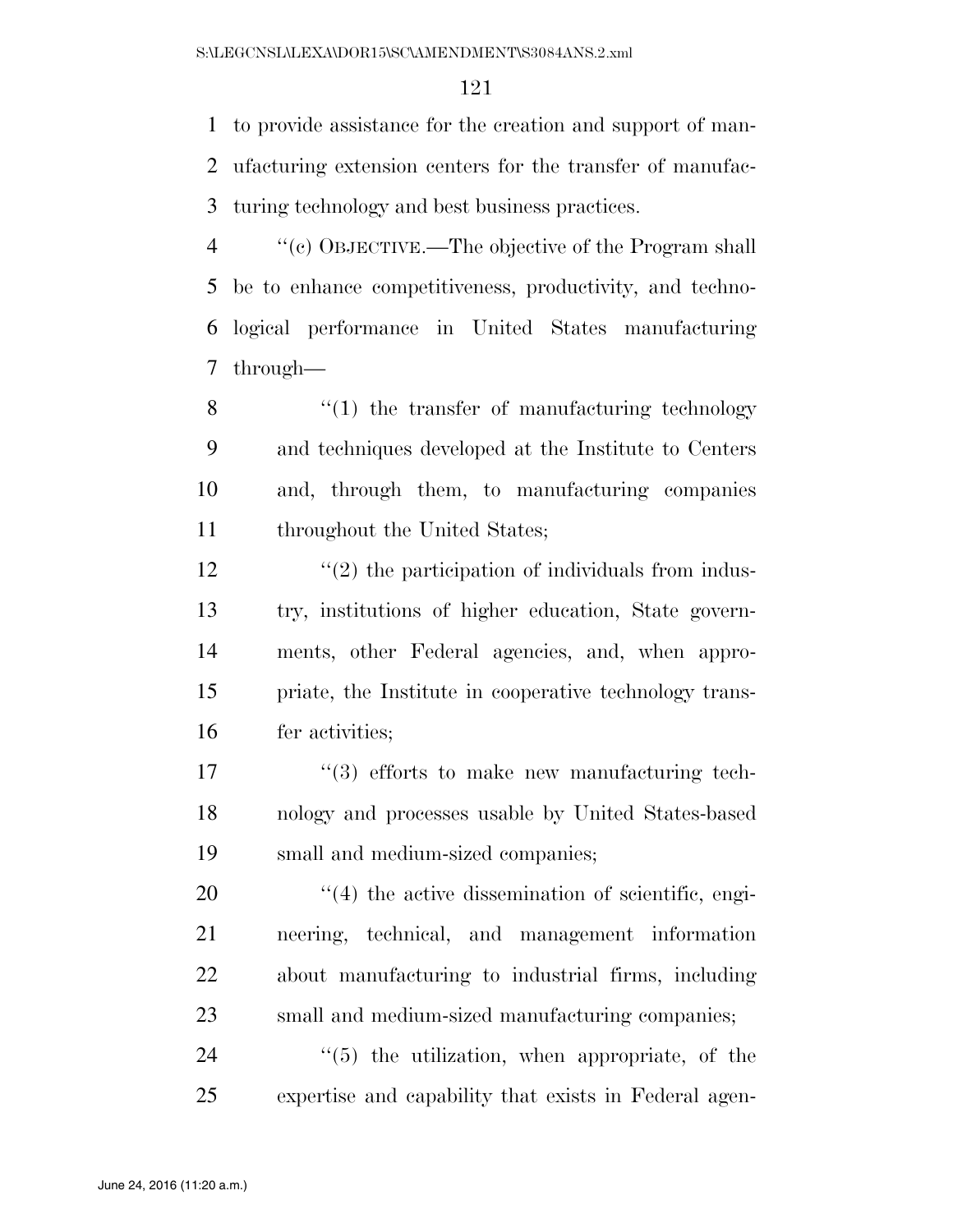| $\mathbf{1}$   | cies, other than the Institute, and federally-spon-   |
|----------------|-------------------------------------------------------|
| $\overline{2}$ | sored laboratories;                                   |
| 3              | "(6) the provision to community colleges and          |
| $\overline{4}$ | area career and technical education schools of infor- |
| 5              | mation about the job skills needed in manufacturing   |
| 6              | companies, including small and medium-sized manu-     |
| 7              | facturing businesses in the regions they serve;       |
| 8              | "(7) the promotion and expansion of certifi-          |
| 9              | cation systems offered through industry, associa-     |
| 10             | tions, and community colleges, when appropriate;      |
| 11             | and                                                   |
| 12             | "(8) the growth in employment and wages at            |
| 13             | United States-based small and medium-sized compa-     |
| 14             | nies.                                                 |
| 15             | "(d) ACTIVITIES.—The activities of a Center shall in- |
| 16             | clude—                                                |
| 17             | "(1) the establishment of automated manufac-          |
| 18             | turing systems and other advanced production tech-    |
| 19             | nologies, based on Institute-supported research, for  |
| 20             | the purpose of demonstrations and technology trans-   |
| 21             | fer;                                                  |
| 22             | $f'(2)$ the active transfer and dissemination of re-  |
| 23             | search findings and Center expertise to a wide range  |
| 24             | of companies and enterprises, particularly small and  |
| 25             | medium-sized manufacturers; and                       |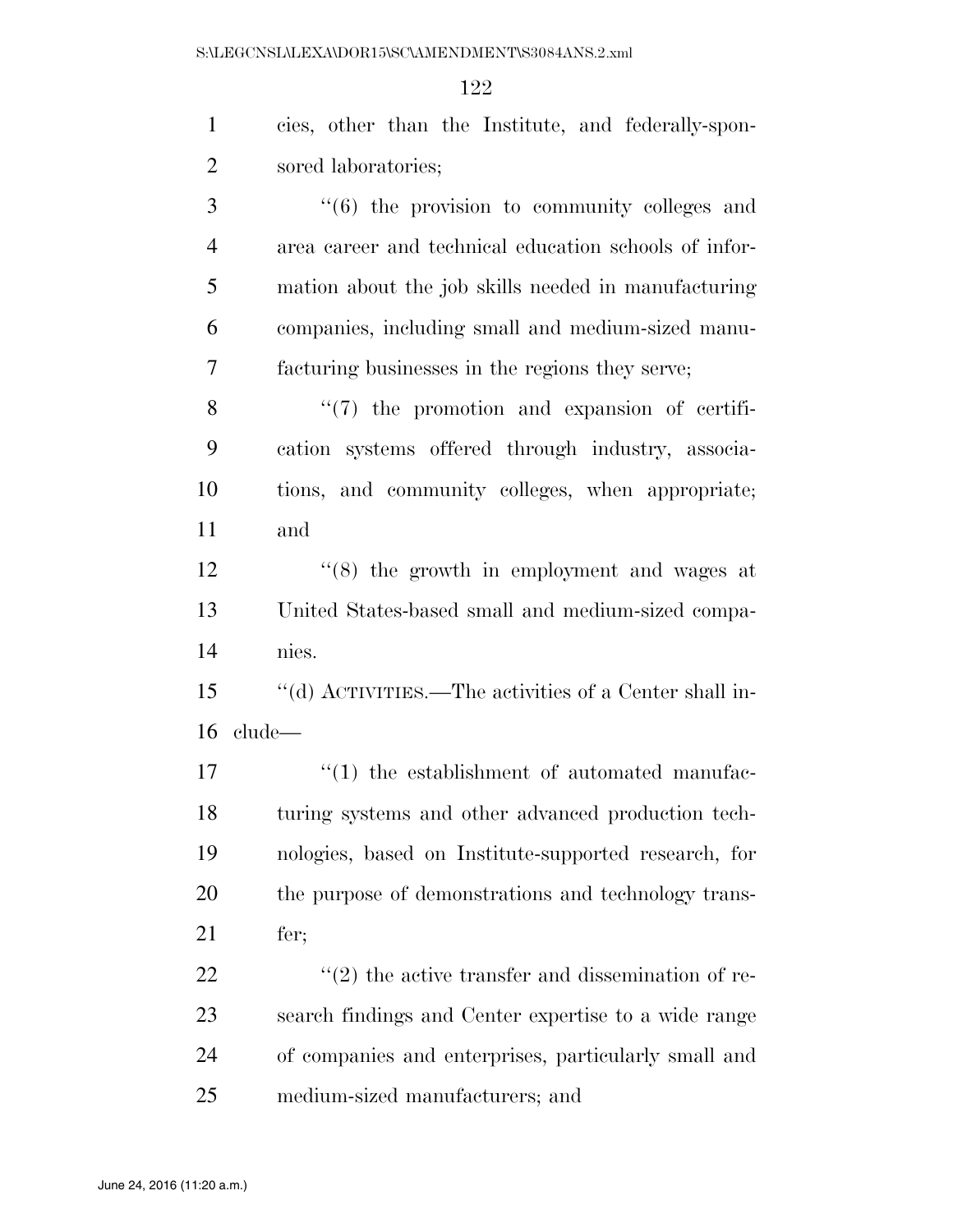| $\mathbf{1}$   | $\cdot\cdot\cdot(3)$ the facilitation of collaborations and part- |
|----------------|-------------------------------------------------------------------|
| $\overline{2}$ | nerships between small and medium-sized manufac-                  |
| 3              | turing companies, community colleges, and area ca-                |
| $\overline{4}$ | reer and technical education schools, to help those               |
| 5              | entities better understand the specific needs of man-             |
| 6              | ufacturers and to help manufacturers better under-                |
| 7              | stand the skill sets that students learn in the pro-              |
| 8              | grams offered by such colleges and schools.                       |
| 9              | "(e) FINANCIAL ASSISTANCE.—                                       |
| 10             | "(1) AUTHORIZATION. - Except as provided in                       |
| 11             | paragraph (2), the Secretary may provide financial                |
| 12             | assistance for the creation and support of a Center               |
| 13             | through a cooperative agreement with an eligible en-              |
| 14             | tity.                                                             |
| 15             | "(2) COST SHARING.—The Secretary may not                          |
| 16             | provide more than 50 percent of the capital and an-               |
| 17             | nual operating and maintenance funds required to                  |
| 18             | establish and support a Center.                                   |
| 19             | "(3) RULE OF CONSTRUCTION.—For purposes                           |
| 20             | of paragraph $(2)$ , any amount received by an eligible           |
| 21             | entity for a Center under a provision of law other                |
| 22             | than paragraph (1) shall not be considered<br>an                  |
| 23             | amount provided under paragraph (1).                              |
| $\mathcal{L}$  |                                                                   |

24 "(f) APPLICATIONS.—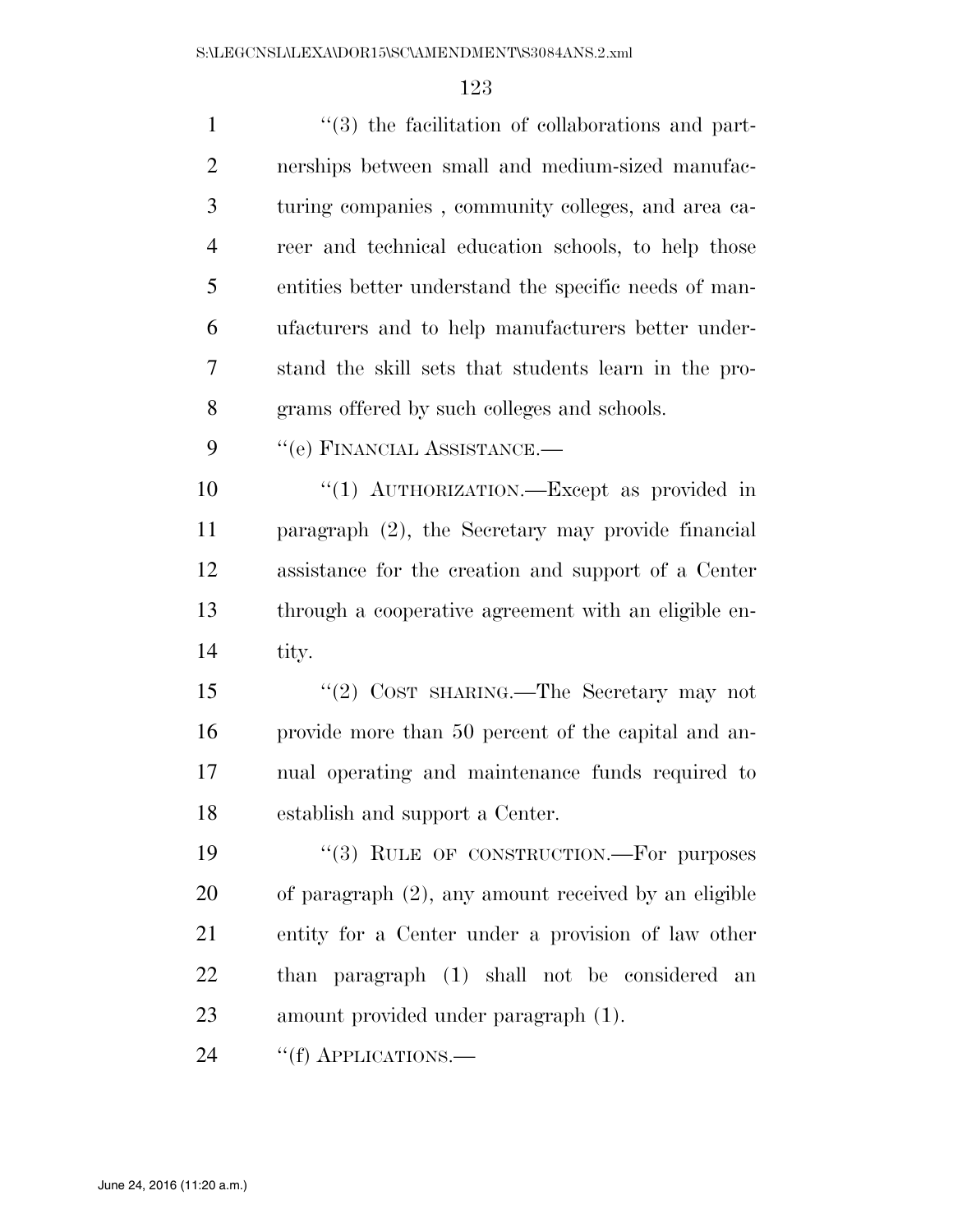| $\mathbf{1}$   | " $(1)$ In GENERAL.—An eligible entity shall sub-    |
|----------------|------------------------------------------------------|
| $\overline{2}$ | mit an application to the Secretary at such time, in |
| 3              | such manner, and containing such information as      |
| $\overline{4}$ | the Secretary may require.                           |
| 5              | "(2) PROGRAM DESCRIPTION.—The Secretary              |
| 6              | shall establish and update, as necessary—            |
| $\tau$         | "(A) a description of the Program;                   |
| 8              | $\lq\lq$ the application procedures;                 |
| 9              | $"$ (C) performance metrics;                         |
| 10             | "(D) criteria for determining qualified ap-          |
| 11             | plicants; and                                        |
| 12             | $\lq\lq$ criteria for choosing recipients of fi-     |
| 13             | nancial assistance from among the qualified ap-      |
| 14             | plicants.                                            |
| 15             | $``(F)$ procedures for determining allowable         |
| 16             | cost share contributions; and                        |
| 17             | $\lq\lq(G)$ such other program policy objectives     |
| 18             | and operational procedures as the Secretary          |
| 19             | considers necessary.                                 |
| 20             | $\lq(3)$ COST SHARING.—                              |
| 21             | "(A) IN GENERAL.—To be considered for                |
| 22             | financial assistance under this section, an appli-   |
| 23             | cant shall provide adequate assurances that the      |
| 24             | applicant and if applicable, the applicant's         |
| 25             | partnering organizations, will obtain funding        |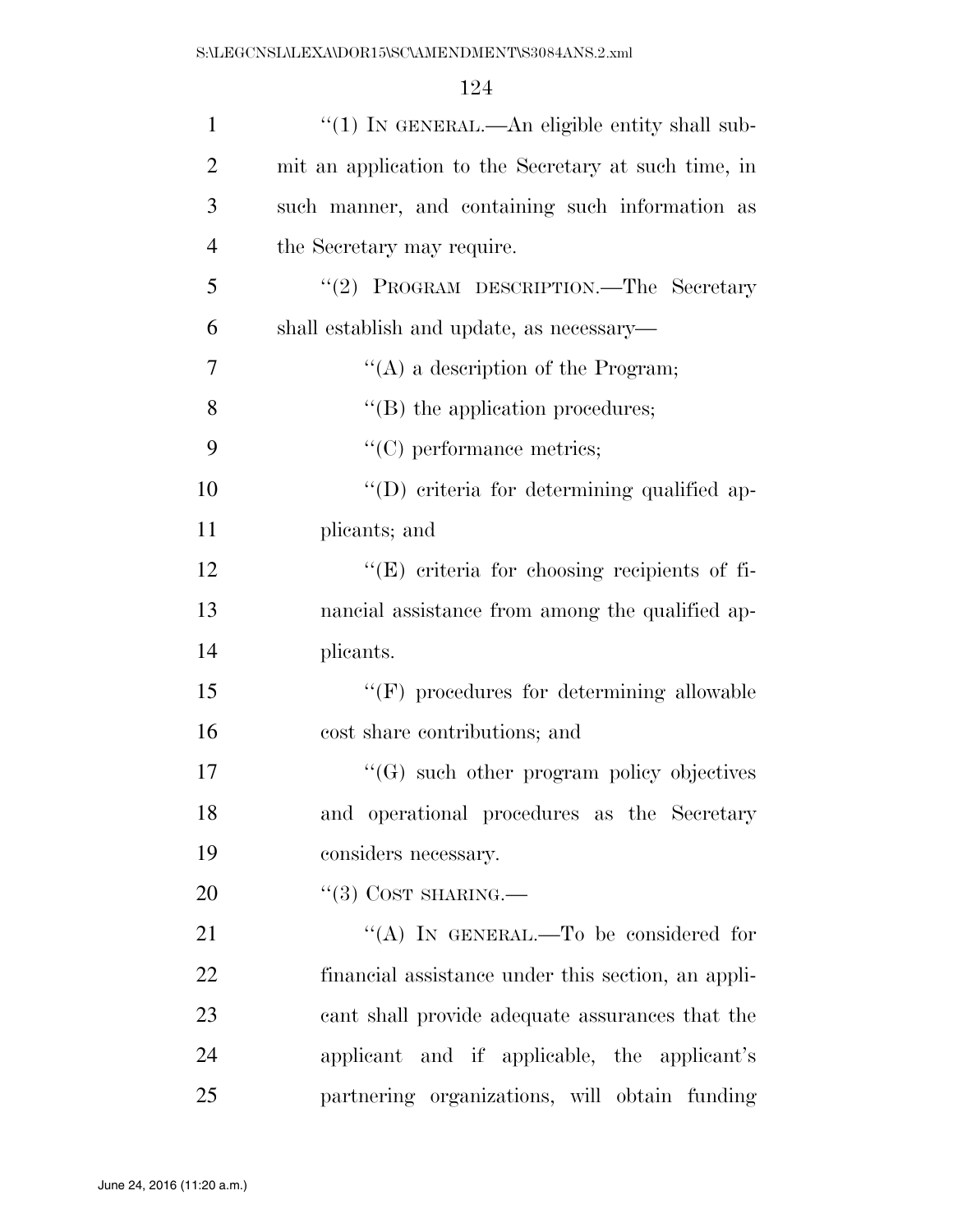| $\mathbf{1}$   | for not less than 50 percent of the capital and        |
|----------------|--------------------------------------------------------|
| $\overline{2}$ | annual operating and maintenance funds re-             |
| 3              | quired to establish and support the Center from        |
| $\overline{4}$ | sources other than the financial assistance pro-       |
| 5              | vided under subsection (e).                            |
| 6              | "(B) AGREEMENTS WITH OTHER ENTI-                       |
| 7              | TIES.—In meeting the cost-sharing requirement          |
| 8              | under subparagraph $(A)$ , an eligible entity may      |
| 9              | enter into an agreement with 1 or more other           |
| 10             | entities, such as a private industry, an institu-      |
| 11             | tion of higher education, or a State, United           |
| 12             | States territory, local, or tribal government for      |
| 13             | the contribution by that other entity of funding       |
| 14             | if the Secretary determines the agreement—             |
| 15             | "(i) is programmatically reasonable;                   |
| 16             | "(ii) will help accomplish pro-                        |
| 17             | grammatic objectives; and                              |
| 18             | "(iii) is allocable under Program pro-                 |
| 19             | cedures under subsection $(f)(2)$ .                    |
| 20             | "(4) LEGAL RIGHTS.—Each applicant shall in-            |
| 21             | clude in the application a proposal for the allocation |
| 22             | of the legal rights associated with any intellectual   |
| 23             | property which may result from the activities of the   |
| 24             | Center.                                                |
| 25             | $\cdot\cdot$ (5) MERIT REVIEW OF APPLICATIONS.—        |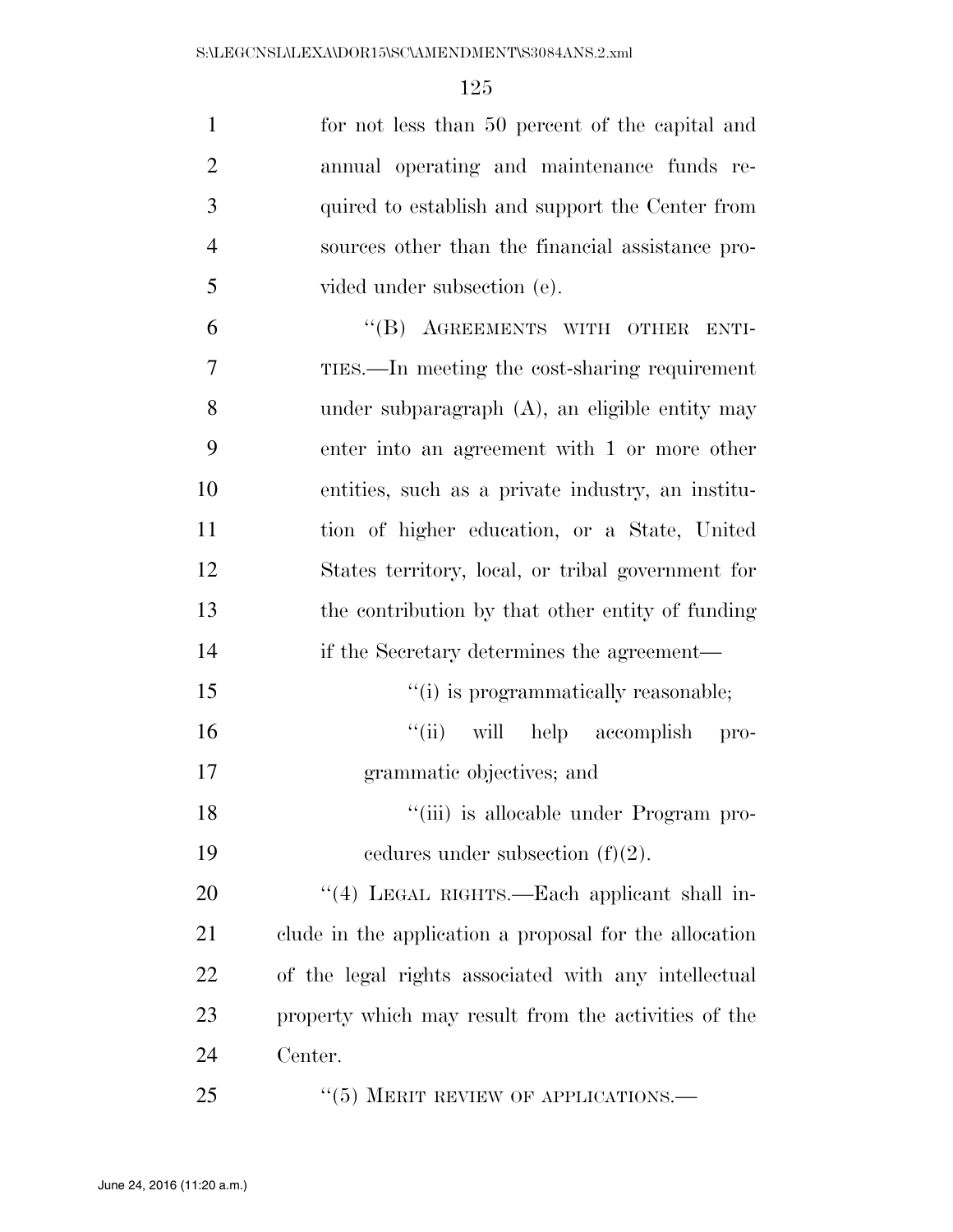| $\mathbf{1}$   | "(A) IN GENERAL.—The Secretary shall            |
|----------------|-------------------------------------------------|
| $\overline{2}$ | subject each application to merit review.       |
| 3              | "(B) CONSIDERATIONS.—In making a de-            |
| $\overline{4}$ | cision whether to approve an application and    |
| 5              | provide financial assistance under subsection   |
| 6              | (e), the Secretary shall consider, at a min-    |
| 7              | $imum-$                                         |
| 8              | "(i) the merits of the application, par-        |
| 9              | ticularly those portions of the application     |
| 10             | regarding technology transfer, training and     |
| 11             | education, and adaptation of manufac-           |
| 12             | turing technologies to the needs of par-        |
| 13             | ticular industrial sectors;                     |
| 14             | "(ii) the quality of service to be pro-         |
| 15             | vided;                                          |
| 16             | "(iii) the geographical diversity and           |
| 17             | extent of the service area; and                 |
| 18             | "(iv) the type and percentage of fund-          |
| 19             | ing from other sources under paragraph          |
| 20             | (3).                                            |
| 21             | $``(g)$ EVALUATIONS.—                           |
| 22             | "(1) THIRD AND EIGHTH YEAR EVALUATIONS          |
| 23             | BY PANEL.-                                      |
| 24             | "(A) IN GENERAL.—The Secretary shall            |
| 25             | ensure that each Center is evaluated during its |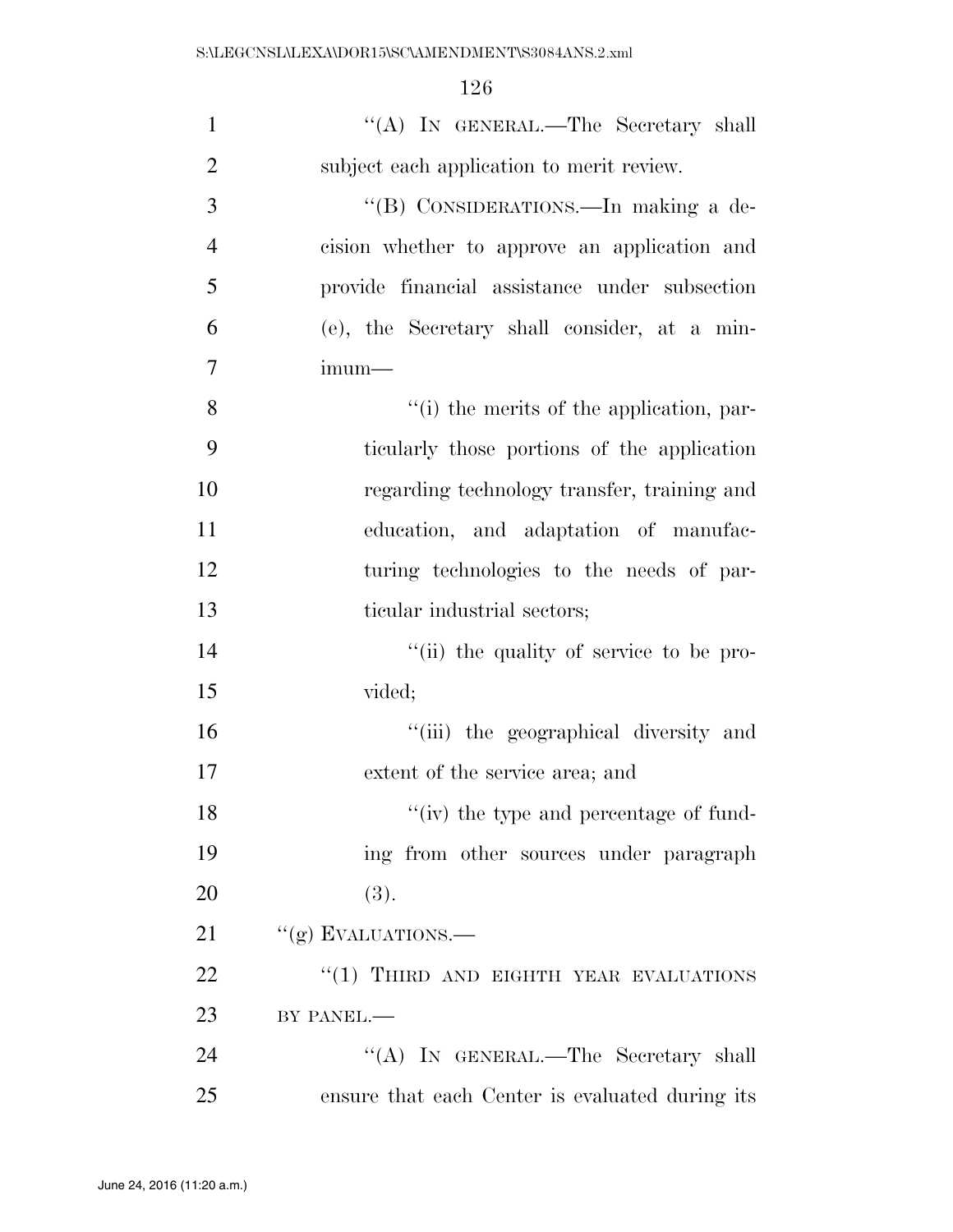| $\mathbf{1}$   | third and eighth years of operation by an eval-      |
|----------------|------------------------------------------------------|
| $\overline{2}$ | uation panel appointed by the Secretary.             |
| 3              | "(B) COMPOSITION.—The Secretary shall                |
| $\overline{4}$ | ensure that each evaluation panel appointed          |
| 5              | under subparagraph $(A)$ is composed of-             |
| 6              | "(i) private experts, none of whom are               |
| 7              | connected with the Center evaluated by the           |
| 8              | panel; and                                           |
| 9              | "(ii) Federal officials.                             |
| 10             | "(C) CHAIRPERSON.—For each evaluation                |
| 11             | panel appointed under subparagraph (B), the          |
| 12             | Secretary shall appoint a chairperson who is an      |
| 13             | official of the Institute.                           |
| 14             | FIFTH YEAR EVALUATIONS BY<br>(2)<br>SEC-             |
| 15             | RETARY.—In the fifth year of operation of a Center,  |
| 16             | the Secretary shall conduct a review of the Center.  |
| 17             | "(3) PERFORMANCE MEASUREMENT.—In evalu-              |
| 18             | ating a Center an evaluation panel or the Secretary, |
| 19             | as applicable, shall measure the performance of the  |
| 20             | Center against—                                      |
| 21             | $\lq\lq$ the objective specified in subsection       |
| <u>22</u>      | (e);                                                 |
| 23             | "(B) the performance metrics under sub-              |
| 24             | section $(f)(2)(C)$ ; and                            |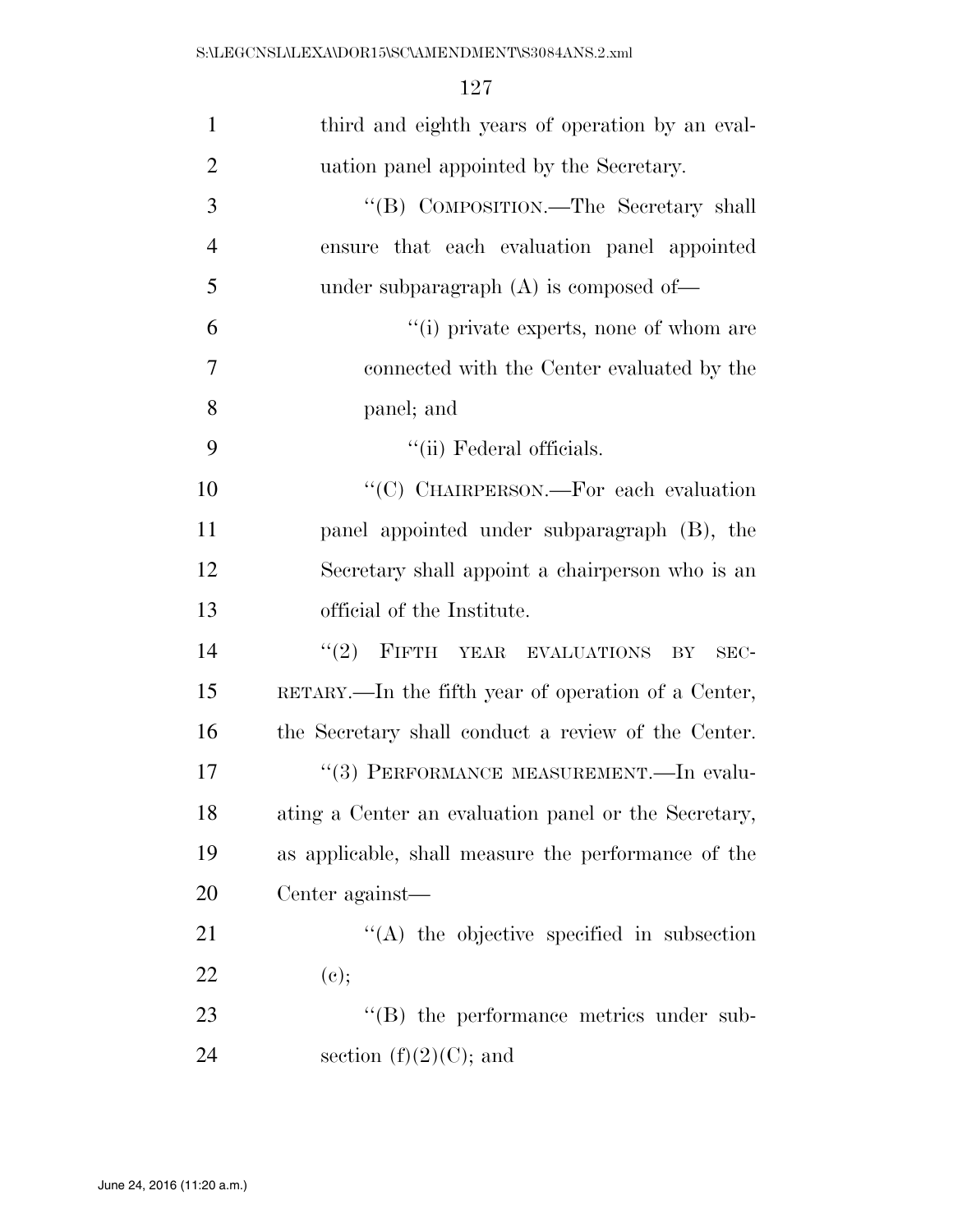| $\mathbf{1}$   | $\lq\lq$ such other criterion as considered ap-         |
|----------------|---------------------------------------------------------|
| $\overline{2}$ | propriate by the Secretary.                             |
| 3              | "(4) POSITIVE EVALUATIONS.—If an evaluation             |
| 4              | of a Center is positive, the Secretary may continue     |
| 5              | to provide financial assistance for the Center—         |
| 6              | $\lq\lq$ in the case of an evaluation occurring         |
| 7              | in the third year of a Center, through the fifth        |
| 8              | year of the Center;                                     |
| 9              | $\lq\lq$ (B) in the case of an evaluation occurring     |
| 10             | in the fifth year of a Center, through the eighth       |
| 11             | year of the Center; and                                 |
| 12             | $\cdot\cdot$ (C) in the case of an evaluation occurring |
| 13             | in the eighth year of a Center, through the             |
| 14             | tenth year of the Center.                               |
| 15             | $``(5)$ OTHER THAN POSITIVE EVALUATIONS.—               |
| 16             | "(A) PROBATION.—If an evaluation of a                   |
| 17             | Center is other than positive, the Secretary            |
| 18             | shall put the Center on probation during the            |
| 19             | period beginning on the date that the Center            |
| 20             | receives notice under subparagraph $(B)(i)$ and         |
| 21             | ending on the date that the reevaluation is com-        |
| 22             | plete under subparagraph $(B)(iii)$ .                   |
| 23             | "(B) NOTICE AND REEVALUATION.—If a                      |
| 24             | Center receives an evaluation that is other than        |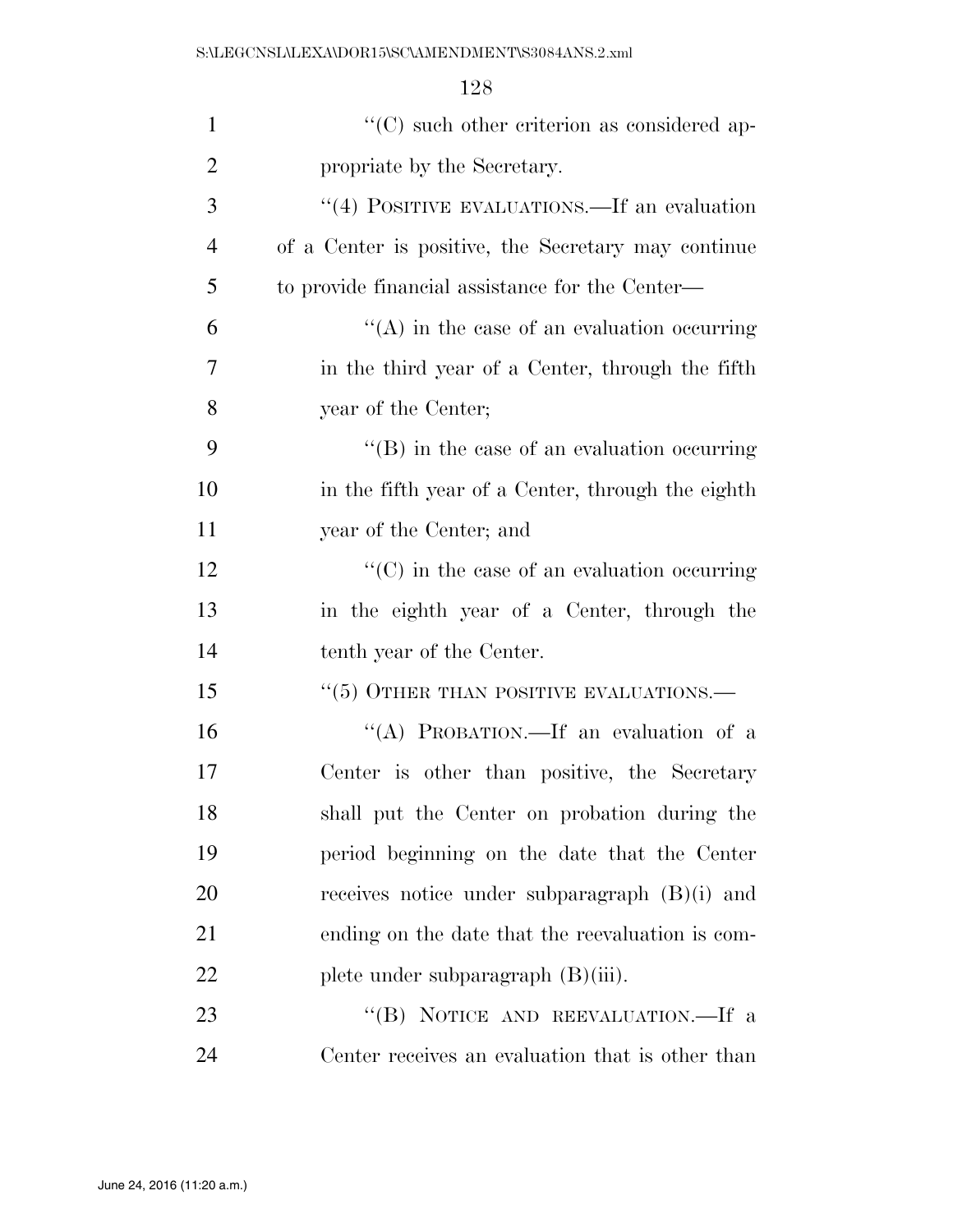| $\mathbf{1}$   | positive, the evaluation panel or Secretary, as  |
|----------------|--------------------------------------------------|
| $\overline{2}$ | applicable, shall-                               |
| 3              | "(i) notify the Center of the reason,            |
| $\overline{4}$ | including any deficiencies in the perform-       |
| 5              | ance of the Center identified during the         |
| 6              | evaluation;                                      |
| $\overline{7}$ | "(ii) assist the Center in remedying             |
| 8              | the deficiencies by providing the Center,        |
| 9              | not less frequently than once every 3            |
| 10             | months, an analysis of the Center, if con-       |
| 11             | sidered appropriate by the panel or Sec-         |
| 12             | retary, as applicable; and                       |
| 13             | "(iii) reevaluate the Center not later           |
| 14             | than 1 year after the date of the notice         |
| 15             | under clause (i).                                |
| 16             | "(C) CONTINUED SUPPORT DURING PE-                |
| 17             | RIOD OF PROBATION.—The Secretary may con-        |
| 18             | tinue to provide financial assistance under sub- |
| 19             | section (e) for a Center during the probation    |
| 20             | period.                                          |
| 21             | $``(6)$ FAILURE TO REMEDY.—                      |
| 22             | "(A) IN GENERAL.—If a Center fails to            |
| 23             | remedy a deficiency or to show significant im-   |
| 24             | provement in performance before the end of the   |
| 25             | probation period under paragraph (5), the Sec-   |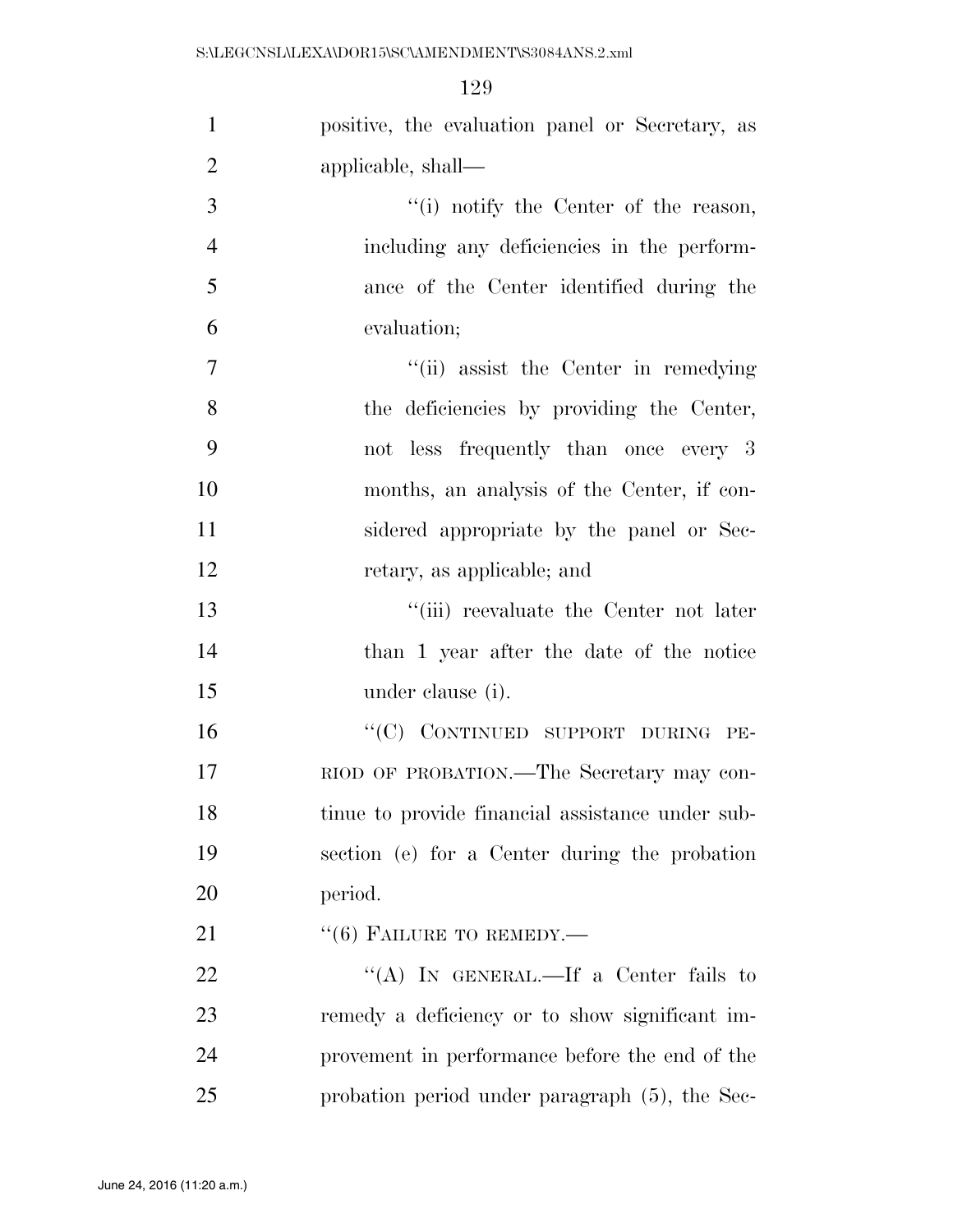| $\mathbf{1}$   | retary shall conduct a competition to select an       |
|----------------|-------------------------------------------------------|
| $\overline{2}$ | operator for the Center under subsection (h).         |
| 3              | "(B) TREATMENT OF CENTERS SUBJECT                     |
| $\overline{4}$ | TO NEW COMPETITION.—Upon the selection of             |
| 5              | an operator for a Center under subsection (h),        |
| 6              | the Center shall be considered a new Center           |
| 7              | and the calculation of the years of operation of      |
| 8              | that Center for purposes of paragraphs (1)            |
| 9              | through $(5)$ of this subsection and subsection       |
| 10             | $(h)(1)$ shall start anew.                            |
| 11             | "(h) REAPPLICATION COMPETITION FOR FINANCIAL          |
| 12             | ASSISTANCE AFTER 10 YEARS.—                           |
| 13             | "(1) IN GENERAL.—If an eligible entity has op-        |
| 14             | erated a Center under this section for a period of 10 |
| 15             | consecutive years, the Secretary shall conduct a com- |
| 16             | petition to select an eligible entity to operate the  |
| 17             | Center in accordance with the process plan under      |
| 18             | subsection (i).                                       |
| 19             | "(2) INCUMBENT ELIGIBLE ENTITIES.—An eli-             |
| 20             | gible entity that has received financial assistance   |
| 21             | under this section for a period of 10 consecutive     |
| 22             | years and that the Secretary determines is in good    |
| 23             | standing shall be eligible to compete in the competi- |
| 24             | tion under paragraph (1).                             |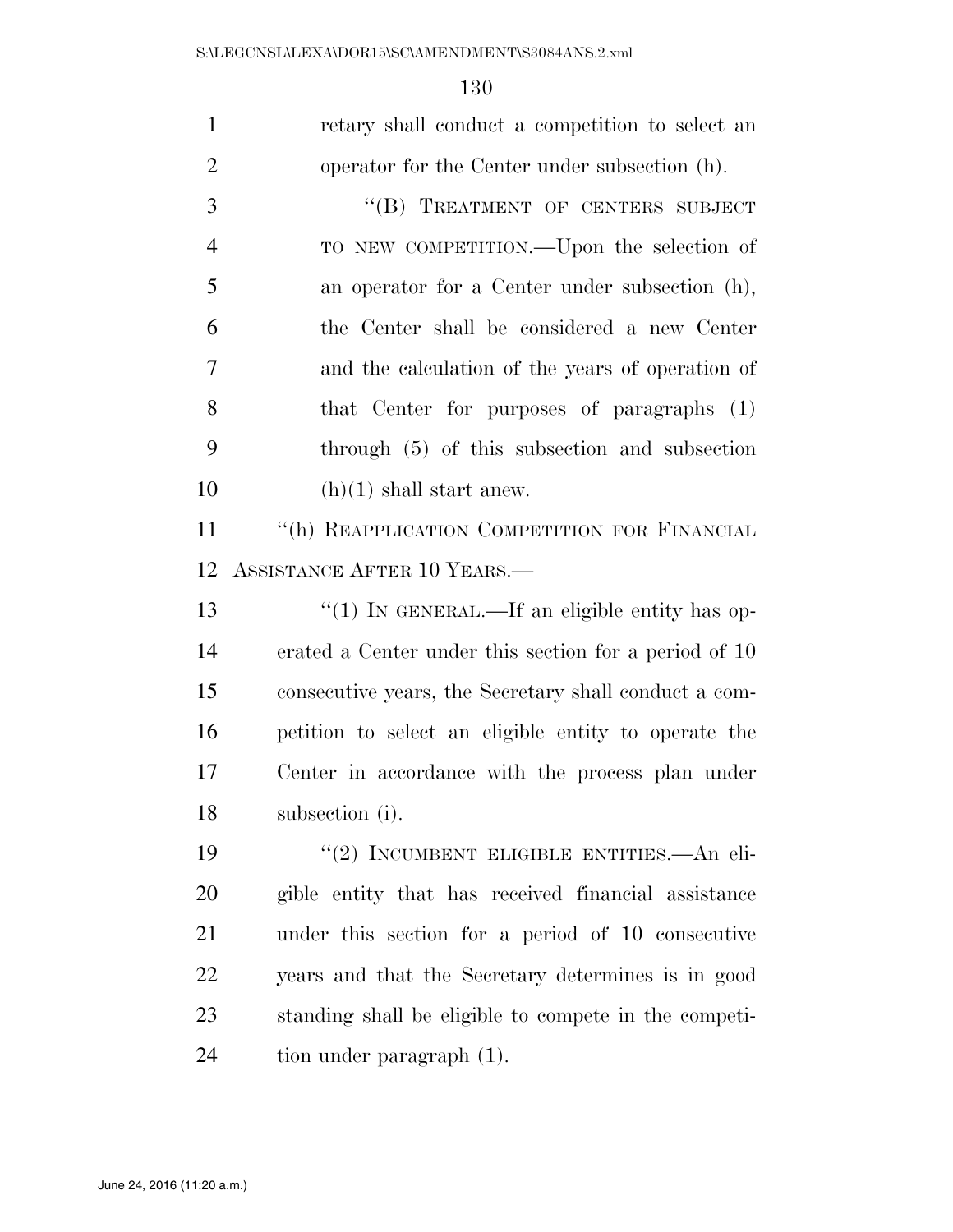1 ''(3) TREATMENT OF CENTERS SUBJECT TO RE- APPLICATION COMPETITION.—Upon the selection of an operator for a Center under paragraph (1), the Center shall be considered a new Center and the cal- culation of the years of operation of that Center for purposes of paragraphs (1) through (5) of sub- section (g) shall start anew. ''(i) PROCESS PLAN.—Not later than 180 days after the date of the enactment of the American Innovation and Competitiveness Act, the Secretary shall implement and submit to Congress a plan for how the Institute will con- duct an evaluation, competition, and reapplication com- petition under this section. ''(j) OPERATIONAL REQUIREMENTS.— 15 "(1) PROTECTION OF CONFIDENTIAL INFORMA- TION OF CENTER CLIENTS.—The following informa- tion, if obtained by the Federal Government in con- nection with an activity of a Center or the Program, shall be exempt from public disclosure under section 552 of title 5, United States Code: 21 ''(A) Information on the business operation of any participant in the Program or of a client

of a Center.

24  $\text{``(B)}$  Trade secrets of any client of a Cen-ter.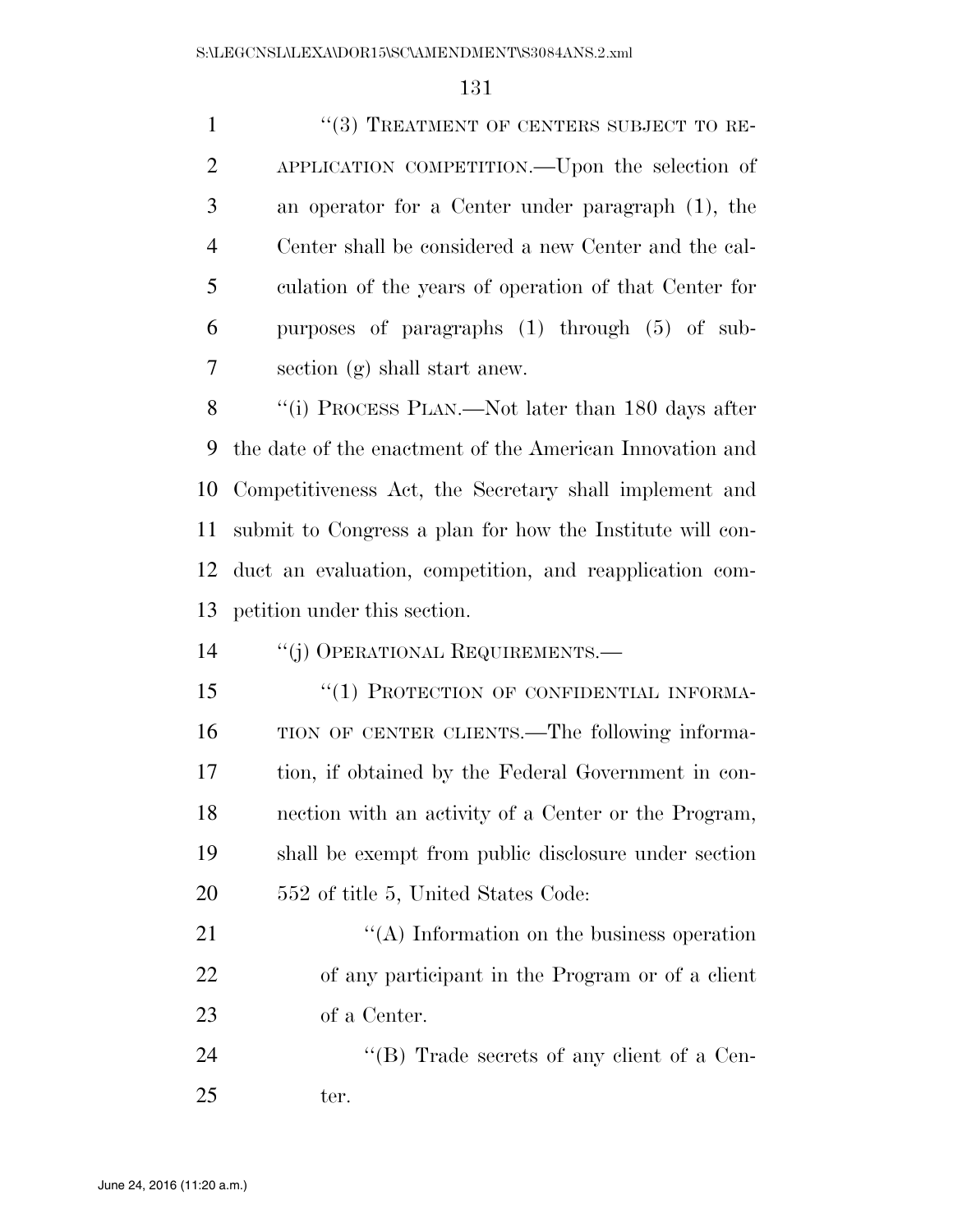| $\mathbf{1}$   | "(k) OVERSIGHT BOARDS.—                                  |
|----------------|----------------------------------------------------------|
| $\overline{2}$ | "(1) IN GENERAL.—As a condition on receipt of            |
| 3              | financial assistance for a Center under subsection       |
| $\overline{4}$ | (e), an eligible entity shall establish a board to over- |
| 5              | see the operations of the Center.                        |
| 6              | $"(2)$ STANDARDS.—                                       |
| $\overline{7}$ | "(A) IN GENERAL.—The Director shall es-                  |
| 8              | tablish appropriate standards for each board             |
| 9              | described under paragraph (1).                           |
| 10             | "(B) CONSIDERATIONS.—In establishing                     |
| 11             | the standards, the Director shall take into ac-          |
| 12             | count the type and organizational structure of           |
| 13             | an eligible entity.                                      |
| 14             | ``(C)<br>REQUIREMENTS.—The standards                     |
| 15             | shall address, at a minimum—                             |
| 16             | $``(i)$ membership;                                      |
| 17             | $``(ii)$ composition;                                    |
| 18             | "(iii) term limits;                                      |
| 19             | "(iv) conflicts of interest; and                         |
| 20             | $f'(v)$ whether to limit board members                   |
| 21             | serving on multiple boards under this sec-               |
| 22             | tion.                                                    |
| 23             | $\cdot\cdot(3)$ MEMBERSHIP.—                             |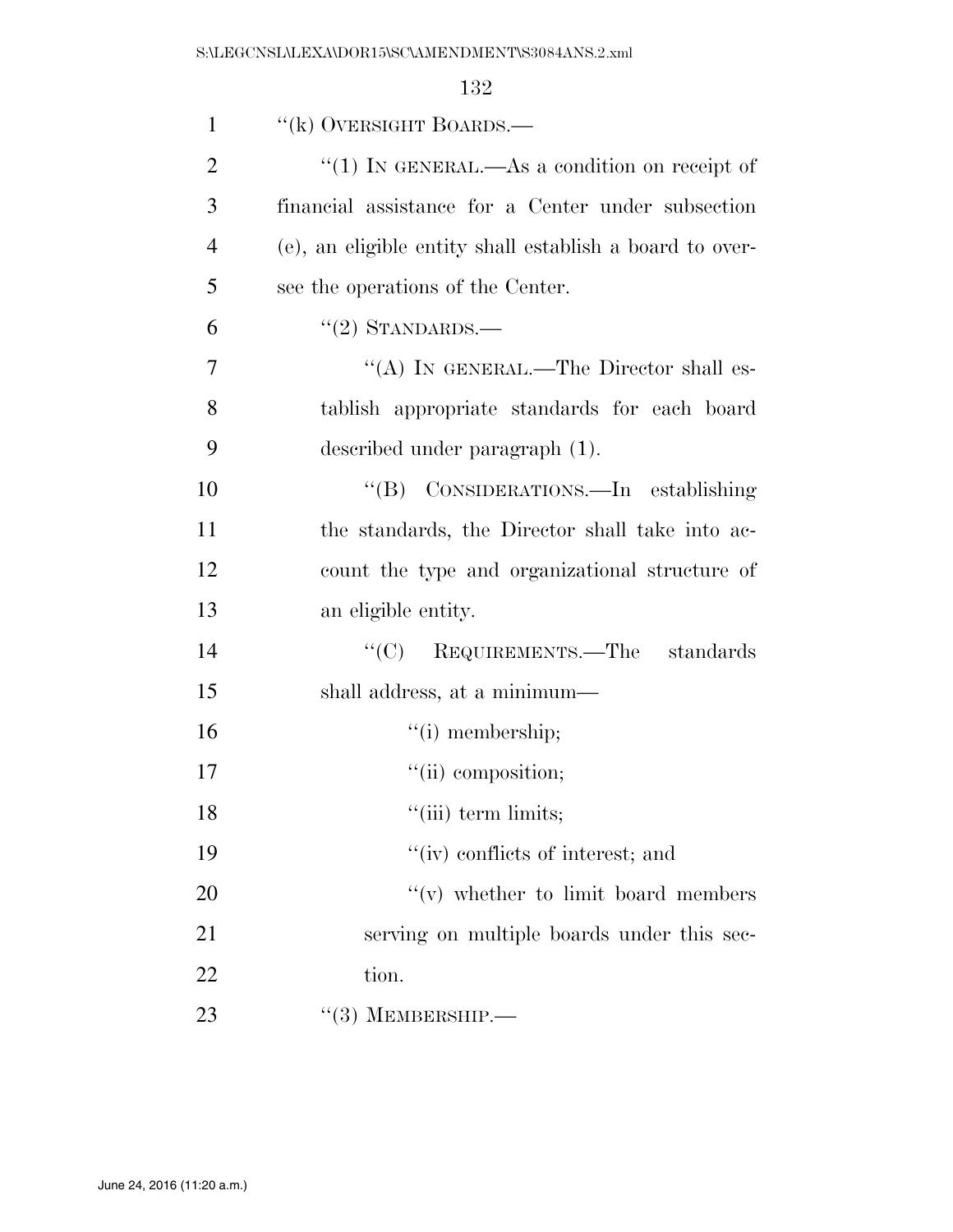| $\mathbf{1}$   | "(A) IN GENERAL.—Each board estab-                  |
|----------------|-----------------------------------------------------|
| $\overline{2}$ | lished under paragraph (1) shall be composed        |
| 3              | of members as follows:                              |
| $\overline{4}$ | "(i) The membership of each board                   |
| 5              | shall be representative of stakeholders in          |
| 6              | the region in which the Center is located.          |
| $\overline{7}$ | "(ii) A majority of the members of the              |
| 8              | board shall be selected from among indi-            |
| 9              | viduals who own or are employed by small            |
| 10             | or medium-sized manufacturers.                      |
| 11             | "(B) LIMITATION.—A member of a board                |
| 12             | established under paragraph (1) may not serve       |
| 13             | on more than 1 board established under that         |
| 14             | paragraph.                                          |
| 15             | $``(4)$ BYLAWS.—                                    |
| 16             | "(A) IN GENERAL.—Each board estab-                  |
| 17             | lished under paragraph (1) shall adopt and sub-     |
| 18             | mit to the Director bylaws to govern the oper-      |
| 19             | ation of the board.                                 |
| 20             | "(B) CONFLICTS OF INTEREST.-Bylaws                  |
| 21             | adopted under subparagraph (A) shall include        |
| 22             | policies to minimize conflicts of interest, includ- |
| 23             | ing such policies relating to disclosure of rela-   |
| 24             | tionships and recusal as may be necessary to        |
| 25             | minimize conflicts of interest.                     |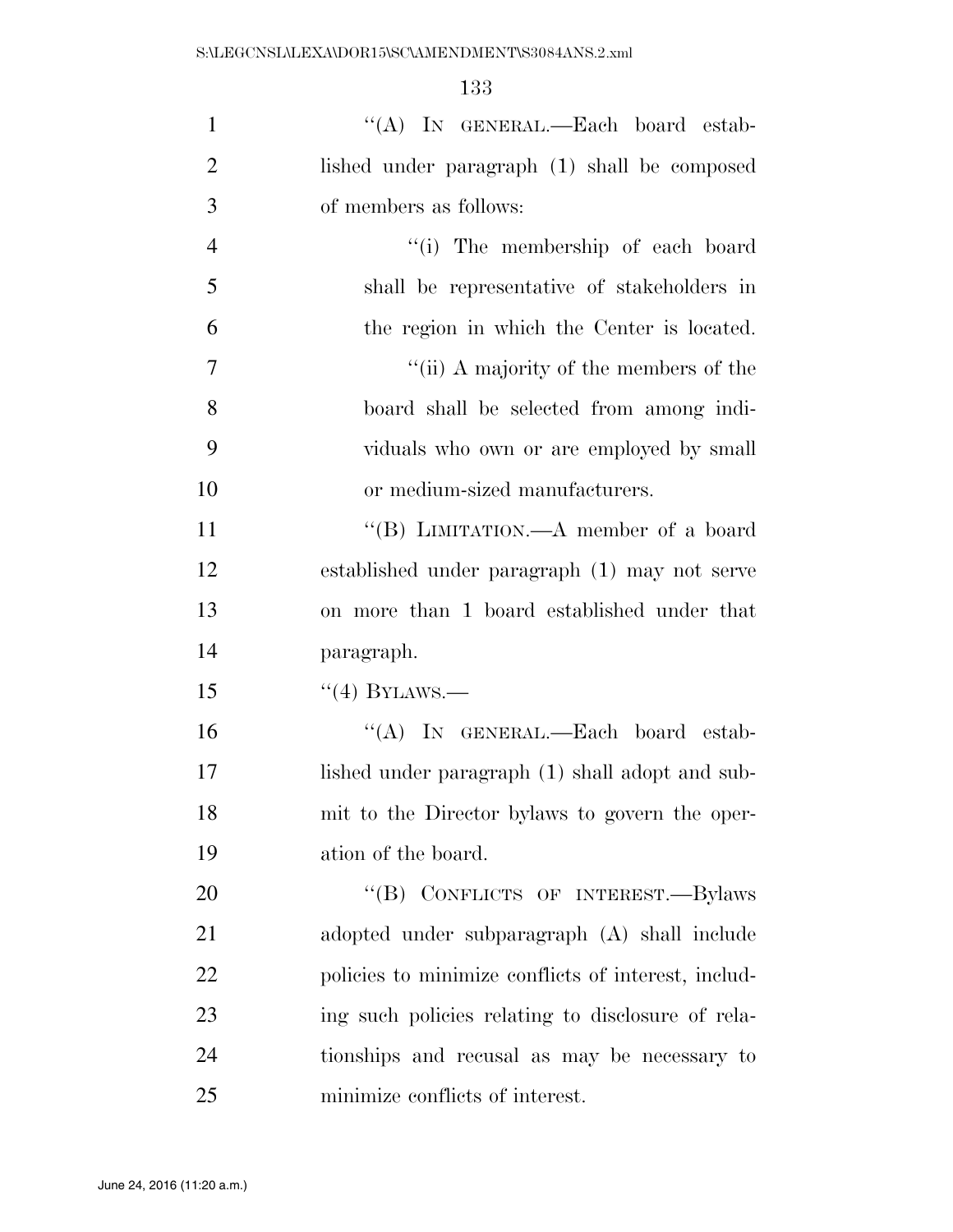| $\mathbf{1}$ | "(1) ACCEPTANCE OF FUNDS.—In addition to such                |
|--------------|--------------------------------------------------------------|
| 2            | sums as may be appropriated to the Secretary and Direc-      |
| 3            | tor to operate the Program, the Secretary and Director       |
| 4            | may also accept funds from other Federal departments         |
| 5            | and agencies and from the private sector under section       |
| 6            | $2(c)(7)$ of this Act (15 U.S.C. 272(c)(7)), to be available |
| 7            | to the extent provided by appropriations Acts, for the pur-  |
| 8            | pose of strengthening United States manufacturing.           |
| 9            | $\lq\lq$ (m) MEP ADVISORY BOARD.—                            |
| 10           | "(1) ESTABLISHMENT.—There is established                     |
| 11           | within the Institute a Manufacturing Extension               |
| 12           | Partnership Advisory Board.                                  |
| 13           | $``(2)$ MEMBERSHIP.—                                         |
| 14           | "(A) COMPOSITION.—                                           |
| 15           | "(i) IN GENERAL.—The MEP Advi-                               |
| 16           | sory Board shall consist of not fewer than                   |
| 17           | 10 members appointed by the Director and                     |
| 18           | broadly representative of stakeholders.                      |
| 19           | "(ii) REQUIREMENTS.—Of the mem-                              |
| 20           | bers appointed under clause (i)—                             |
| 21           | $\lq\lq$ (I) at least 2 members shall be                     |
| 22           | employed by or on an advisory board                          |
| 23           | for a Center; and                                            |
| 24           | $\lq\lq$ (II) at least 5 other members                       |
| 25           | shall be from United States<br>small                         |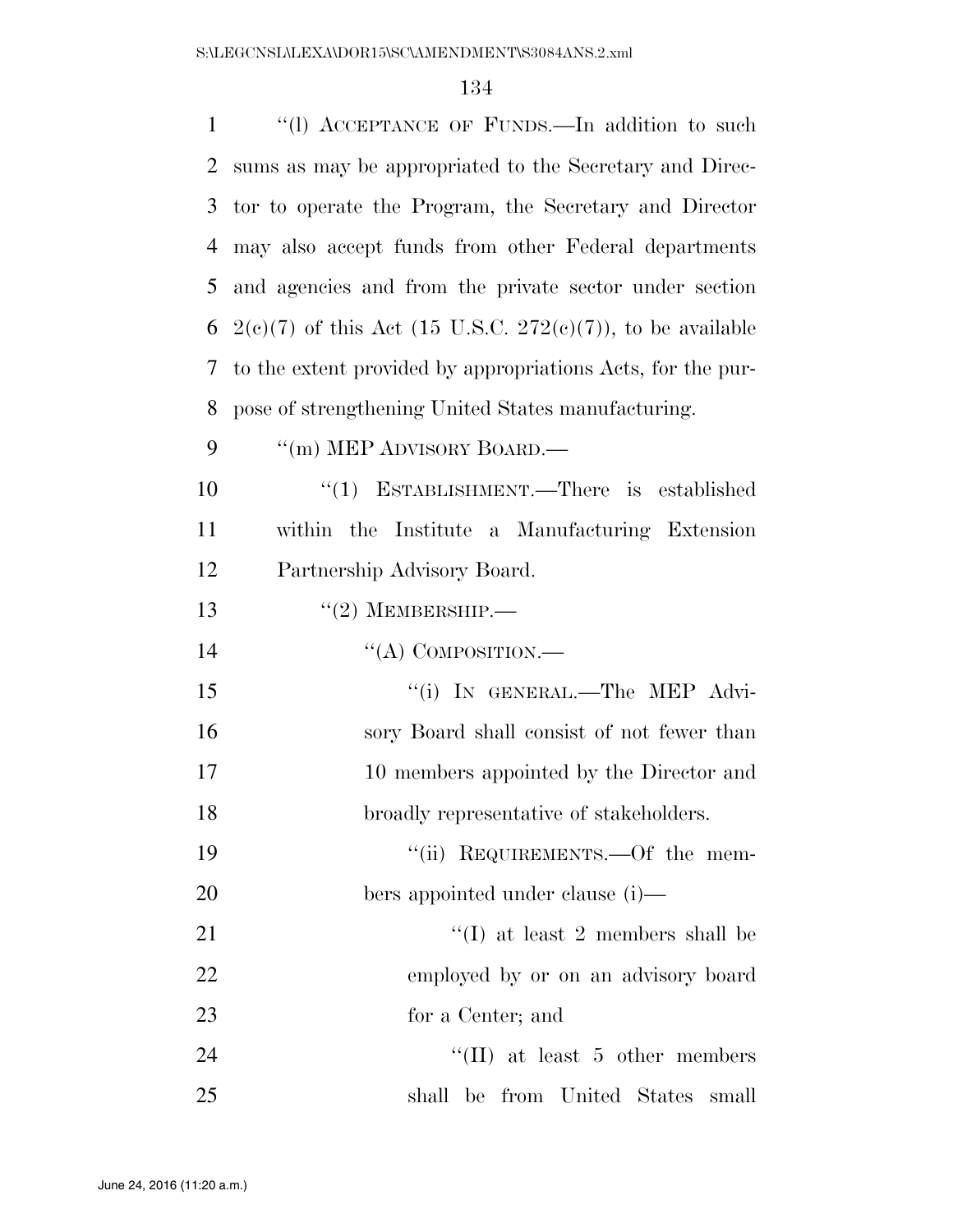| $\mathbf{1}$   | businesses in the manufacturing sec-              |
|----------------|---------------------------------------------------|
| $\overline{2}$ | tor.                                              |
| 3              | "(iii) LIMITATION.—No member of                   |
| $\overline{4}$ | the MEP Advisory Board shall be an em-            |
| 5              | ployee of the Federal Government.                 |
| 6              | "(B) TERM.—Except as provided in sub-             |
| $\overline{7}$ | paragraph $(C)$ , the term of office of each mem- |
| 8              | ber of the MEP Advisory Board shall be 3          |
| 9              | years.                                            |
| 10             | "(C) VACANCIES.—Any member appointed              |
| 11             | to fill a vacancy occurring prior to the expira-  |
| 12             | tion of the term for which his predecessor was    |
| 13             | appointed shall be appointed for the remainder    |
| 14             | of such term.                                     |
| 15             | "(D) SERVING CONSECUTIVE TERMS.-                  |
| 16             | Any person who has completed 2 consecutive        |
| 17             | full terms of service on the MEP Advisory         |
| 18             | Board shall thereafter be ineligible for appoint- |
| 19             | ment during the 1-year period following the ex-   |
| 20             | piration of the second such term.                 |
| 21             | (3)<br>MEETINGS.—The MEP Advisory Board           |
| 22             | shall—                                            |
| 23             | "(A) meet not less than bian mually; and          |
| 24             | "(B) provide to the Director-                     |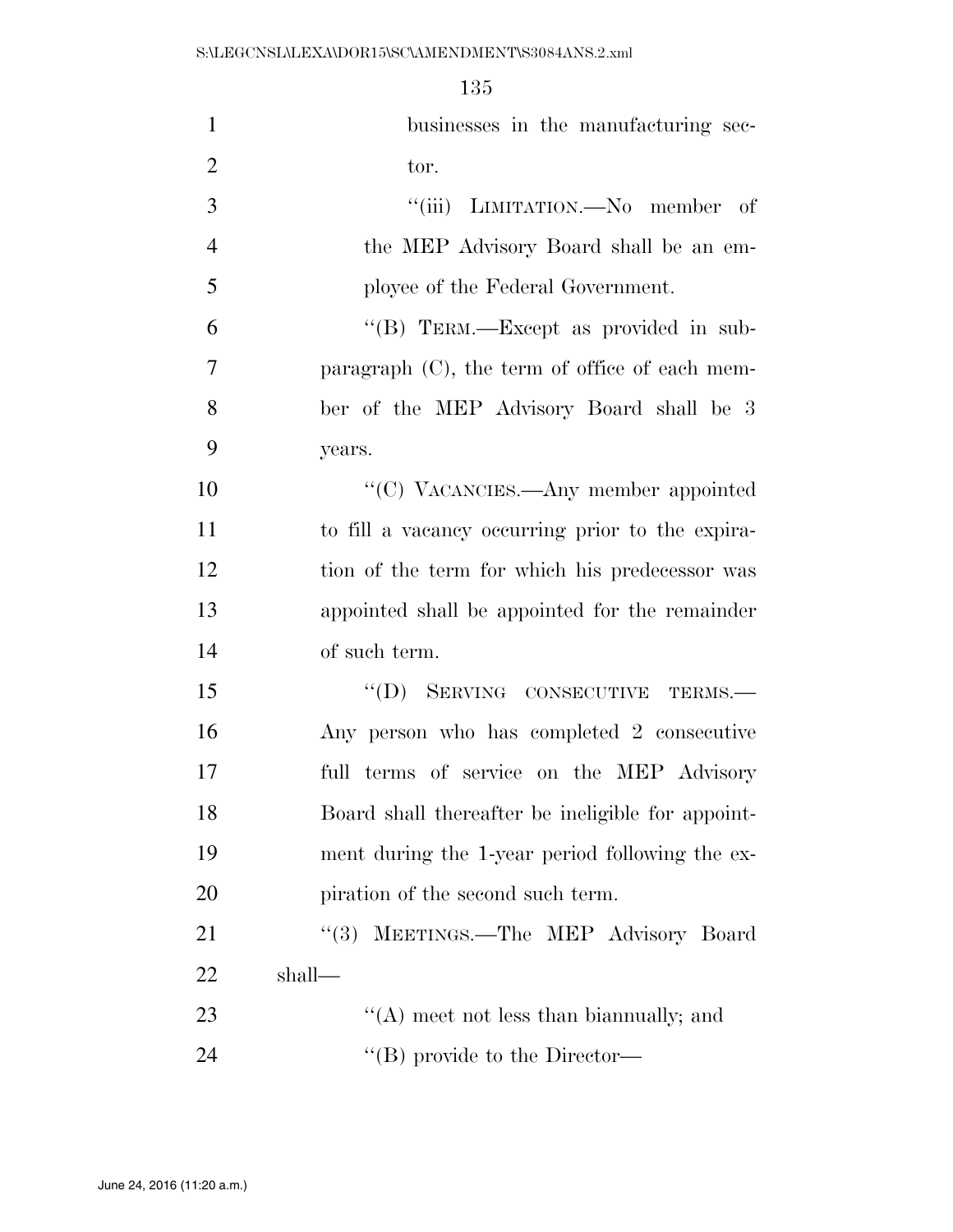| $\mathbf{1}$   | "(i) advice on the activities, plans,           |
|----------------|-------------------------------------------------|
| $\overline{2}$ | and policies of the Program;                    |
| 3              | "(ii) assessments of the soundness of           |
| $\overline{4}$ | the plans and strategies of the Program;        |
| 5              | and                                             |
| 6              | "(iii) assessments of current perform-          |
| 7              | ance against the plans of the Program.          |
| 8              | $\cdot$ (4) FACA APPLICABILITY.—                |
| 9              | "(A) IN GENERAL.—In discharging its du-         |
| 10             | ties under this subsection, the MEP Advisory    |
| 11             | Board shall function solely in an advisory ca-  |
| 12             | pacity, in accordance with the Federal Advisory |
| 13             | Committee Act (5 U.S.C. App.).                  |
| 14             | "(B) EXCEPTION.—Section 14 of the Fed-          |
| 15             | eral Advisory Committee Act shall not apply to  |
| 16             | the MEP Advisory Board.                         |
| 17             | $``(5)$ ANNUAL REPORT.—                         |
| 18             | "(A) IN GENERAL.—At a minimum, the              |
| 19             | MEP Advisory Board shall transmit an annual     |
| 20             | report to the Secretary for transmittal to Con- |
| 21             | gress not later than 30 days after the submis-  |
| 22             | sion to Congress of the President's annual      |
| 23             | budget request in each year.                    |
| 24             | "(B) CONTENTS.—The report shall ad-             |
| 25             | dress the status of the Program and describe    |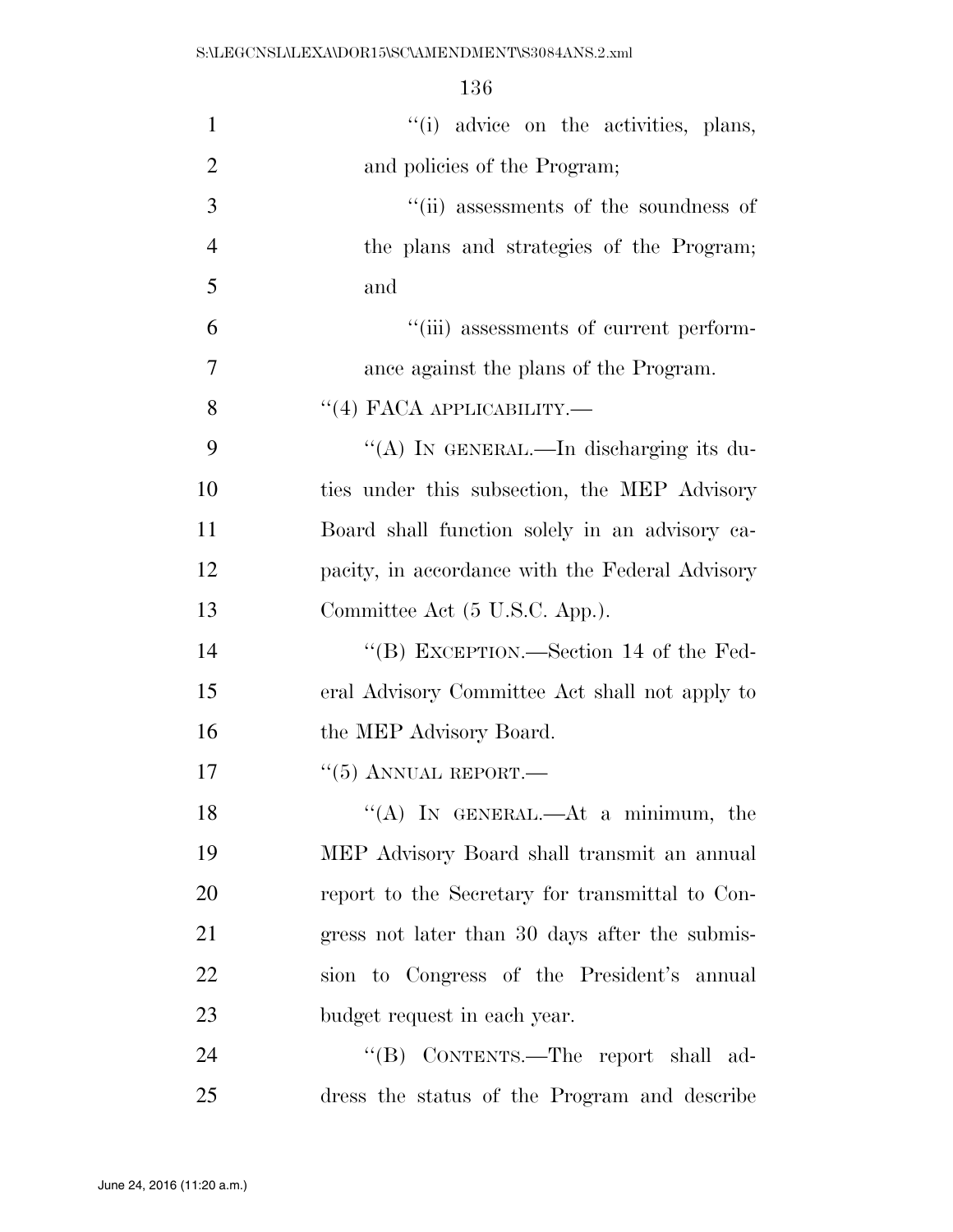| $\mathbf{1}$   | the relevant sections of the programmatic plan-         |
|----------------|---------------------------------------------------------|
| $\overline{2}$ | ning document and updates thereto transmitted           |
| 3              | to Congress by the Director under subsections           |
| $\overline{4}$ | (c) and (d) of section 23 $(15 \text{ U.S.C. } 278i)$ . |
| 5              | $\lq\lq$ (n) SMALL MANUFACTURERS.                       |
| 6              | "(1) EVALUATION OF OBSTACLES.—As part of                |
| 7              | the Program, the Director shall—                        |
| 8              | "(A) identify obstacles that prevent small              |
| 9              | manufacturers from effectively competing in the         |
| 10             | global market;                                          |
| 11             | $\lq\lq$ implement a comprehensive plan to              |
| 12             | train the Centers to address the obstacles iden-        |
| 13             | tified in paragraph $(2)$ ; and                         |
| 14             | "(C) facilitate improved communication be-              |
| 15             | tween the Centers to assist such manufacturers          |
| 16             | in implementing appropriate, targeted solutions         |
| 17             | to the obstacles identified in paragraph $(2)$ .        |
| 18             | "(2) DEVELOPMENT OF OPEN ACCESS<br>RE-                  |
| 19             | SOURCES.—As part of the Program, the Secretary          |
| 20             | shall develop open access resources that address best   |
| 21             | practices related to inventory sourcing, supply chain   |
| 22             | management, manufacturing techniques, available         |
| 23             | Federal resources, and other topics to further the      |
| 24             | competitiveness and profitability of small manufac-     |
| 25             | turers.".                                               |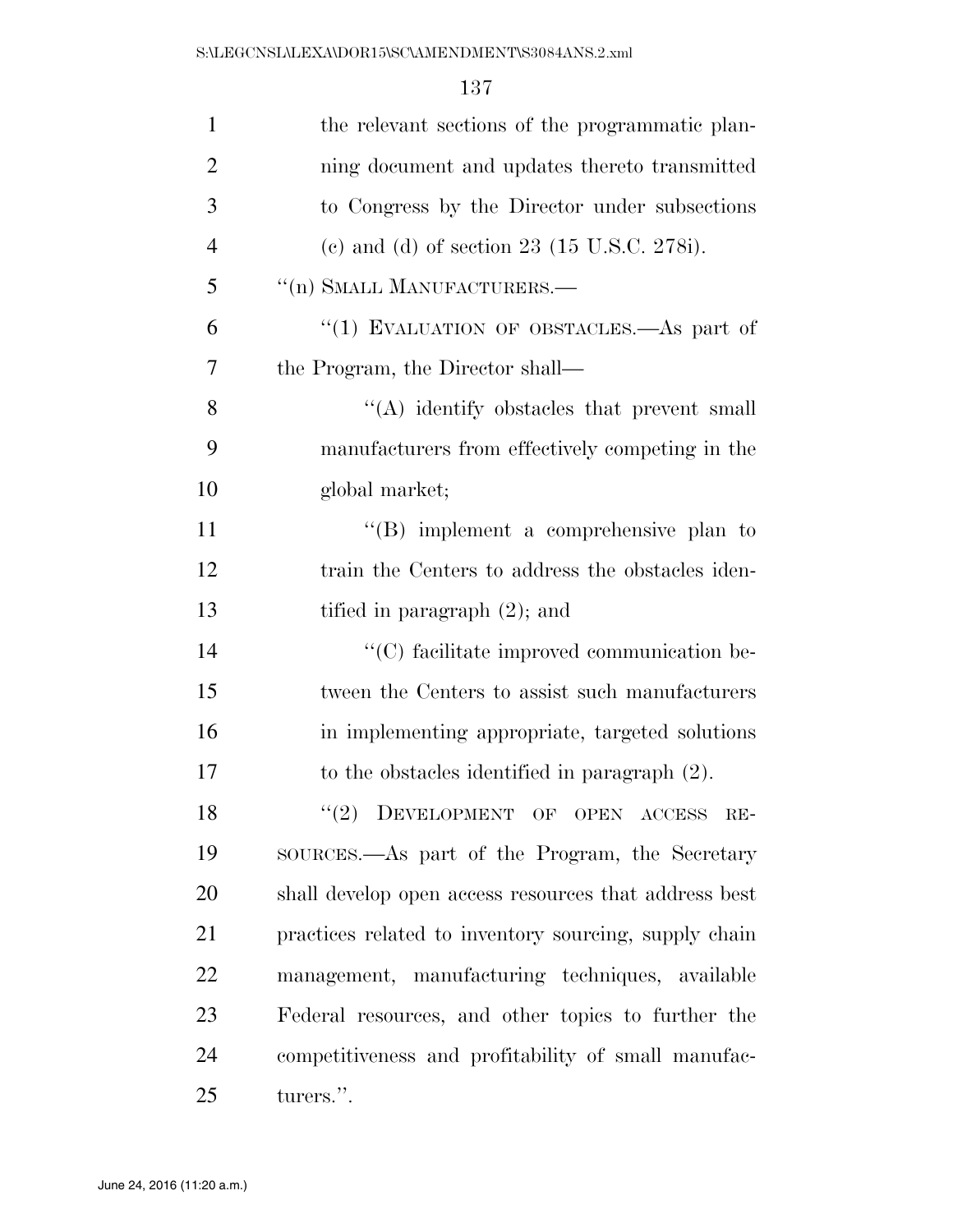(b) COMPETITIVE AWARDS PROGRAM.—The National Institute of Standards and Technology Act (15 U.S.C. 271 et seq.) is amended by inserting after section 25 the fol-lowing:

#### **''SEC. 25A. COMPETITIVE AWARDS PROGRAM.**

 ''(a) ESTABLISHMENT.—The Director shall establish within the Hollings Manufacturing Extension Partnership under section 25 (15 U.S.C. 278k) and section 26 (15 U.S.C. 278l) a program of competitive awards among par- ticipants described in subsection (b) of this section for the purposes described in subsection (c).

 ''(b) PARTICIPANTS.—Participants receiving awards under this section shall be Centers, or a consortium of Centers.

#### 15 "(c) PURPOSE, THEMES, AND REIMBURSEMENT.—

16 "(1) PURPOSE.—The purpose of the program established under subsection (a) is to add capabili- ties to the Hollings Manufacturing Extension Part- nership, including the development of projects to solve new or emerging manufacturing problems as determined by the Director, in consultation with the Director of the Hollings Manufacturing Extension Partnership, the MEP Advisory Board, other Fed- eral agencies, and small and medium-sized manufac-turers.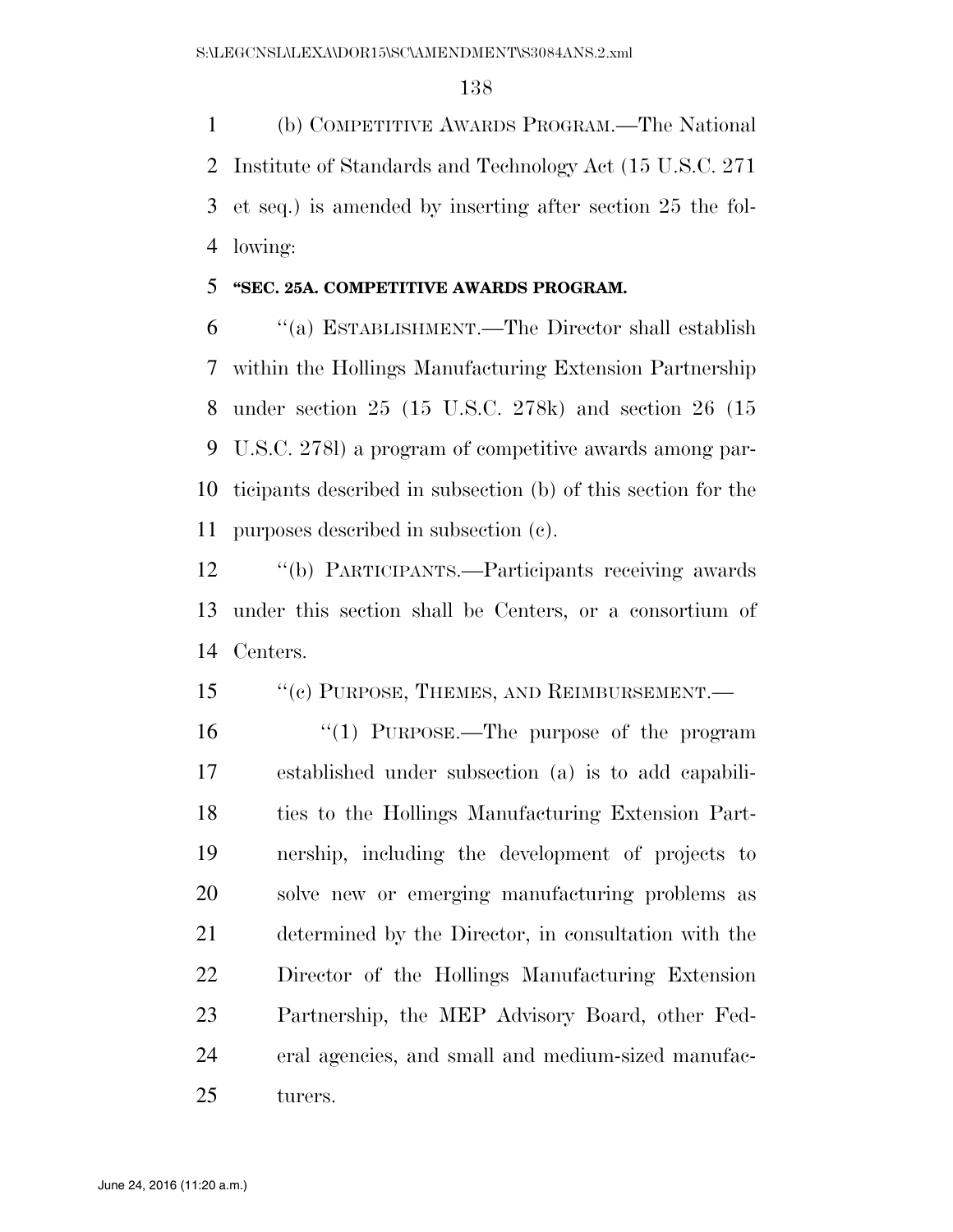1 "(2) THEMES.—The Director may identify 1 or more themes for a competition carried out under this section, which may vary from year to year, as the Director considers appropriate after assessing the needs of manufacturers and the success of pre-vious competitions.

 ''(3) REIMBURSEMENT.—Centers may be reim- bursed for costs incurred by the Centers under this section.

 ''(d) APPLICATIONS.—Applications for awards under this section shall be submitted in such manner, at such time, and containing such information as the Director shall require in consultation with the MEP Advisory Board.

15 "(e) SELECTION.—

 ''(1) PEER REVIEW AND COMPETITIVELY AWARDED.—The Director shall ensure that awards under this section are peer reviewed and competi-tively awarded.

20 "(2) GEOGRAPHIC DIVERSITY.—The Director shall endeavor to have broad geographic diversity among selected proposals.

23 "(3) CRITERIA.—The Director shall select ap- plications to receive awards that the Director deter-mines will achieve 1 or more of the following: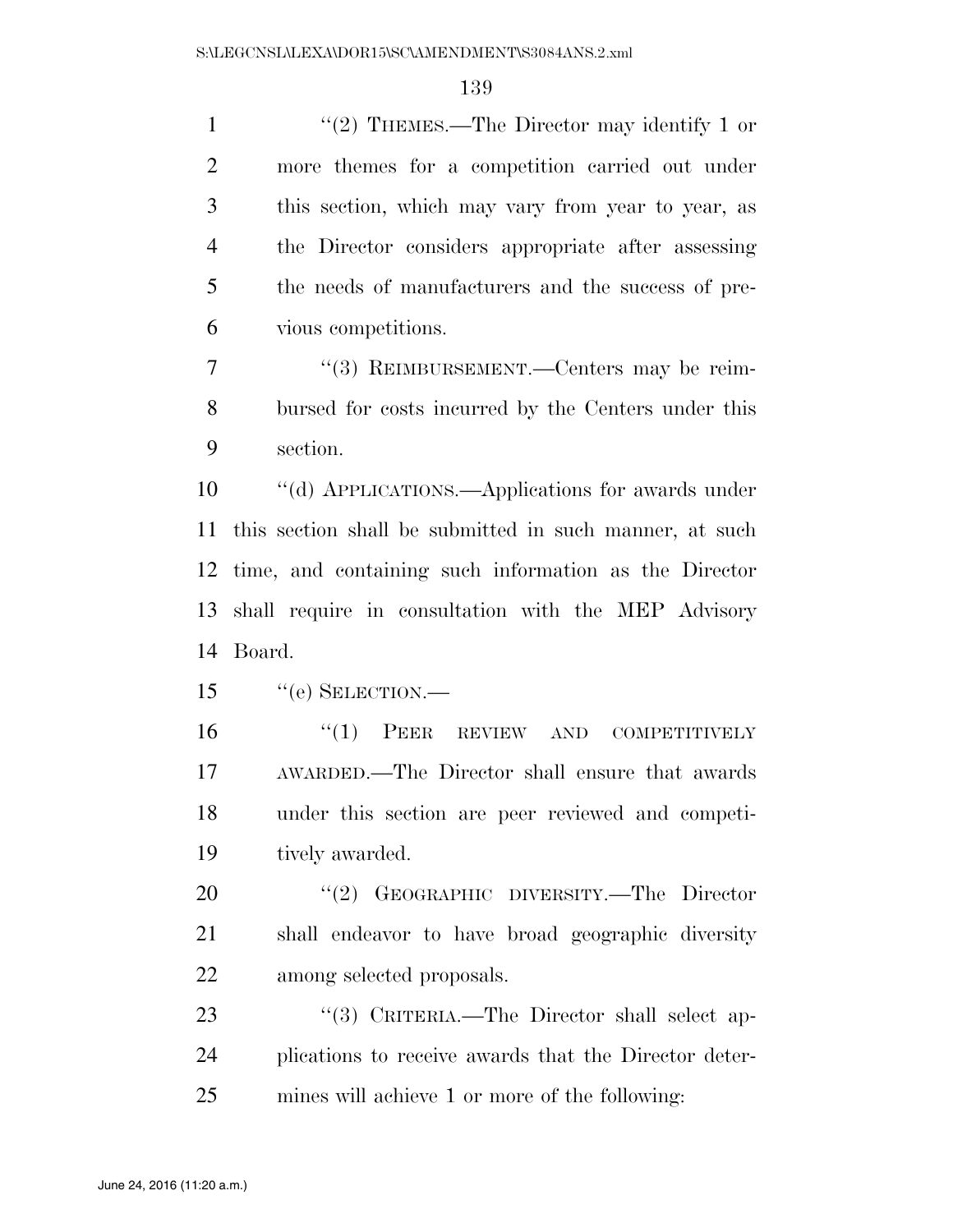| $\mathbf{1}$   | $\lq\lq$ . Improve the competitiveness of indus-            |
|----------------|-------------------------------------------------------------|
| $\overline{2}$ | tries in the region in which the Center or Cen-             |
| 3              | ters are located.                                           |
| $\overline{4}$ | "(B) Create jobs or train newly hired em-                   |
| 5              | ployees.                                                    |
| 6              | "(C) Promote the transfer and commer-                       |
| 7              | cialization of research and technology from in-             |
| 8              | stitutions of higher education, national labora-            |
| 9              | tories or other Federally-funded research pro-              |
| 10             | grams, and nonprofit research institutes.                   |
| 11             | "(D) Recruit a diverse manufacturing                        |
| 12             | workforce, including through outreach to                    |
| 13             | women and minorities.                                       |
| 14             | " $(E)$ Such other result as the Director de-               |
| 15             | termines will advance the objective set forth in            |
| 16             | section $25(c)$ (15 U.S.C. 278k) or in section 26           |
| 17             | $(15 \text{ U.S.C. } 278l).$                                |
| 18             | PROGRAM CONTRIBUTION.-Recipients<br>``(f)<br>οf             |
| 19             | awards under this section shall not be required to provide  |
| 20             | a matching contribution.                                    |
| 21             | "(g) GLOBAL MARKETPLACE PROJECTS.—In making                 |
| 22             | an award under this section, the Director, in consultation  |
| 23             | with the MEP Advisory Board and the Secretary, may          |
| 24             | take into consideration whether an application has signifi- |
| 25             | cant potential for enhancing the competitiveness of small   |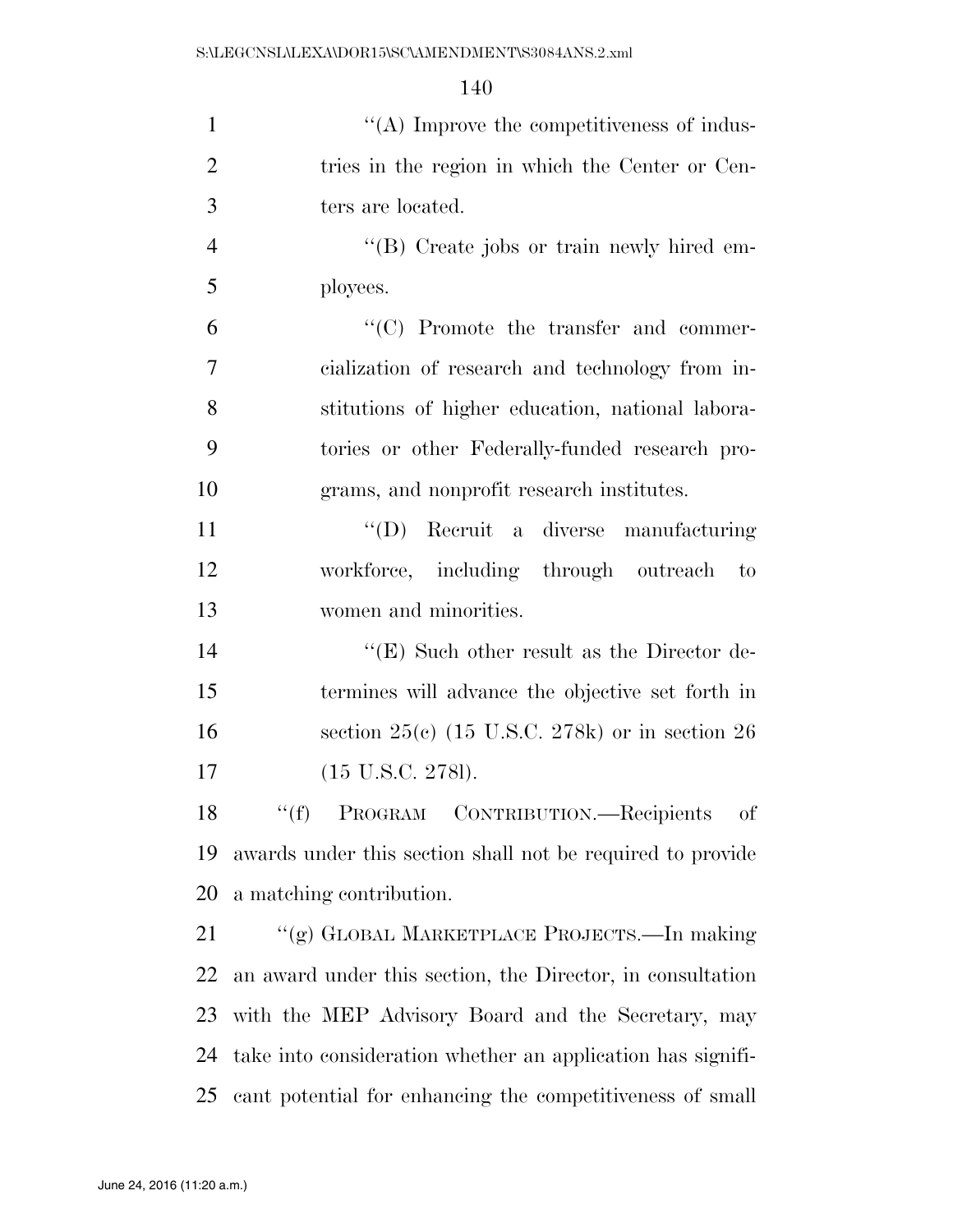and medium-sized United States manufacturers in the global marketplace.

 ''(h) DURATION.—The duration of an award under this section shall be for not more than 3 years.

 ''(i) DEFINITIONS.—The terms used in this section have the meanings given the terms in section 25 (15 U.S.C. 278k).''.

 (c) GAO REPORT.—Not later than 2 years after the date of enactment of this Act, the Comptroller General of the United States, in consultation with the MEP Advi- sory Board (as defined in section 25 of the National Insti- tute of Standards and Technology Act (15 U.S.C. 278k), shall submit to the Committee on Commerce, Science, and Transportation of the Senate and the Committee on Science, Space, and Technology of the House of Rep-resentatives a report analyzing—

 (1) the effectiveness of the changes in the cost share to Centers under section 25 of the National Institute of Standards and Technology Act (15 U.S.C. 278k);

 (2) the engagement in services and the charac-22 teristics of services provided by 2 types of Centers, including volume and type of service; and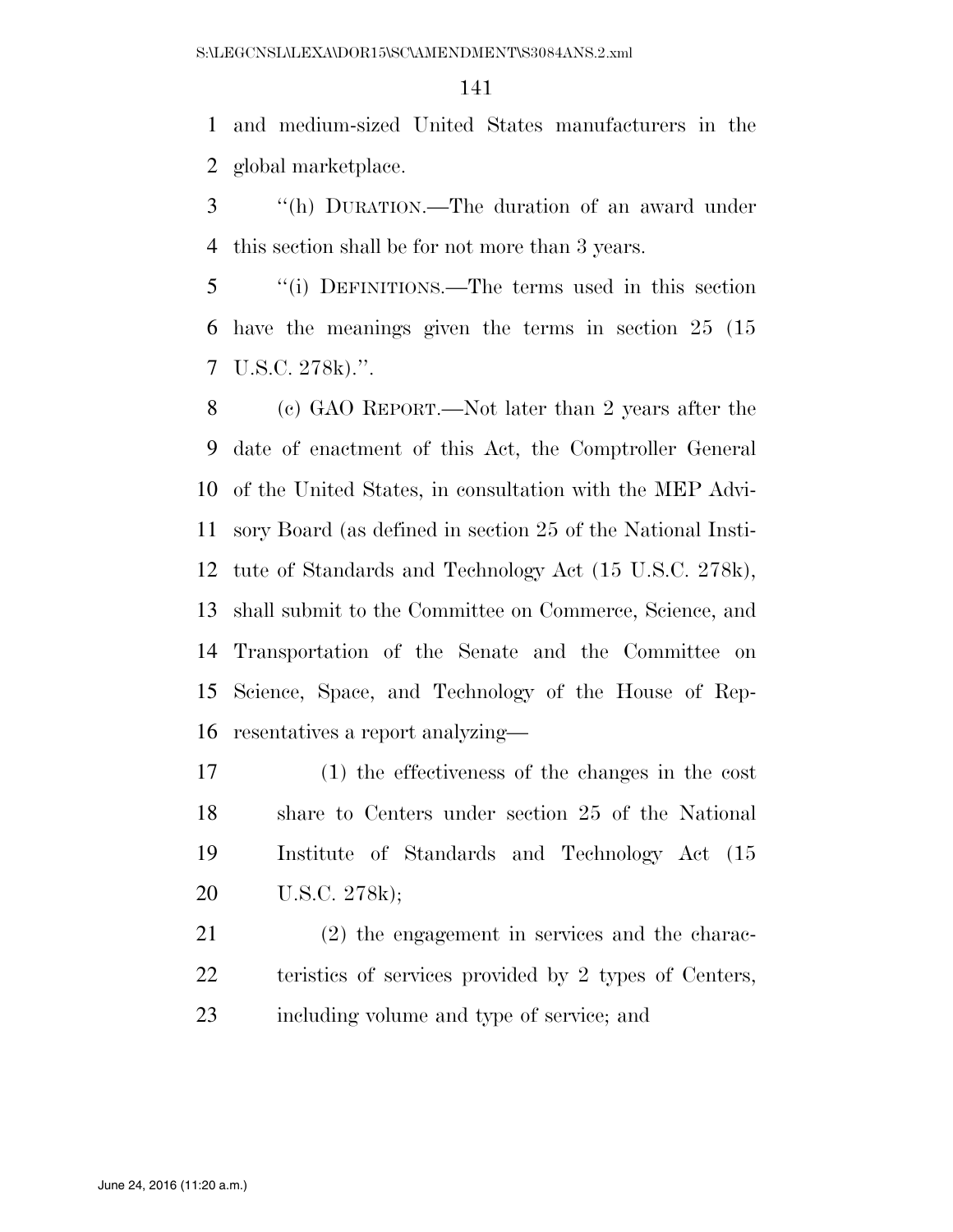| $\mathbf{1}$   | (3) whether the cost-sharing ratio has any ef-              |
|----------------|-------------------------------------------------------------|
| $\overline{2}$ | fect on the services provided by either type of Cen-        |
| 3              | ter.                                                        |
| $\overline{4}$ | (d) CONFORMING AMENDMENTS.—                                 |
| 5              | (1) DEFINITIONS.—Section $2199(3)$ of title 10,             |
| 6              | United States Code, is amended—                             |
| $\tau$         | (A) by striking "regional center" and in-                   |
| 8              | serting "manufacturing extension center";                   |
| 9              | (B) by inserting "and best business prac-                   |
| 10             | tices" before "referred"; and                               |
| 11             | (C) by striking " $25(a)$ " and inserting                   |
| 12             | " $25(b)$ ".                                                |
| 13             | (2) ENTERPRISE INTEGRATION INITIATIVE.—                     |
| 14             | Section $3(a)$ of the Enterprise Integration Act of         |
| 15             | $2002$ (15 U.S.C. 278g-5(a)) is amended by inserting        |
| 16             | "Hollings" before "Manufacturing Extension Part-            |
| 17             | nership".                                                   |
| 18             | (3) ASSISTANCE TO STATE TECHNOLOGY PRO-                     |
| 19             | GRAMS.—Section $26(a)$ of the National Institute of         |
| 20             | Standards and Technology Act $(15 \text{ U.S.C. } 278l(a))$ |
| 21             | is amended by striking "Centers program created"            |
| 22             | and inserting "Hollings Manufacturing Extension             |
| 23             | Partnership".                                               |
| 24             | SAVINGS PROVISIONS.-Notwithstanding<br>(e)<br>the           |
| 25             | amendments made by subsections (a) and (b) of this sec-     |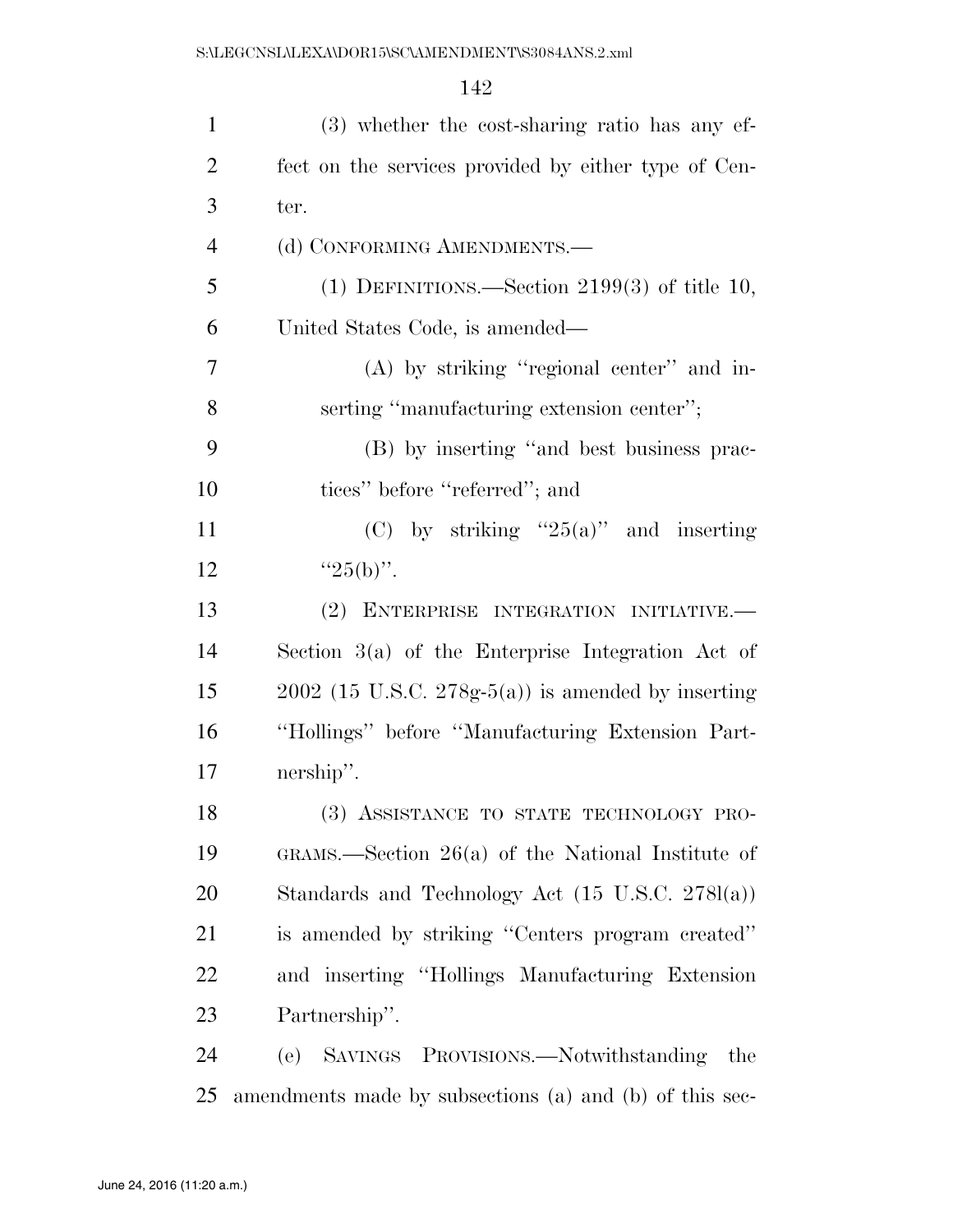tion, the Secretary of Commerce may carry out section 25 of the National Institute of Standards and Technology Act (15 U.S.C. 278k) as that section was in effect on the day before the date of enactment of this Act, with respect to existing grants, agreements, cooperative agreements, or contracts, and with respect to applications for such items that are received by the Secretary prior to the date of en-actment of this Act.

### **SEC. 502. FEDERAL LOAN GUARANTEES FOR INNOVATIVE TECHNOLOGIES IN MANUFACTURING.**

 Section 26(o) of the Stevenson-Wydler Technology Innovation Act of 1980 (15 U.S.C. 3721(o)) is amended— 13 (1) by inserting  $(1)$  IN GENERAL.—" before ''To the maximum'' and indenting appropriately; and

(2) by adding at the end the following:

 ''(2) ACCESS TO CAPITAL.—The Secretary, in coordination with the Small Business Administration and the National Institute of Standards and Tech- nology, shall identify any gaps in the access of small- or medium-sized manufacturers to capital for the use or production of innovative technologies that the program could fill, and develop marketing mate-rials and conduct outreach to target those gaps.''.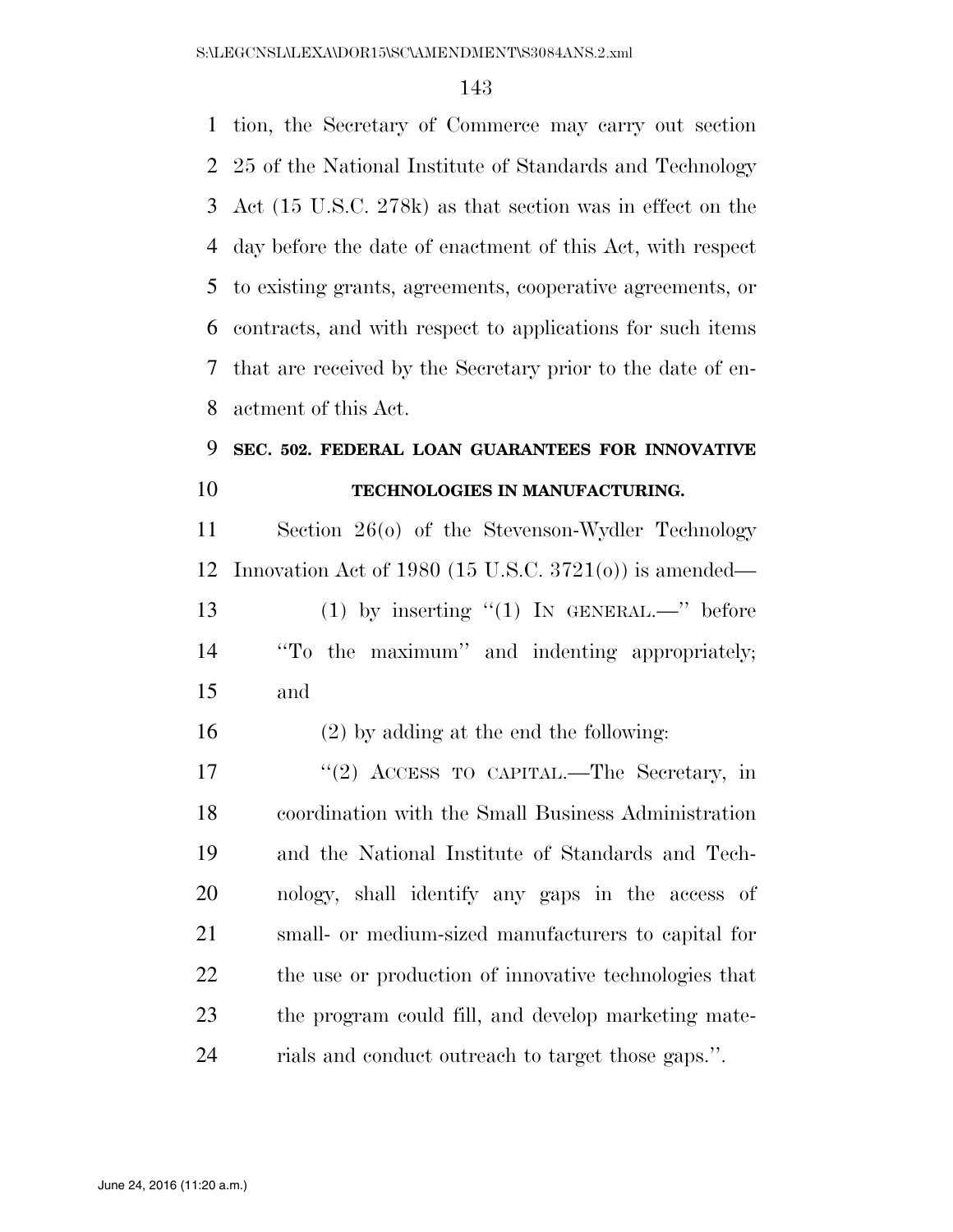# **TITLE VI—INNOVATION, COM- MERCIALIZATION, AND TECH-NOLOGY TRANSFER**

#### **SEC. 601. INNOVATION CORPS.**

 (a) FINDINGS.—Congress makes the following find-ings:

 (1) The National Science Foundation Innova- tion Corps (referred to in this section as the ''I- Corps'') was established to foster a national innova- tion ecosystem by encouraging institutions, sci- entists, engineers, and entrepreneurs to identify and explore the innovation and commercial potential of National Science Foundation-funded research well beyond the laboratory.

 (2) Through I-Corps, the Foundation invests in entrepreneurship and commercialization education, training, and mentoring that can ultimately lead to the practical deployment of technologies, products, processes, and services that improve the Nation's competitiveness, promote economic growth, and ben-efit society.

 (3) By building networks of entrepreneurs, edu- cators, mentors, institutions, and collaborations, and supporting specialized education and training, I-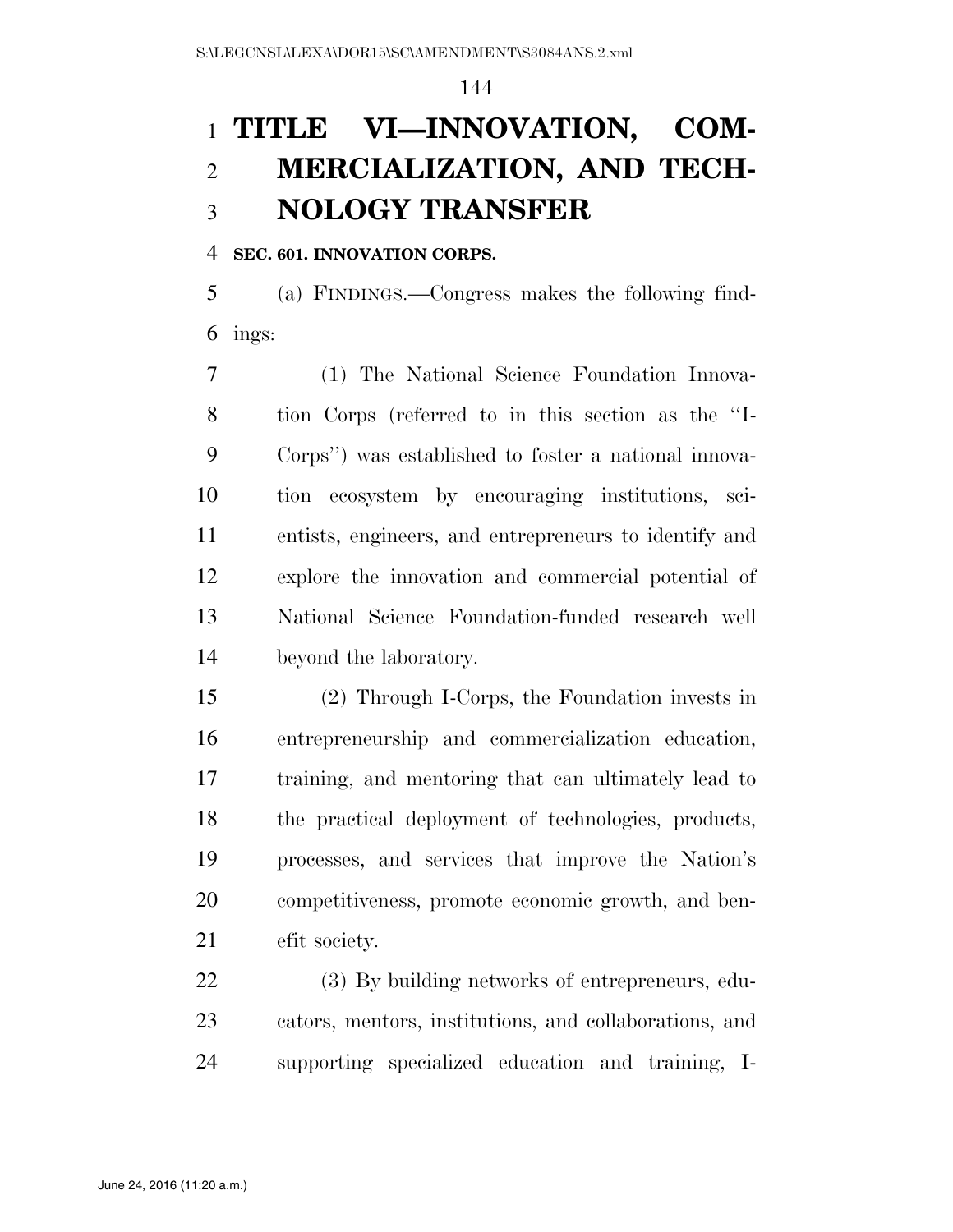| $\mathbf{1}$   | Corps is at the leading edge of a strong, lasting     |
|----------------|-------------------------------------------------------|
| $\overline{2}$ | foundation for an American innovation ecosystem.      |
| 3              | (4) By translating federally funded research to       |
| $\overline{4}$ | a commercial stage more quickly and efficiently, pro- |
| 5              | grams like the I-Corps create new jobs and compa-     |
| 6              | nies, help solve societal problems, and provide tax-  |
| 7              | payers with a greater return on their investment in   |
| 8              | research.                                             |
| 9              | (5) The I-Corps program model has a strong            |
| 10             | record of success that should be replicated at all    |
| 11             | Federal science agencies.                             |
| 12             | (b) SENSE OF CONGRESS.—It is the sense of Con-        |
|                |                                                       |
| 13             | gress that                                            |
| 14             | (1) commercialization of federally-funded re-         |
| 15             | search can improve the Nation's competitiveness,      |
| 16             | grow the economy, and benefit society;                |
| 17             | $(2)$ I-Corps is a useful tool in promoting the       |
| 18             | commercialization of federally-funded research by     |
| 19             | training researchers funded by the Foundation in      |
| 20             | entrepreneurship and commercialization;               |
| 21             | (3) I-Corps should continue to build a network        |
| 22             | of entrepreneurs, educators, mentors, and institu-    |
| 23             | tions and support specialized education and training; |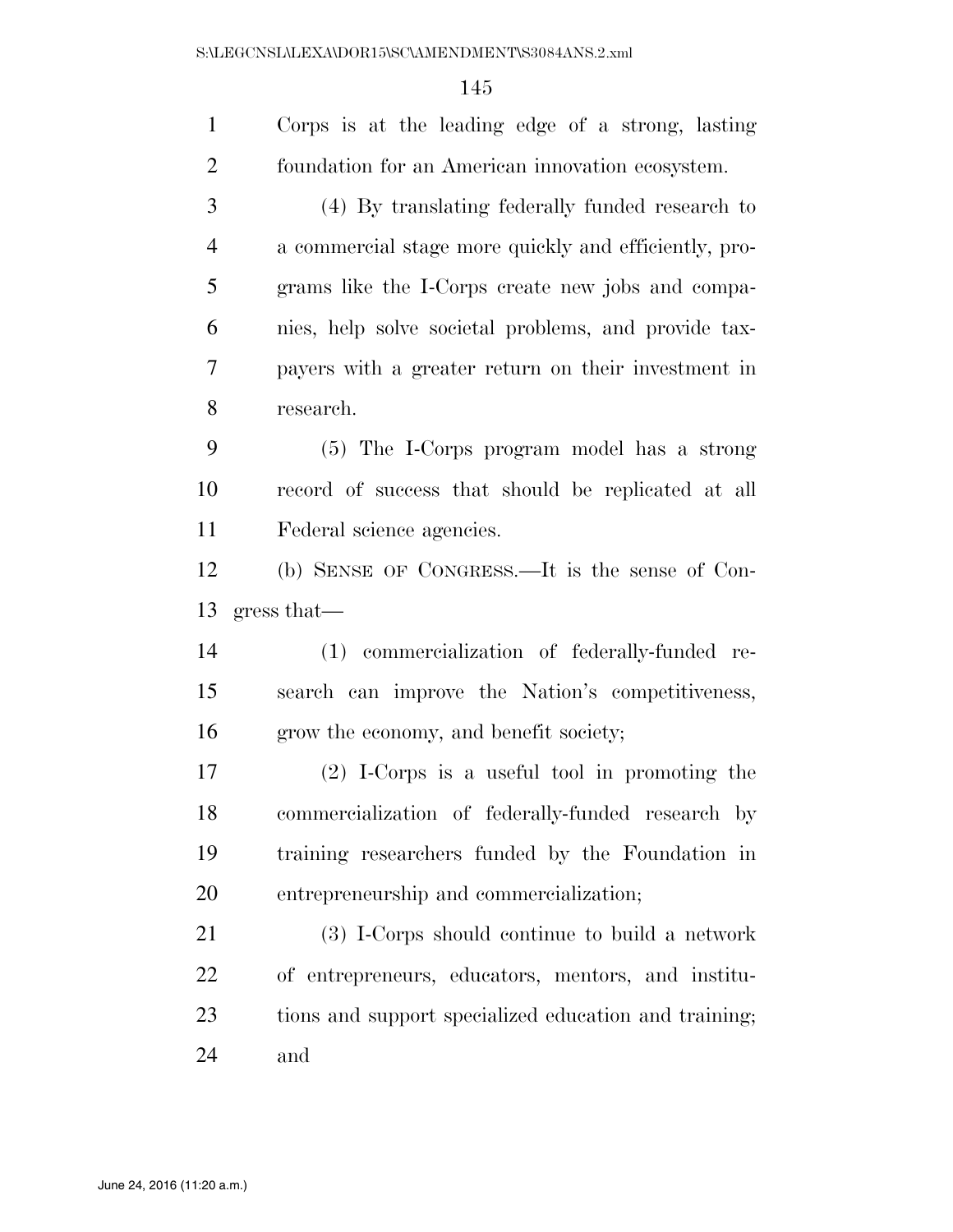(4) researchers other than those funded by the Foundation may also benefit from the education and training described in paragraph (3).

(c) I-CORPS PROGRAM.—

 (1) IN GENERAL.—In order to promote a strong, lasting foundation for the national innova- tion ecosystem and increase the positive economic and social impact of federally-funded research, the Director of the Foundation shall set forth eligibility requirements and carry out a program to award grants for entrepreneurship and commercialization education, training, and mentoring.

- 13 (2) EXPANSION OF I-CORPS.—
- (A) IN GENERAL.—The Director— (i) shall encourage the development and expansion of I-Corps and other train- ing programs that focus on professional development, including education in entre-preneurship and commercialization; and
- (ii) may establish an agreement with another Federal science agency—
- (I) to make researchers, stu- dents, and institutions funded by that agency eligible to participate in the I-Corps program; or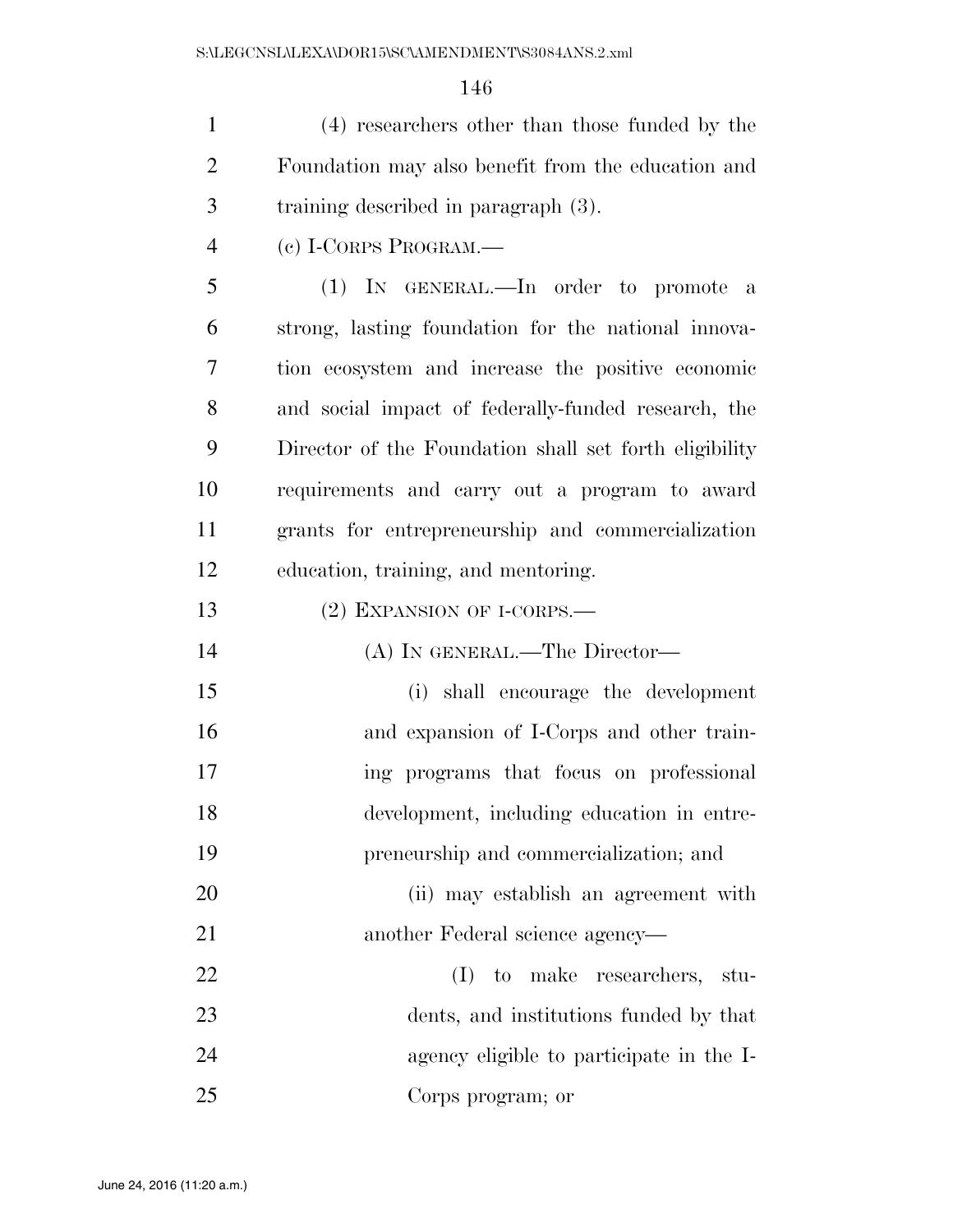| $\mathbf{1}$   | (II) to assist that agency with                   |
|----------------|---------------------------------------------------|
| $\overline{2}$ | the design and implementation of its              |
| 3              | own program that is similar to the I-             |
| $\overline{4}$ | Corps program.                                    |
| 5              | (B) PARTNERSHIP FUNDING. - In negoti-             |
| 6              | ating an agreement with another Federal           |
| 7              | science agency under subparagraph $(A)(ii)$ , the |
| 8              | Director shall require that Federal science       |
| 9              | agency to provide funding for—                    |
| 10             | (i) the training for researchers, stu-            |
| 11             | dents, and institutions selected for the I-       |
| 12             | Corps program; and                                |
| 13             | (ii) the locations that Federal science           |
| 14             | agency designates as regional and national        |
| 15             | infrastructure for science and engineering        |
| 16             | entrepreneurship.                                 |
| 17             | (3)<br>FOLLOW-ON<br><b>COMMERCIALIZATION</b>      |
| 18             | GRANTS.                                           |
| 19             | (A) IN GENERAL.—Subject to subpara-               |
| 20             | graph (B), the Director, in consultation with     |
| 21             | the Director of the Small Business Innovation     |
| 22             | Research Program, shall make funds available      |
| 23             | for competitive grants, including to I-Corps par- |
| 24             | ticipants, to help support—                       |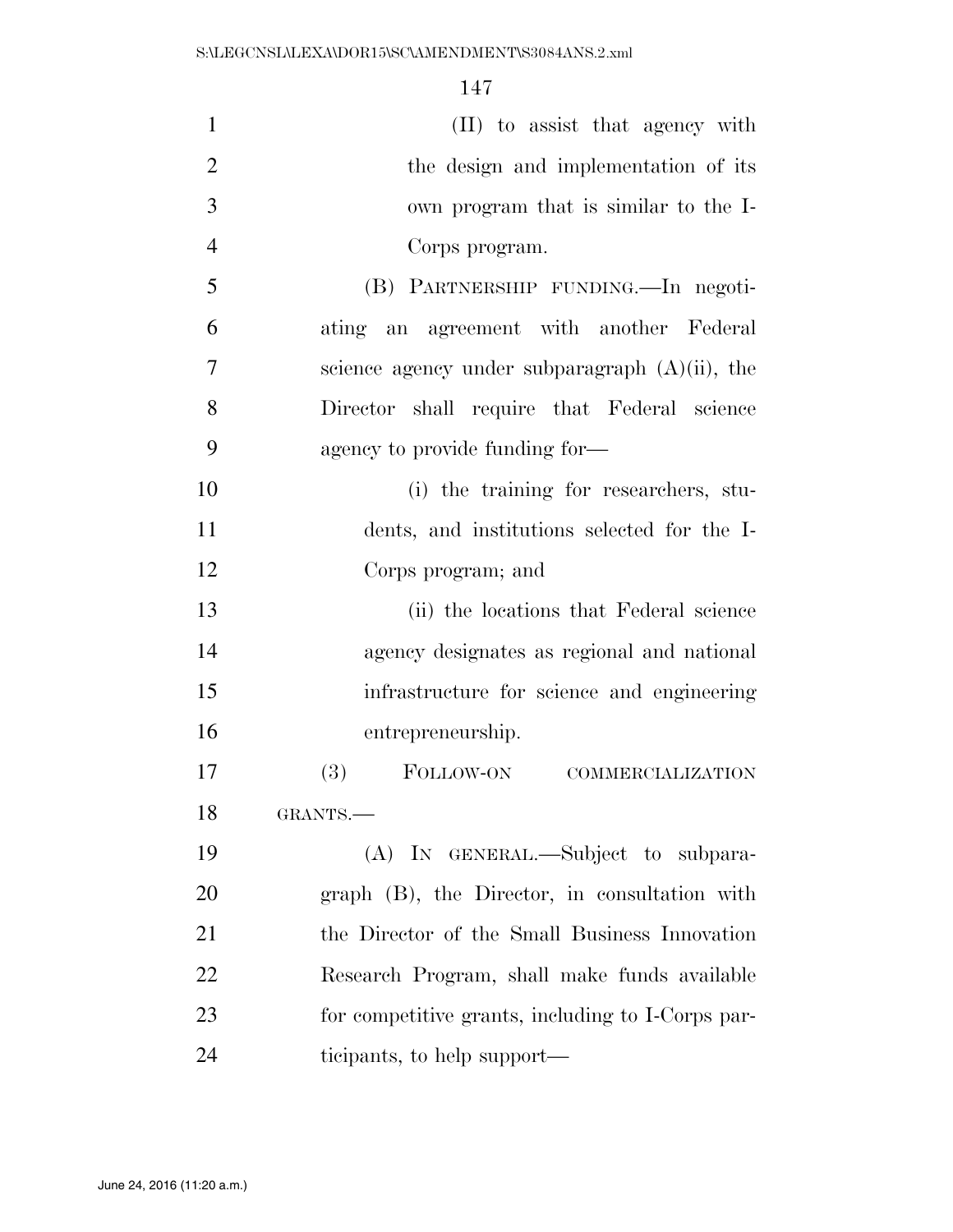| $\mathbf{1}$   | (i) prototype or proof-of-concept devel-              |
|----------------|-------------------------------------------------------|
| $\overline{2}$ | opment; and                                           |
| 3              | (ii) such activities as the Director con-             |
| $\overline{4}$ | siders necessary to build local, regional,            |
| 5              | and national infrastructure for science and           |
| 6              | engineering entrepreneurship.                         |
| 7              | (B) LIMITATION.—Grants under subpara-                 |
| 8              | graph (A) shall be limited to participants with       |
| 9              | innovations that because of the early stage of        |
| 10             | development are not eligible to participate in a      |
| 11             | Small Business Innovation Research Program            |
| 12             | or a Small Business Technology Transfer Pro-          |
| 13             | gram.                                                 |
| 14             | (4) STATE AND LOCAL PARTNERSHIPS.—The                 |
| 15             | Director may engage in partnerships with State and    |
| 16             | local governments, economic development organiza-     |
| 17             | tions, and nonprofit organizations to provide access  |
| 18             | to the I-Corps program to support entrepreneurship    |
| 19             | and commercialization education and training for re-  |
| 20             | searchers, students, and institutions under this sub- |
| 21             | section.                                              |
| 22             | (5) REPORTS.—The Director shall submit to             |
| 23             | the appropriate committees of Congress a biennial     |
| 24             | on I-Corps program efficacy, including<br>report      |
| 25             | metrics on the effectiveness of the program. Each     |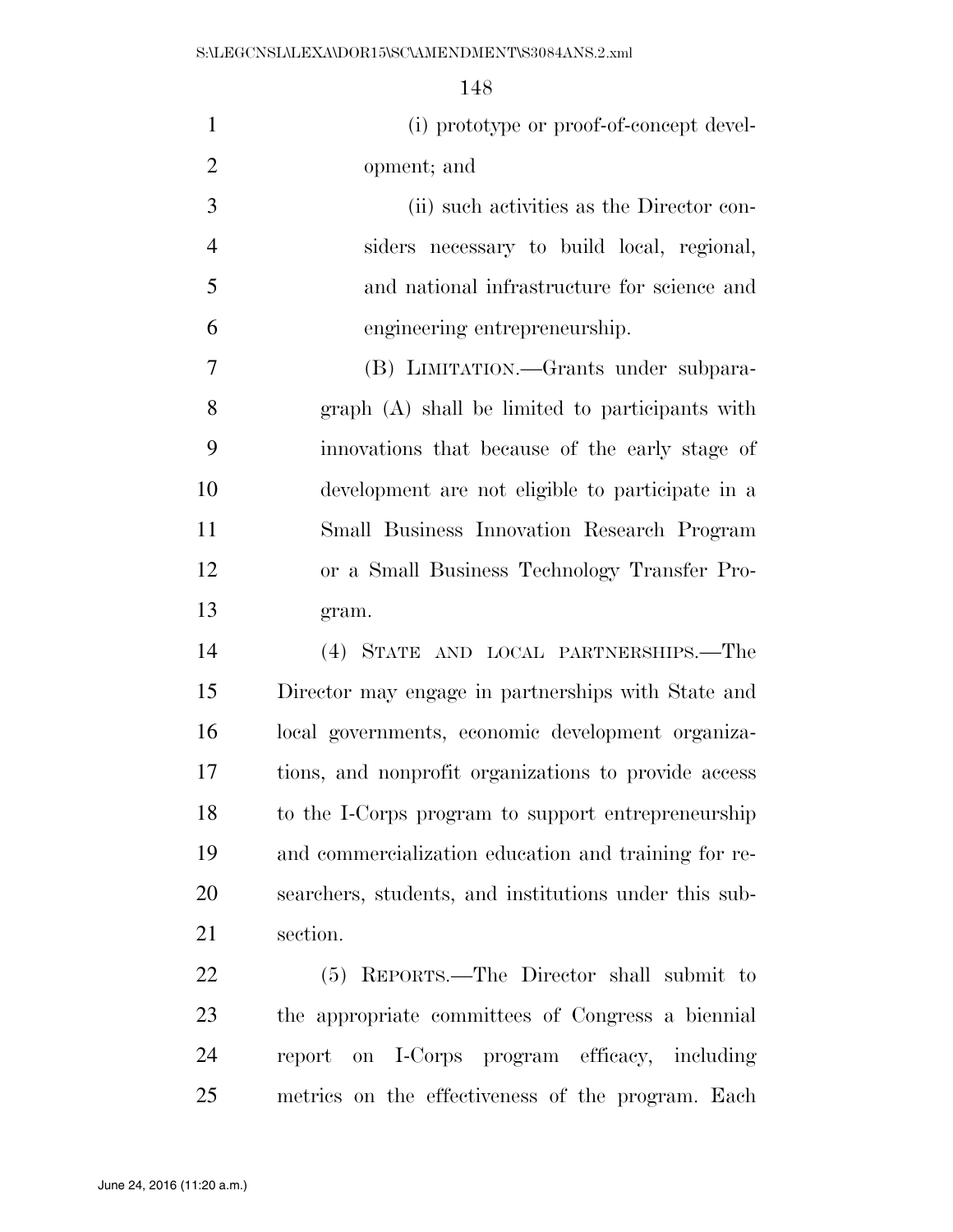Federal science agency participating in the I-Corps program or that implements a similar program under paragraph (2)(A) shall contribute to the re-port.

 (6) DEFINITIONS.—In this subsection, the terms ''Small Business Innovation Research Pro- gram'' and ''Small Business Technology Transfer Program'' have the meanings given those terms in section 9 of the Small Business Act (15 U.S.C. 638).

## **SEC. 602. TRANSLATIONAL RESEARCH GRANTS.**

 (a) SENSE OF CONGRESS.—It is the sense of Con-gress that—

 (1) commercialization of federally-funded re-search may benefit society and the economy; and

 (2) not-for-profit organizations support the commercialization of federally-funded research by providing useful business and technical expertise to researchers.

 (b) COMMERCIALIZATION GRANTS PROGRAM.—The Director of the Foundation shall continue to award grants on a competitive, merit-reviewed basis to eligible entities to promote the commercialization of federally-funded re-search results.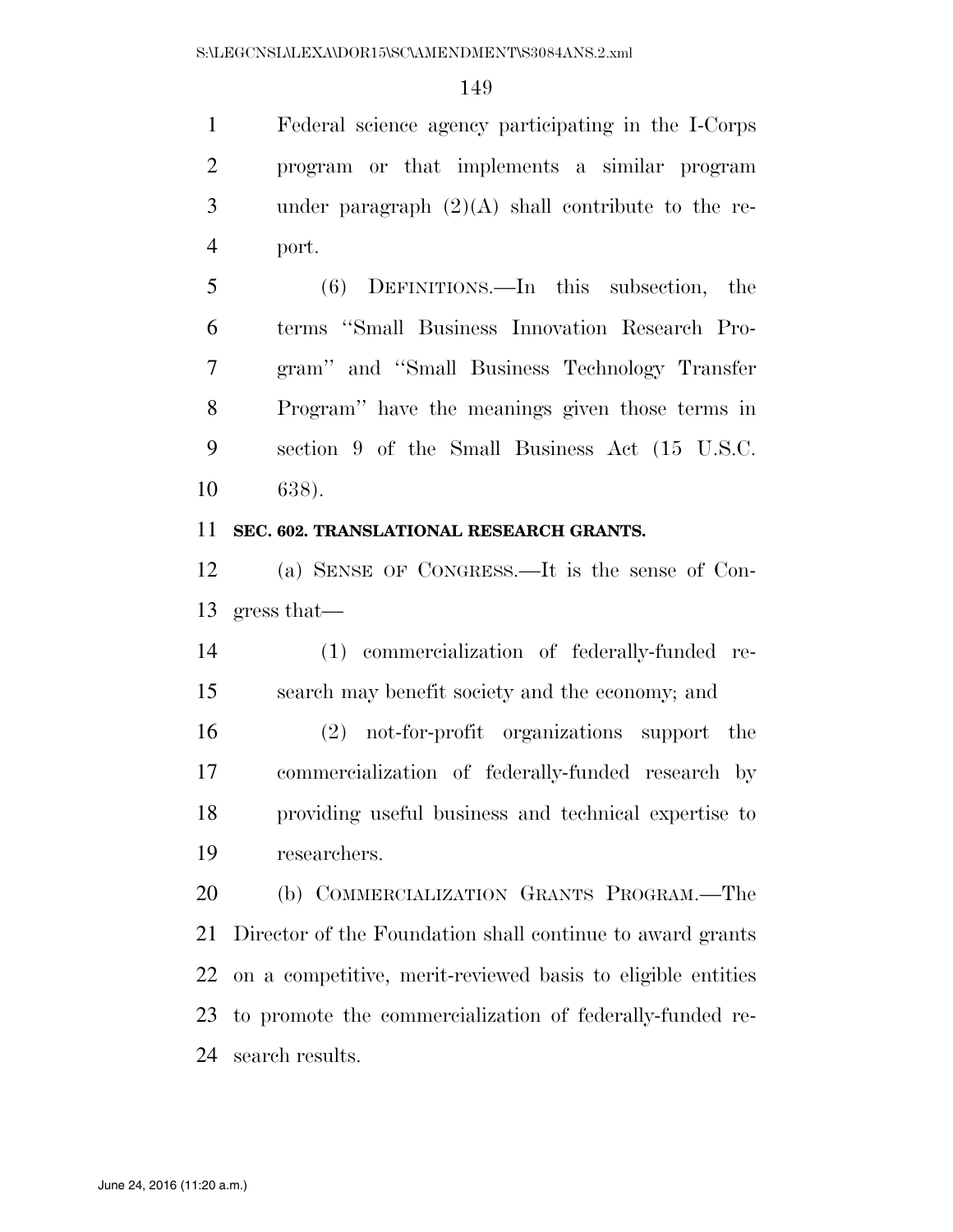(c) USE OF FUNDS.—Activities supported by grants under this section may include—

 (1) identifying Foundation-sponsored research and technologies that have the potential for acceler-ated commercialization;

 (2) supporting prior or current Foundation- sponsored investigators in undertaking proof-of-con- cept work, including development of prototypes of technologies that are derived from Foundation-spon-sored research and have potential market value;

 (3) promoting sustainable partnerships between Foundation-funded institutions, industry, and other organizations within academia and the private sector with the purpose of accelerating the transfer of tech-nology;

 (4) developing multi-disciplinary innovation eco- systems which involve and are responsive to specific needs of academia and industry; and

 (5) providing professional development, men- toring, and advice in entrepreneurship, project man- agement, and technology and business development 22 to innovators.

(d) ELIGIBILITY.—

 (1) IN GENERAL.—The following organizations may be eligible for grants under this section: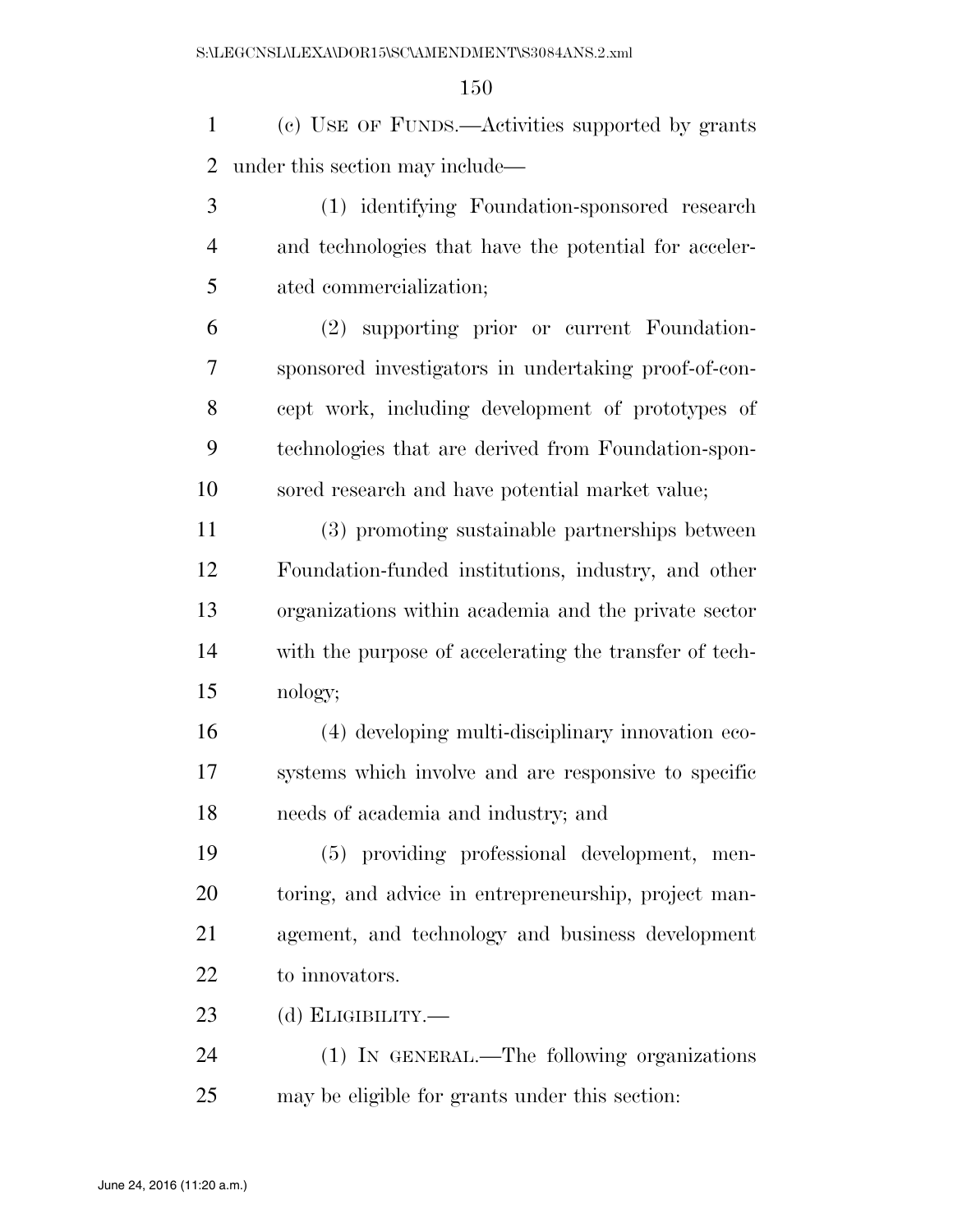| $\mathbf{1}$   | (A) Institutions of higher education.                       |
|----------------|-------------------------------------------------------------|
| $\overline{2}$ | (B) Public or nonprofit technology transfer                 |
| 3              | organizations.                                              |
| $\overline{4}$ | (C) A nonprofit organization that partners                  |
| 5              | with an institution of higher education.                    |
| 6              | $(D)$ A consortia of 2 or more of the organi-               |
| 7              | zations described under subparagraphs (A)                   |
| 8              | through $(C)$ .                                             |
| 9              | (2) LEAD ORGANIZATIONS.—Any eligible orga-                  |
| 10             | nization under paragraph (1) may apply as a lead            |
| 11             | organization.                                               |
| 12             | (e) APPLICATIONS.—An eligible entity seeking a              |
| 13             | grant under this section shall submit an application to the |
| 14             | Director at such time, in such manner, and containing       |
| 15             | such information as the Director may require.               |
| 16             | SEC. 603. OPTICS AND PHOTONICS TECHNOLOGY INNOVA-           |
| 17             | <b>TIONS.</b>                                               |
| 18             | (a) FINDINGS.—Congress makes the following find-            |
| 19             | ings:                                                       |
| 20             | (1) The 1998 National Research Council Re-                  |
| 21             | port, "Harnessing Light" presented a comprehensive          |
| 22             | overview on the importance of optics and photonics          |
| 23             | to various sectors of the United States economy.            |
| 24             | $(2)$ In 2012, in response to increased coordina-           |
| 25             | tion and investment by other nations, the National          |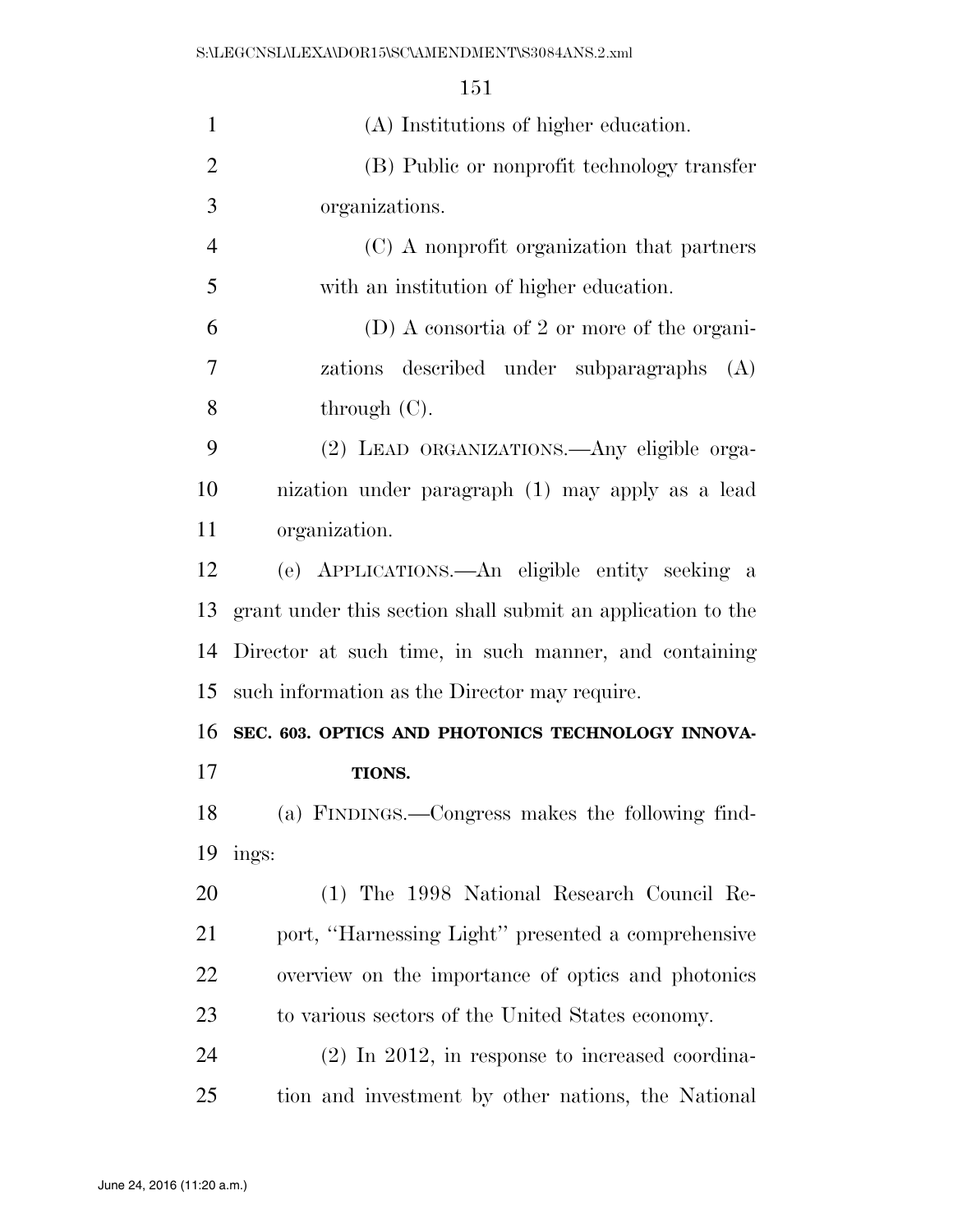| $\mathbf{1}$   | Research Council released a follow up study recom-  |
|----------------|-----------------------------------------------------|
| 2              | mending a national photonics initiative to increase |
| 3              | collaboration and coordination among United States  |
| $\overline{4}$ | industry, Federal and State government, and aca-    |
| 5              | demia to identify and further advance areas of      |
| 6              | photonics critical to regaining United States com-  |
| 7              | petitiveness and maintaining national security.     |
| 8              | (3) Publicly-traded companies focused on optics     |
| 9              | and photonics in the United States enable more than |
| 10             | \$3 trillion in revenue annually.                   |
|                |                                                     |

 (b) SENSE OF CONGRESS.—It is the sense of Con-gress that—

 (1) optics and photonics research and tech- nologies promote United States global competitive- ness in industry sectors, including telecommuni- cations and information technology, energy, healthcare and medicine, manufacturing, and de-fense;

 (2) Federal science agencies, industry, and aca- demia should seek partnerships with each other to develop basic research in optics and photonics into more mature technologies and capabilities; and

 (3) each Federal science agency, as appropriate, should—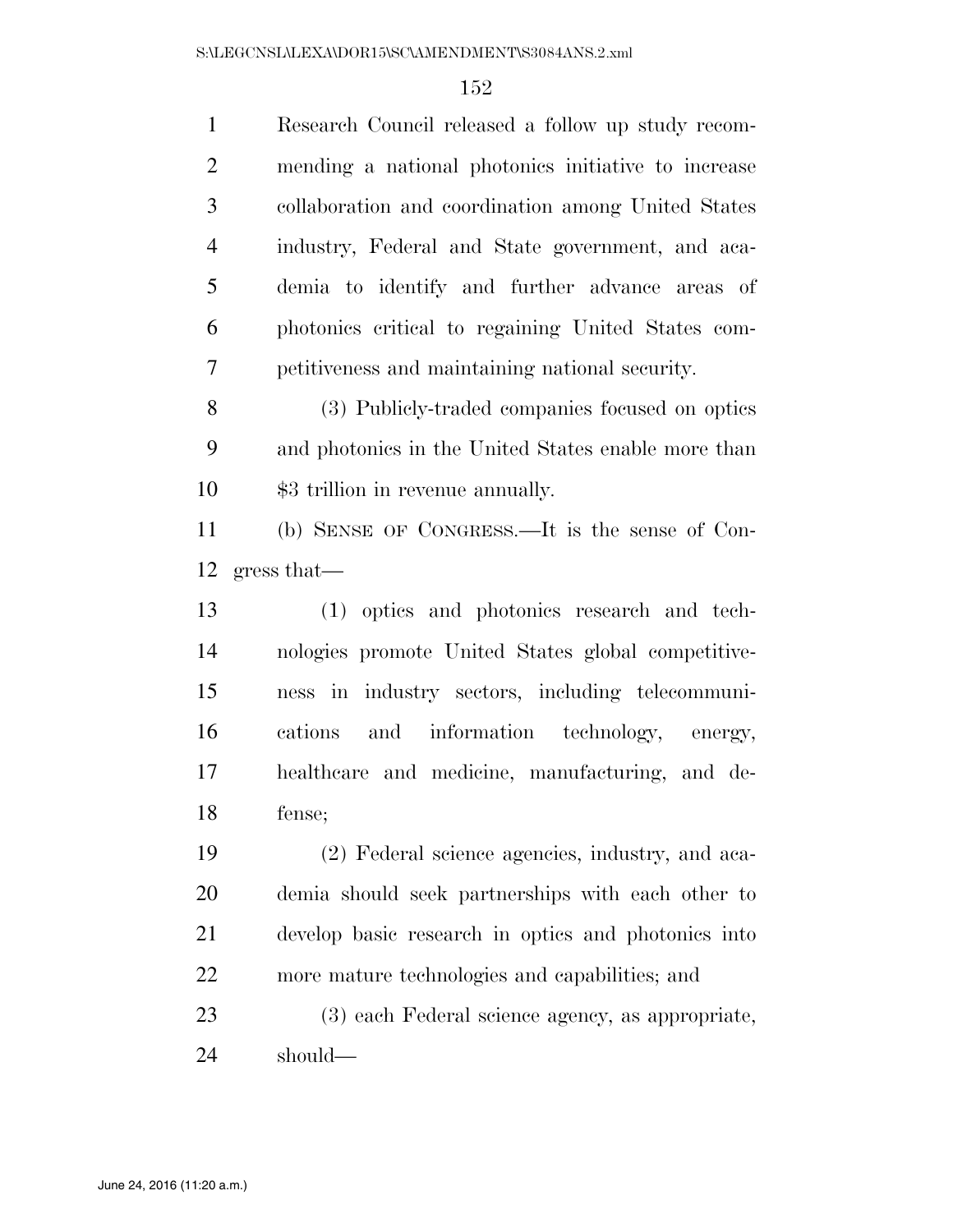| $\mathbf{1}$   | (A) survey and identify optics and                |
|----------------|---------------------------------------------------|
| $\overline{2}$ | photonics-related programs within that Federal    |
| 3              | science agency and share results with other       |
| $\overline{4}$ | Federal science agencies for the purpose of gen-  |
| 5              | erating multiple applications and uses;           |
| 6              | (B) partner with the private sector and           |
| 7              | academia to leverage knowledge and resources      |
| 8              | to maximize opportunities for innovation in op-   |
| 9              | tics and photonics;                               |
| 10             | (C) explore research and development op-          |
| 11             | portunities, including Federal and private sec-   |
| 12             | tor-sponsored internships, to ensure a highly     |
| 13             | trained optics and photonics workforce in the     |
| 14             | United States;                                    |
| 15             | (D) encourage partnerships between aca-           |
| 16             | demia and industry to promote improvement in      |
| 17             | the education of optics and photonics techni-     |
| 18             | cians at the secondary school level, under-       |
| 19             | graduate level, and 2-year college level, includ- |
| 20             | ing through the Foundation's Advanced Tech-       |
| 21             | nological Education program; and                  |
| 22             | (E) assess existing programs and explore          |
| 23             | alternatives to modernize photonics laboratory    |
| 24             | equipment in undergraduate institutions in the    |